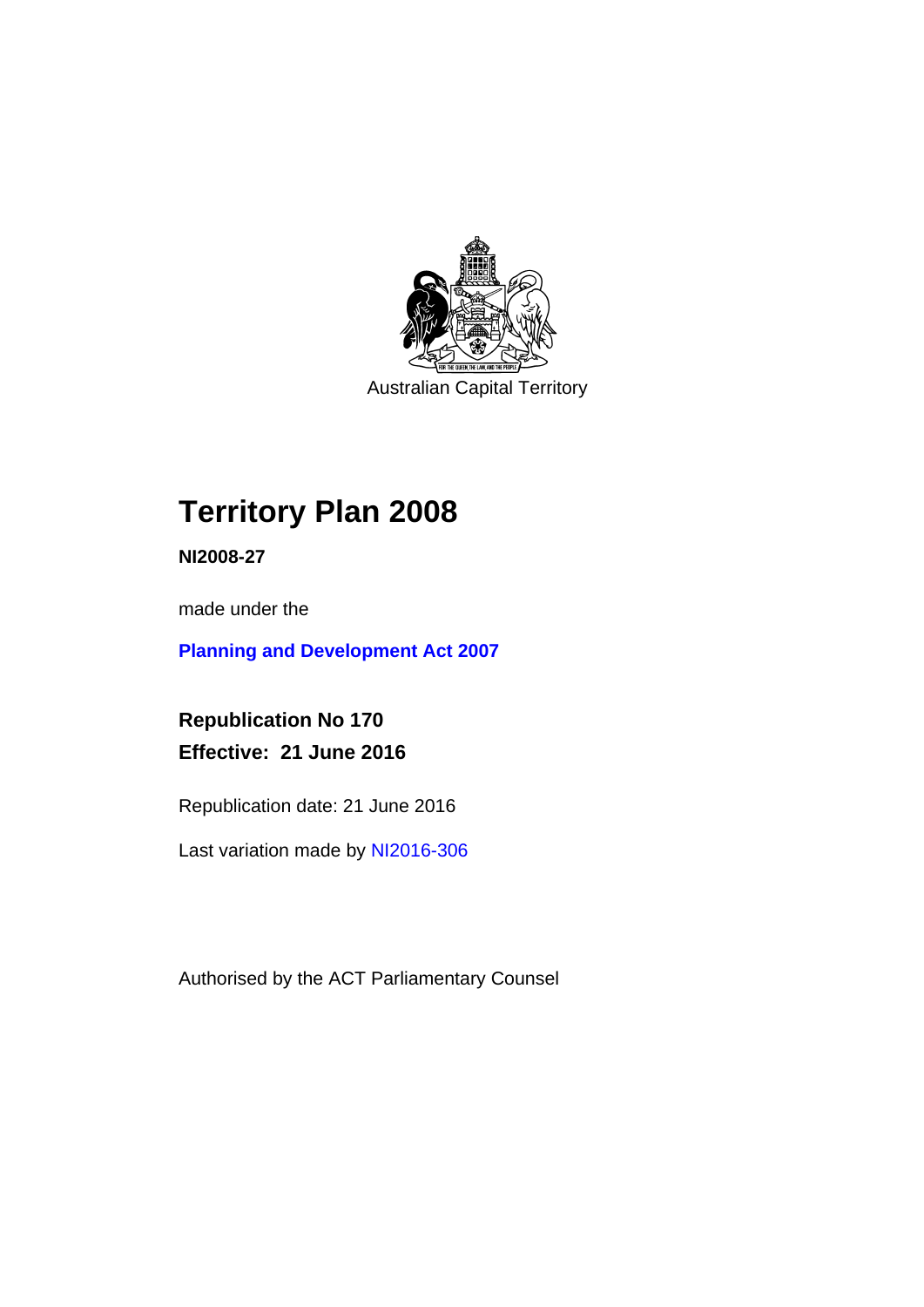1 About the endnotes

## **Endnotes**

## **1 About the endnotes**

Amending and modifying laws are annotated in the legislation history and the amendment history. Current modifications are not included in the republished law but are set out in the endnotes.

Not all editorial amendments made under the *[Legislation Act 2001](http://www.legislation.act.gov.au/a/2001-14/default.asp)*, part 11.3 are annotated in the amendment history. Full details of any amendments can be obtained from the Parliamentary Counsel's Office.

Uncommenced amending laws are not included in the republished law. The details of these laws are underlined in the legislation history. Uncommenced expires are underlined in the legislation history and amendment history.

If all the provisions of the law have been renumbered, a table of renumbered provisions gives details of previous and current numbering.

The endnotes also include a table of earlier republications.

| $A = Act$                                    | $NI =$ Notifiable instrument              |
|----------------------------------------------|-------------------------------------------|
| $AF =$ Approved form                         | $o = order$                               |
| $am = amended$                               | $om = omitted/repealed$                   |
| $amdt = amendment$                           | $ord = ordinance$                         |
| $AR = Assembly resolution$                   | $orig = original$                         |
| $ch = chapter$                               | par = paragraph/subparagraph              |
| $CN =$ Commencement notice                   | $pres = present$                          |
| $def = definition$                           | prev = previous                           |
| $DI = Disallowable instrument$               | $(\text{prev}) = \text{previously}$       |
| $dict = dictionary$                          | $pt = part$                               |
| disallowed = disallowed by the Legislative   | $r = rule/subrule$                        |
| Assembly                                     | $reloc = relocated$                       |
| $div = division$                             | $remum = renumbered$                      |
| $exp = expires/expired$                      | $R[X]$ = Republication No                 |
| $Gaz = gazette$                              | $RI =$ reissue                            |
| $h dq =$ heading                             | $s = section/subsection$                  |
| $IA = Interpretation Act 1967$               | $sch = schedule$                          |
| $ins = inserted/added$                       | $sdiv = subdivision$                      |
| $LA =$ Legislation Act 2001                  | $SL = Subordinate$ law                    |
| $LR =$ legislation register                  | $sub =$ substituted                       |
| $LRA =$ Legislation (Republication) Act 1996 | underlining = whole or part not commenced |
| $mod = modified/modification$                | or to be expired                          |
|                                              |                                           |

## **2 Abbreviation key**

page 2 Territory Plan 2008 Effective: 21/06/16

R170 21/06/16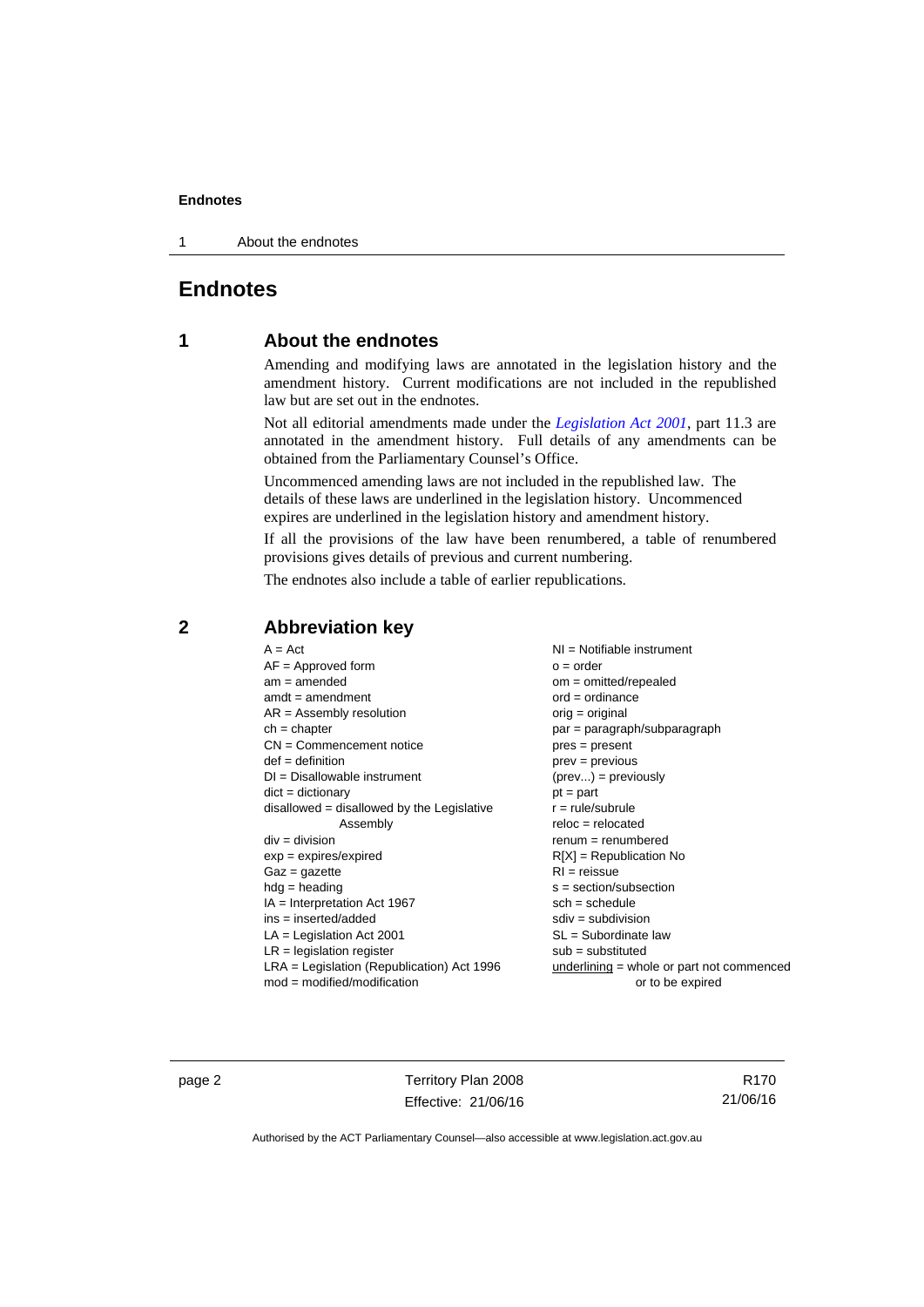## **3 Legislation history**

### **Territory Plan 2008 NI2008-27**

notified LR 13 February 2008 commenced 31 March 2008 (see [Planning and Development Act 2007](http://www.legislation.act.gov.au/a/2007-24/default.asp) s 432 (3) (a))

as amended by

#### **Variation to the Territory Plan No 285**

(as notified in [Planning and Development \(Plan Variation No 285\)](http://www.legislation.act.gov.au/ni/2008-123/)  [Notice 2008](http://www.legislation.act.gov.au/ni/2008-123/) NI2008-123) commenced 18 April 2008 [\(CN2008-4\)](http://www.legislation.act.gov.au/cn/2008-4/)

#### **[Planning and Development \(Technical Plan Variation—Forde\)](http://www.legislation.act.gov.au/ni/2008-201/)  [Notice 2008](http://www.legislation.act.gov.au/ni/2008-201/) NI2008-201**

notified LR 5 June 2008 commenced 6 June 2008 (LA s 73 (2) (a))

#### **Variation to the Territory Plan No 293**

(as notified in [Planning and Development \(Plan Variation No 293\)](http://www.legislation.act.gov.au/ni/2008-219/)  [Notice 2008](http://www.legislation.act.gov.au/ni/2008-219/) NI2008-219) commenced 15 August 2008 [\(CN2008-11\)](http://www.legislation.act.gov.au/cn/2008-11/)

## **[Planning and Development \(Technical Plan Variation—Residential](http://www.legislation.act.gov.au/ni/2008-289/)  [and Commercial Zones Codes\) Notice 2008](http://www.legislation.act.gov.au/ni/2008-289/) NI2008-289**

notified LR 10 July 2008 commenced 11 July 2008 (LA s 73 (2) (a))

#### **[Planning and Development \(Technical Plan Variation—Error](http://www.legislation.act.gov.au/ni/2008-290/)  [Variation\) Notice 2008](http://www.legislation.act.gov.au/ni/2008-290/) NI2008-290**

notified LR 10 July 2008 commenced 11 July 2008 (LA s 73 (2) (a))

## **[Planning and Development \(Technical Plan Variation—Boundary](http://www.legislation.act.gov.au/ni/2008-298/)  [Changes\) Notice 2008](http://www.legislation.act.gov.au/ni/2008-298/) NI2008-298**  notified LR 31 July 2008

commenced 1 August 2008 (LA s 73 (2) (a))

## **[Planning and Development \(Technical Plan Variation—Dunlop\)](http://www.legislation.act.gov.au/ni/2008-328/)  [Notice 2008](http://www.legislation.act.gov.au/ni/2008-328/) NI2008-328**

notified LR 14 August 2008 commenced 15 August 2008 (LA s 73 (2) (a))

R170 21/06/16 Territory Plan 2008 Effective: 21/06/16 page 3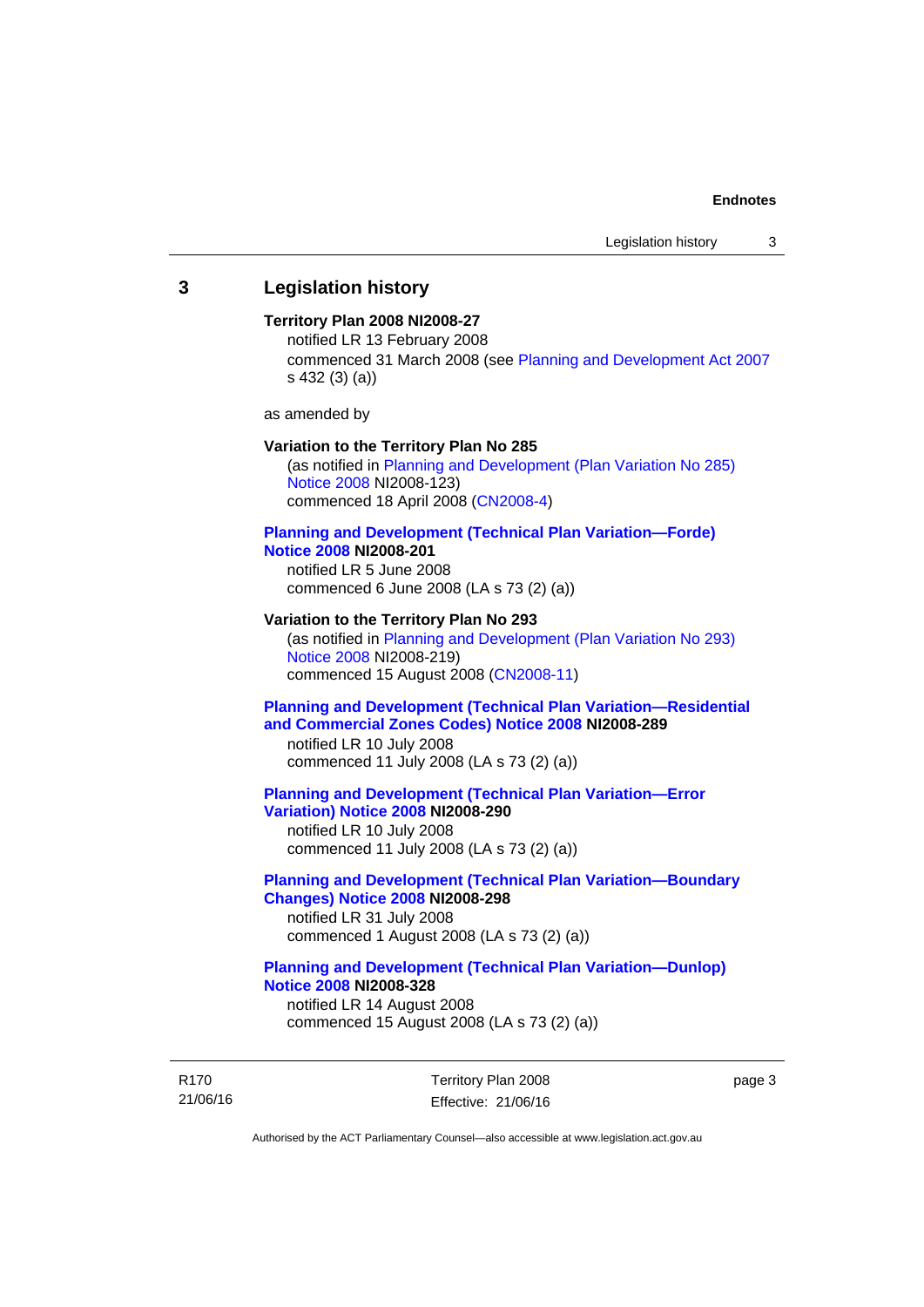$3<sub>l</sub>$ 

| 3      | Legislation history                                                                                                                                                                                |
|--------|----------------------------------------------------------------------------------------------------------------------------------------------------------------------------------------------------|
|        | <b>Planning and Development (Technical Plan Variation-Watson)</b><br><b>Notice 2008 NI2008-336</b><br>notified LR 14 August 2008<br>commenced 15 August 2008 (LA s 73 (2) (a))                     |
|        | Variation to the Territory Plan No 289<br>(as notified in Planning and Development (Plan Variation No 289)<br>Notice 2008 NI2008-339)<br>commenced 5 September 2008 (CN2008-14)                    |
|        | Variation to the Territory Plan No 281<br>(as notified in Planning and Development (Plan Variation No 281)<br>Notice 2008 NI2008-352)<br>commenced 12 December 2008 (CN2008-16)                    |
|        | <b>Planning and Development (Technical Plan Variation-Residential</b><br><b>Zones Codes) Notice 2008 NI2008-358</b><br>notified LR 28 August 2008<br>commenced 29 August 2008 (LA s 73 (2) (a))    |
|        | <b>Planning and Development (Technical Plan Variation-Franklin)</b><br><b>Notice 2008 NI2008-499</b><br>notified LR 30 October 2008<br>commenced 31 October 2008 (LA s 73 (2) (a))                 |
|        | <b>Planning and Development (Technical Plan Variation-Gungahlin)</b><br><b>Notice 2008 NI2008-516</b><br>notified LR 6 November 2008<br>commenced 7 November 2008 (LA s 73 (2) (a))                |
|        | <b>Planning and Development (Technical Plan Variation-Error</b><br><b>Variation) Notice 2008 (No 2) NI2008-541</b><br>notified LR 20 November 2008<br>commenced 21 November 2008 (LA s 73 (2) (a)) |
|        | <b>Planning and Development (Technical Plan Variation-Residential</b><br>Zones Code) Notice 2008 (No 2) NI2008-542<br>notified LR 20 November 2008<br>commenced 21 November 2008 (LA s 73 (2) (a)) |
|        | <b>Planning and Development (Technical Plan Variation-Error</b><br><b>Variation) Notice 2008 (No 3) NI2008-590</b><br>notified LR 18 December 2008<br>commenced 19 December 2008 (LA s 73 (2) (a)) |
| page 4 | Territory Plan 2008<br>R<br>21/06<br>Effective: 21/06/16                                                                                                                                           |

R170 21/06/16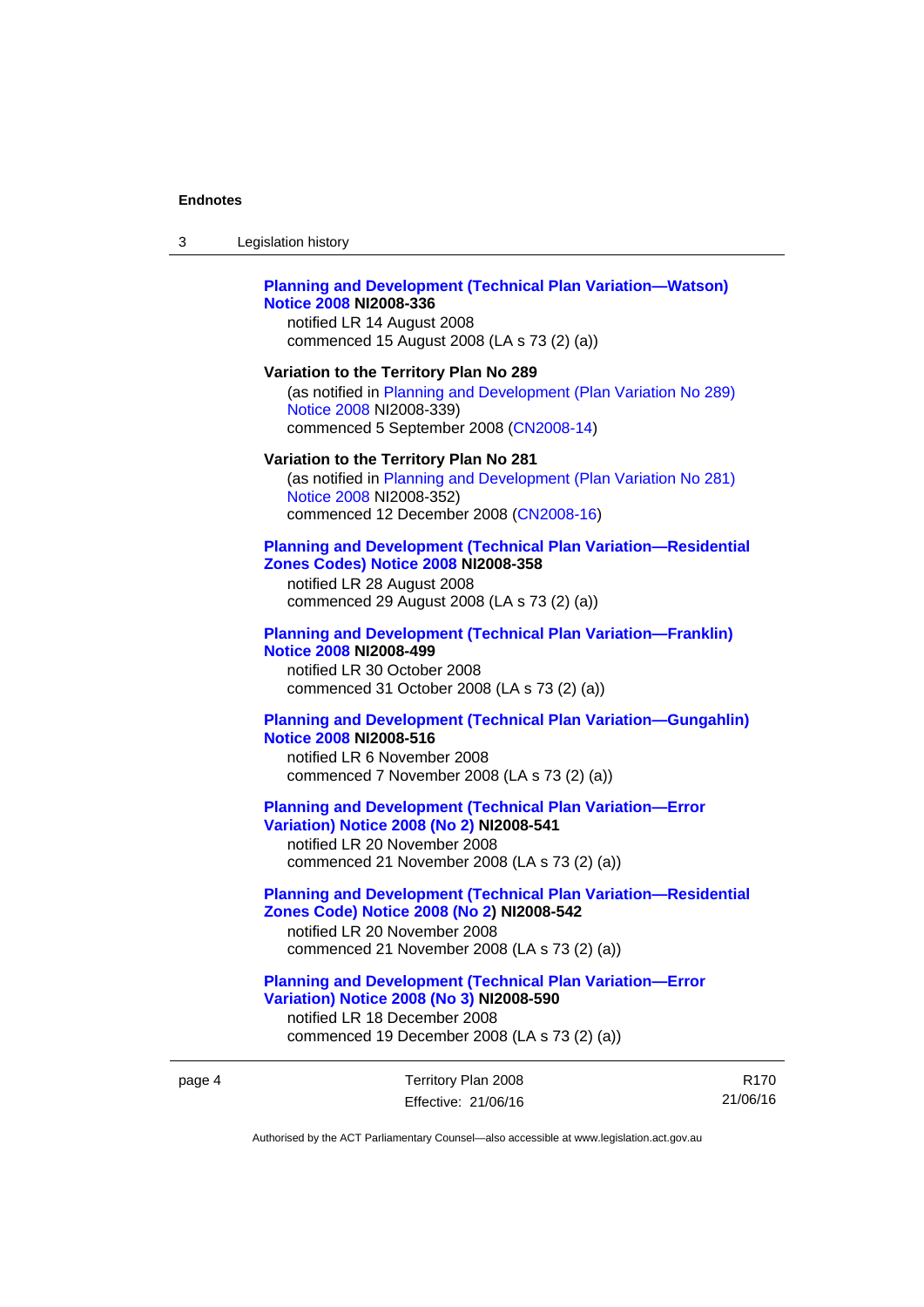## **[Planning and Development \(Technical Plan Variation—Belconnen](http://www.legislation.act.gov.au/ni/2009-6/)  [District\) Notice 2009](http://www.legislation.act.gov.au/ni/2009-6/) NI2009-6**

notified LR 8 January 2009 commenced 9 January 2009 (LA s 73 (2) (a))

## **[Planning and Development \(Technical Plan Variation—Macgregor\)](http://www.legislation.act.gov.au/ni/2009-17/)  [Notice 2009](http://www.legislation.act.gov.au/ni/2009-17/) NI2009-17**

notified LR 15 January 2009 commenced 16 January 2009 (LA s 73 (2) (a))

## **[Planning and Development \(Technical Plan Variation—Error](http://www.legislation.act.gov.au/ni/2009-37/)**

**[Variation\) Notice 2009](http://www.legislation.act.gov.au/ni/2009-37/) NI2009-37** 

notified LR 5 February 2009 commenced 6 February 2009 (LA s 73 (2) (a))

### **[Planning and Development \(Technical Plan Variation—Residential](http://www.legislation.act.gov.au/ni/2009-38/)  [Zones Code\) Notice 2009](http://www.legislation.act.gov.au/ni/2009-38/) NI2009-38**

notified LR 5 February 2009 commenced 6 February 2009 (LA s 73 (2) (a))

### **[Planning and Development \(Technical Plan Variation—Boundary](http://www.legislation.act.gov.au/ni/2009-59/)  [Changes\) Notice 2009](http://www.legislation.act.gov.au/ni/2009-59/) NI2009-59**

notified LR 12 February 2009 commenced 13 February 2009 (LA s 73 (2) (a))

## **[Planning and Development \(Technical Plan Variation—Forde\)](http://www.legislation.act.gov.au/ni/2009-70/)  [Notice 2009](http://www.legislation.act.gov.au/ni/2009-70/) NI2009-70**

notified LR 26 February 2009 commenced 27 February 2009 (LA s 73 (2) (a))

## **[Planning and Development \(Technical Plan Variation—Error](http://www.legislation.act.gov.au/ni/2009-99/)  [Variation\) Notice 2009 \(No 2\)](http://www.legislation.act.gov.au/ni/2009-99/) NI2009-99**

notified LR 19 March 2009 commenced 20 March 2009 (LA s 73 (2) (a))

## **Variation to the Territory Plan No 261**

(as notified in [Planning and Development \(Plan Variation No 261\)](http://www.legislation.act.gov.au/ni/2009-107/)  [Notice 2009](http://www.legislation.act.gov.au/ni/2009-107/) NI2009-107) commenced 17 April 2009 [\(CN2009-10\)](http://www.legislation.act.gov.au/cn/2009-10/)

## **Variation to the Territory Plan No 296**

(as notified in [Planning and Development \(Plan Variation No 296\)](http://www.legislation.act.gov.au/ni/2009-108/)  [Notice 2009](http://www.legislation.act.gov.au/ni/2009-108/) NI2009-108) commenced 17 April 2009 [\(CN2009-9\)](http://www.legislation.act.gov.au/cn/2009-9/)

R170 21/06/16 Territory Plan 2008 Effective: 21/06/16 page 5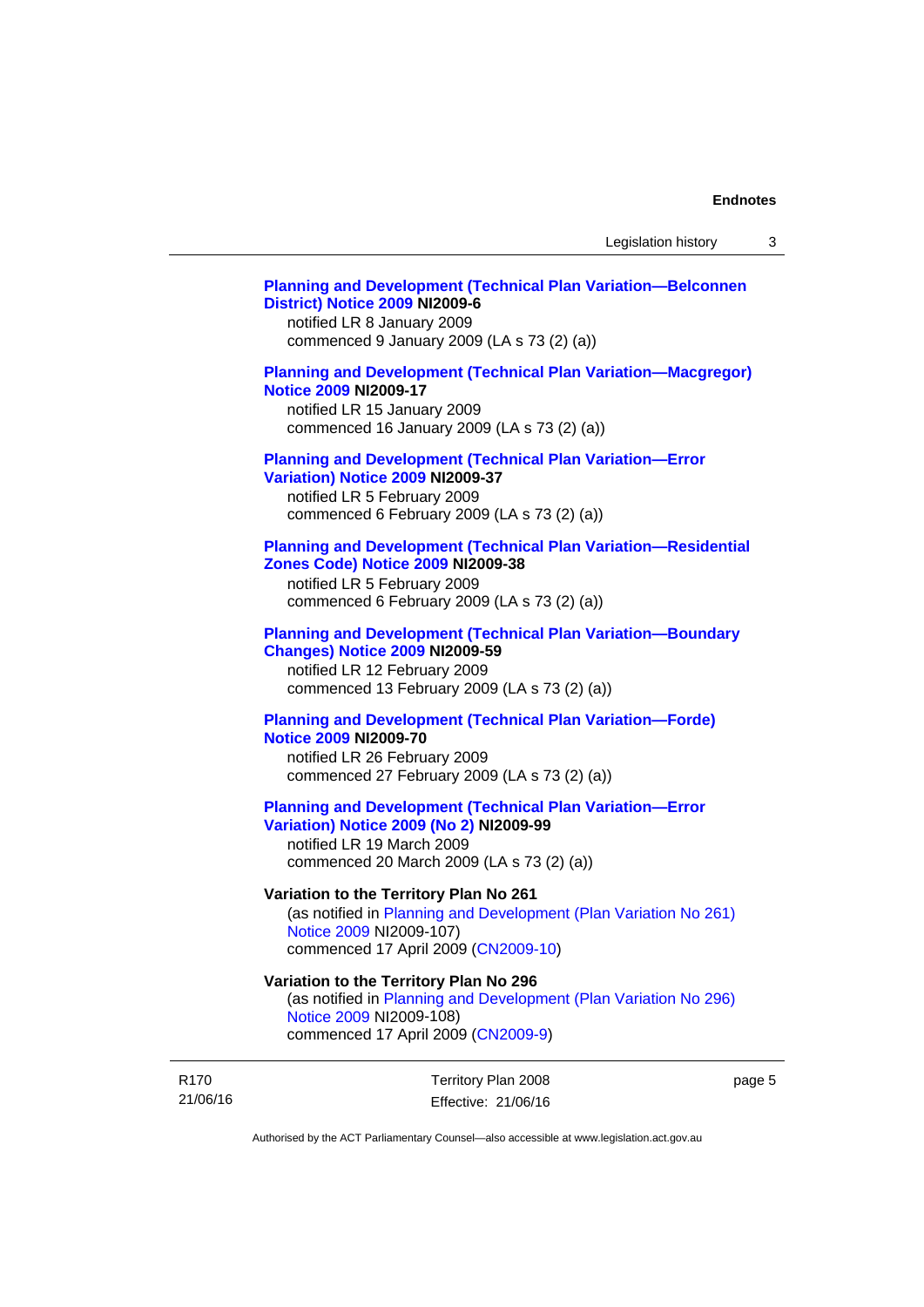| 3 | Legislation history                                                                                                                                                             |
|---|---------------------------------------------------------------------------------------------------------------------------------------------------------------------------------|
|   | <b>Planning and Development (Technical Plan Variation-Gungahlin)</b><br><b>Notice 2009 NI2009-181</b><br>notified LR 16 April 2009<br>commenced 17 April 2009 (LA s 73 (2) (a)) |
|   | <b>Planning and Development (Technical Plan Variation-Gungahlin)</b><br>Notice 2009 (No 2) NI2009-199<br>notified LR 30 April 2009<br>commenced 1 May 2009 (LA s 73 (2) (a))    |
|   | <b>Planning and Development (Technical Plan Variation-Harrison)</b><br><b>Notice 2009 NI2009-200</b><br>notified LR 30 April 2009<br>commenced 1 May 2009 (LA s 73 (2) (a))     |
|   | <b>Planning and Development (Technical Plan Variation-Franklin)</b><br><b>Notice 2009 NI2009-216</b><br>notified LR 14 May 2009<br>commenced 15 May 2009 (LA s 73 (2) (a))      |
|   | <b>Planning and Development (Technical Plan Variation-Macgregor)</b><br>Notice 2009 (No 2) NI2009-217<br>notified LR 14 May 2009<br>commenced 15 May 2009 (LA s 73 (2) (a))     |
|   | <b>Planning and Development (Technical Plan Variation-Harrison)</b><br>Notice 2009 (No 2) NI2009-237<br>notified LR 21 May 2009<br>commenced 22 May 2009 (LA s 73 (2) (a))      |
|   | <b>Planning and Development (Technical Plan Variation-Casey)</b><br><b>Notice 2009 NI2009-238</b><br>notified LR 21 May 2009<br>commenced 22 May 2009 (LA s 73 (2) (a))         |
|   | <b>Planning and Development (Technical Plan Variation-Franklin)</b><br>Notice 2009 (No 2) NI2009-254<br>notified LR 4 June 2009<br>commenced 5 June 2009 (LA s 73 (2) (a))      |
|   | <b>Planning and Development (Technical Plan Variation-Dunlop)</b><br><b>Notice 2009 NI2009-255</b><br>notified LR 4 June 2009<br>commenced 5 June 2009 (LA s 73 (2) (a))        |

page 6 Territory Plan 2008 Effective: 21/06/16

R170 21/06/16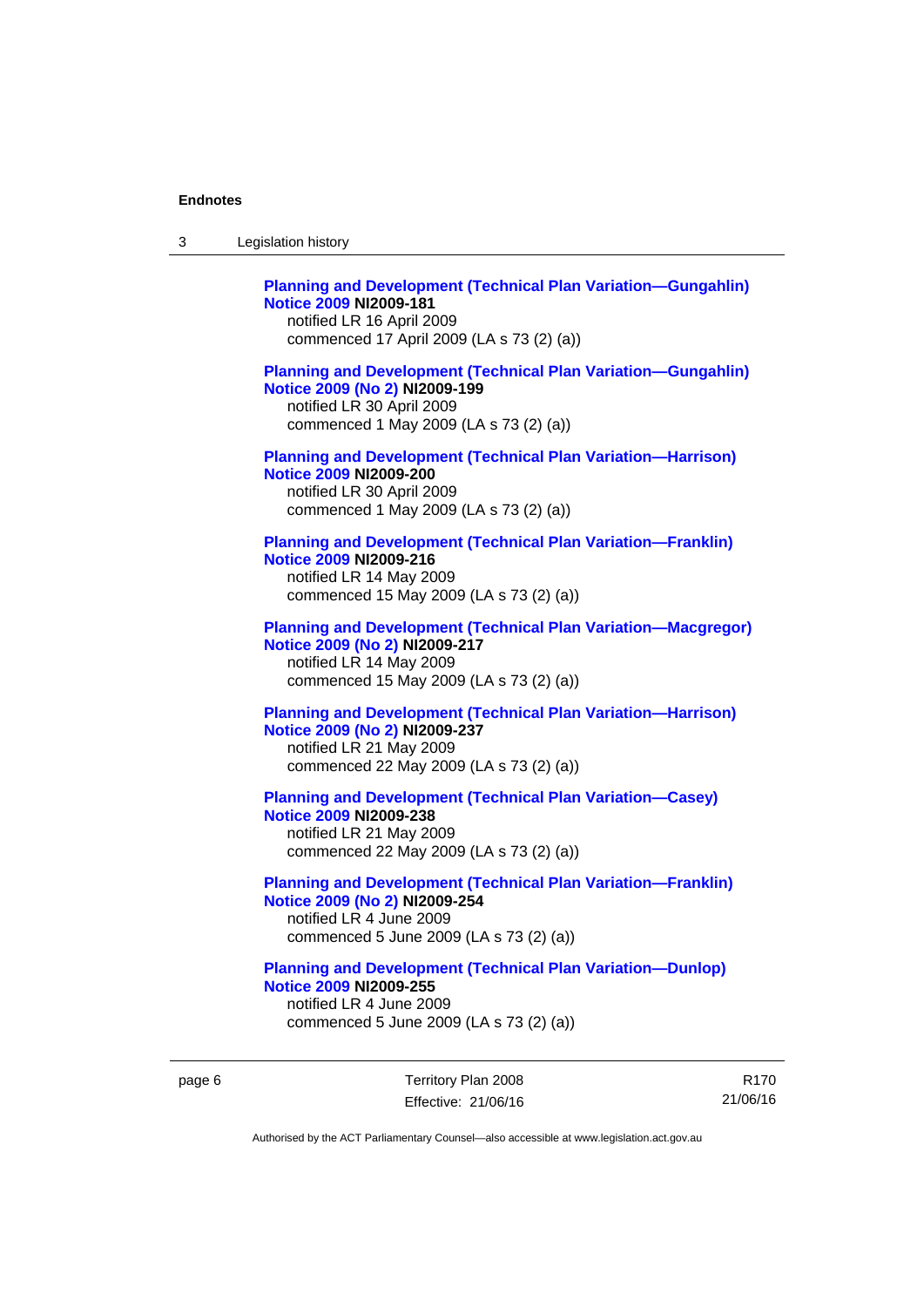| Legislation history |  |
|---------------------|--|
|---------------------|--|

**[Planning and Development \(Technical Plan Variation—Forde\)](http://www.legislation.act.gov.au/ni/2009-256/)  [Notice 2009 \(No 2\)](http://www.legislation.act.gov.au/ni/2009-256/) NI2009-256**  notified LR 4 June 2009 commenced 5 June 2009 (LA s 73 (2) (a)) **[Planning and Development \(Technical Amendment—Harrison and](http://www.legislation.act.gov.au/ni/2009-272/)  [Flemington Road Corridor Concept Plan\) Plan Variation 2009 \(No 1\)](http://www.legislation.act.gov.au/ni/2009-272/) NI2009-272**  notified LR 18 June 2009 commenced 19 June 2009 (LA s 73 (2) (a)) **[Planning and Development \(Technical Amendment—Macgregor West](http://www.legislation.act.gov.au/ni/2009-321/)  [Precinct Code\) Plan Variation 2009 \(No 1\)](http://www.legislation.act.gov.au/ni/2009-321/) NI2009-321**  notified LR 9 July 2009 commenced 10 July 2009 (LA s 73 (2) (a)) **[Planning and Development \(Technical Amendment—Residential](http://www.legislation.act.gov.au/ni/2009-322/)  [Zones Codes and WaterWays General Code\) Plan Variation 2009](http://www.legislation.act.gov.au/ni/2009-322/)  [\(No 1\)](http://www.legislation.act.gov.au/ni/2009-322/) NI2009-322**  notified LR 9 July 2009 commenced 10 July 2009 (LA s 73 (2) (a)) **[Planning and Development \(Technical Amendment—Duffy\) Plan](http://www.legislation.act.gov.au/ni/2009-323/)  [Variation 2009](http://www.legislation.act.gov.au/ni/2009-323/) NI2009-323**  notified LR 16 July 2009 commenced 17 July 2009 (LA s 73 (2) (a)) **[Planning and Development \(Technical Amendment—Error\) Plan](http://www.legislation.act.gov.au/ni/2009-324/)  [Variation 2009 \(No 1\)](http://www.legislation.act.gov.au/ni/2009-324/) NI2009-324**  notified LR 9 July 2009 commenced 10 July 2009 (LA s 73 (2) (a)) **[Planning and Development \(Technical Amendment—Kingston\) Plan](http://www.legislation.act.gov.au/ni/2009-338/)  [Variation 2009](http://www.legislation.act.gov.au/ni/2009-338/) NI2009-338**  notified LR 16 July 2009 commenced 17 July 2009 (LA s 73 (2) (a)) **[Planning and Development \(Technical Amendment—Access and](http://www.legislation.act.gov.au/ni/2009-342/)  [Mobility General Code\) Plan Variation 2009 \(No 1\)](http://www.legislation.act.gov.au/ni/2009-342/) NI2009-342**  notified LR 23 July 2009 commenced 24 July 2009 (LA s 73 (2) (a))

R170 21/06/16 Territory Plan 2008 Effective: 21/06/16 page 7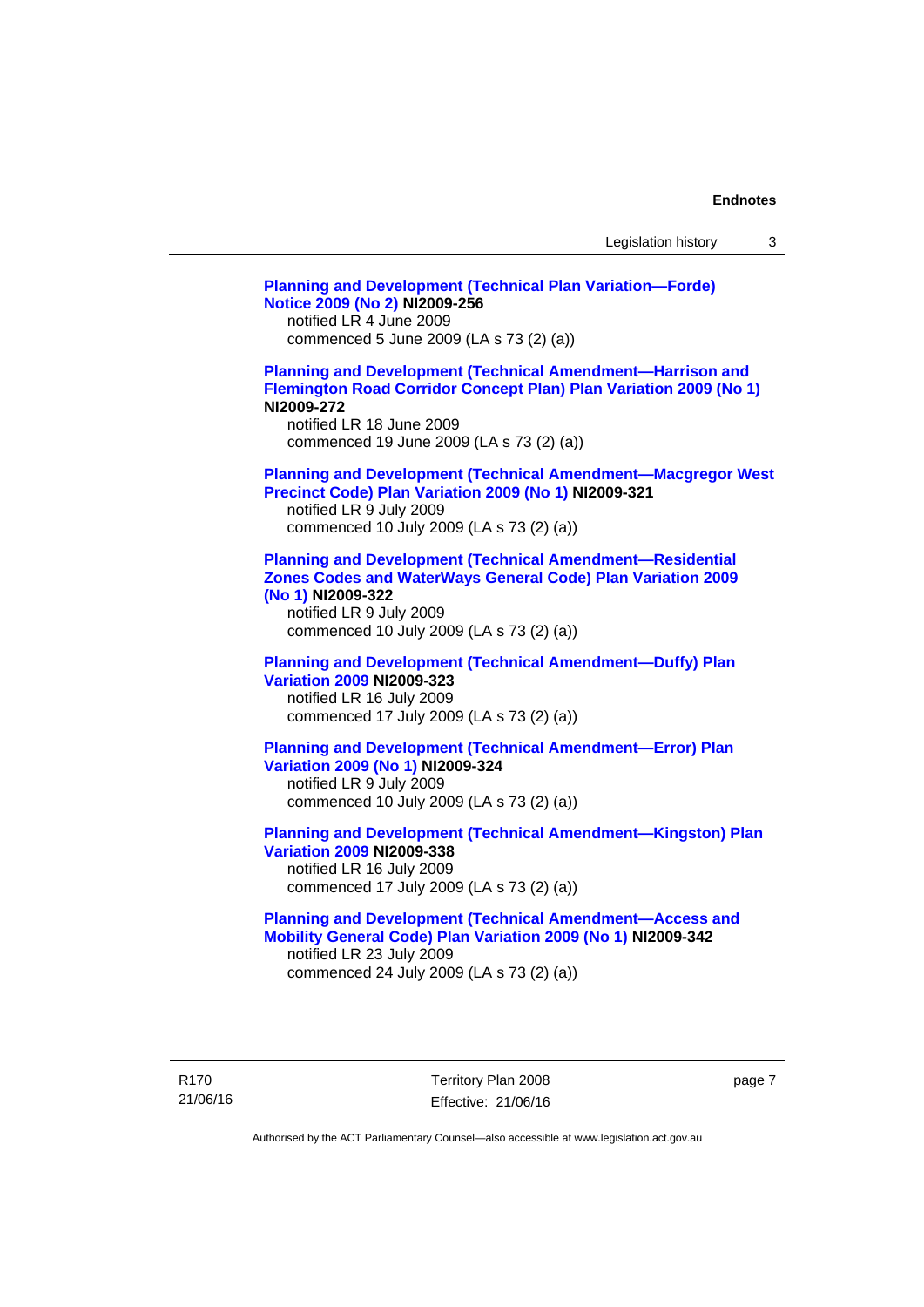3 Legislation history

## **Variation to the Territory Plan No 288**

(as notified in [Planning and Development \(Plan Variation No 288\)](http://www.legislation.act.gov.au/ni/2009-391/)  [Notice 2009](http://www.legislation.act.gov.au/ni/2009-391/) NI2009-391) commenced 4 September 2009 ([CN2009-12\)](http://www.legislation.act.gov.au/cn/2009-12/)

### **[Planning and Development \(Technical Amendment—Miscellaneous](http://www.legislation.act.gov.au/ni/2009-392/)  [Amendments\) Plan Variation 2009 \(No 1\)](http://www.legislation.act.gov.au/ni/2009-392/) NI2009-392**  notified LR 20 August 2009

commenced 21 August 2009 (LA s 73 (2) (a))

## **[Planning and Development \(Technical Amendment—Bonner\) Plan](http://www.legislation.act.gov.au/ni/2009-409/)  [Variation 2009](http://www.legislation.act.gov.au/ni/2009-409/) NI2009-409**

notified LR 27 August 2009 commenced 28 August 2009 (LA s 73 (2) (a))

#### **[Planning and Development \(Technical Amendment—Franklin\) Plan](http://www.legislation.act.gov.au/ni/2009-410/)  [Variation 2009 \(No 1\)](http://www.legislation.act.gov.au/ni/2009-410/) NI2009-410**

notified LR 27 August 2009 commenced 28 August 2009 (LA s 73 (2) (a))

### **[Planning and Development \(Technical Amendment—Griffith\) Plan](http://www.legislation.act.gov.au/ni/2009-418/)  [Variation 2009](http://www.legislation.act.gov.au/ni/2009-418/) NI2009-418**  notified LR 3 September 2009

commenced 4 September 2009 (LA s 73 (2) (a))

## **[Planning and Development \(Technical Amendment—Residential](http://www.legislation.act.gov.au/ni/2009-487/)  [Zones Development Codes and Other Codes\) Plan Variation 2009](http://www.legislation.act.gov.au/ni/2009-487/)  [\(No 1\)](http://www.legislation.act.gov.au/ni/2009-487/) NI2009-487**

notified LR 1 October 2009 commenced 2 October 2009 (LA s 73 (2) (a))

## **[Planning and Development \(Technical Amendment—Single Dwelling](http://www.legislation.act.gov.au/ni/2009-488/)  [Housing Development Code\) Plan Variation 2009 \(No 1\)](http://www.legislation.act.gov.au/ni/2009-488/) NI2009-488**

notified LR 1 October 2009 commenced 2 October 2009 (LA s 73 (2) (a))

## **[Planning and Development \(Technical Amendment—Hume\) Plan](http://www.legislation.act.gov.au/ni/2009-570/)  [Variation 2009](http://www.legislation.act.gov.au/ni/2009-570/) NI2009-570**

notified LR 12 November 2009 commenced 13 November 2009 (LA s 73 (2) (a))

R170 21/06/16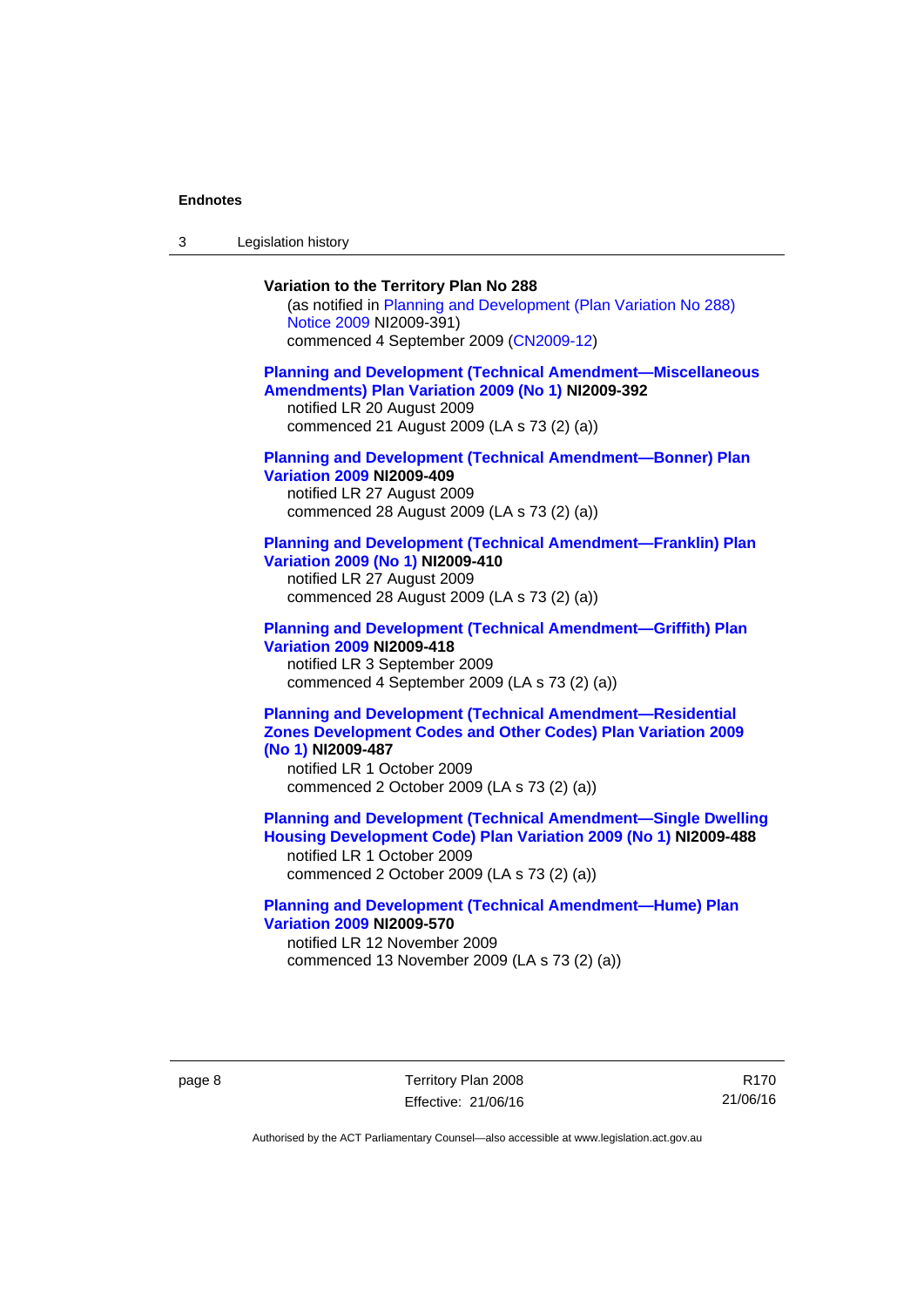Legislation history 3

## **[Planning and Development \(Technical Amendment—Macgregor\) Plan](http://www.legislation.act.gov.au/ni/2009-617/)  [Variation 2009](http://www.legislation.act.gov.au/ni/2009-617/) NI2009-617**

notified LR 3 December 2009 commenced 4 December 2009 (LA s 73 (2) (a))

## **[Planning and Development \(Technical Amendment—Bonner\) Plan](http://www.legislation.act.gov.au/ni/2009-618/)  [Variation 2009 \(No 2\)](http://www.legislation.act.gov.au/ni/2009-618/) NI2009-618**

notified LR 3 December 2009 commenced 4 December 2009 (LA s 73 (2) (a))

## **[Planning and Development \(Technical Amendment—Nicholls\) Plan](http://www.legislation.act.gov.au/ni/2009-619/)  [Variation 2009](http://www.legislation.act.gov.au/ni/2009-619/) NI2009-619**

notified LR 3 December 2009 commenced 4 December 2009 (LA s 73 (2) (a))

## **[Planning and Development \(Technical Amendment—Miscellaneous](http://www.legislation.act.gov.au/ni/2010-21/)  [Amendments\) Plan Variation 2010 \(No 1\)](http://www.legislation.act.gov.au/ni/2010-21/) NI2010-21**

notified LR 21 January 2010 commenced 22 January 2010 (LA s 73 (2) (a))

**[Planning and Development \(Technical Amendment—Changes to](http://www.legislation.act.gov.au/ni/2010-22/)  [concept plans \(Flemington Road corridor, Coombs and Wright\) and](http://www.legislation.act.gov.au/ni/2010-22/)  [various code and miscellaneous changes\) Plan Variation 2010](http://www.legislation.act.gov.au/ni/2010-22/) NI2010-22** 

notified LR 21 January 2010 commenced 22 January 2010 (LA s 73 (2) (a))

**[Planning and Development \(Technical Amendment—Changes to a](http://www.legislation.act.gov.au/ni/2010-23/)  [commercial code and general codes\) Plan Variation 2010](http://www.legislation.act.gov.au/ni/2010-23/) NI2010-23**  notified LR 21 January 2010

commenced 22 January 2010 (LA s 73 (2) (a))

**[Planning and Development \(Technical Amendment—Franklin\) Plan](http://www.legislation.act.gov.au/ni/2010-45/)  [Variation 2010](http://www.legislation.act.gov.au/ni/2010-45/) NI2010-45**  notified LR 4 February 2010 commenced 5 February 2010 (LA s 73 (2) (a))

## **[Planning and Development \(Technical Amendment—Harrison\) Plan](http://www.legislation.act.gov.au/ni/2010-82/)  [Variation 2010](http://www.legislation.act.gov.au/ni/2010-82/) NI2010-82**

notified LR 25 February 2010 commenced 26 February 2010 (LA s 73 (2) (a))

R170 21/06/16 Territory Plan 2008 Effective: 21/06/16 page 9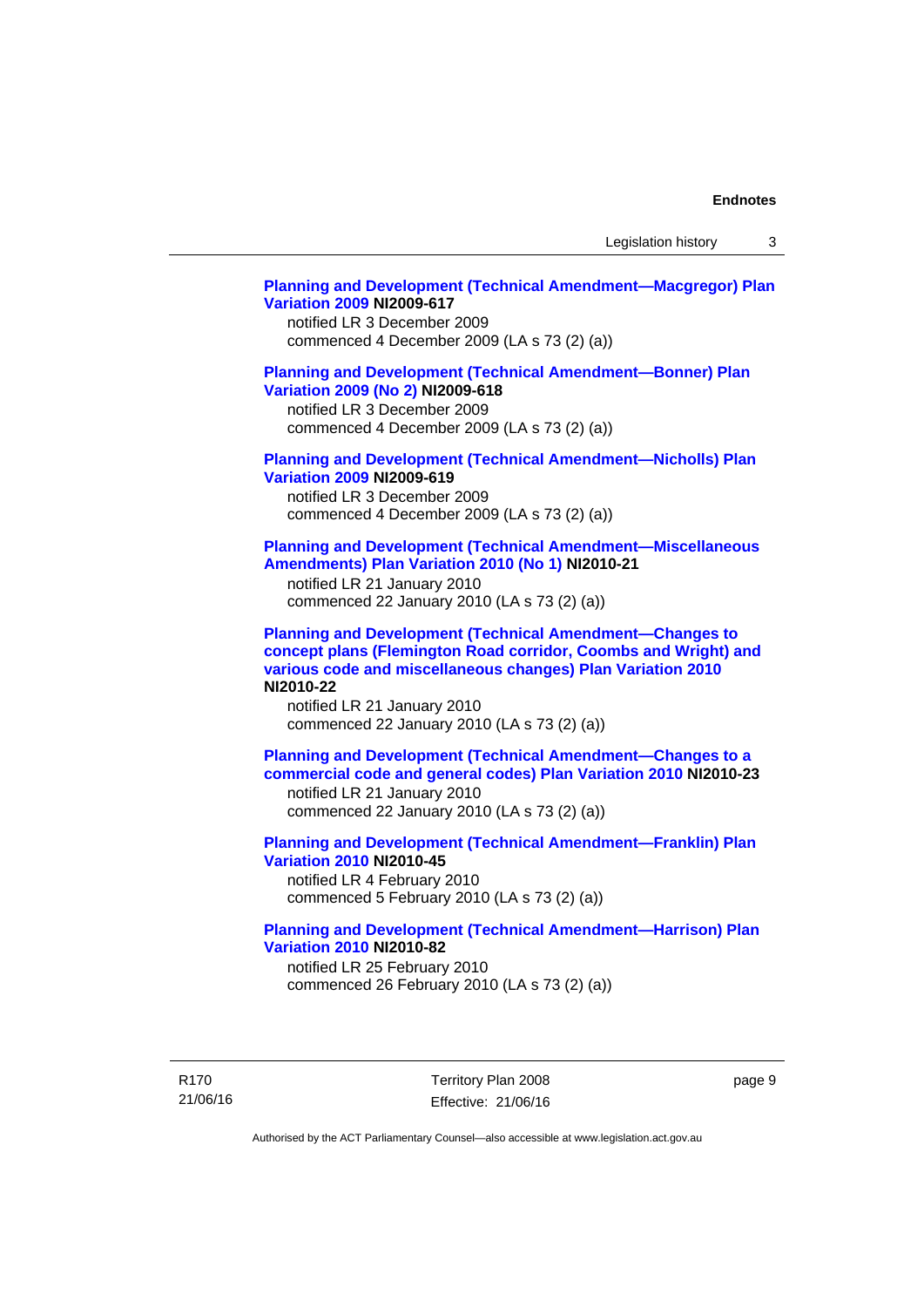| -3 | Legislation history |  |
|----|---------------------|--|
|----|---------------------|--|

## **[Planning and Development \(Technical Amendment—Casey\) Plan](http://www.legislation.act.gov.au/ni/2010-83/)  [Variation 2010](http://www.legislation.act.gov.au/ni/2010-83/) NI2010-83**

notified LR 25 February 2010 commenced 26 February 2010 (LA s 73 (2) (a))

## **[Planning and Development \(Technical Amendment—Gungahlin\) Plan](http://www.legislation.act.gov.au/ni/2010-84/)  [Variation 2010](http://www.legislation.act.gov.au/ni/2010-84/) NI2010-84**

notified LR 25 February 2010 commenced 26 February 2010 (LA s 73 (2) (a))

### **[Planning and Development \(Technical Amendment—Macgregor\) Plan](http://www.legislation.act.gov.au/ni/2010-123/)  [Variation 2010](http://www.legislation.act.gov.au/ni/2010-123/) NI2010-123**

notified LR 18 March 2010 commenced 19 March 2010 (LA s 73 (2) (a))

## **[Planning and Development \(Technical Amendment—Bonner\) Plan](http://www.legislation.act.gov.au/ni/2010-124/)**

**[Variation 2010](http://www.legislation.act.gov.au/ni/2010-124/) NI2010-124**  notified LR 18 March 2010 commenced 19 March 2010 (LA s 73 (2) (a))

#### **[Planning and Development \(Technical Amendment—Bruce\) Plan](http://www.legislation.act.gov.au/ni/2010-125/)  [Variation 2010](http://www.legislation.act.gov.au/ni/2010-125/) NI2010-125**

notified LR 18 March 2010 commenced 19 March 2010 (LA s 73 (2) (a))

## **[Planning and Development \(Technical Amendment—Miscellaneous](http://www.legislation.act.gov.au/ni/2010-217/)  [Amendments and Corrections\) Plan Variation 2010 \(No 1\)](http://www.legislation.act.gov.au/ni/2010-217/) NI2010-217**  notified LR 6 May 2010 commenced 7 May 2010 (LA s 73 (2) (a))

**[Planning and Development \(Technical Amendment—Changes to](http://www.legislation.act.gov.au/ni/2010-218/)  [noise attenuation provisions \(single dwelling housing development](http://www.legislation.act.gov.au/ni/2010-218/)  [code and multi unit housing development code\) and other](http://www.legislation.act.gov.au/ni/2010-218/)  [amendments\) Plan Variation 2010](http://www.legislation.act.gov.au/ni/2010-218/) NI2010-218** 

notified LR 6 May 2010 commenced 7 May 2010 (LA s 73 (2) (a))

## **[Planning and Development \(Technical Amendment—Realignment of](http://www.legislation.act.gov.au/ni/2010-219/)  [designated boundary and rezone future urban area – Molonglo\) Plan](http://www.legislation.act.gov.au/ni/2010-219/)  [Variation 2010](http://www.legislation.act.gov.au/ni/2010-219/) NI2010-219**

notified LR 6 May 2010 commenced 7 May 2010 (LA s 73 (2) (a))

page 10 Territory Plan 2008 Effective: 21/06/16

R170 21/06/16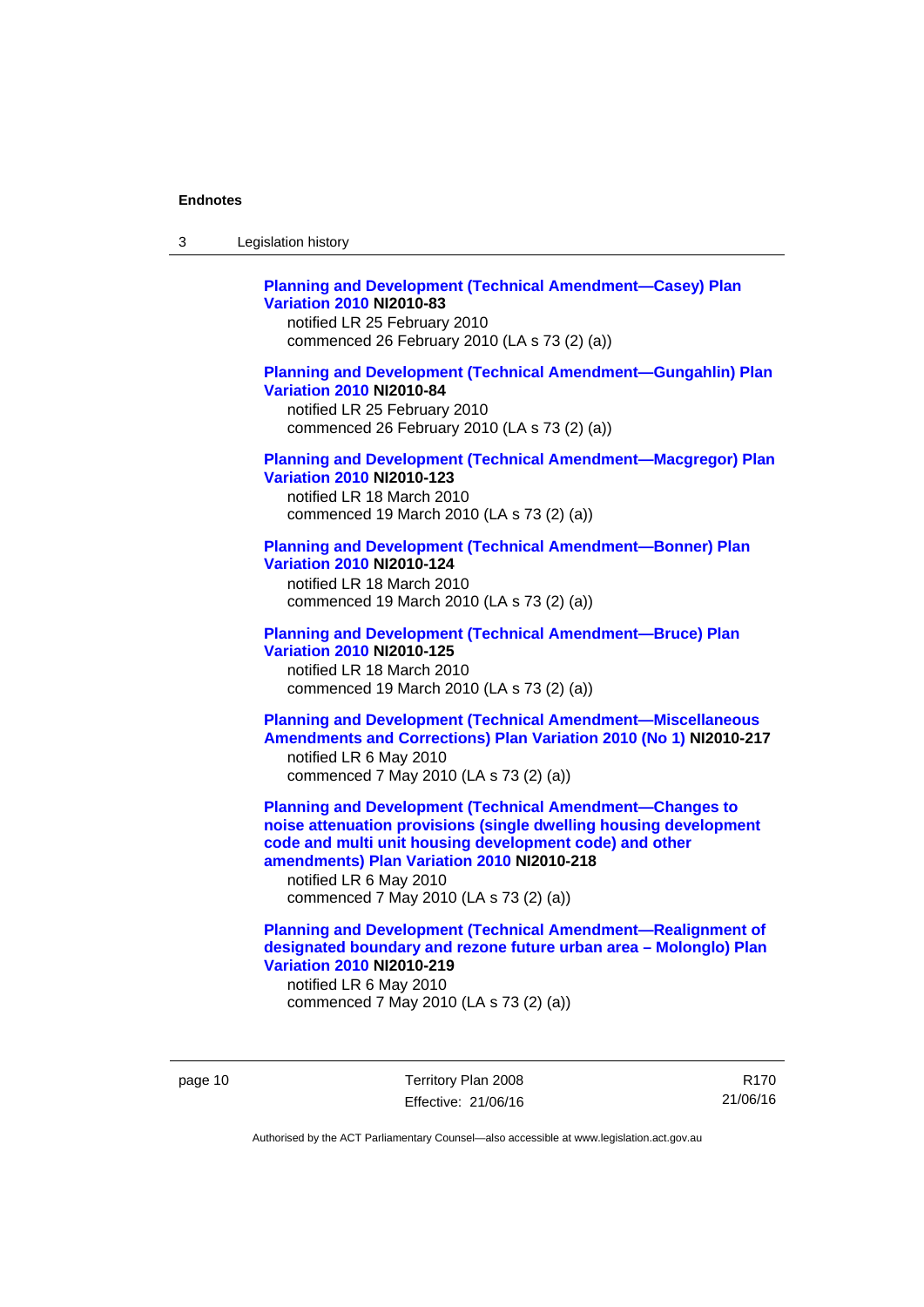## **[Planning and Development \(Technical Amendment—Forde\) Plan](http://www.legislation.act.gov.au/ni/2010-243/)  [Variation 2010](http://www.legislation.act.gov.au/ni/2010-243/) NI2010-243**  notified LR 27 May 2010 commenced 28 May 2010 (LA s 73 (2) (a)) **[Planning and Development \(Technical Amendment—Crace\) Plan](http://www.legislation.act.gov.au/ni/2010-244/)  [Variation 2010](http://www.legislation.act.gov.au/ni/2010-244/) NI2010-244**  notified LR 27 May 2010 commenced 28 May 2010 (LA s 73 (2) (a)) **[Planning and Development \(Technical Amendment—Kingston\) Plan](http://www.legislation.act.gov.au/ni/2010-246/)  [Variation 2010](http://www.legislation.act.gov.au/ni/2010-246/) NI2010-246**  notified LR 3 June 2010 commenced 4 June 2010 (LA s 73 (2) (a))

**[Planning and Development \(Technical Amendment—Rezoning –](http://www.legislation.act.gov.au/ni/2010-258/)  [boundary changes\) Plan Variation 2010 \(No 1\)](http://www.legislation.act.gov.au/ni/2010-258/) NI2010-258** 

notified LR 27 May 2010 commenced 28 May 2010 (LA s 73 (2) (a))

#### **[Planning and Development \(Technical Amendment—Gungahlin\) Plan](http://www.legislation.act.gov.au/ni/2010-321/)  [Variation 2010 \(No 2\)](http://www.legislation.act.gov.au/ni/2010-321/) NI2010-321**

notified LR 24 June 2010 commenced 25 June 2010 (LA s 73 (2) (a))

## **[Planning and Development \(Technical Amendment—Mitchell and](http://www.legislation.act.gov.au/ni/2010-370/)  [Lyneham\) Plan Variation 2010](http://www.legislation.act.gov.au/ni/2010-370/) NI2010-370**

notified LR 8 July 2010 commenced 9 July 2010 (LA s 73 (2) (a))

**[Planning and Development \(Technical Amendment—Kingston\) Plan](http://www.legislation.act.gov.au/ni/2010-371/)  [Variation 2010 \(No 2\)](http://www.legislation.act.gov.au/ni/2010-371/) NI2010-371** 

notified LR 8 July 2010 commenced 9 July 2010 (LA s 73 (2) (a))

## **[Planning and Development \(Technical Amendment—Casey\) Plan](http://www.legislation.act.gov.au/ni/2010-382/)  [Variation 2010 \(No 2\)](http://www.legislation.act.gov.au/ni/2010-382/) NI2010-382**

notified LR 15 July 2010 commenced 16 July 2010 (LA s 73 (2) (a))

#### **[Planning and Development \(Technical Amendment – Miscellaneous](http://www.legislation.act.gov.au/ni/2010-409/)  [Amendments\) Plan Variation 2010 \(No 2\)](http://www.legislation.act.gov.au/ni/2010-409/) NI2010-409**

notified LR 22 July 2010 commenced 23 July 2010 (LA s 73 (2) (a))

| R <sub>170</sub> | Territory Plan 2008 | page 11 |
|------------------|---------------------|---------|
| 21/06/16         | Effective: 21/06/16 |         |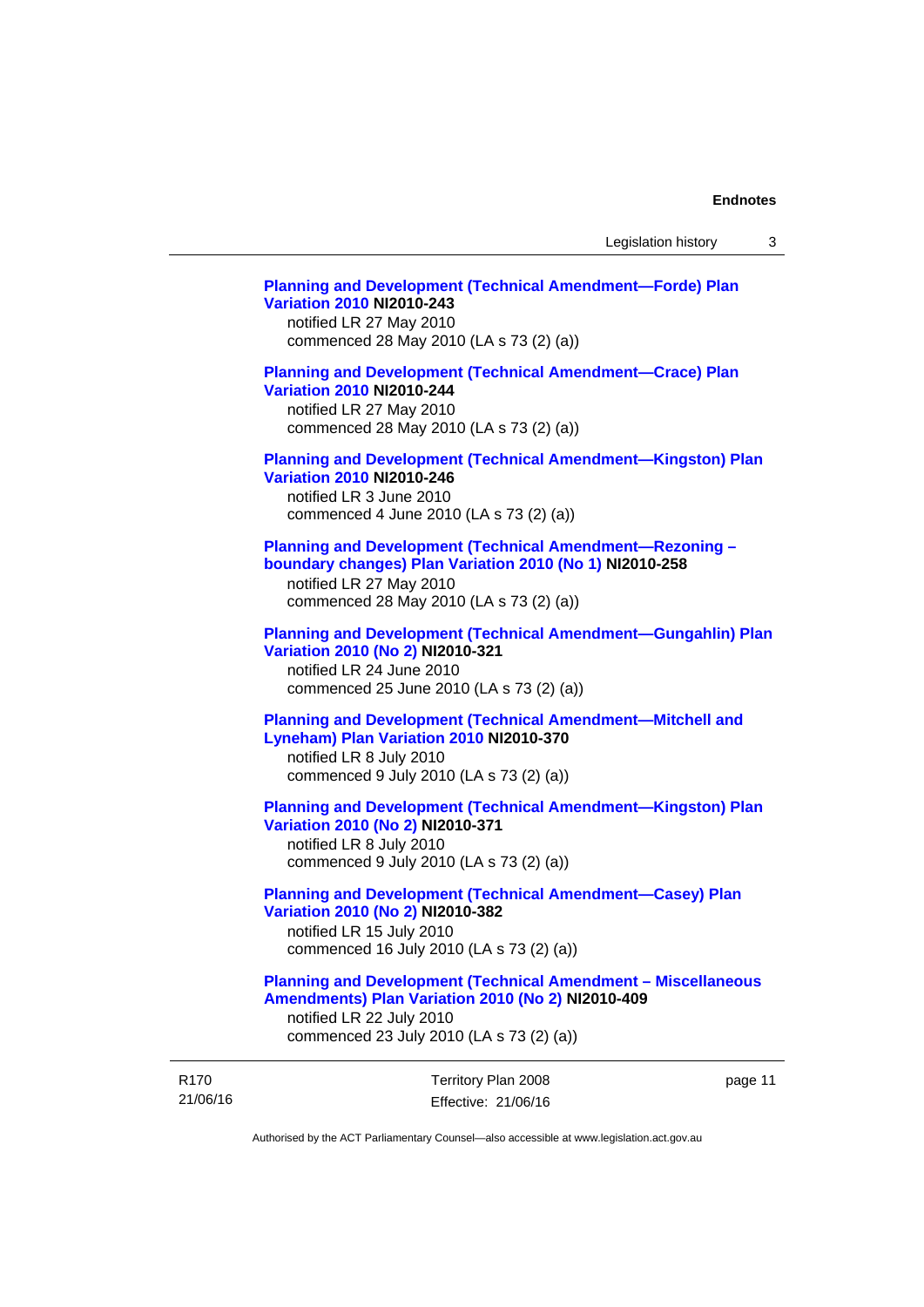| 3 | Legislation history                                                                                                                                                                                                                                                                                                            |
|---|--------------------------------------------------------------------------------------------------------------------------------------------------------------------------------------------------------------------------------------------------------------------------------------------------------------------------------|
|   | <b>Planning and Development (Technical Amendment-Code and</b><br>miscellaneous changes to parking and vehicular access general<br>code) Plan Variation 2010 NI2010-410<br>notified LR 29 July 2010<br>commenced 30 July 2010 (LA s 73 (2) (a))                                                                                 |
|   | <b>Planning and Development (Technical Amendment-Inclusion of</b><br>definitions to bring the Territory Plan into line with the National<br><b>Capital Plan and miscellaneous amendments and corrections) Plan</b><br><b>Variation 2010 NI2010-411</b><br>notified LR 29 July 2010<br>commenced 30 July 2010 (LA s 73 (2) (a)) |
|   | <b>Planning and Development (Technical Amendment-Code changes</b><br>to Coombs and Wright concept plan and changes to town centres<br>development code) Plan Variation 2010 NI2010-412<br>notified LR 29 July 2010<br>commenced 30 July 2010 (LA s 73 (2) (a))                                                                 |
|   | <b>Planning and Development (Technical Amendment-Harrison) Plan</b><br>Variation 2010 (No 2) NI2010-426<br>notified LR 29 July 2010<br>commenced 30 July 2010 (LA s 73 (2) (a))                                                                                                                                                |
|   | <b>Planning and Development (Technical Amendment-Forde) Plan</b><br>Variation 2010 (No 2) NI2010-440<br>notified LR 12 August 2010<br>commenced 13 August 2010 (LA s 73 (2) (a))                                                                                                                                               |
|   | <b>Planning and Development (Technical Amendment-Weston) Plan</b><br><b>Variation 2010 NI2010-441</b><br>notified LR 12 August 2010<br>commenced 13 August 2010 (LA s 73 (2) (a))                                                                                                                                              |
|   | <b>Planning and Development (Technical Amendment-Casey) Plan</b><br>Variation 2010 (No 3) NI2010-538<br>notified LR 23 September 2010<br>commenced 24 September 2010 (LA s 73 (2) (a))                                                                                                                                         |
|   | <b>Planning and Development (Technical Amendment-Dunlop) Plan</b><br><b>Variation 2010 NI2010-539</b><br>notified LR 23 September 2010<br>commenced 24 September 2010 (LA s 73 (2) (a))                                                                                                                                        |

page 12 Territory Plan 2008 Effective: 21/06/16

R170 21/06/16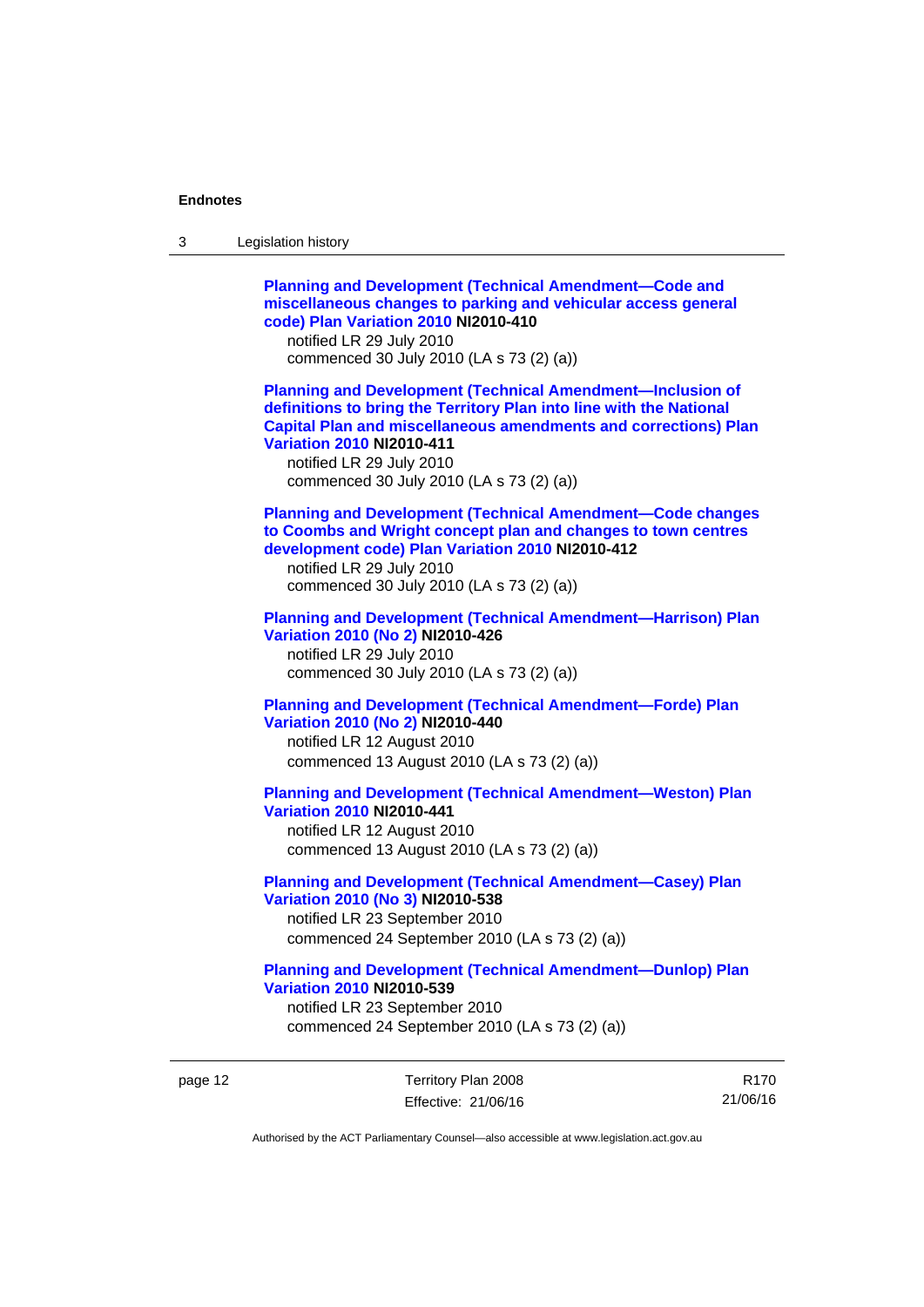## **[Planning and Development \(Technical Amendment—Bonner\) Plan](http://www.legislation.act.gov.au/ni/2010-540/)  [Variation 2010 \(No 2\)](http://www.legislation.act.gov.au/ni/2010-540/) NI2010-540**

notified LR 23 September 2010 commenced 24 September 2010 (LA s 73 (2) (a))

### **[Planning and Development \(Technical Amendment—Casey\) Plan](http://www.legislation.act.gov.au/ni/2010-566/)  [Variation 2010 \(No 4\)](http://www.legislation.act.gov.au/ni/2010-566/) NI2010-566**

notified LR 7 October 2010 commenced 8 October 2010 (LA s 73 (2) (a))

#### **Variation to the Territory Plan No 299**

(as notified in [Planning and Development \(Plan Variation No 299\)](http://www.legislation.act.gov.au/ni/2010-575/)  [Notice 2010](http://www.legislation.act.gov.au/ni/2010-575/) NI2010-575) commenced 5 November 2010 ([CN2010-12](http://www.legislation.act.gov.au/cn/2010-12/))

**[Planning and Development \(Technical Amendment—Changes to](http://www.legislation.act.gov.au/ni/2010-601/)  [Flemington Road corridor concept plan, non urban zones](http://www.legislation.act.gov.au/ni/2010-601/)  [development code and group centres development code\) Plan](http://www.legislation.act.gov.au/ni/2010-601/)  [Variation 2010](http://www.legislation.act.gov.au/ni/2010-601/) NI2010-601** 

notified LR 28 October 2010 commenced 29 October 2010 (LA s 73 (2) (a))

## **[Planning and Development \(Technical Amendment—Miscellaneous](http://www.legislation.act.gov.au/ni/2010-602/)  [Amendments and Corrections\) Plan Variation 2010 \(No 2\)](http://www.legislation.act.gov.au/ni/2010-602/) NI2010-602**

notified LR 28 October 2010 commenced 29 October 2010 (LA s 73 (2) (a))

## **[Planning and Development \(Technical Amendment—Changes to](http://www.legislation.act.gov.au/ni/2010-697/)  [commercial and industrial codes, PRZ2 restricted access recreation](http://www.legislation.act.gov.au/ni/2010-697/)  [zone and other codes\) Plan Variation 2010](http://www.legislation.act.gov.au/ni/2010-697/) NI2010-697**

notified LR 20 December 2010 commenced 22 December 2010 (LA s 73 (2) (b))

## **[Planning and Development \(Technical Amendment—Forde\) Plan](http://www.legislation.act.gov.au/ni/2011-23/)  [Variation 2011](http://www.legislation.act.gov.au/ni/2011-23/) NI2011-23**  notified LR 1 February 2011

commenced 2 February 2011 (LA s 73 (2) (a))

## **[Planning and Development \(Technical Amendment—Rezoning](http://www.legislation.act.gov.au/ni/2011-30/)[boundary changes\) Plan Variation 2011 \(No 1\)](http://www.legislation.act.gov.au/ni/2011-30/) NI2011-30**  notified LR 3 February 2011

commenced 4 February 2011 (LA s 73 (2) (a))

R170 21/06/16 Territory Plan 2008 Effective: 21/06/16 page 13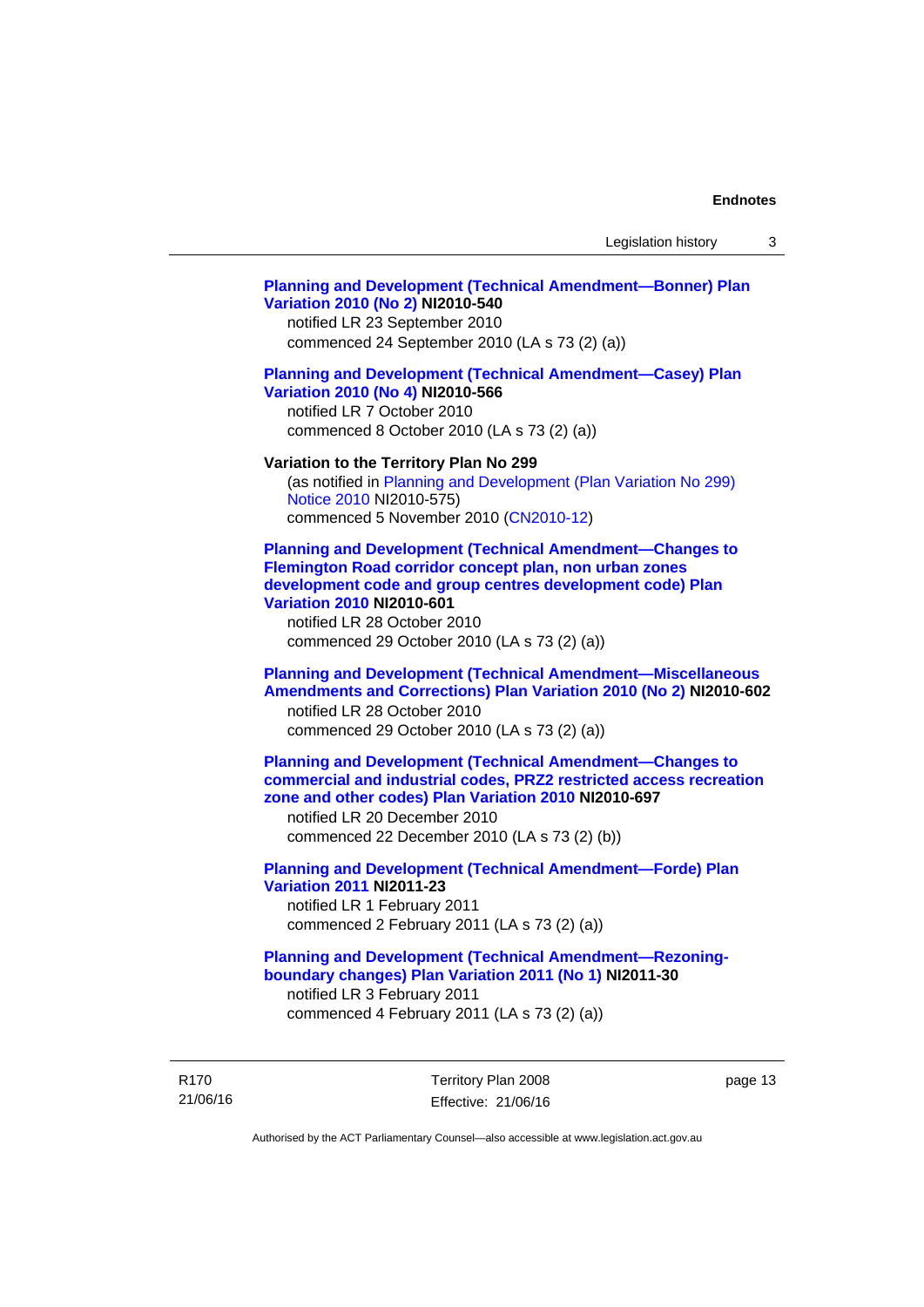## **[Planning and Development \(Technical Amendment—Franklin\) Plan](http://www.legislation.act.gov.au/ni/2011-42/)  [Variation 2011 \(No 1\)](http://www.legislation.act.gov.au/ni/2011-42/) NI2011-42**  notified LR 10 February 2011 commenced 11 February 2011 (LA s 73 (2) (a)) **[Planning and Development \(Technical Amendment—Miscellaneous](http://www.legislation.act.gov.au/ni/2011-81/)  [Amendments\) Plan Variation 2011 \(No 1\)](http://www.legislation.act.gov.au/ni/2011-81/) NI2011-81**

notified LR 3 March 2011 commenced 4 March 2011 (LA s 73 (2) (a))

## **[Planning and Development \(Technical Amendment—Casey\) Plan](http://www.legislation.act.gov.au/ni/2011-126/)  [Variation 2011 \(No 1\)](http://www.legislation.act.gov.au/ni/2011-126/) NI2011-126**

notified LR 10 March 2011 commenced 11 March 2011 (LA s 73 (2) (a))

## **Variation to the Territory Plan No 298**  (as notified in [Planning and Development \(Plan Variation No 298\)](http://www.legislation.act.gov.au/ni/2011-152/)  [Notice 2011](http://www.legislation.act.gov.au/ni/2011-152/) NI2011-152)

commenced 18 March 2011 [\(CN2011-4\)](http://www.legislation.act.gov.au/cn/2011-4/)

## **[Planning and Development \(Technical Amendment—Bonner\) Plan](http://www.legislation.act.gov.au/ni/2011-153/)  [Variation 2011 \(No 1\)](http://www.legislation.act.gov.au/ni/2011-153/) NI2011-153**  notified LR 17 March 2011

commenced 18 March 2011 (LA s 73 (2) (a))

## **[Planning and Development \(Technical Amendment—Macgregor\) Plan](http://www.legislation.act.gov.au/ni/2011-193/)  [Variation 2011 \(No 1\)](http://www.legislation.act.gov.au/ni/2011-193/) NI2011-193**

notified LR 14 April 2011 commenced 15 April 2011 (LA s 73 (2) (a))

## **[Planning and Development \(Technical Amendment—Franklin\) Plan](http://www.legislation.act.gov.au/ni/2011-194/)  [Variation 2011 \(No 2\)](http://www.legislation.act.gov.au/ni/2011-194/) NI2011-194**

notified LR 14 April 2011 commenced 15 April 2011 (LA s 73 (2) (a))

## **[Planning and Development \(Technical Amendment—Giralang\) Plan](http://www.legislation.act.gov.au/ni/2011-204/)  [Variation 2011 \(No 1\)](http://www.legislation.act.gov.au/ni/2011-204/) NI2011-204**  notified LR 20 April 2011

commenced 21 April 2011 (LA s 73 (2) (a))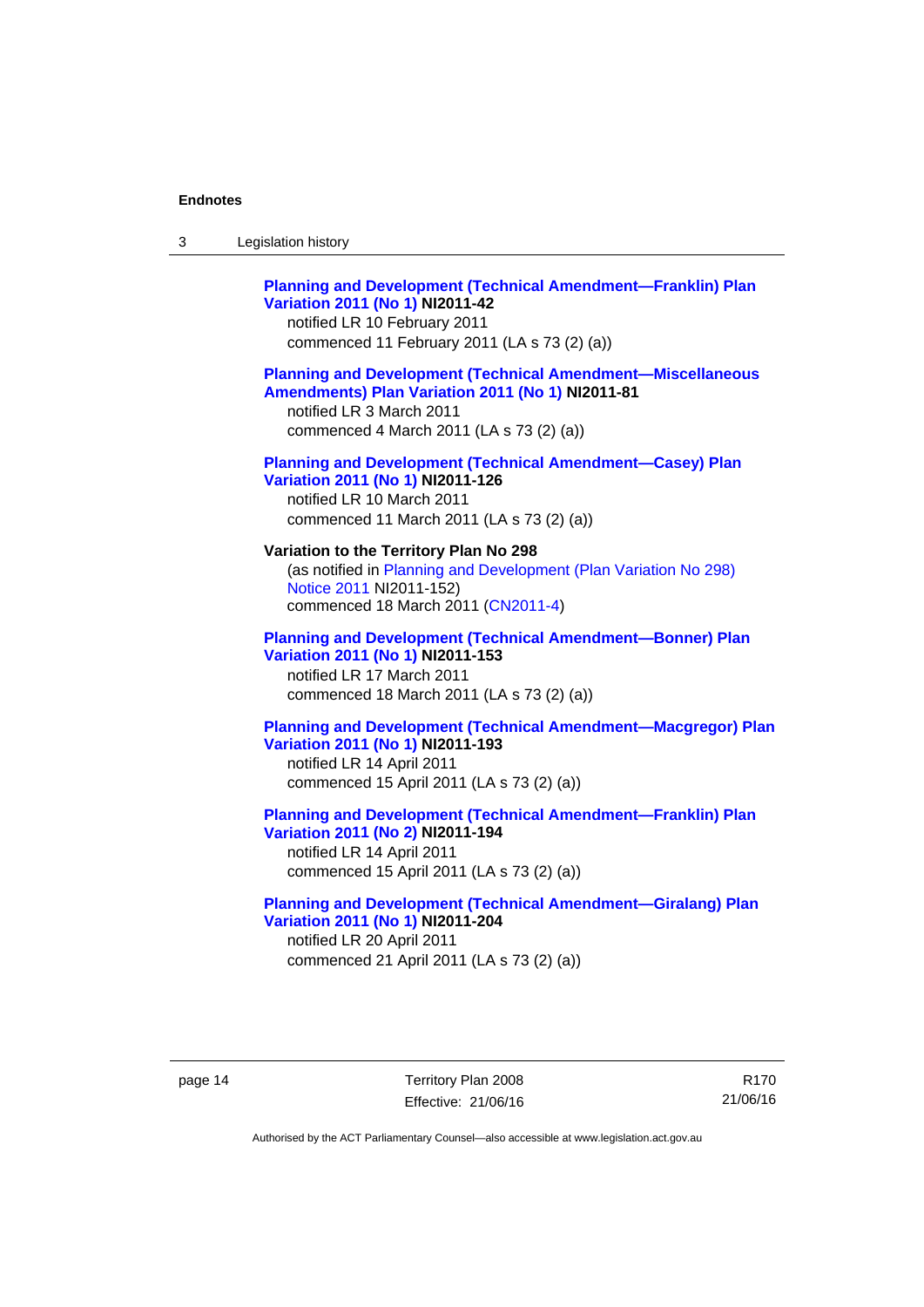21/06/16 Territory Plan 2008 Effective: 21/06/16 page 15 **[Planning and Development \(Technical Amendment—Miscellaneous](http://www.legislation.act.gov.au/ni/2011-206/)  [amendments and corrections, changes to bring the Territory Plan in](http://www.legislation.act.gov.au/ni/2011-206/)  [line with the National Capital Plan, and removal of redundant](http://www.legislation.act.gov.au/ni/2011-206/)  [provisions\) Plan Variation 2011](http://www.legislation.act.gov.au/ni/2011-206/) NI2011-206**  notified LR 28 April 2011 commenced 29 April 2011 (LA s 73 (2) (a)) **[Planning and Development \(Technical Amendment—Changes to](http://www.legislation.act.gov.au/ni/2011-207/)  [multi unit housing development code, industrial zones development](http://www.legislation.act.gov.au/ni/2011-207/)  [code, inner north precinct code and parking and vehicular access](http://www.legislation.act.gov.au/ni/2011-207/)  [general code\) Plan Variation 2011](http://www.legislation.act.gov.au/ni/2011-207/) NI2011-207**  notified LR 28 April 2011 commenced 29 April 2011 (LA s 73 (2) (a)) **[Planning and Development \(Technical Amendment—Harrison\) Plan](http://www.legislation.act.gov.au/ni/2011-226/)  [Variation 2011 \(No 1\)](http://www.legislation.act.gov.au/ni/2011-226/) NI2011-226**  notified LR 11 May 2011 commenced 12 May 2011 (LA s 73 (2) (a)) **[Planning and Development \(Technical Amendment—Crace\) Plan](http://www.legislation.act.gov.au/ni/2011-237/)  [Variation 2011 \(No 1\)](http://www.legislation.act.gov.au/ni/2011-237/) NI2011-237**  notified LR 18 May 2011 commenced 19 May 2011 (LA s 73 (2) (a)) **[Planning and Development \(Technical Amendment—Dickson\) Plan](http://www.legislation.act.gov.au/ni/2011-238/)  [Variation 2011 \(No 1\)](http://www.legislation.act.gov.au/ni/2011-238/) NI2011-238**  notified LR 18 May 2011 commenced 19 May 2011 (LA s 73 (2) (a)) **[Planning and Development \(Technical Amendment—Gungahlin\) Plan](http://www.legislation.act.gov.au/ni/2011-255/)  [Variation 2011 \(No 1\)](http://www.legislation.act.gov.au/ni/2011-255/) NI2011-255**  notified LR 26 May 2011 commenced 27 May 2011 (LA s 73 (2) (a)) **[Planning and Development \(Technical Amendment—Bonner\) Plan](http://www.legislation.act.gov.au/ni/2011-256/)  [Variation 2011 \(No 2\)](http://www.legislation.act.gov.au/ni/2011-256/) NI2011-256**  notified LR 26 May 2011 commenced 27 May 2011 (LA s 73 (2) (a)) **[Planning and Development \(Technical Amendment—Bonner\) Plan](http://www.legislation.act.gov.au/ni/2011-257/)  [Variation 2011 \(No 3\)](http://www.legislation.act.gov.au/ni/2011-257/) NI2011-257**  notified LR 26 May 2011 commenced 27 May 2011 (LA s 73 (2) (a))

Authorised by the ACT Parliamentary Counsel—also accessible at www.legislation.act.gov.au

R170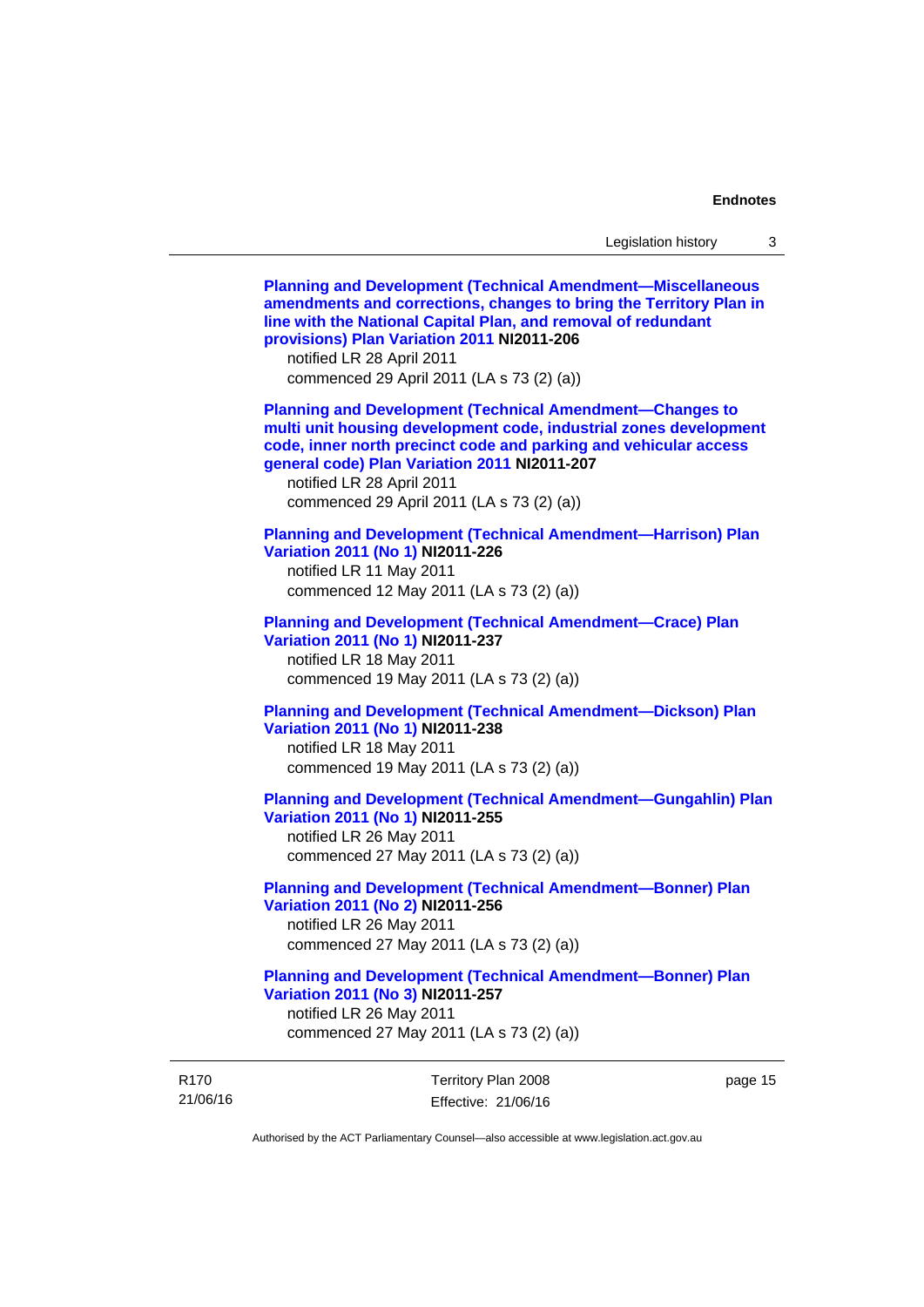| Legislation history<br>-3 |  |
|---------------------------|--|
|---------------------------|--|

**[Planning and Development \(Technical Amendment—Crace\) Plan](http://www.legislation.act.gov.au/ni/2011-258/)  [Variation 2011 \(No 2\)](http://www.legislation.act.gov.au/ni/2011-258/) NI2011-258**  notified LR 26 May 2011 commenced 27 May 2011 (LA s 73 (2) (a)) **[Planning and Development \(Technical Amendment—Casey\) Plan](http://www.legislation.act.gov.au/ni/2011-283/)  [Variation 2011 \(No 2\)](http://www.legislation.act.gov.au/ni/2011-283/) NI2011-283**  notified LR 9 June 2011 commenced 10 June 2011 (LA s 73 (2) (a)) **[Planning and Development \(Technical Amendment—Macgregor\) Plan](http://www.legislation.act.gov.au/ni/2011-284/)  [Variation 2011 \(No 2\)](http://www.legislation.act.gov.au/ni/2011-284/) NI2011-284**  notified LR 9 June 2011 commenced 10 June 2011 (LA s 73 (2) (a)) **[Planning and Development \(Technical Amendment—Forde\) Plan](http://www.legislation.act.gov.au/ni/2011-309/)  [Variation 2011 \(No 2\)](http://www.legislation.act.gov.au/ni/2011-309/) NI2011-309**  notified LR 23 June 2011 commenced 24 June 2011 (LA s 73 (2) (a)) **[Planning and Development \(Technical Amendment—Code](http://www.legislation.act.gov.au/ni/2011-353/)  [amendment to the Group Centres Development Code – Proposed](http://www.legislation.act.gov.au/ni/2011-353/)  [supermarket site Chisholm Section 598 Block 7\) Plan Variation 2011](http://www.legislation.act.gov.au/ni/2011-353/) NI2011-353**  notified LR 7 July 2011 commenced 8 July 2011 (LA s 73 (2) (a)) **[Planning and Development \(Technical Amendment—Miscellaneous](http://www.legislation.act.gov.au/ni/2011-354/)  [amendments and corrections\) Plan Variation 2011](http://www.legislation.act.gov.au/ni/2011-354/) NI2011-354**  notified LR 7 July 2011 commenced 8 July 2011 (LA s 73 (2) (a)) **[Planning and Development \(Technical Amendment—Code and](http://www.legislation.act.gov.au/ni/2011-355/)  [clarification changes to various development codes, general codes,](http://www.legislation.act.gov.au/ni/2011-355/)  [definitions and concept plans\) Plan Variation 2011](http://www.legislation.act.gov.au/ni/2011-355/) NI2011-355**  notified LR 7 July 2011 commenced 8 July 2011 (LA s 73 (2) (a)) **[Planning and Development \(Technical Amendment—Casey\) Plan](http://www.legislation.act.gov.au/ni/2011-478/)  [Variation 2011 \(No 3\)](http://www.legislation.act.gov.au/ni/2011-478/) NI2011-478** 

notified LR 1 September 2011 commenced 2 September 2011 (LA s 73 (2) (a))

page 16 Territory Plan 2008 Effective: 21/06/16

R170 21/06/16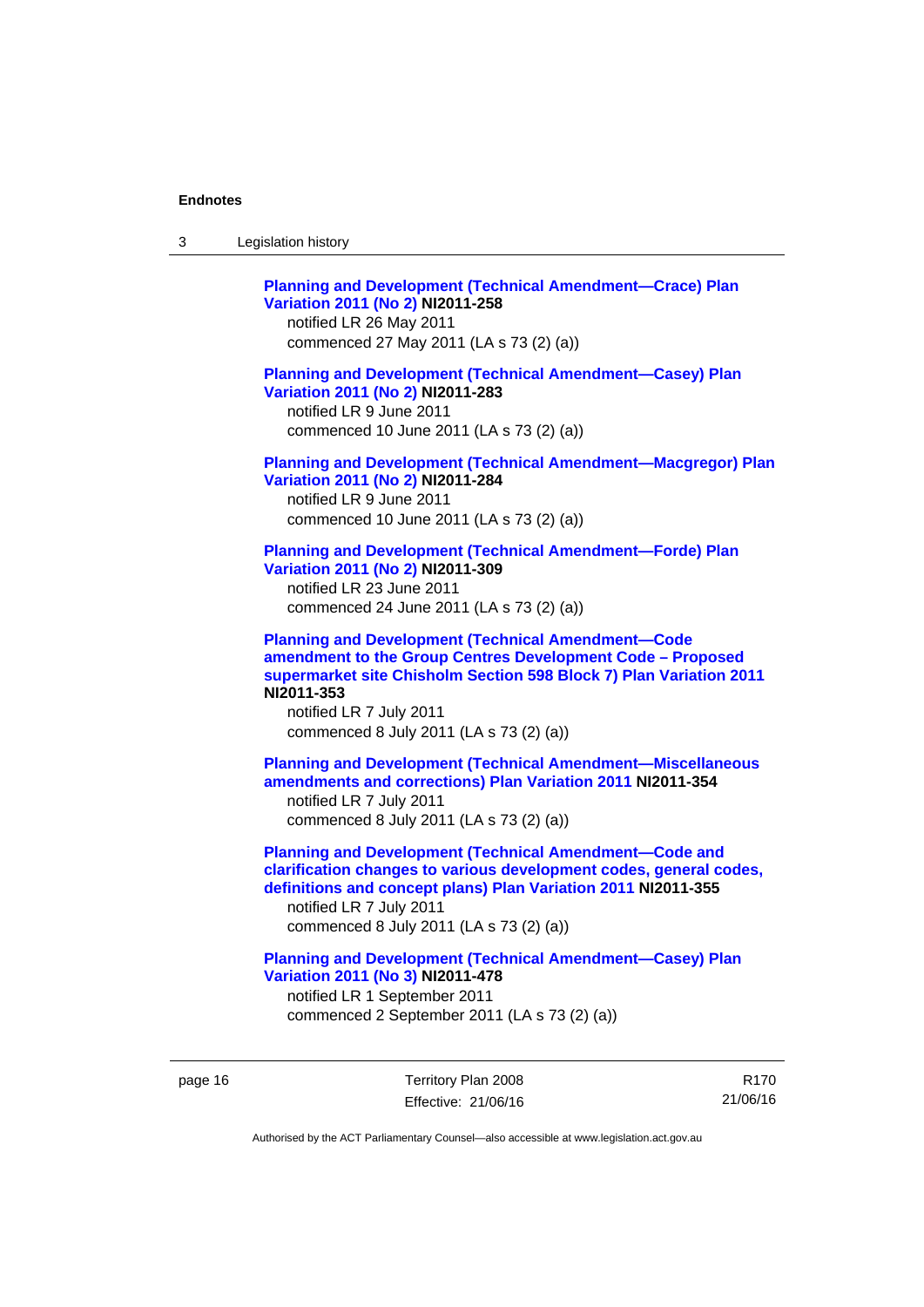## **[Planning and Development \(Technical Amendment—Crace\) Plan](http://www.legislation.act.gov.au/ni/2011-479/)  [Variation 2011 \(No 3\)](http://www.legislation.act.gov.au/ni/2011-479/) NI2011-479**  notified LR 1 September 2011 commenced 2 September 2011 (LA s 73 (2) (a)) **[Planning and Development \(Technical Amendment—Bonner\) Plan](http://www.legislation.act.gov.au/ni/2011-480/)  [Variation 2011 \(No 4\)](http://www.legislation.act.gov.au/ni/2011-480/) NI2011-480**  notified LR 1 September 2011 commenced 2 September 2011 (LA s 73 (2) (a)) **[Planning and Development \(Technical Amendment—Bonner\) Plan](http://www.legislation.act.gov.au/ni/2011-481/)  [Variation 2011 \(No 5\)](http://www.legislation.act.gov.au/ni/2011-481/) NI2011-481**  notified LR 26 August 2011 commenced 27 August 2011 (LA s 73 (2) (a)) **[Planning and Development \(Technical Amendment—Gungahlin\) Plan](http://www.legislation.act.gov.au/ni/2011-541/)  [Variation 2011 \(No 2\)](http://www.legislation.act.gov.au/ni/2011-541/) NI2011-541**  notified LR 15 September 2011 commenced 16 September 2011 (LA s 73 (2) (a)) **Variation to the Territory Plan No 302**  (as notified in [Planning and Development \(Plan Variation No 302\)](http://www.legislation.act.gov.au/ni/2011-573/)  [Notice 2011](http://www.legislation.act.gov.au/ni/2011-573/) NI2011-573) commenced 4 November 2011 ([CN2011-11](http://www.legislation.act.gov.au/cn/2011-11/)) **[Planning and Development \(Technical Amendment—Code and](http://www.legislation.act.gov.au/ni/2011-589/)  [clarification changes to various development codes, general codes,](http://www.legislation.act.gov.au/ni/2011-589/)  [definitions and concept plans\) Plan Variation 2011 \(No 2\)](http://www.legislation.act.gov.au/ni/2011-589/) NI2011-589**  notified LR 6 October 2011 commenced 7 October 2011 (LA s 73 (2) (a)) **[Planning and Development \(Technical Amendment—Miscellaneous](http://www.legislation.act.gov.au/ni/2011-590/)  [amendments and corrections\) Plan Variation 2011 \(No 2\)](http://www.legislation.act.gov.au/ni/2011-590/) NI2011-590**  notified LR 6 October 2011 commenced 7 October 2011 (LA s 73 (2) (a)) **[Planning and Development \(Technical Amendment—Yarralumla\) Plan](http://www.legislation.act.gov.au/ni/2011-650/)  [Variation 2011 \(No 1\)](http://www.legislation.act.gov.au/ni/2011-650/) NI2011-650**

notified LR 27 October 2011 commenced 28 October 2011 (LA s 73 (2) (a))

R170 21/06/16 Territory Plan 2008 Effective: 21/06/16 page 17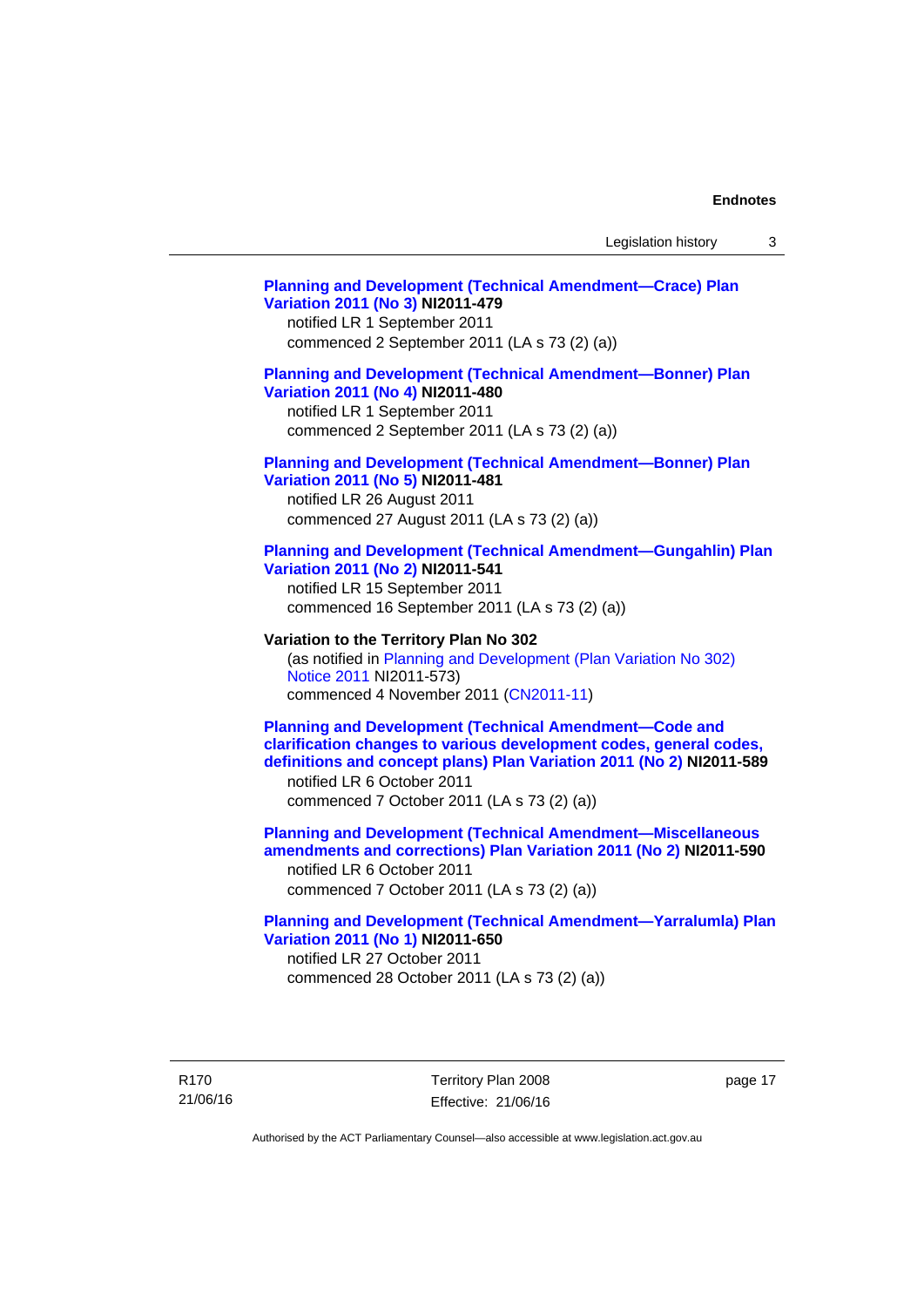| -3 | Legislation history |  |
|----|---------------------|--|
|----|---------------------|--|

## **[Planning and Development \(Technical Amendment—Casey\) Plan](http://www.legislation.act.gov.au/ni/2011-651/)  [Variation 2011 \(No 4\)](http://www.legislation.act.gov.au/ni/2011-651/) NI2011-651**

notified LR 27 October 2011 commenced 28 October 2011 (LA s 73 (2) (a))

## **[Planning and Development \(Technical Amendment—Weston\) Plan](http://www.legislation.act.gov.au/ni/2011-652/)  [Variation 2011 \(No 1\)](http://www.legislation.act.gov.au/ni/2011-652/) NI2011-652**

notified LR 27 October 2011 commenced 28 October 2011 (LA s 73 (2) (a))

#### **[Planning and Development \(Technical Amendment—Miscellaneous](http://www.legislation.act.gov.au/ni/2011-667/)  [Amendments\) Plan Variation 2011 \(No 2\)](http://www.legislation.act.gov.au/ni/2011-667/) NI2011-667**

notified LR 3 November 2011 commenced 4 November 2011 (LA s 73 (2) (a))

#### **[Planning and Development \(Technical Amendment—Forde\) Plan](http://www.legislation.act.gov.au/ni/2011-668/)  [Variation 2011 \(No 3\)](http://www.legislation.act.gov.au/ni/2011-668/) NI2011-668**

notified LR 3 November 2011 commenced 4 November 2011 (LA s 73 (2) (a))

**Variation to the Territory Plan No 310**  (as notified in [Planning and Development \(Plan Variation No 310\)](http://www.legislation.act.gov.au/ni/2011-688/)  [Notice 2011](http://www.legislation.act.gov.au/ni/2011-688/) NI2011-688) commenced 16 December 2011 [\(CN2011-14\)](http://www.legislation.act.gov.au/cn/2011-14/)

## **Variation to the Territory Plan No 300**  (as notified in [Planning and Development \(Plan Variation No 300\)](http://www.legislation.act.gov.au/ni/2011-691/)  [Notice 2011](http://www.legislation.act.gov.au/ni/2011-691/) NI2011-691) commenced 16 December 2011 [\(CN2011-13\)](http://www.legislation.act.gov.au/cn/2011-13/)

### **[Planning and Development \(Technical Amendment—Watson\) Plan](http://www.legislation.act.gov.au/ni/2011-728/)  [Variation 2011 \(No 1\)](http://www.legislation.act.gov.au/ni/2011-728/) NI2011-728**

notified LR 30 November 2011 commenced 1 December 2011 (LA s 73 (2) (a))

## **[Planning and Development \(Technical Amendment—Gungahlin\) Plan](http://www.legislation.act.gov.au/ni/2011-729/)  [Variation 2011 \(No 3\)](http://www.legislation.act.gov.au/ni/2011-729/) NI2011-729**

notified LR 30 November 2011 commenced 1 December 2011 (LA s 73 (2) (a))

page 18 Territory Plan 2008 Effective: 21/06/16

R170 21/06/16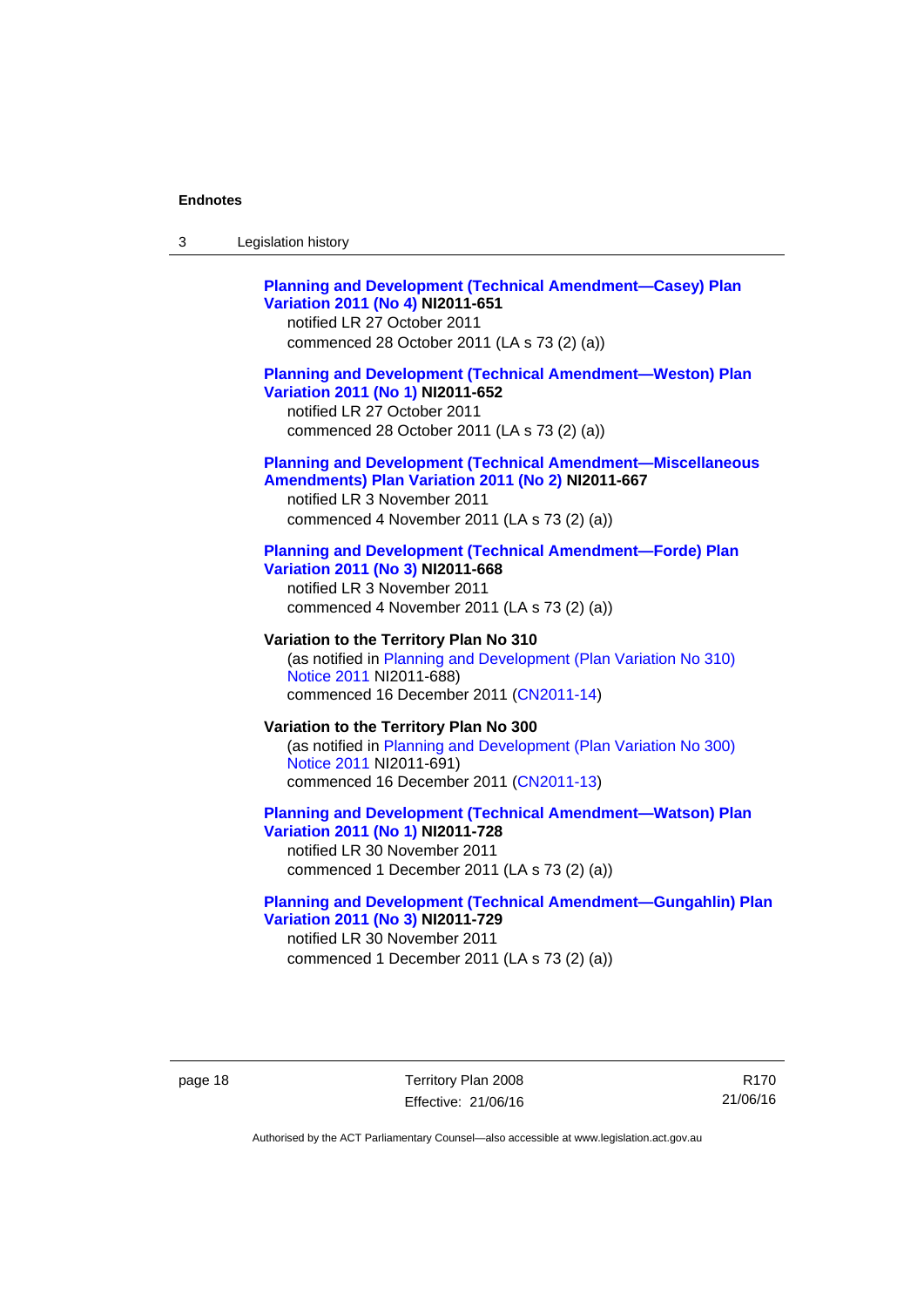Legislation history 3

**[Planning and Development \(Technical Amendment—Dunlop\) Plan](http://www.legislation.act.gov.au/ni/2011-730/)  [Variation 2011 \(No 1\)](http://www.legislation.act.gov.au/ni/2011-730/) NI2011-730**  notified LR 30 November 2011 commenced 1 December 2011 (LA s 73 (2) (a)) **[Planning and Development \(Technical Amendment—Weston\) Plan](http://www.legislation.act.gov.au/ni/2011-731/)  [Variation 2011 \(No 2\)](http://www.legislation.act.gov.au/ni/2011-731/) NI2011-731**  notified LR 30 November 2011 commenced 1 December 2011 (LA s 73 (2) (a)) **[Planning and Development \(Technical Amendment—Macgregor\) Plan](http://www.legislation.act.gov.au/ni/2011-785/)  [Variation 2011 \(No 3\)](http://www.legislation.act.gov.au/ni/2011-785/) NI2011-785**  notified LR 15 December 2011 commenced 16 December 2011 (LA s 73 (2) (a)) **[Planning and Development \(Technical Amendment—Bonner\) Plan](http://www.legislation.act.gov.au/ni/2011-786/)  [Variation 2011 \(No 6\)](http://www.legislation.act.gov.au/ni/2011-786/) NI2011-786**  notified LR 15 December 2011 commenced 16 December 2011 (LA s 73 (2) (a)) **[Planning and Development \(Technical Amendment—Code,](http://www.legislation.act.gov.au/ni/2011-787/)  [clarification and miscellaneous\) Plan Variation 2011](http://www.legislation.act.gov.au/ni/2011-787/) NI2011-787**  notified LR 15 December 2011 commenced 16 December 2011 (LA s 73 (2) (a)) **[Planning and Development \(Technical Amendment—Miscellaneous](http://www.legislation.act.gov.au/ni/2011-788/)  [amendments and corrections\) Plan Variation 2011 \(No 3\)](http://www.legislation.act.gov.au/ni/2011-788/) NI2011-788**  notified LR 15 December 2011 commenced 16 December 2011 (LA s 73 (2) (a)) **[Planning and Development \(Technical Amendment—Crace\) Plan](http://www.legislation.act.gov.au/ni/2012-26/)  [Variation 2012 \(No 1\)](http://www.legislation.act.gov.au/ni/2012-26/) NI2012-26**  notified LR 27 January 2012 commenced 28 January 2012 (LA s 73 (2) (a)) **[Planning and Development \(Technical Amendment—Franklin\) Plan](http://www.legislation.act.gov.au/ni/2012-28/)  [Variation 2012 \(No 1\)](http://www.legislation.act.gov.au/ni/2012-28/) NI2012-28** 

notified LR 27 January 2012 commenced 28 January 2012 (LA s 73 (2) (a))

R170 21/06/16 Territory Plan 2008 Effective: 21/06/16 page 19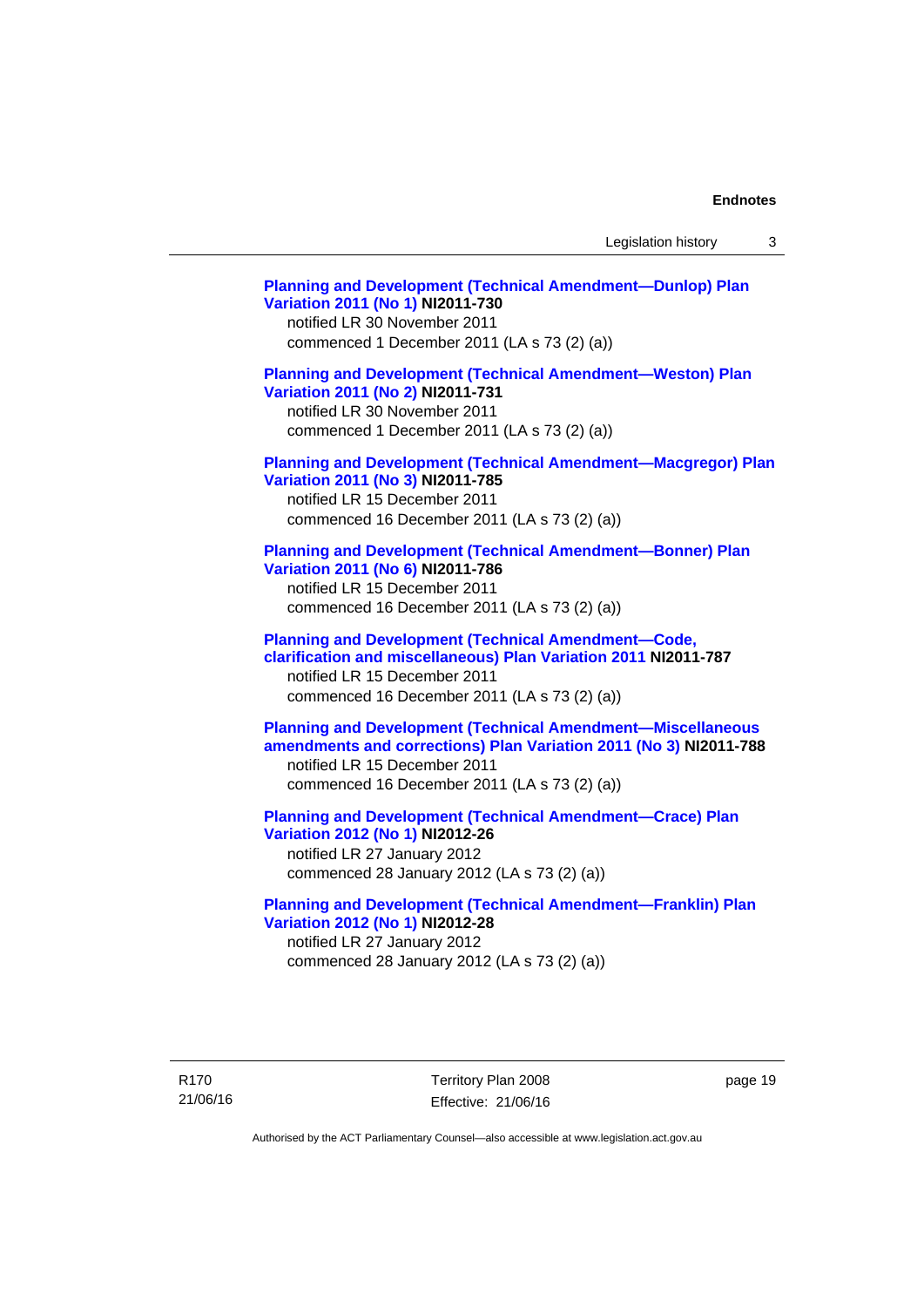| -3 | Legislation history |  |
|----|---------------------|--|
|----|---------------------|--|

**[Planning and Development \(Technical Amendment—Casey\) Plan](http://www.legislation.act.gov.au/ni/2012-29/)  [Variation 2012 \(No 1\)](http://www.legislation.act.gov.au/ni/2012-29/) NI2012-29**  notified LR 27 January 2012 commenced 28 January 2012 (LA s 73 (2) (a)) **[Planning and Development \(Technical Amendment—Forde\) Plan](http://www.legislation.act.gov.au/ni/2012-30/)  [Variation 2012 \(No 1\)](http://www.legislation.act.gov.au/ni/2012-30/) NI2012-30**  notified LR 27 January 2012 commenced 28 January 2012 (LA s 73 (2) (a)) **[Planning and Development \(Technical Amendment—Crace\) Plan](http://www.legislation.act.gov.au/ni/2012-31/)  [Variation 2012 \(No 2\)](http://www.legislation.act.gov.au/ni/2012-31/) NI2012-31**  notified LR 27 January 2012 commenced 28 January 2012 (LA s 73 (2) (a)) **[Planning and Development \(Technical Amendment—Bonner\) Plan](http://www.legislation.act.gov.au/ni/2012-32/)  [Variation 2012 \(No 1\)](http://www.legislation.act.gov.au/ni/2012-32/) NI2012-32**  notified LR 27 January 2012 commenced 28 January 2012 (LA s 73 (2) (a)) **[Planning and Development \(Technical Amendment—Crace\) Plan](http://www.legislation.act.gov.au/ni/2012-82/)  [Variation 2012 \(No 3\)](http://www.legislation.act.gov.au/ni/2012-82/) NI2012-82**  notified LR 23 February 2012 commenced 24 February 2012 (LA s 73 (2) (a)) **[Planning and Development \(Technical Amendment—Watson\) Plan](http://www.legislation.act.gov.au/ni/2012-83/)  [Variation 2012 \(No 1\)](http://www.legislation.act.gov.au/ni/2012-83/) NI2012-83**  notified LR 23 February 2012 commenced 24 February 2012 (LA s 73 (2) (a)) **[Planning and Development \(Technical Amendment—Casey\) Plan](http://www.legislation.act.gov.au/ni/2012-86/)  [Variation 2012 \(No 2\)](http://www.legislation.act.gov.au/ni/2012-86/) NI2012-86** 

notified LR 27 February 2012 commenced 28 February 2012 (LA s 73 (2) (a))

**[Planning and Development \(Technical Amendment—Forde\) Plan](http://www.legislation.act.gov.au/ni/2012-87/)  [Variation 2012 \(No 2\)](http://www.legislation.act.gov.au/ni/2012-87/) NI2012-87**  notified LR 27 February 2012 commenced 28 February 2012 (LA s 73 (2) (a))

page 20 Territory Plan 2008 Effective: 21/06/16

R170 21/06/16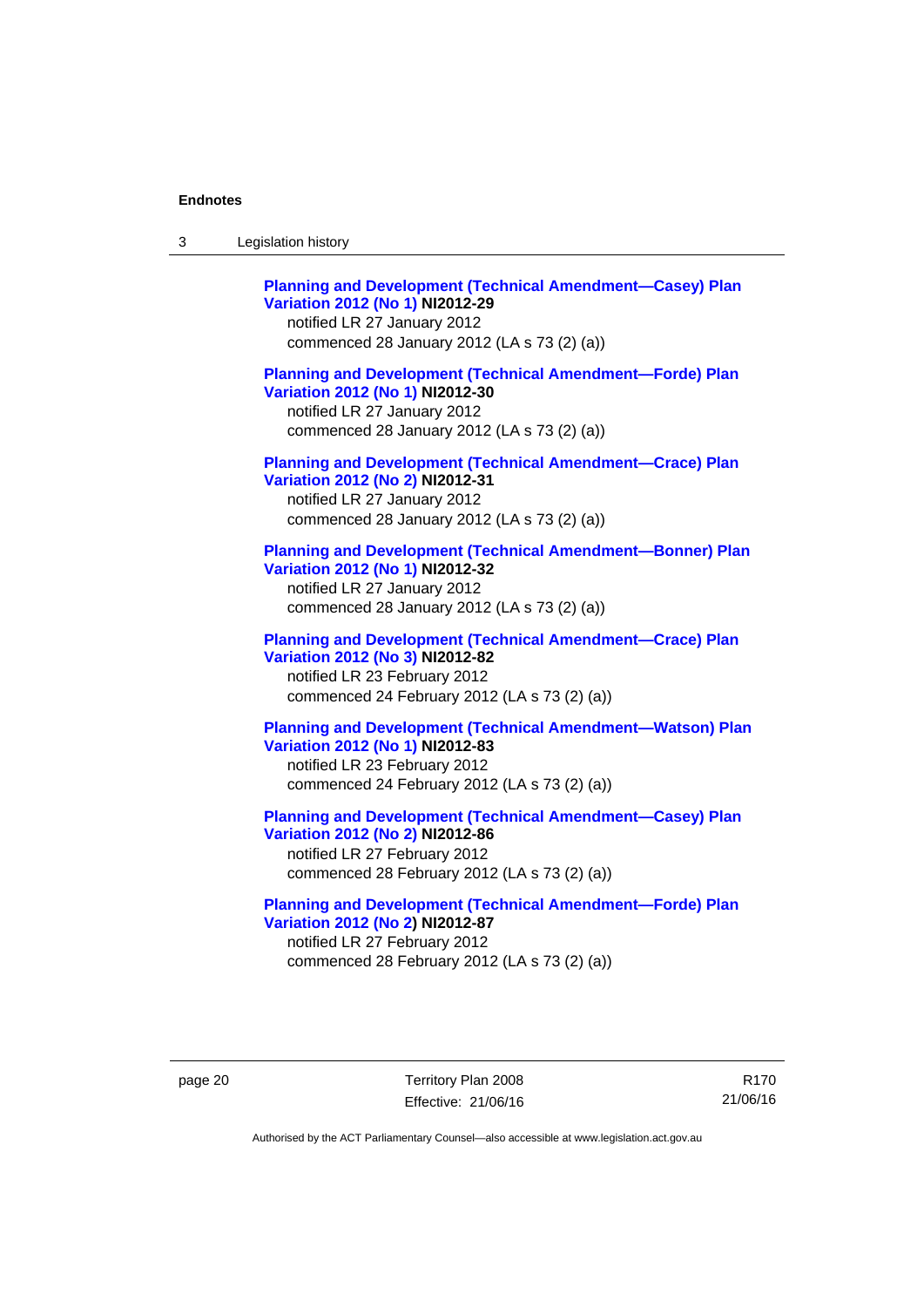Legislation history 3

**[Planning and Development \(Technical Amendment—Macgregor\) Plan](http://www.legislation.act.gov.au/ni/2012-125/)  [Variation 2012 \(No 1\)](http://www.legislation.act.gov.au/ni/2012-125/) NI2012-125**  notified LR 13 March 2012 commenced 14 March 2012 (LA s 73 (2) (a)) **[Planning and Development \(Technical Amendment—Weston\) Plan](http://www.legislation.act.gov.au/ni/2012-145/)  [Variation 2012 \(No 1\)](http://www.legislation.act.gov.au/ni/2012-145/) NI2012-145**  notified LR 19 March 2012 commenced 20 March 2012 (LA s 73 (2) (a)) **[Planning and Development \(Technical Amendment—Districts of](http://www.legislation.act.gov.au/ni/2012-146/)  [Paddys River and Tennent\) Plan Variation 2012 \(No 1\)](http://www.legislation.act.gov.au/ni/2012-146/) NI2012-146**  notified LR 20 March 2012 commenced 21 March 2012 (LA s 73 (2) (a)) **[Planning and Development \(Technical Amendment—District of](http://www.legislation.act.gov.au/ni/2012-162/)  [Molonglo Valley\) Plan Variation 2012 \(No 1\)](http://www.legislation.act.gov.au/ni/2012-162/) NI2012-162**  notified LR 27 March 2012 commenced 28 March 2012 (LA s 73 (2) (a)) **[Planning and Development \(Technical Amendment—Harrison\) Plan](http://www.legislation.act.gov.au/ni/2012-164/)  [Variation 2012 \(No 1\)](http://www.legislation.act.gov.au/ni/2012-164/) NI2012-164**  notified LR 27 March 2012 commenced 28 March 2012 (LA s 73 (2) (a)) **[Planning and Development \(Technical Amendment—Code and](http://www.legislation.act.gov.au/ni/2012-189/)  [clarification amendment\) Plan Variation 2012 \(No 1\)](http://www.legislation.act.gov.au/ni/2012-189/) NI2012-189**  notified LR 12 April 2012 commenced 13 April 2012 (LA s 73 (2) (a)) **[Planning and Development \(Technical Amendment—Miscellaneous](http://www.legislation.act.gov.au/ni/2012-190/)  [Amendments and Removal of Redundant Provisions\) Plan](http://www.legislation.act.gov.au/ni/2012-190/)  [Variation 2012 \(No 1\)](http://www.legislation.act.gov.au/ni/2012-190/) NI2012-190**  notified LR 12 April 2012 commenced 13 April 2012 (LA s 73 (2) (a)) **[Planning and Development \(Technical Amendment—Macgregor\) Plan](http://www.legislation.act.gov.au/ni/2012-194/)  [Variation 2012 \(No 2\)](http://www.legislation.act.gov.au/ni/2012-194/) NI2012-194**  notified LR 18 April 2012 commenced 19 April 2012 (LA s 73 (2) (a))

R170 21/06/16 Territory Plan 2008 Effective: 21/06/16 page 21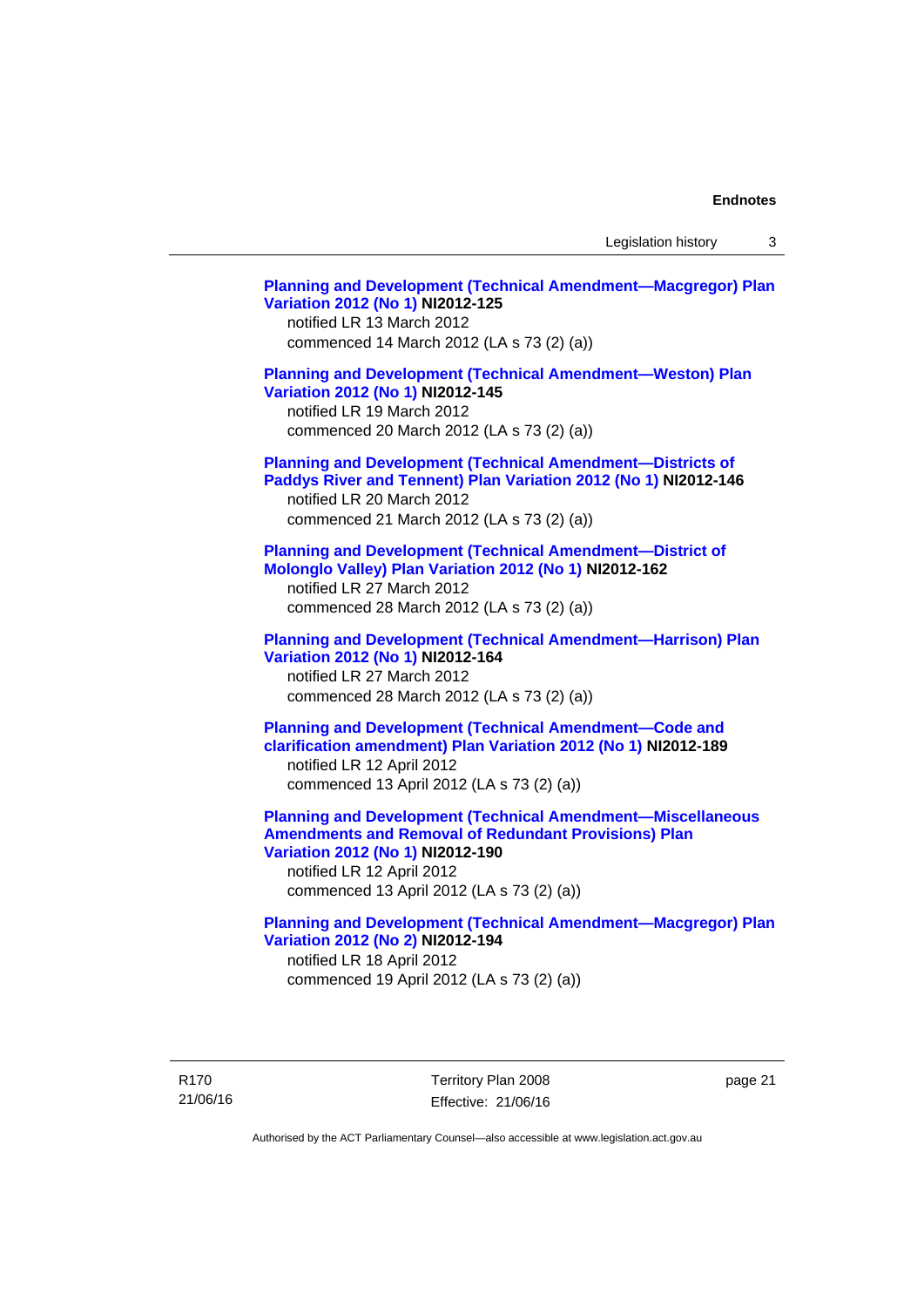3 Legislation history

## **Variation to the Territory Plan No 307**

(as notified in [Planning and Development \(Plan Variation No 307\)](http://www.legislation.act.gov.au/ni/2012-201/)  [Notice 2012](http://www.legislation.act.gov.au/ni/2012-201/) NI2012-201) commenced 18 May 2012 [\(CN2012-9\)](http://www.legislation.act.gov.au/cn/2012-9/)

## **[Planning and Development \(Technical Amendment—Wright\) Plan](http://www.legislation.act.gov.au/ni/2012-209/)  [Variation 2012 \(No 1\)](http://www.legislation.act.gov.au/ni/2012-209/) NI2012-209**

notified LR 30 April 2012 commenced 1 May 2012 (LA s 73 (2) (a))

#### **[Planning and Development \(Technical Amendment—Phillip\) Plan](http://www.legislation.act.gov.au/ni/2012-223/)  [Variation 2012 \(No 1\)](http://www.legislation.act.gov.au/ni/2012-223/) NI2012-223**

notified LR 7 May 2012 commenced 8 May 2012 (LA s 73 (2) (a))

### **[Planning and Development \(Technical Amendment—Bonner\) Plan](http://www.legislation.act.gov.au/ni/2012-224/)  [Variation 2012 \(No 2\)](http://www.legislation.act.gov.au/ni/2012-224/) NI2012-224**

notified LR 7 May 2012 commenced 8 May 2012 (LA s 73 (2) (a))

## **[Planning and Development \(Technical Amendment—Gungahlin\) Plan](http://www.legislation.act.gov.au/ni/2012-243/)  [Variation 2012 \(No 1\)](http://www.legislation.act.gov.au/ni/2012-243/) NI2012-243**  notified LR 23 May 2012

commenced 24 May 2012 (LA s 73 (2) (a))

## **[Planning and Development \(Technical Amendment—Nicholls\) Plan](http://www.legislation.act.gov.au/ni/2012-265/)  [Variation 2012 \(No 1\)](http://www.legislation.act.gov.au/ni/2012-265/) NI2012-265**

notified LR 23 May 2012 commenced 24 May 2012 (LA s 73 (2) (a))

### **Variation to the Territory Plan No 313**

(as notified in [Planning and Development \(Plan Variation No 313\)](http://www.legislation.act.gov.au/ni/2012-287/default.asp)  [Notice 2012](http://www.legislation.act.gov.au/ni/2012-287/default.asp) NI2012-287) commenced 7 December 2012 ([CN2012-17](http://www.legislation.act.gov.au/cn/2012-17/default.asp))

## **[Planning and Development \(Technical Amendment—Crace\) Plan](http://www.legislation.act.gov.au/ni/2012-304/)  [Variation 2012 \(No 4\)](http://www.legislation.act.gov.au/ni/2012-304/) NI2012-304**

notified LR 19 June 2012 commenced 20 June 2012 (LA s 73 (2) (a))

page 22 Territory Plan 2008 Effective: 21/06/16

R170 21/06/16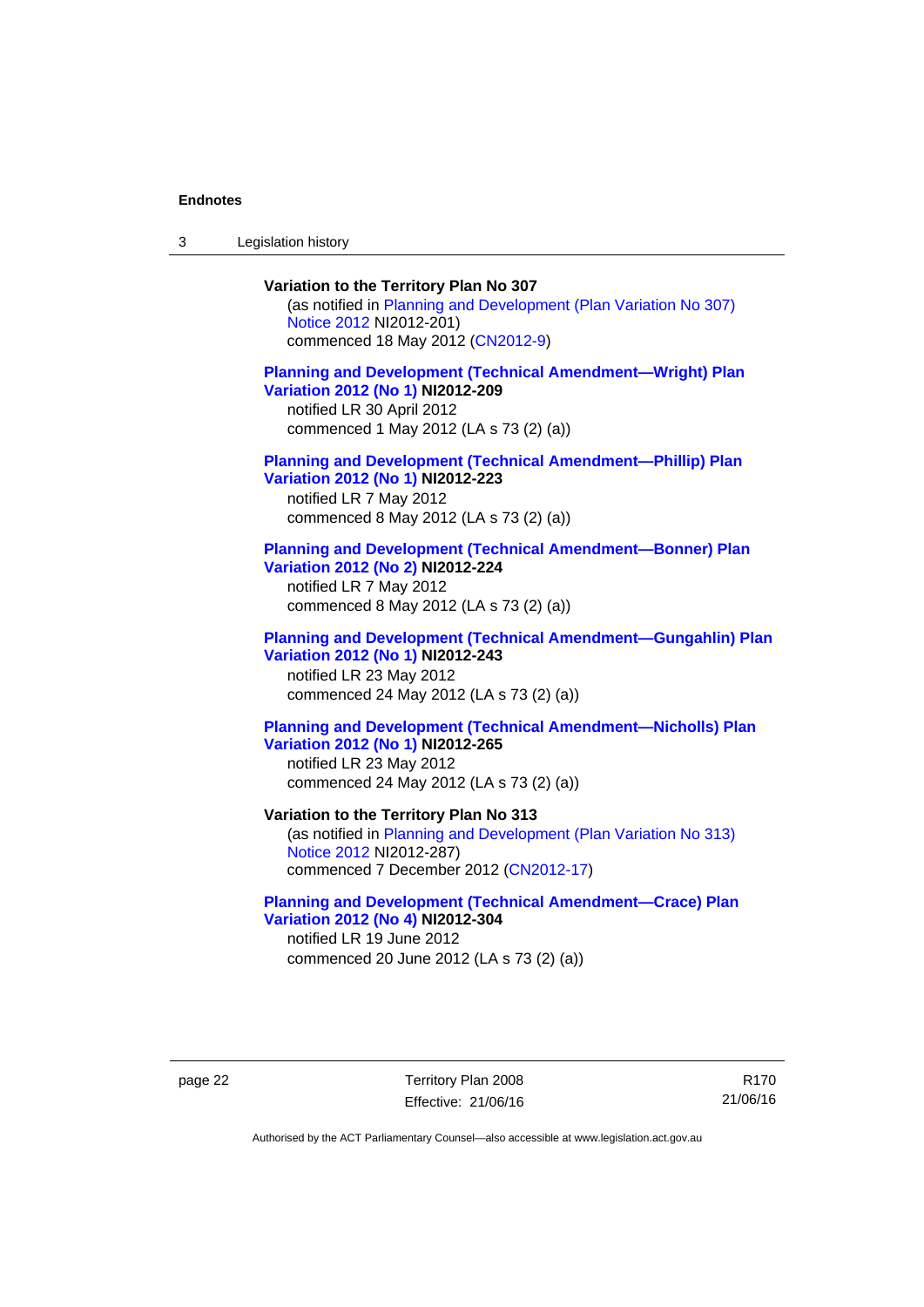Legislation history 3

## **[Planning and Development \(Technical Amendment—Wright\) Plan](http://www.legislation.act.gov.au/ni/2012-314/)  [Variation 2012 \(No 2\)](http://www.legislation.act.gov.au/ni/2012-314/) NI2012-314**  notified LR 25 June 2012 commenced 26 June 2012 (LA s 73 (2) (a)) **[Planning and Development \(Technical Amendment—Casey\) Plan](http://www.legislation.act.gov.au/ni/2012-352/)  [Variation 2012 \(No 3\)](http://www.legislation.act.gov.au/ni/2012-352/) NI2012-352**  notified LR 10 July 2012 commenced 11 July 2012 (LA s 73 (2) (a)) **Variation to the Territory Plan No 312**  (as notified in [Planning and Development \(Plan Variation No 312\)](http://www.legislation.act.gov.au/ni/2012-366/default.asp)  [Notice 2012](http://www.legislation.act.gov.au/ni/2012-366/default.asp) NI2012-366) commenced 7 December 2012 ([CN2012-16](http://www.legislation.act.gov.au/cn/2012-16/default.asp)) **[Planning and Development \(Technical Amendment—Casey\) Plan](http://www.legislation.act.gov.au/ni/2012-374/)  [Variation 2012 \(No 4\)](http://www.legislation.act.gov.au/ni/2012-374/) NI2012-374**  notified LR 19 July 2012 commenced 20 July 2012 (LA s 73 (2) (a)) **[Planning and Development \(Technical Amendment—Bonner\) Plan](http://www.legislation.act.gov.au/ni/2012-394/)  [Variation 2012 \(No 3\)](http://www.legislation.act.gov.au/ni/2012-394/) NI2012-394**  notified LR 31 July 2012 commenced 1 August 2012 (LA s 73 (2) (a)) **[Planning and Development \(Technical Amendment—Code and](http://www.legislation.act.gov.au/ni/2012-410/)  [clarification amendment\) Plan Variation 2012 \(No 2\)](http://www.legislation.act.gov.au/ni/2012-410/) NI2012-410**  notified LR 9 August 2012 commenced 10 August 2012 (LA s 73 (2) (a)) **[Planning and Development \(Technical Amendment—Code and](http://www.legislation.act.gov.au/ni/2012-411/)  [clarification amendment\) Plan Variation 2012 \(No 3\)](http://www.legislation.act.gov.au/ni/2012-411/) NI2012-411**  notified LR 9 August 2012 commenced 10 August 2012 (LA s 73 (2) (a)) **[Planning and Development \(Technical Amendment—Miscellaneous](http://www.legislation.act.gov.au/ni/2012-412/)  [Amendments\) Plan Variation 2012 \(No 1\)](http://www.legislation.act.gov.au/ni/2012-412/) NI2012-412**  notified LR 9 August 2012 commenced 10 August 2012 (LA s 73 (2) (a))

page 23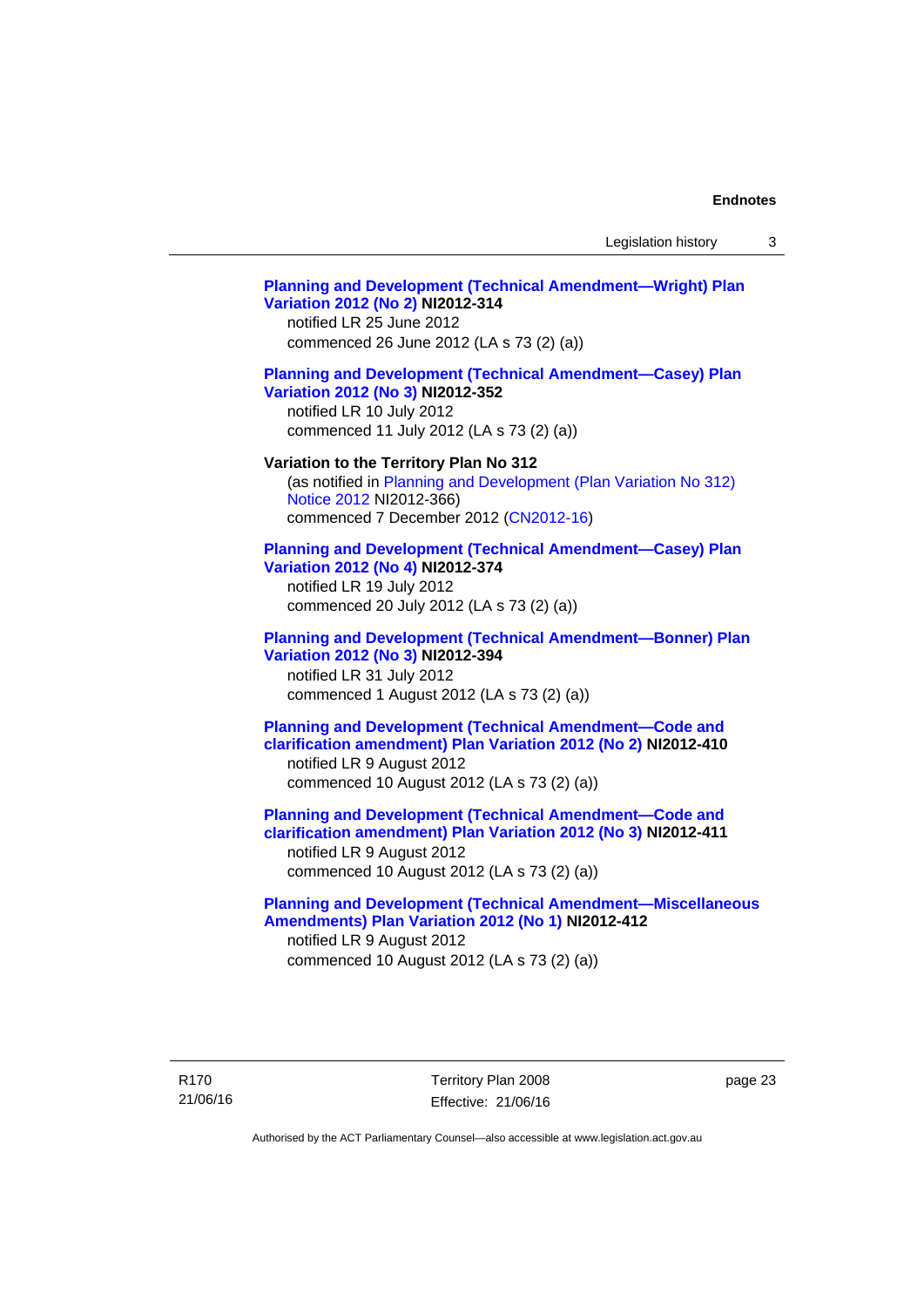| Legislation history<br>-3 |  |
|---------------------------|--|
|---------------------------|--|

| <b>Planning and Development (Technical Amendment-Casey) Plan</b><br>Variation 2012 (No 5) NI2012-476<br>notified LR 11 September 2012<br>commenced 12 September 2012 (LA s 73 (2) (a))   |
|------------------------------------------------------------------------------------------------------------------------------------------------------------------------------------------|
| <b>Planning and Development (Technical Amendment-Crace) Plan</b><br>Variation 2012 (No 5) NI2012-507<br>notified LR 20 September 2012<br>commenced 21 September 2012 (LA s 73 (2) (a))   |
| <b>Planning and Development (Technical Amendment-Casey) Plan</b><br>Variation 2012 (No 6) NI2012-568<br>notified LR 8 November 2012<br>commenced 9 November 2012 (LA s 73 (2) (a))       |
| <b>Planning and Development (Technical Amendment-Macgregor) Plan</b><br>Variation 2012 (No 3) NI2012-587<br>notified LR 19 November 2012<br>commenced 20 November 2012 (LA s 73 (2) (a)) |
| <b>Planning and Development (Technical Amendment-Belconnen) Plan</b><br><b>Variation 2012 NI2012-588</b><br>notified LR 19 November 2012<br>commenced 20 November 2012 (LA s 73 (2) (a)) |
| <b>Planning and Development (Technical Amendment-Jacka) Plan</b><br>Variation 2012 (No 1) NI2012-611<br>notified LR 4 December 2012<br>commenced 5 December 2012 (LA s 73 (2) (a))       |
| <b>Planning and Development (Technical Amendment-Casey) Plan</b><br>Variation 2012 (No 7) NI2012-612<br>notified LR 4 December 2012<br>commenced 5 December 2012 (LA s 73 (2) (a))       |

## **[Planning and Development \(Technical Amendment—Clarification,](http://www.legislation.act.gov.au/ni/2012-622/default.asp)  [Relocation and Miscellaneous Amendments\) Plan Variation 2012](http://www.legislation.act.gov.au/ni/2012-622/default.asp)  [\(No 1\)](http://www.legislation.act.gov.au/ni/2012-622/default.asp) NI2012-622**

notified LR 13 December 2012 commenced 14 December 2012 (LA s 73 (2) (a))

page 24 Territory Plan 2008 Effective: 21/06/16

R170 21/06/16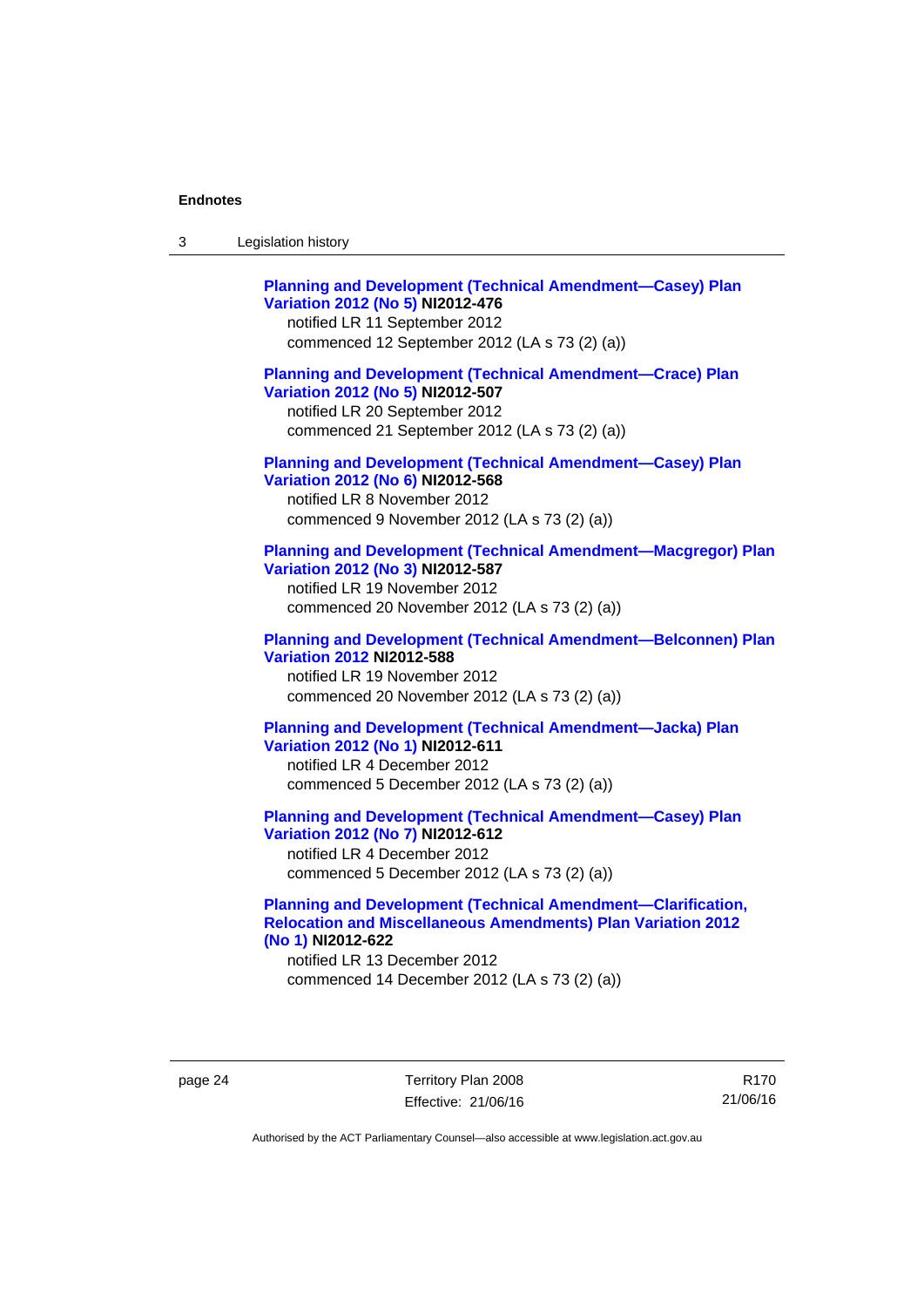| Legislation history |  |
|---------------------|--|
|---------------------|--|

| <b>Planning and Development (Technical Amendment-Code and</b><br>clarification amendment) Plan Variation 2012 (No 4) NI2012-631<br>notified LR 17 December 2012<br>commenced 18 December 2012 (LA s 73 (2) (a)) |
|-----------------------------------------------------------------------------------------------------------------------------------------------------------------------------------------------------------------|
| <b>Planning and Development (Technical Amendment-Miscellaneous</b><br>Amendments) Plan Variation 2012 (No 2) NI2012-632<br>notified LR 17 December 2012<br>commenced 18 December 2012 (LA s 73 (2) (a))         |
| <b>Planning and Development (Technical Amendment-Greenway) Plan</b><br><b>Variation 2012 NI2012-645</b><br>notified LR 20 December 2012<br>commenced 21 December 2012 (LA s 73 (2) (a))                         |
| <b>Planning and Development (Technical Amendment-Miscellaneous</b><br>Amendments) Plan Variation 2013 (No 1) NI2013-5<br>notified LR 10 January 2013<br>commenced 11 January 2013 (LA s 73 (2) (a))             |
| <b>Planning and Development (Technical Amendment-Kingston) Plan</b><br>Variation 2013 (No 1) NI2013-53<br>notified LR 5 February 2013<br>commenced 6 February 2013 (LA s 73 (2) (a))                            |
| Variation to the Territory Plan No 306<br>as notified in Planning and Development (Plan Variation No 306)<br>Notice 2013 NI2013-93)<br>commenced 5 July 2013 (CN2013-7)                                         |
| <b>Planning and Development (Technical Amendment-Jacka) Plan</b><br><b>Variation 2013 NI2013-109</b><br>notified LR 5 March 2013<br>commenced 6 March 2013 (LA s 73 (2) (a))                                    |
| Variation to the Territory Plan No 315<br>(as notified in Planning and Development (Plan Variation No 315)<br>Notice 2013 NI2013-112)<br>commenced 17 May 2013 (CN2013-4)                                       |

R170 21/06/16

Territory Plan 2008 Effective: 21/06/16 page 25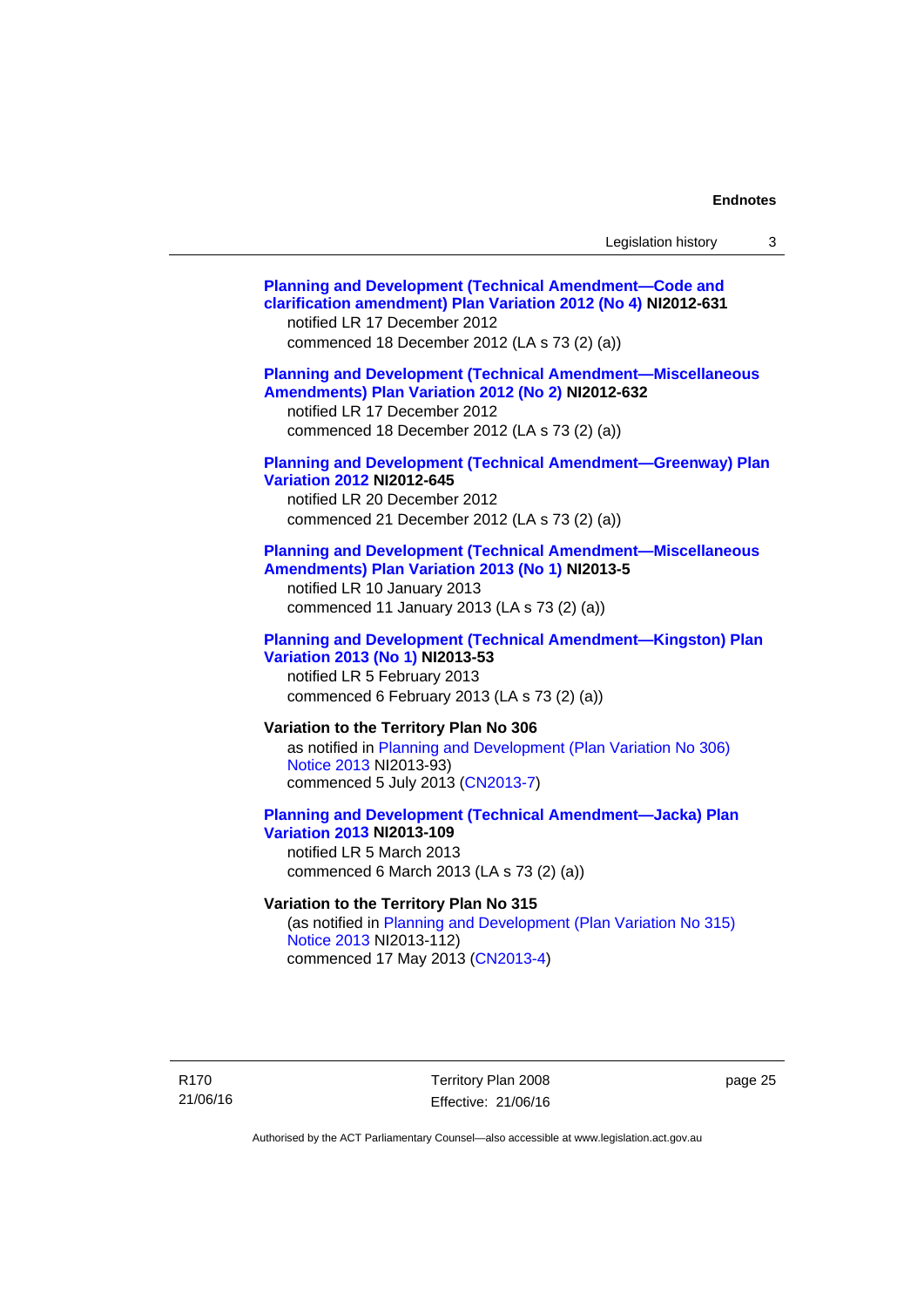3 Legislation history

## **Variation to the Territory Plan No 316**  (as notified in [Planning and Development \(Plan Variation No 316\)](http://www.legislation.act.gov.au/ni/2013-114/default.asp)  [Notice 2013](http://www.legislation.act.gov.au/ni/2013-114/default.asp) NI2013-114) commenced 17 May 2013 [\(CN2013-5\)](http://www.legislation.act.gov.au/cn/2013-5/default.asp) **[Planning and Development \(Technical Amendment—Districts of](http://www.legislation.act.gov.au/ni/2013-124/default.asp)  [Tennent and Booth\) Plan Variation 2013 \(No 1\)](http://www.legislation.act.gov.au/ni/2013-124/default.asp) NI2013-124**  notified LR 19 March 2013 commenced 20 March 2013 (LA s 73 (2) (a)) **[Planning and Development \(Technical Amendment—Griffith\) Plan](http://www.legislation.act.gov.au/ni/2013-127/default.asp)  [Variation 2013 \(No 1\)](http://www.legislation.act.gov.au/ni/2013-127/default.asp) NI2013-127**  notified LR 19 March 2013 commenced 20 March 2013 (LA s 73 (2) (a)) **[Planning and Development \(Technical Amendment—Ngunnawal\)](http://www.legislation.act.gov.au/ni/2013-146/default.asp)  [Plan Variation 2013 \(No 1\)](http://www.legislation.act.gov.au/ni/2013-146/default.asp) NI2013-146**  notified LR 3 April 2013 commenced 4 April 2013 (LA s 73 (2) (a)) **[Planning and Development \(Technical Amendment—Casey\) Plan](http://www.legislation.act.gov.au/ni/2013-147/default.asp)  [Variation 2013 \(No 1\)](http://www.legislation.act.gov.au/ni/2013-147/default.asp) NI2013-147**  notified LR 3 April 2013 commenced 4 April 2013 (LA s 73 (2) (a)) **[Planning and Development \(Technical Amendment—Miscellaneous](http://www.legislation.act.gov.au/ni/2013-207/default.asp)  [Amendments\) Plan Variation 2013 \(No 2\)](http://www.legislation.act.gov.au/ni/2013-207/default.asp) NI2013-207**  notified LR 2 May 2013 commenced 3 May 2013 (LA s 73 (2) (a)) **Variation to the Territory Plan No 311**  (as notified in [Planning and Development \(Plan Variation No 311\)](http://www.legislation.act.gov.au/ni/2013-208/default.asp)  [Notice 2013](http://www.legislation.act.gov.au/ni/2013-208/default.asp) NI2013-208) commenced 21 June 2013 ([CN2013-8\)](http://www.legislation.act.gov.au/cn/2013-8/default.asp) **[Planning and Development \(Technical Amendment—Code and](http://www.legislation.act.gov.au/ni/2013-245/default.asp)  [Clarification Amendment\) Plan Variation 2013 \(No 1\)](http://www.legislation.act.gov.au/ni/2013-245/default.asp) NI2013-245**

notified LR 30 May 2013 commenced 31 May 2013 (LA s 73 (2) (a))

page 26 Territory Plan 2008 Effective: 21/06/16

R170 21/06/16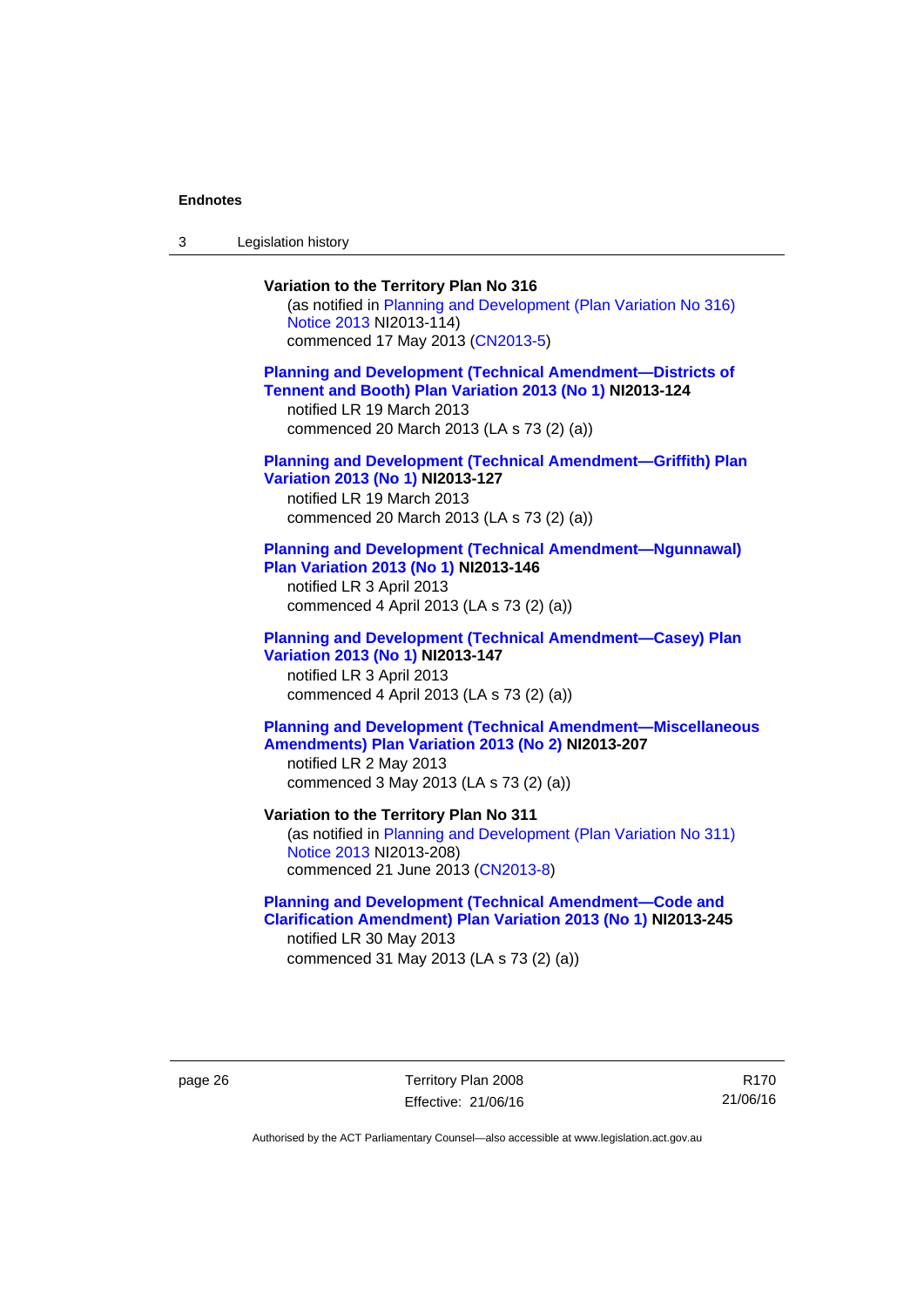Legislation history 3

| <b>Planning and Development (Technical Amendment-Miscellaneous</b><br>Amendments) Plan Variation 2013 (No 3) NI2013-246<br>notified LR 30 May 2013<br>commenced 31 May 2013 (LA s 73 (2) (a))               |  |
|-------------------------------------------------------------------------------------------------------------------------------------------------------------------------------------------------------------|--|
| <b>Planning and Development (Technical Amendment-Crace) Plan</b><br>Variation 2013 (No 1) NI2013-249<br>notified LR 4 June 2013<br>commenced 5 June 2013 (LA s 73 (2) (a))                                  |  |
| <b>Planning and Development (Technical Amendment-Dickson) Plan</b><br>Variation 2013 (No 1) NI2013-358<br>notified LR 20 August 2013<br>commenced 21 August 2013 (LA s 73 (2) (a))                          |  |
| <b>Planning and Development (Technical Amendment-Miscellaneous</b><br>Amendments) Plan Variation 2013 (No 4) NI2013-390<br>notified LR 5 September 2013<br>commenced 6 September 2013 (LA s 73 (2) (a))     |  |
| <b>Planning and Development (Technical Amendment-Harrison) Plan</b><br>Variation 2013 (No 1) NI2013-402<br>notified LR 17 September 2013<br>commenced 18 September 2013 (LA s 73 (2) (a))                   |  |
| <b>Planning and Development (Technical Amendment-Ngunnawal)</b><br>Plan Variation 2013 (No 2) NI2013-435<br>notified LR 1 October 2013<br>commenced 2 October 2013 (LA s 73 (2) (a))                        |  |
| <b>Planning and Development (Technical Amendment-Code and</b><br>Clarification Amendment) Plan Variation 2013 (No 2) NI2013-436<br>notified LR 3 October 2013<br>commenced 4 October 2013 (LA s 73 (2) (a)) |  |
| <b>Planning and Development (Technical Amendment-Miscellaneous</b><br>Amendments) Plan Variation 2013 (No 5) NI2013-437<br>notified LR 3 October 2013<br>commenced 4 October 2013 (LA s 73 (2) (a))         |  |

R170 21/06/16 Territory Plan 2008 Effective: 21/06/16

page 27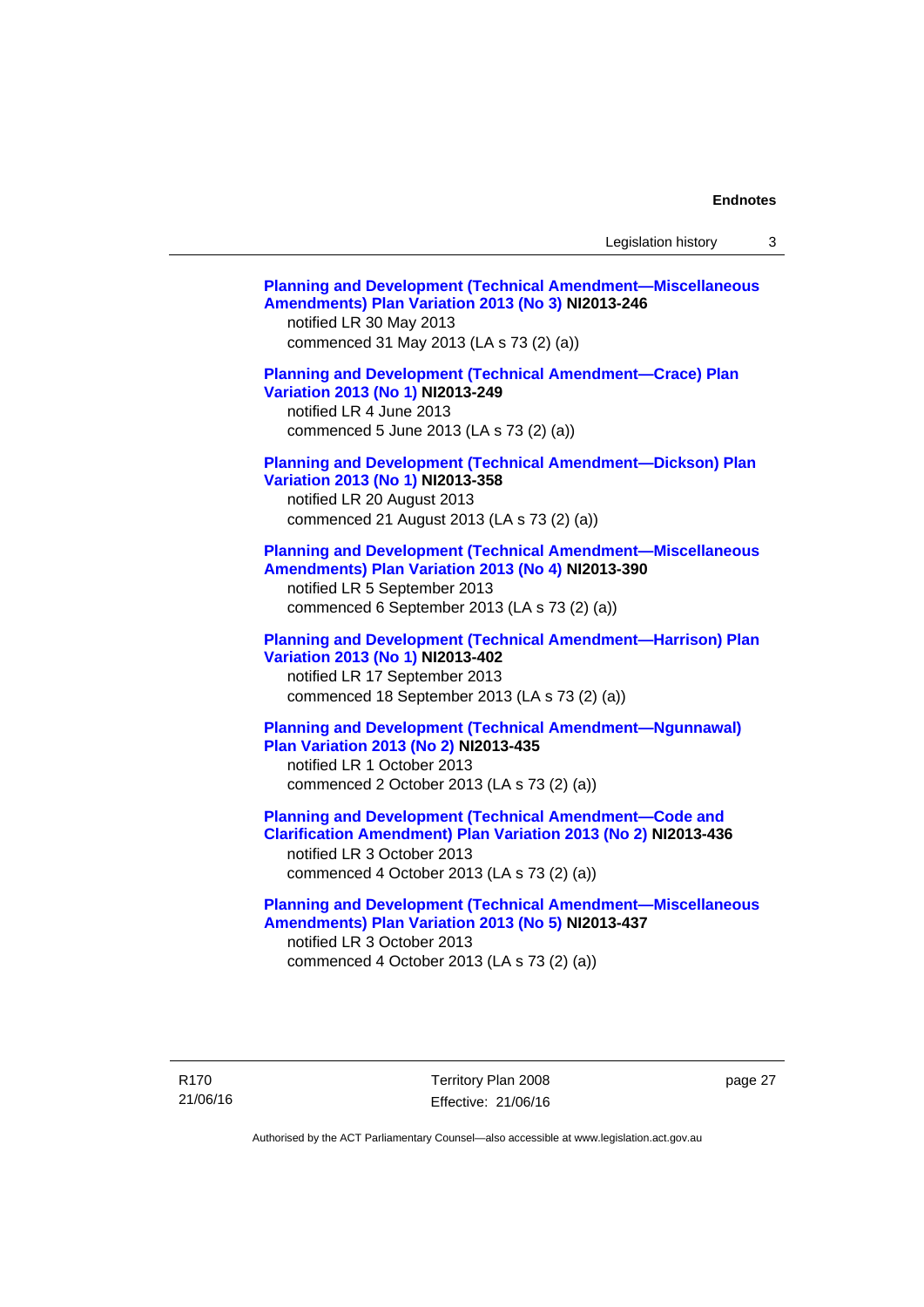| 3 | Legislation history |  |
|---|---------------------|--|
|---|---------------------|--|

## **[Planning and Development \(Technical Amendment—Amaroo\) Plan](http://www.legislation.act.gov.au/ni/2013-484/default.asp)  [Variation 2013 \(No 1\)](http://www.legislation.act.gov.au/ni/2013-484/default.asp) NI2013-484**

notified LR 29 October 2013 commenced 30 October 2013 (LA s 73 (2) (a))

#### **Variation to the Territory Plan No 305**

(as notified in [Planning and Development \(Plan Variation No 305\)](http://www.legislation.act.gov.au/ni/2013-530/default.asp)  [Notice 2013](http://www.legislation.act.gov.au/ni/2013-530/default.asp) NI2013-530) commenced 28 March 2014 [\(CN2014-4\)](http://www.legislation.act.gov.au/cn/2014-4/default.asp)

#### **[Planning and Development \(Technical Amendment—Miscellaneous](http://www.legislation.act.gov.au/ni/2013-535/default.asp)  [Amendments\) Plan Variation 2013 \(No 6\)](http://www.legislation.act.gov.au/ni/2013-535/default.asp) NI2013-535**

notified LR 28 November 2013 commenced 29 November 2013 (LA s 73 (2) (a))

### **[Planning and Development \(Technical Amendment—Coombs\) Plan](http://www.legislation.act.gov.au/ni/2013-557/default.asp)  [Variation 2013 \(No 1\)](http://www.legislation.act.gov.au/ni/2013-557/default.asp) NI2013-557**

notified LR 10 December 2013 commenced 11 December 2013 (LA s 73 (2) (a))

## **[Planning and Development \(Technical Amendment—Macgregor\) Plan](http://www.legislation.act.gov.au/ni/2013-576/default.asp)  [Variation 2013 \(No 1\)](http://www.legislation.act.gov.au/ni/2013-576/default.asp) NI2013-576**  notified LR 16 December 2013

commenced 17 December 2013 (LA s 73 (2) (a))

#### **[Planning and Development \(Technical Amendment—code, relocation](http://www.legislation.act.gov.au/ni/2014-10/default.asp)  [and rezoning of FUA amendment\) Plan Variation 2014 \(No 1\)](http://www.legislation.act.gov.au/ni/2014-10/default.asp) NI2014-10**

notified LR 14 January 2014 commenced 15 January 2014 (LA s 73 (2) (a))

## **[Planning and Development \(Technical Amendment—Lawson\) Plan](http://www.legislation.act.gov.au/ni/2014-11/default.asp)  [Variation 2014 \(No 1\)](http://www.legislation.act.gov.au/ni/2014-11/default.asp) NI2014-11**

notified LR 14 January 2014 commenced 15 January 2014 (LA s 73 (2) (a))

## **[Planning and Development \(Technical Amendment—code,](http://www.legislation.act.gov.au/ni/2014-13/default.asp)  [clarification and redundancy amendment\) Plan Variation 2014 \(No 1\)](http://www.legislation.act.gov.au/ni/2014-13/default.asp) NI2014-13**

notified LR 16 January 2014 commenced 17 January 2014 (LA s 73 (2) (a))

page 28 Territory Plan 2008 Effective: 21/06/16

R170 21/06/16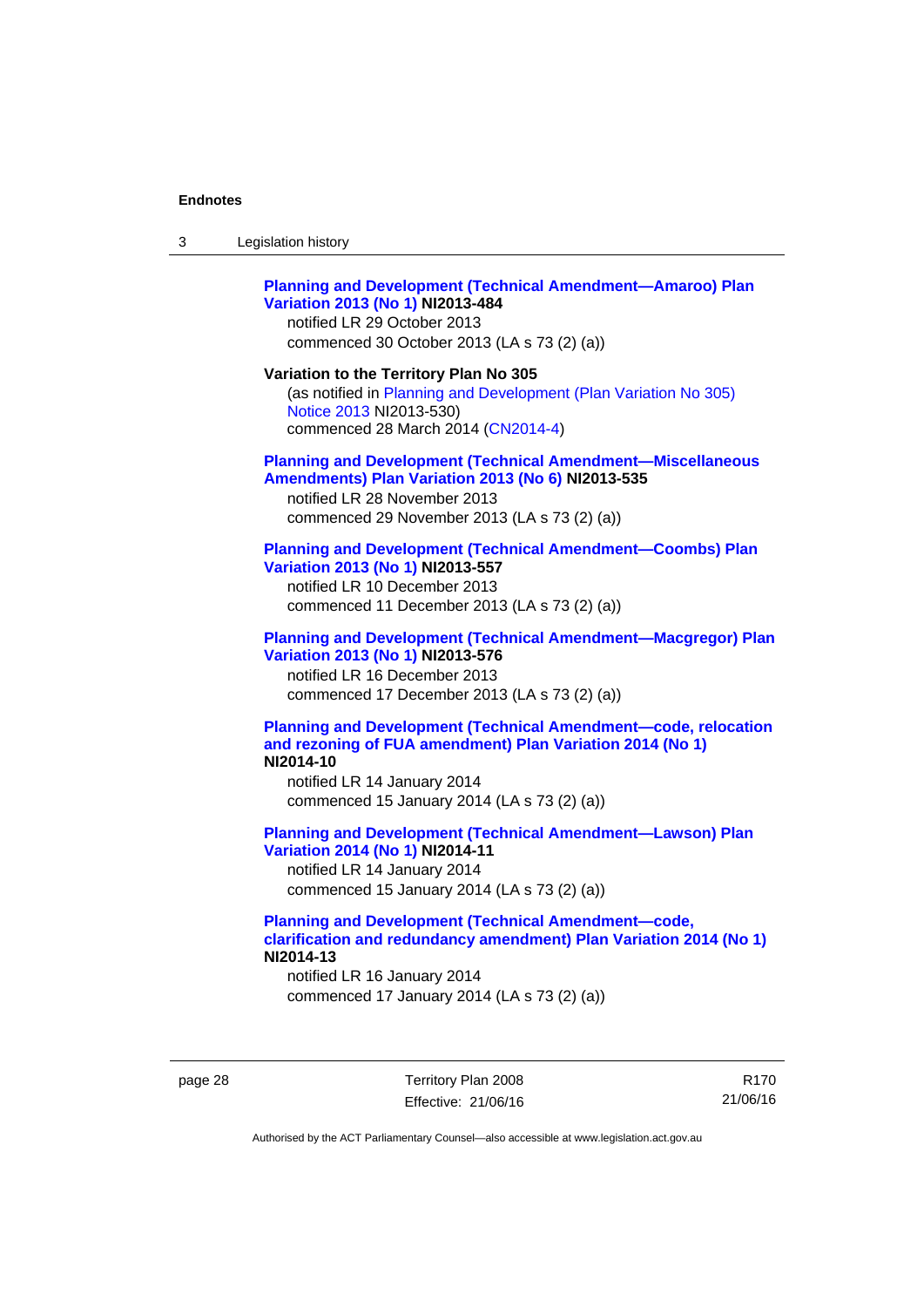## **Variation to the Territory Plan No 324**

(as notified in [Planning and Development \(Plan Variation No 324\)](http://www.legislation.act.gov.au/ni/2014-20/default.asp)  [Notice 2014](http://www.legislation.act.gov.au/ni/2014-20/default.asp) NI2014-20) commenced 4 April 2014 ([CN2014-5](http://www.legislation.act.gov.au/cn/2014-5/default.asp))

## **[Planning and Development \(Technical Amendment—Casey\) Plan](http://www.legislation.act.gov.au/ni/2014-33/default.asp)  [Variation 2014 \(No 1\)](http://www.legislation.act.gov.au/ni/2014-33/default.asp) NI2014-33**

notified LR 4 February 2014 commenced 5 February 2014 (LA s 73 (2) (a))

#### **Variation to the Territory Plan No 308**

(as notified in [Planning and Development \(Plan Variation No 308\)](http://www.legislation.act.gov.au/ni/2014-60/default.asp)  [Notice 2014](http://www.legislation.act.gov.au/ni/2014-60/default.asp) NI2014-60) commenced 4 April 2014 ([CN2014-6](http://www.legislation.act.gov.au/cn/2014-6/default.asp))

#### **[Planning and Development \(Technical Amendment—Casey\) Plan](http://www.legislation.act.gov.au/ni/2014-89/default.asp)  [Variation 2014 \(No 2\)](http://www.legislation.act.gov.au/ni/2014-89/default.asp) NI2014-89**

notified LR 17 March 2014 commenced 18 March 2014 (LA s 73 (2) (a))

### **[Planning and Development \(Technical Amendment—Miscellaneous](http://www.legislation.act.gov.au/ni/2014-90/default.asp)  [Amendment\) Plan Variation 2014 \(No 1\)](http://www.legislation.act.gov.au/ni/2014-90/default.asp) NI2014-90**  notified LR 20 March 2014

commenced 21 March 2014 (LA s 73 (2) (a))

## **Variation to the Territory Plan No 317**

(as notified in [Planning and Development \(Plan Variation No 317\)](http://www.legislation.act.gov.au/ni/2014-137/default.asp)  [Notice 2014](http://www.legislation.act.gov.au/ni/2014-137/default.asp) NI2014-137) commenced 30 May 2014 [\(CN2014-7\)](http://www.legislation.act.gov.au/cn/2014-7/default.asp)

## **[Planning and Development \(Technical Amendment—Lawson\) Plan](http://www.legislation.act.gov.au/ni/2014-149/default.asp)  [Variation 2014 \(No 2\)](http://www.legislation.act.gov.au/ni/2014-149/default.asp) NI2014-149**

notified LR 10 April 2014 commenced 11 April 2014 (LA s 73 (2) (a))

## **[Planning and Development \(Technical Amendment—Hume\) Plan](http://www.legislation.act.gov.au/ni/2014-152/default.asp)  [Variation 2014 \(No 1\)](http://www.legislation.act.gov.au/ni/2014-152/default.asp) NI2014-152**

notified LR 14 April 2014 commenced 15 April 2014 (LA s 73 (2) (a))

page 29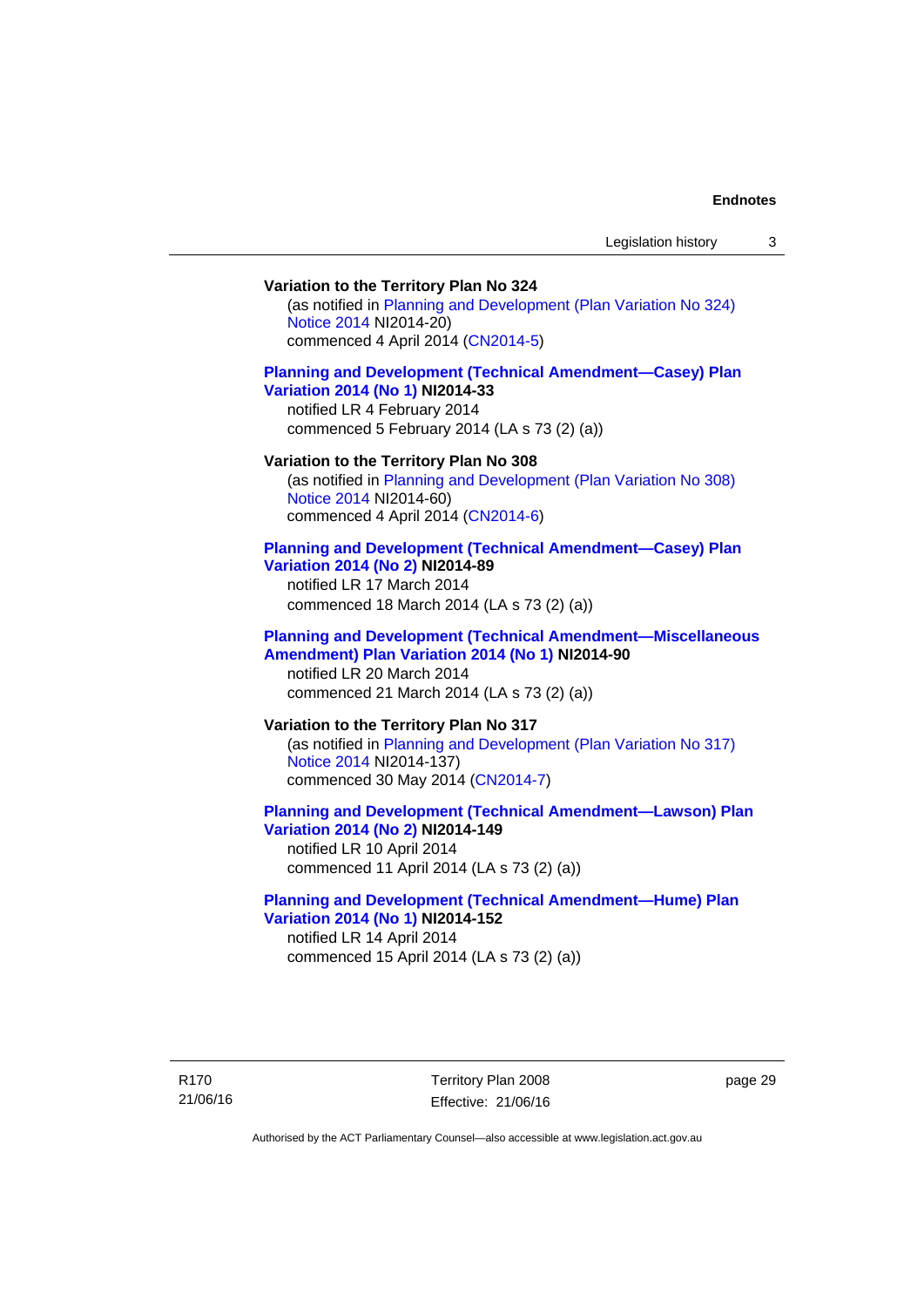| -3 | Legislation history |  |
|----|---------------------|--|
|----|---------------------|--|

### **[Planning and Development \(Technical Amendment—Miscellaneous](http://www.legislation.act.gov.au/ni/2014-180/default.asp)  [Amendment\) Plan Variation 2014 \(No 2\)](http://www.legislation.act.gov.au/ni/2014-180/default.asp) NI2014-180**  notified LR 30 April 2014

commenced 2 May 2014 (LA s 73 (2) (b))

## **Variation to the Territory Plan No 314**  (as notified in [Planning and Development \(Plan Variation No 314\)](http://www.legislation.act.gov.au/ni/2014-187/default.asp)  [Notice 2014](http://www.legislation.act.gov.au/ni/2014-187/default.asp) NI2014-187)

commenced 30 May 2014 [\(CN2014-8\)](http://www.legislation.act.gov.au/cn/2014-8/default.asp)

#### **Variation to the Territory Plan No 326**

(as notified in [Planning and Development \(Plan Variation No 326\)](http://www.legislation.act.gov.au/ni/2014-189/default.asp)  [Notice 2014](http://www.legislation.act.gov.au/ni/2014-189/default.asp) NI2014-189) commenced 30 May 2014 [\(CN2014-9\)](http://www.legislation.act.gov.au/cn/2014-9/default.asp)

#### **[Planning and Development \(Technical Amendment—Weston\) Plan](http://www.legislation.act.gov.au/ni/2014-222/default.asp)  [Variation 2014 \(No 1\)](http://www.legislation.act.gov.au/ni/2014-222/default.asp) NI2014-222**

notified LR 26 May 2014 commenced 27 May 2014 (LA s 73 (2) (a))

## **[Planning and Development \(Technical Amendment—Gungahlin\) Plan](http://www.legislation.act.gov.au/ni/2014-223/default.asp)  [Variation 2014 \(No 1\)](http://www.legislation.act.gov.au/ni/2014-223/default.asp) NI2014-223**  notified LR 26 May 2014

commenced 27 May 2014 (LA s 73 (2) (a))

## **[Planning and Development \(Technical Amendment—Lawson\) Plan](http://www.legislation.act.gov.au/ni/2014-260/default.asp)  [Variation 2014 \(No 3\)](http://www.legislation.act.gov.au/ni/2014-260/default.asp) NI2014-260**

notified LR 12 June 2014 commenced 13 June 2014 (LA s 73 (2) (a))

## **[Planning and Development \(Technical Amendment—Coombs\) Plan](http://www.legislation.act.gov.au/ni/2014-268/default.asp)  [Variation 2014 \(No 1\)](http://www.legislation.act.gov.au/ni/2014-268/default.asp) NI2014-268**

notified LR 18 June 2014 commenced 19 June 2014 (LA s 73 (2) (a))

### **[Planning and Development \(Technical Amendment—Harrison\) Plan](http://www.legislation.act.gov.au/ni/2014-269/default.asp)  [Variation 2014 \(No 1\)](http://www.legislation.act.gov.au/ni/2014-269/default.asp) NI2014-269**  notified LR 18 June 2014

commenced 19 June 2014 (LA s 73 (2) (a))

page 30 Territory Plan 2008 Effective: 21/06/16

R170 21/06/16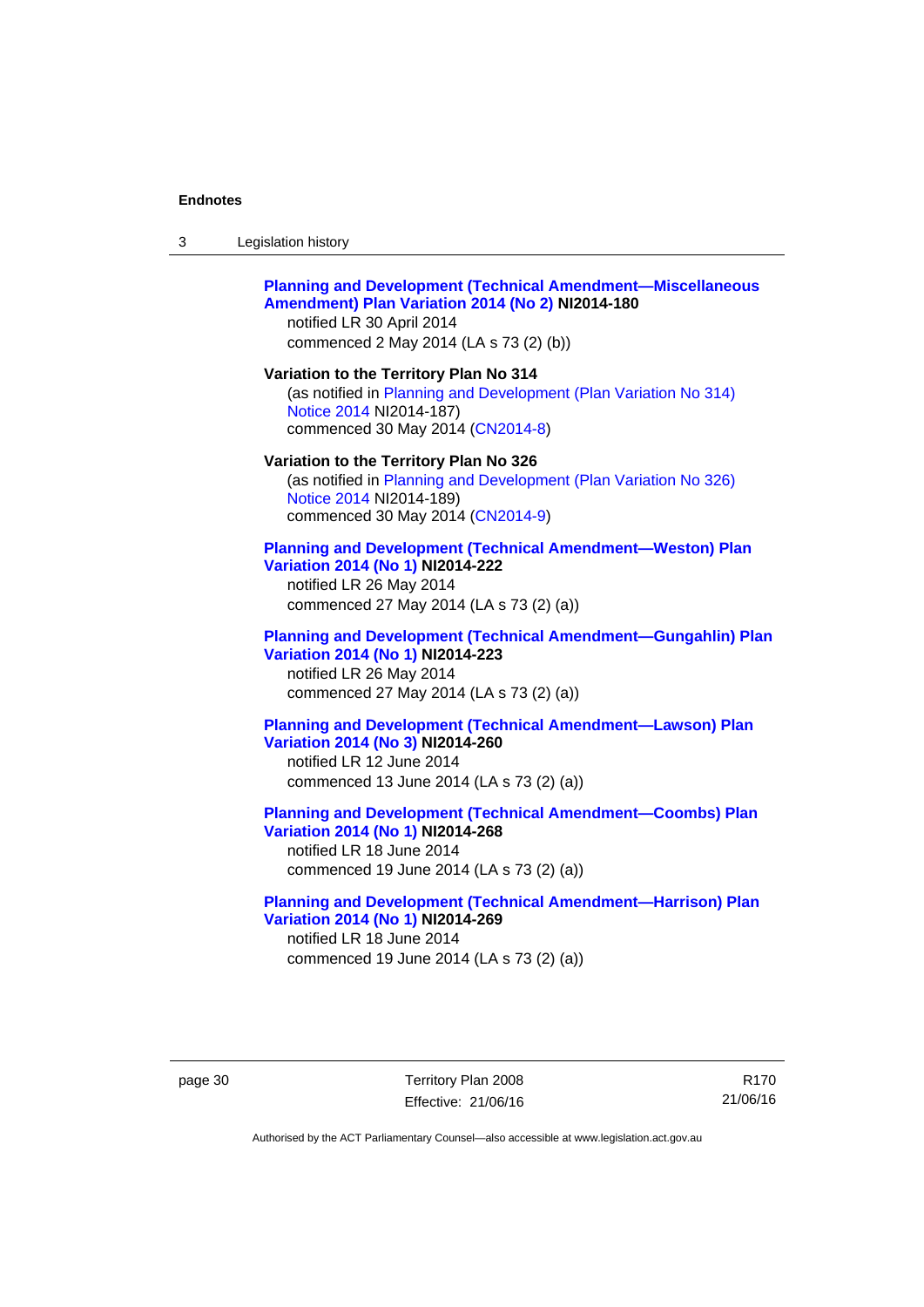## **[Planning and Development \(Technical Amendment—Clarification](http://www.legislation.act.gov.au/ni/2014-274/default.asp)  [Amendment\) Plan Variation 2014 \(No 1\)](http://www.legislation.act.gov.au/ni/2014-274/default.asp) NI2014-274**  notified LR 19 June 2014 commenced 20 June 2014 (LA s 73 (2) (a)) **[Planning and Development \(Technical Amendment—Code](http://www.legislation.act.gov.au/ni/2014-275/default.asp)  [Amendment\) Plan Variation 2014 \(No 1\)](http://www.legislation.act.gov.au/ni/2014-275/default.asp) NI2014-275**  notified LR 19 June 2014 commenced 20 June 2014 (LA s 73 (2) (a)) **[Planning and Development \(Technical Amendment—Miscellaneous](http://www.legislation.act.gov.au/ni/2014-276/default.asp)  [Amendment\) Plan Variation 2014 \(No 3\)](http://www.legislation.act.gov.au/ni/2014-276/default.asp) NI2014-276**  notified LR 19 June 2014 commenced 20 June 2014 (LA s 73 (2) (a)) **Variation to the Territory Plan No 318**  (as notified in [Planning and Development \(Plan Variation No 318\)](http://www.legislation.act.gov.au/ni/2014-294/default.asp)  [Notice 2014](http://www.legislation.act.gov.au/ni/2014-294/default.asp) NI2014-294) commenced 3 October 2014 [\(CN2014-12\)](http://www.legislation.act.gov.au/cn/2014-12/default.asp) **[Planning and Development \(Technical Amendment—Casey\) Plan](http://www.legislation.act.gov.au/ni/2014-329/default.asp)  [Variation 2014 \(No 3\)](http://www.legislation.act.gov.au/ni/2014-329/default.asp) NI2014-329**  notified LR 10 July 2014 commenced 11 July 2014 (LA s 73 (2) (a)) **[Planning and Development \(Special Variation No S323 Symonston](http://www.legislation.act.gov.au/ni/2014-371/default.asp)  [Mental Health Facility\) Special Variation 2014](http://www.legislation.act.gov.au/ni/2014-371/default.asp) NI2014-371**  notified LR 7 August 2014 commenced 8 August 2014 (LA s 73 (2) (a)) **Variation to the Territory Plan No 325**  (as notified in [Planning and Development \(Plan Variation No 325\)](http://www.legislation.act.gov.au/ni/2014-427/default.asp)  [Notice 2014](http://www.legislation.act.gov.au/ni/2014-427/default.asp) NI2014-427) commenced 3 October 2014 [\(CN2014-13\)](http://www.legislation.act.gov.au/cn/2014-13/default.asp) **[Planning and Development \(Technical Amendment—Casey\) Plan](http://www.legislation.act.gov.au/ni/2014-474/default.asp)  [Variation 2014 \(No 4\)](http://www.legislation.act.gov.au/ni/2014-474/default.asp) NI2014-474**  notified LR 7 October 2014 commenced 8 October 2014 (LA s 73 (2) (a))

R170 21/06/16 Territory Plan 2008 Effective: 21/06/16 page 31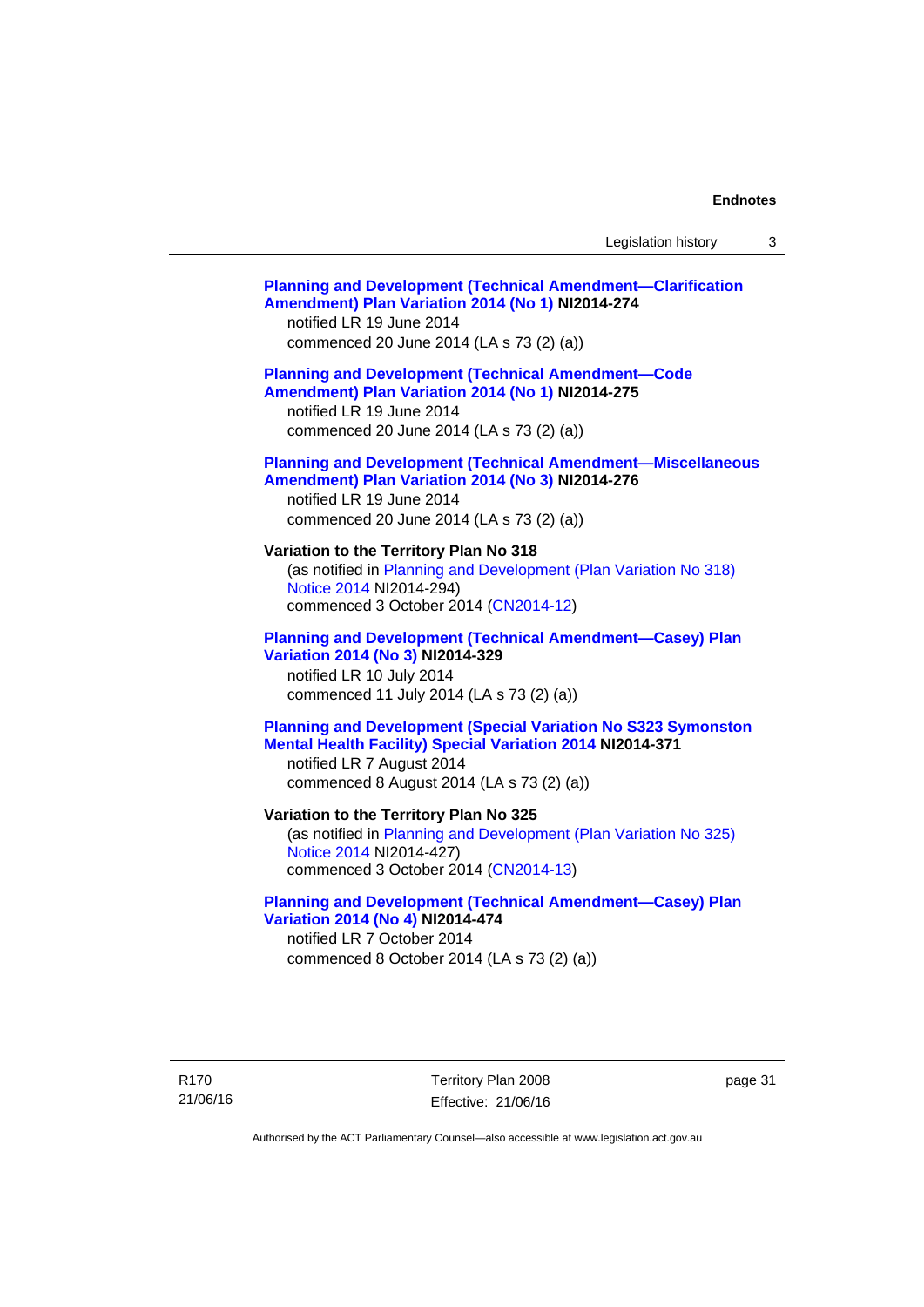| $\sqrt{2}$<br>- 3 | Legislation history |  |
|-------------------|---------------------|--|
|-------------------|---------------------|--|

**Variation to the Territory Plan No 319**  (as notified in [Planning and Development \(Plan Variation No 319\)](http://www.legislation.act.gov.au/ni/2014-501/default.asp)  [Notice 2014](http://www.legislation.act.gov.au/ni/2014-501/default.asp) NI2014-501) commenced 7 November 2014 ([CN2014-14](http://www.legislation.act.gov.au/cn/2014-14/default.asp)) **Variation to the Territory Plan No 297**  (as notified in [Planning and Development \(Plan Variation No 297\)](http://www.legislation.act.gov.au/ni/2014-552/default.asp)  [Notice 2014](http://www.legislation.act.gov.au/ni/2014-552/default.asp) NI2014-552) commenced 12 December 2014 [\(CN2014-16\)](http://www.legislation.act.gov.au/cn/2014-16/default.asp) **[Planning and Development \(Technical Amendment—Casey\) Plan](http://www.legislation.act.gov.au/ni/2014-569/default.asp)  [Variation 2014 \(No 5\)](http://www.legislation.act.gov.au/ni/2014-569/default.asp) NI2014-569**  notified LR 4 November 2014 commenced 5 November 2014 (LA s 73 (2) (a)) **[Planning and Development \(Technical Amendment—Ngunnawal\)](http://www.legislation.act.gov.au/ni/2014-570/default.asp)  [Plan Variation 2014 \(No 1\)](http://www.legislation.act.gov.au/ni/2014-570/default.asp) NI2014-570**  notified LR 4 November 2014 commenced 5 November 2014 (LA s 73 (2) (a)) **[Planning and Development \(Technical Amendment—Gungahlin\) Plan](http://www.legislation.act.gov.au/ni/2014-596/default.asp)  [Variation 2014 \(No 2\)](http://www.legislation.act.gov.au/ni/2014-596/default.asp) NI2014-596**  notified LR 20 November 2014 commenced 21 November 2014 (LA s 73 (2) (a)) **[Planning and Development \(Technical Amendment—Franklin\) Plan](http://www.legislation.act.gov.au/ni/2014-619/default.asp)  [Variation 2014 \(No 1\)](http://www.legislation.act.gov.au/ni/2014-619/default.asp) NI2014-619**  notified LR 2 December 2014 commenced 3 December 2014 (LA s 73 (2) (a)) **[Planning and Development \(Technical Amendment—Barton and](http://www.legislation.act.gov.au/ni/2014-649/default.asp)  [Campbell\) Plan Variation 2014 \(No 1\)](http://www.legislation.act.gov.au/ni/2014-649/default.asp) NI2014-649**  notified LR 11 December 2014 commenced 12 December 2014 (LA s 73 (2) (a))

**[Planning and Development \(Technical Amendment—Miscellaneous](http://www.legislation.act.gov.au/ni/2014-656/default.asp)  [Amendment\) Plan Variation 2014 \(No 4\)](http://www.legislation.act.gov.au/ni/2014-656/default.asp) NI2014-656**  notified LR 18 December 2014 commenced 19 December 2014 (LA s 73 (2) (a))

page 32 Territory Plan 2008 Effective: 21/06/16

R170 21/06/16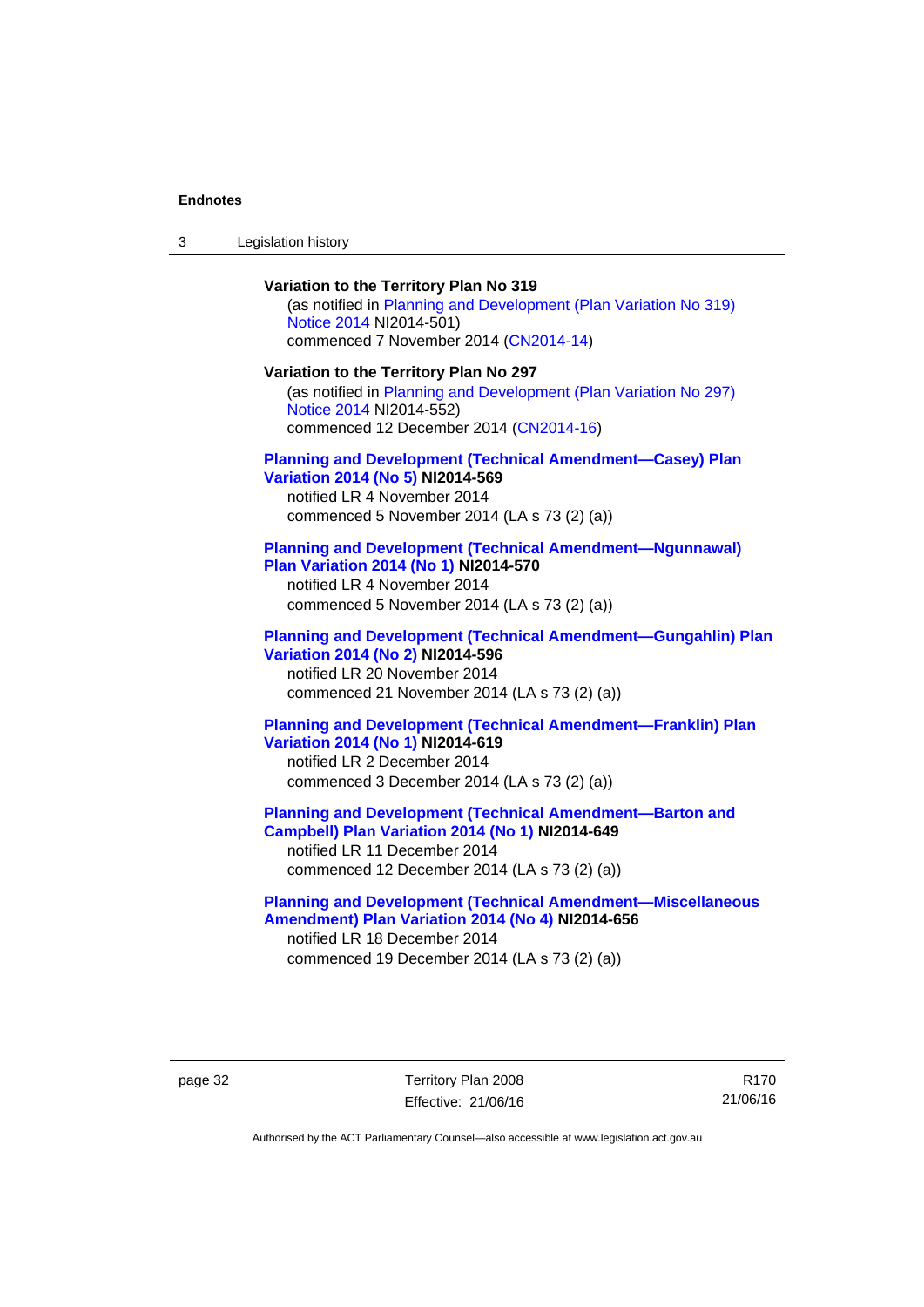## **[Planning and Development \(Technical Amendment—Coombs\) Plan](http://www.legislation.act.gov.au/ni/2014-662/default.asp)  [Variation 2014 \(No 2\)](http://www.legislation.act.gov.au/ni/2014-662/default.asp) NI2014-662**

notified LR 18 December 2014 commenced 19 December 2014 (LA s 73 (2) (a))

## **[Planning and Development \(Technical Amendment—Miscellaneous](http://www.legislation.act.gov.au/ni/2015-81/default.asp)  [Amendment\) Plan Variation 2015 \(No 1\)](http://www.legislation.act.gov.au/ni/2015-81/default.asp) NI2015-81**

notified LR 19 February 2015 commenced 20 February 2015 (LA s 73 (2) (a))

### **Variation to the Territory Plan No 304**

(as notified in [Planning and Development \(Plan Variation No 304\)](http://www.legislation.act.gov.au/ni/2015-99/default.asp)  [Notice 2015](http://www.legislation.act.gov.au/ni/2015-99/default.asp) NI2015-99) commenced 10 April 2015 [\(CN2015-3\)](http://www.legislation.act.gov.au/cn/2015-3/default.asp)

#### **Variation to the Territory Plan No 336**

(as notified in [Planning and Development \(Plan Variation No 336\)](http://www.legislation.act.gov.au/ni/2015-100/default.asp)  [Notice 2015](http://www.legislation.act.gov.au/ni/2015-100/default.asp) NI2015-100) commenced 10 April 2015 [\(CN2015-4\)](http://www.legislation.act.gov.au/cn/2015-4/default.asp)

### **Variation to the Territory Plan No 338**

(as notified in [Planning and Development \(Plan Variation No 338\)](http://www.legislation.act.gov.au/ni/2015-101/default.asp)  [Notice 2015](http://www.legislation.act.gov.au/ni/2015-101/default.asp) NI2015-101) commenced 10 April 2015 [\(CN2015-5\)](http://www.legislation.act.gov.au/cn/2015-5/default.asp)

## **[Planning and Development \(Technical Amendment—Kingston\) Plan](http://www.legislation.act.gov.au/ni/2015-115/default.asp)  [Variation 2015 \(No 1\)](http://www.legislation.act.gov.au/ni/2015-115/default.asp) NI2015-115**

notified LR 18 March 2015 commenced 19 March 2015 (LA s 73 (2) (a))

## **[Planning and Development \(Technical Amendment—Coombs\) Plan](http://www.legislation.act.gov.au/ni/2015-138/default.asp)  [Variation 2015 \(No 1\)](http://www.legislation.act.gov.au/ni/2015-138/default.asp) NI2015-138**

notified LR 9 April 2015 commenced 10 April 2015 (LA s 73 (2) (a))

## **[Planning and Development \(Technical Amendment—Greenway\) Plan](http://www.legislation.act.gov.au/ni/2015-139/default.asp)  [Variation 2015 \(No 1\)](http://www.legislation.act.gov.au/ni/2015-139/default.asp) NI2015-139**

notified LR 9 April 2015 commenced 10 April 2015 (LA s 73 (2) (a))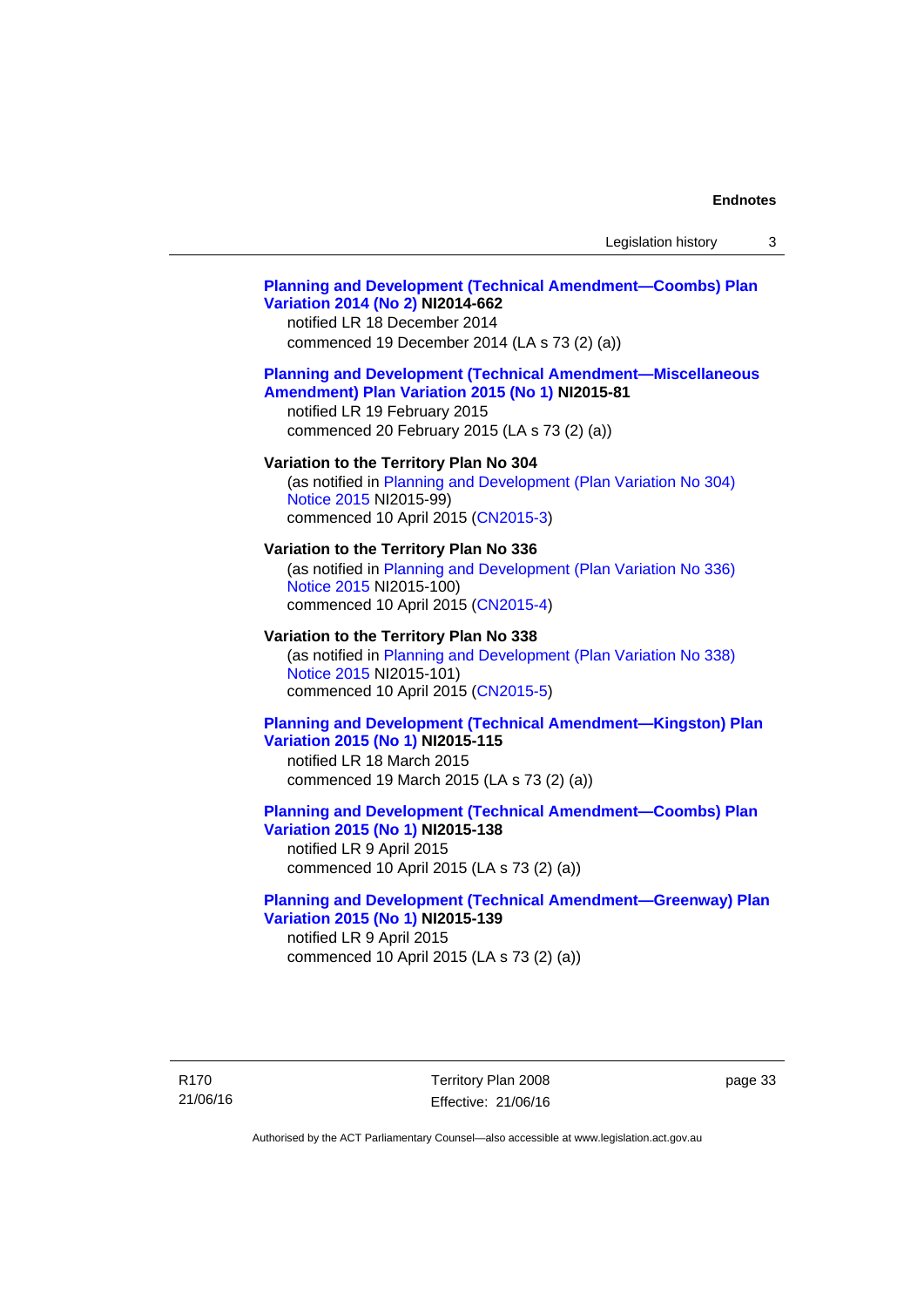| Legislation history<br>-3 |  |
|---------------------------|--|
|---------------------------|--|

## **[Planning and Development \(Technical Amendment—Moncrieff\) Plan](http://www.legislation.act.gov.au/ni/2015-148/default.asp)  [Variation 2015 \(No 1\)](http://www.legislation.act.gov.au/ni/2015-148/default.asp) NI2015-148**

notified LR 29 April 2015 commenced 30 April 2015 (LA s 73 (2) (a))

### **[Planning and Development \(Technical Amendment—Coombs\) Plan](http://www.legislation.act.gov.au/ni/2015-181/default.asp)  [Variation 2015 \(No 2\)](http://www.legislation.act.gov.au/ni/2015-181/default.asp) NI2015-181**

notified LR 29 April 2015 commenced 30 April 2015 (LA s 73 (2) (a))

#### **Variation to the Territory Plan No 322**

(as notified in [Planning and Development \(Plan Variation No 322\)](http://www.legislation.act.gov.au/ni/2015-185/default.asp)  [Notice 2015](http://www.legislation.act.gov.au/ni/2015-185/default.asp) NI2015-185) commenced 22 May 2015 [\(CN2015-7\)](http://www.legislation.act.gov.au/cn/2015-7/default.asp)

## **[Planning and Development \(Technical Amendment—District of](http://www.legislation.act.gov.au/ni/2015-200/default.asp)  [Stromlo and Tuggeranong\) Plan Variation 2015 \(No 1\)](http://www.legislation.act.gov.au/ni/2015-200/default.asp) NI2015-200**

notified LR 13 May 2015 commenced 14 May 2015 (LA s 73 (2) (a))

## **[Planning and Development \(Technical Amendment—Rezoning of](http://www.legislation.act.gov.au/ni/2015-334/default.asp)  [FUA\) Plan Variation 2015 \(No 1\)](http://www.legislation.act.gov.au/ni/2015-334/default.asp) NI2015-334**

notified LR 25 June 2015 commenced 26 June 2015 (LA s 73 (2) (a))

## **Variation to the Territory Plan No 331**

(as notified in [Planning and Development \(Plan Variation No 337\)](http://www.legislation.act.gov.au/ni/2015-375/default.asp)  [Notice 2015](http://www.legislation.act.gov.au/ni/2015-375/default.asp) NI2015-375) commenced 21 August 2015 [\(CN2015-16\)](http://www.legislation.act.gov.au/cn/2015-16/default.asp)

## **[Planning and Development \(Technical Amendment—Moncrieff\) Plan](http://www.legislation.act.gov.au/ni/2015-441/default.asp)  [Variation 2015 \(No 2\)](http://www.legislation.act.gov.au/ni/2015-441/default.asp) NI2015-441**

notified LR 29 July 2015 commenced 30 July 2015 (LA s 73 (2) (a))

## **Variation to the Territory Plan No 321**

(as notified in [Planning and Development \(Plan Variation No 321\)](http://www.legislation.act.gov.au/ni/2015-446/default.asp)  [Notice 2015](http://www.legislation.act.gov.au/ni/2015-446/default.asp) NI2015-446) commenced 21 August 2015 [\(CN2015-13\)](http://www.legislation.act.gov.au/cn/2015-13/default.asp)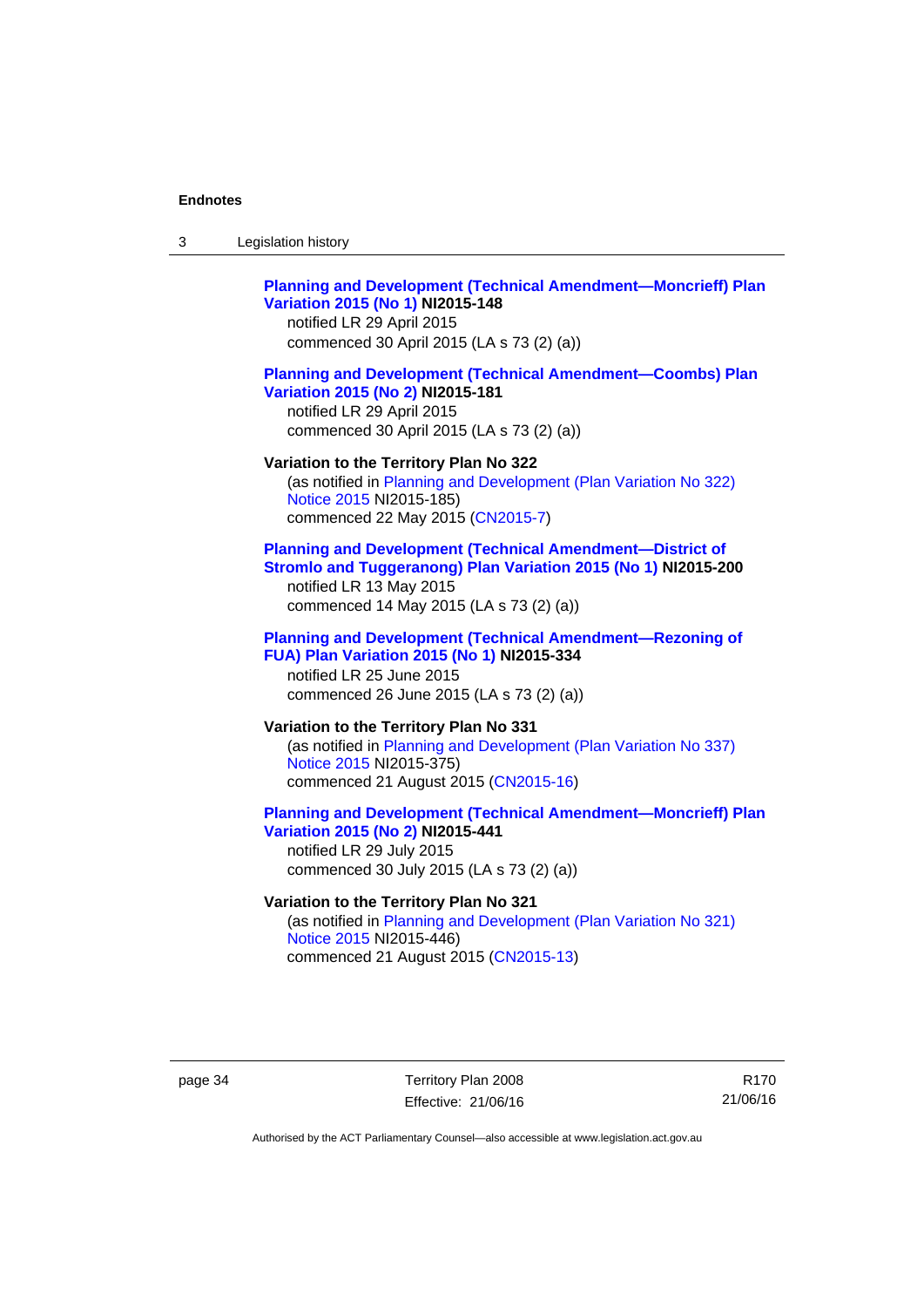## **Variation to the Territory Plan No 347**  (as notified in [Planning and Development \(Plan Variation No 347\)](http://www.legislation.act.gov.au/ni/2015-447/default.asp)  [Notice 2015](http://www.legislation.act.gov.au/ni/2015-447/default.asp) NI2015-447) commenced 21 August 2015 [\(CN2015-17\)](http://www.legislation.act.gov.au/cn/2015-17/default.asp) **Variation to the Territory Plan No 331**  (as notified in [Planning and Development \(Plan Variation No 331\)](http://www.legislation.act.gov.au/ni/2015-448/default.asp)  [Notice 2015](http://www.legislation.act.gov.au/ni/2015-448/default.asp) NI2015-448) commenced 21 August 2015 [\(CN2015-15\)](http://www.legislation.act.gov.au/cn/2015-15/default.asp) **Variation to the Territory Plan No 327**  (as notified in [Planning and Development \(Plan Variation No 327\)](http://www.legislation.act.gov.au/ni/2015-449/default.asp)  [Notice 2015](http://www.legislation.act.gov.au/ni/2015-449/default.asp) NI2015-449) commenced 21 August 2015 [\(CN2015-14\)](http://www.legislation.act.gov.au/cn/2015-14/default.asp) **Variation to the Territory Plan No 309**  (as notified in [Planning and Development \(Plan Variation No 309\)](http://www.legislation.act.gov.au/ni/2015-450/default.asp)  [Notice 2015](http://www.legislation.act.gov.au/ni/2015-450/default.asp) NI2015-450) commenced 21 August 2015 [\(CN2015-12\)](http://www.legislation.act.gov.au/cn/2015-12/default.asp) **[Planning and Development \(Technical Amendment—Miscellaneous](http://www.legislation.act.gov.au/ni/2015-452/default.asp)  [Amendment\) Plan Variation 2015 \(No 3\)](http://www.legislation.act.gov.au/ni/2015-452/default.asp) NI2015-452**  notified LR 24 August 2015 commenced 28 August 2015 (LA s 73 (2) (b)) **[Planning and Development \(Technical Amendment—Miscellaneous](http://www.legislation.act.gov.au/ni/2015-471/default.asp)  [Amendment\) Plan Variation 2015 \(No 2\)](http://www.legislation.act.gov.au/ni/2015-471/default.asp) NI2015-471**  notified LR 13 August 2015 commenced 14 August 2015 (LA s 73 (2) (a)) **[Planning and Development \(Technical Amendment—Moncrieff\) Plan](http://www.legislation.act.gov.au/ni/2015-493/default.asp)  [Variation 2015 \(No 3\)](http://www.legislation.act.gov.au/ni/2015-493/default.asp) NI2015-493**  notified LR 3 September 2015 commenced 4 September 2015 (LA s 73 (2) (a)) **[Planning and Development \(Technical Amendment—Minor Zone and](http://www.legislation.act.gov.au/ni/2015-539/default.asp)**

**[Overlay Amendments\) Plan Variation 2015](http://www.legislation.act.gov.au/ni/2015-539/default.asp) NI2015-539**  notified LR 17 September 2015 commenced 18 September 2015 (LA s 73 (2) (a))

R170 21/06/16 Territory Plan 2008 Effective: 21/06/16 page 35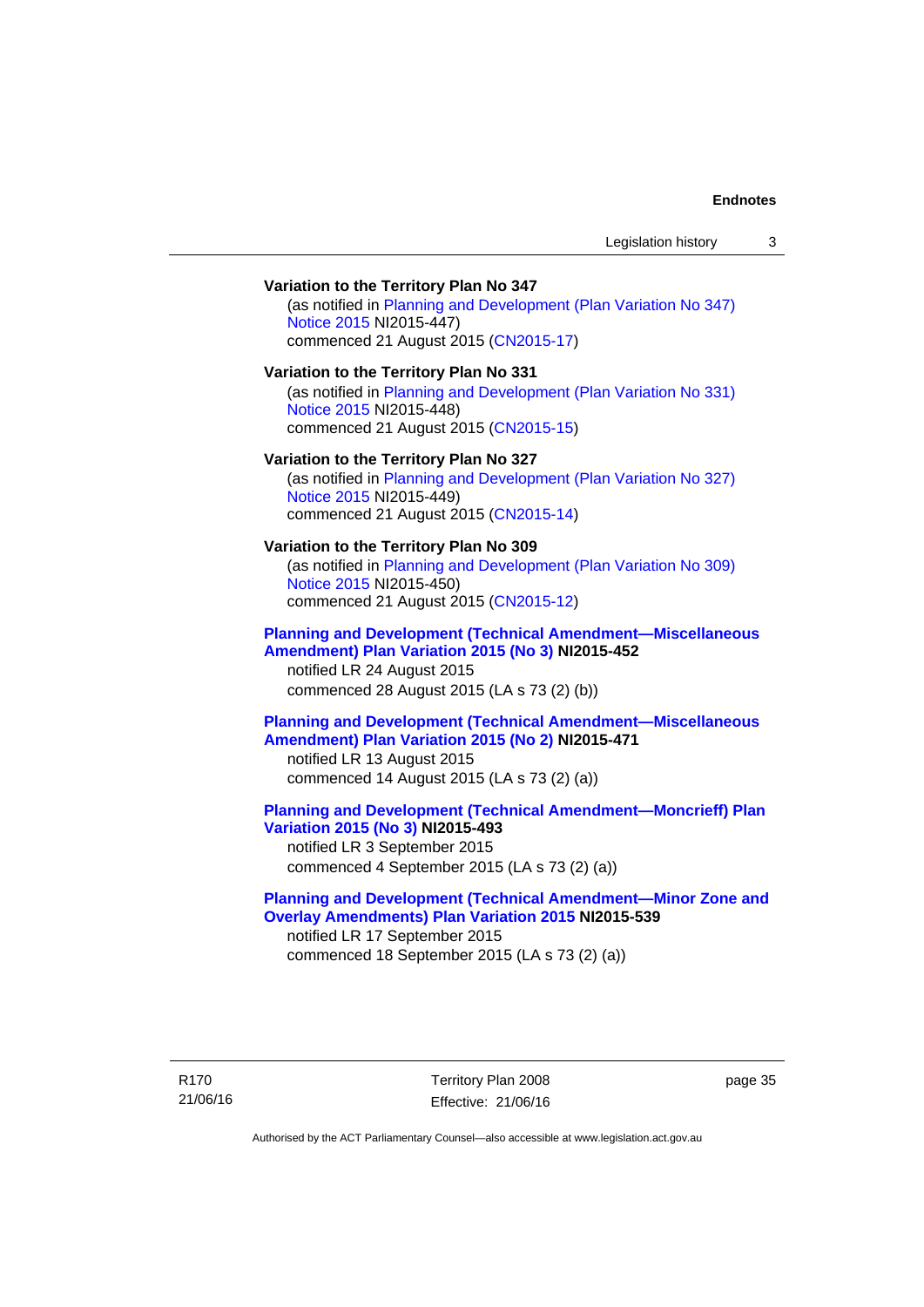## **Variation to the Territory Plan No 320**  (as notified in [Planning and Development \(Plan Variation No 320\)](http://www.legislation.act.gov.au/ni/2015-540/default.asp)  [Notice 2015](http://www.legislation.act.gov.au/ni/2015-540/default.asp) NI2015-540) commenced 6 November 2015 ([CN2015-20](http://www.legislation.act.gov.au/cn/2015-20/default.asp)) **Variation to the Territory Plan No 335**  (as notified in [Planning and Development \(Plan Variation No 335\)](http://www.legislation.act.gov.au/ni/2015-604/default.asp)  [Notice 2015](http://www.legislation.act.gov.au/ni/2015-604/default.asp) NI2015-604) commenced 17 February 2016 [\(CN2016-2\)](http://www.legislation.act.gov.au/cn/2016-2/default.asp) **[Planning and Development \(Technical Amendment—Casey\) Plan](http://www.legislation.act.gov.au/ni/2015-612/default.asp)  [Variation 2015 \(No 1\)](http://www.legislation.act.gov.au/ni/2015-612/default.asp) NI2015-612**  notified LR 27 October 2015 commenced 28 October 2015 (LA s 73 (2) (a)) **[Planning and Development \(Technical Amendment—Coombs\) Plan](http://www.legislation.act.gov.au/ni/2015-633/default.asp)  [Variation 2015 \(No 3\)](http://www.legislation.act.gov.au/ni/2015-633/default.asp) NI2015-633**  notified LR 10 November 2015 commenced 11 November 2015 (LA s 73 (2) (a)) **[Planning and Development \(Technical Amendment—Moncrieff\) Plan](http://www.legislation.act.gov.au/ni/2015-634/default.asp)  [Variation 2015 \(No 4\)](http://www.legislation.act.gov.au/ni/2015-634/default.asp) NI2015-634**  notified LR 10 November 2015 commenced 11 November 2015 (LA s 73 (2) (a)) **Variation to the Territory Plan No 343**  (as notified in [Planning and Development \(Plan Variation No 343\)](http://www.legislation.act.gov.au/ni/2015-642/default.asp)  [Notice 2015](http://www.legislation.act.gov.au/ni/2015-642/default.asp) NI2015-642) commenced 17 February 2016 [\(CN2016-1\)](http://www.legislation.act.gov.au/cn/2016-1/default.asp) **[Planning and Development \(Technical Amendment—Miscellaneous](http://www.legislation.act.gov.au/ni/2015-704/default.asp)  [Amendment\) Plan Variation 2015 \(No 4\)](http://www.legislation.act.gov.au/ni/2015-704/default.asp) NI2015-704**  notified LR 17 December 2015

commenced 18 December 2015 (LA s 73 (2) (a))

## **[Planning and Development \(Technical Amendment—Moncrieff\) Plan](http://www.legislation.act.gov.au/ni/2016-13/default.asp)  [Variation 2016 \(No 1\)](http://www.legislation.act.gov.au/ni/2016-13/default.asp) NI2016-13**

notified LR 4 February 2016 commenced 5 February 2016 (s 3)

page 36 Territory Plan 2008 Effective: 21/06/16

R170 21/06/16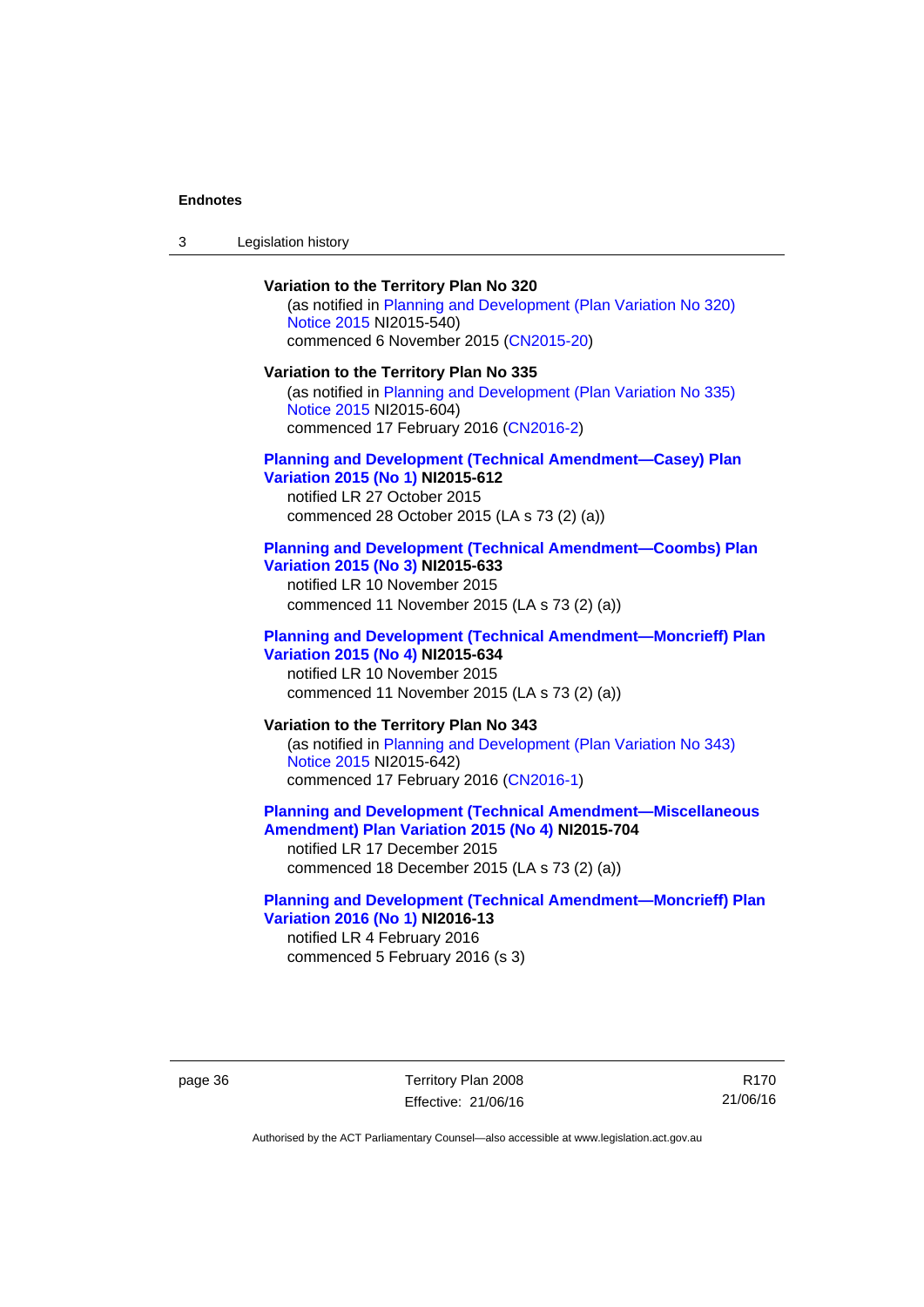# **Variation to the Territory Plan No 340**

(as notified in [Planning and Development \(Plan Variation No 340\)](http://www.legislation.act.gov.au/ni/2016-56/default.asp)  [Approval 2016](http://www.legislation.act.gov.au/ni/2016-56/default.asp) NI2016-56) commenced 26 February 2016 [\(CN2016-3\)](http://www.legislation.act.gov.au/cn/2016-3/default.asp)

## **Variation to the Territory Plan No 332**

(as notified in [Planning and Development \(Plan Variation No 332\)](http://www.legislation.act.gov.au/ni/2016-64/default.asp)  [Approval 2016](http://www.legislation.act.gov.au/ni/2016-64/default.asp) NI2016-64) commenced 15 April 2016 [\(CN2016-5\)](http://www.legislation.act.gov.au/cn/2016-5/default.asp)

## **Variation to the Territory Plan No 333**

(as notified in [Planning and Development \(Plan Variation No 333\)](http://www.legislation.act.gov.au/ni/2016-65/default.asp)  [Approval 2016](http://www.legislation.act.gov.au/ni/2016-65/default.asp) NI2016-65) commenced 15 April 2016 [\(CN2016-6\)](http://www.legislation.act.gov.au/cn/2016-6/default.asp)

#### **Variation to the Territory Plan No 341**

(as notified in [Planning and Development \(Plan Variation No 341\)](http://www.legislation.act.gov.au/ni/2016-66/default.asp)  [Approval 2016](http://www.legislation.act.gov.au/ni/2016-66/default.asp) NI2016-66) commenced 15 April 2016 [\(CN2016-8\)](http://www.legislation.act.gov.au/cn/2016-8/default.asp)

## **Variation to the Territory Plan No 334**

(as notified in [Planning and Development \(Plan Variation No 334\)](http://www.legislation.act.gov.au/ni/2016-91/default.asp)  [Approval 2016](http://www.legislation.act.gov.au/ni/2016-91/default.asp) NI2016-91) commenced 15 April 2016 [\(CN2016-7\)](http://www.legislation.act.gov.au/cn/2016-7/default.asp)

# **[Planning and Development \(Technical Amendment—Denman](http://www.legislation.act.gov.au/ni/2016-306/default.asp)  [Prospect\) Plan Variation 2016 \(No 1\)](http://www.legislation.act.gov.au/ni/2016-306/default.asp) NI2016-306**

notified LR 20 June 2016 commenced 21 June 2016 (s 3)

## **4 Amendment history**

#### **Maps**

reloc [NI2008-590](http://www.legislation.act.gov.au/ni/2008-590/default.asp) R13 Australian Capital Territory sub [NI2008-201](http://www.legislation.act.gov.au/ni/2008-201/); [NI2008-290](http://www.legislation.act.gov.au/ni/2008-290/); [NI2008-298](http://www.legislation.act.gov.au/ni/2008-298/); [NI2008-328](http://www.legislation.act.gov.au/ni/2008-328/); [NI2008-336](http://www.legislation.act.gov.au/ni/2008-336/); [Variation No 289](http://www.legislation.act.gov.au/ni/2008-339/); [NI2008-499](http://www.legislation.act.gov.au/ni/2008-499/); [NI2008-516](http://www.legislation.act.gov.au/ni/2008-516/); [Variation No 281](http://www.legislation.act.gov.au/ni/2008-352/); [NI2009-6](http://www.legislation.act.gov.au/ni/2009-6/); [NI2009-17](http://www.legislation.act.gov.au/ni/2009-17/); [NI2009-59](http://www.legislation.act.gov.au/ni/2009-59/); [NI2009-70](http://www.legislation.act.gov.au/ni/2009-70/); [Variation No 261](http://www.legislation.act.gov.au/ni/2009-107/); [NI2009-181](http://www.legislation.act.gov.au/ni/2009-181/); [NI2009-199](http://www.legislation.act.gov.au/ni/2009-199/); [NI2009-200](http://www.legislation.act.gov.au/ni/2009-200/); [NI2009-216](http://www.legislation.act.gov.au/ni/2009-216/); [NI2009-217](http://www.legislation.act.gov.au/ni/2009-217/); [NI2009-237](http://www.legislation.act.gov.au/ni/2009-237/); [NI2009-238](http://www.legislation.act.gov.au/ni/2009-238/); [NI2009-254](http://www.legislation.act.gov.au/ni/2009-254/); [NI2009-255](http://www.legislation.act.gov.au/ni/2009-255/); [NI2009-256](http://www.legislation.act.gov.au/ni/2009-256/); [NI2009-272](http://www.legislation.act.gov.au/ni/2009-272/); [NI2009-323](http://www.legislation.act.gov.au/ni/2009-323/); [NI2009-338](http://www.legislation.act.gov.au/ni/2009-338/); [NI2009-409](http://www.legislation.act.gov.au/ni/2009-409/); [NI2009-410](http://www.legislation.act.gov.au/ni/2009-410/); [Variation No 288](http://www.legislation.act.gov.au/ni/2009-391/); [NI2009-418](http://www.legislation.act.gov.au/ni/2009-418/); [NI2009-570](http://www.legislation.act.gov.au/ni/2009-570/); [NI2009-617](http://www.legislation.act.gov.au/ni/2009-617/); [NI2009-618;](http://www.legislation.act.gov.au/ni/2009-618/) [NI2009-619;](http://www.legislation.act.gov.au/ni/2009-619/) [NI2010-21;](http://www.legislation.act.gov.au/ni/2010-21/) [NI2010-22](http://www.legislation.act.gov.au/ni/2010-22/);

R170 21/06/16 Territory Plan 2008 Effective: 21/06/16 page 37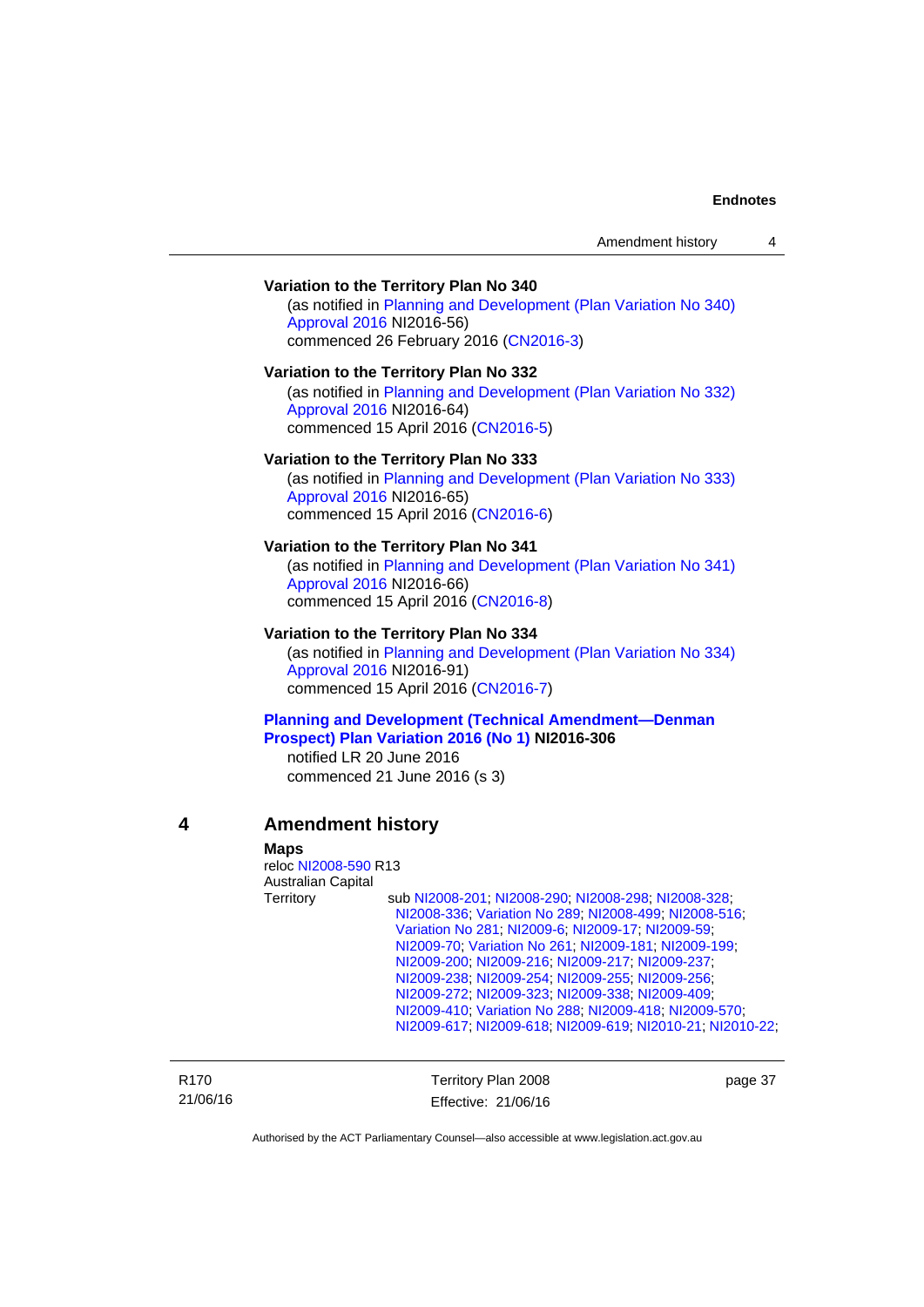4 Amendment history

[NI2010-45](http://www.legislation.act.gov.au/ni/2010-45/); [NI2010-82](http://www.legislation.act.gov.au/ni/2010-82/); [NI2010-83](http://www.legislation.act.gov.au/ni/2010-83/); [NI2010-84](http://www.legislation.act.gov.au/ni/2010-84/); [NI2010-123](http://www.legislation.act.gov.au/ni/2010-123/); [NI2010-124](http://www.legislation.act.gov.au/ni/2010-124/); [NI2010-125](http://www.legislation.act.gov.au/ni/2010-125/); [NI2010-219](http://www.legislation.act.gov.au/ni/2010-219/); [NI2010-243](http://www.legislation.act.gov.au/ni/2010-243/); [NI2010-244](http://www.legislation.act.gov.au/ni/2010-244/); [NI2010-258](http://www.legislation.act.gov.au/ni/2010-258/); [NI2010-246](http://www.legislation.act.gov.au/ni/2010-246/); [NI2010-321](http://www.legislation.act.gov.au/ni/2010-321/); [NI2010-370](http://www.legislation.act.gov.au/ni/2010-370/); [NI2010-371](http://www.legislation.act.gov.au/ni/2010-371/); [NI2010-382](http://www.legislation.act.gov.au/ni/2010-382/); [NI2010-426](http://www.legislation.act.gov.au/ni/2010-426/); [NI2010-440](http://www.legislation.act.gov.au/ni/2010-440/); [NI2010-441](http://www.legislation.act.gov.au/ni/2010-441/); [NI2010-538](http://www.legislation.act.gov.au/ni/2010-538/); [NI2010-539](http://www.legislation.act.gov.au/ni/2010-539/); [NI2010-540](http://www.legislation.act.gov.au/ni/2010-540/); [NI2010-566](http://www.legislation.act.gov.au/ni/2010-566/); [Variation No 299](http://www.legislation.act.gov.au/ni/2010-575/); [NI2011-23](http://www.legislation.act.gov.au/ni/2011-23/); [NI2011-30;](http://www.legislation.act.gov.au/ni/2011-30/) [NI2011-42](http://www.legislation.act.gov.au/ni/2011-42/); [NI2011-126](http://www.legislation.act.gov.au/ni/2011-126/); [Variation No 298](http://www.legislation.act.gov.au/ni/2011-152/); [NI2011-153](http://www.legislation.act.gov.au/ni/2011-153/); [NI2011-193](http://www.legislation.act.gov.au/ni/2011-193/); [NI2011-194](http://www.legislation.act.gov.au/ni/2011-194/); [NI2011-204](http://www.legislation.act.gov.au/ni/2011-204/); [NI2011-206](http://www.legislation.act.gov.au/ni/2011-206/); [NI2011-226](http://www.legislation.act.gov.au/ni/2011-226/); [NI2011-237](http://www.legislation.act.gov.au/ni/2011-237/); [NI2011-238](http://www.legislation.act.gov.au/ni/2011-238/); [NI2011-255](http://www.legislation.act.gov.au/ni/2011-255/); [NI2011-256](http://www.legislation.act.gov.au/ni/2011-256/); [NI2011-257](http://www.legislation.act.gov.au/ni/2011-257/); [NI2011-258](http://www.legislation.act.gov.au/ni/2011-258/); [NI2011-283](http://www.legislation.act.gov.au/ni/2011-283/); [NI2011-284](http://www.legislation.act.gov.au/ni/2011-284/); [NI2011-309](http://www.legislation.act.gov.au/ni/2011-309/); [NI2011-481](http://www.legislation.act.gov.au/ni/2011-481/); [NI2011-478](http://www.legislation.act.gov.au/ni/2011-478/); [NI2011-479](http://www.legislation.act.gov.au/ni/2011-479/); [NI2011-480](http://www.legislation.act.gov.au/ni/2011-480/); [NI2011-541](http://www.legislation.act.gov.au/ni/2011-541/); [NI2011-590](http://www.legislation.act.gov.au/ni/2011-590/); [NI2011-650](http://www.legislation.act.gov.au/ni/2011-650/); [NI2011-651](http://www.legislation.act.gov.au/ni/2011-651/); [NI2011-652](http://www.legislation.act.gov.au/ni/2011-652/); [Variation No 302](http://www.legislation.act.gov.au/ni/2011-573/); [NI2011-668](http://www.legislation.act.gov.au/ni/2011-668/); [NI2011-728](http://www.legislation.act.gov.au/ni/2011-728/); [NI2011-729](http://www.legislation.act.gov.au/ni/2011-729/); [NI2011-730](http://www.legislation.act.gov.au/ni/2011-730/); [NI2011-731](http://www.legislation.act.gov.au/ni/2011-731/); [Variation No 300](http://www.legislation.act.gov.au/ni/2011-691/); [NI2011-785](http://www.legislation.act.gov.au/ni/2011-785/); [NI2011-786](http://www.legislation.act.gov.au/ni/2011-786/); [NI2012-26](http://www.legislation.act.gov.au/ni/2012-26/); [NI2012-28](http://www.legislation.act.gov.au/ni/2012-28/); [NI2012-29](http://www.legislation.act.gov.au/ni/2012-29/); [NI2012-30](http://www.legislation.act.gov.au/ni/2012-30/); [NI2012-31](http://www.legislation.act.gov.au/ni/2012-31/); [NI2012-32](http://www.legislation.act.gov.au/ni/2012-32/); [NI2012-82](http://www.legislation.act.gov.au/ni/2012-82/); [NI2012-83](http://www.legislation.act.gov.au/ni/2012-83/); [NI2012-86](http://www.legislation.act.gov.au/ni/2012-86/); [NI2012-87](http://www.legislation.act.gov.au/ni/2012-87/); [NI2012-125](http://www.legislation.act.gov.au/ni/2012-125/); [NI2012-145](http://www.legislation.act.gov.au/ni/2012-145/); [NI2012-146](http://www.legislation.act.gov.au/ni/2012-146/); [NI2012-162](http://www.legislation.act.gov.au/ni/2012-162/); [NI2012-164](http://www.legislation.act.gov.au/ni/2012-164/); [NI2012-194](http://www.legislation.act.gov.au/ni/2012-194/); [NI2012-209](http://www.legislation.act.gov.au/ni/2012-209/); [NI2012-223](http://www.legislation.act.gov.au/ni/2012-223/); [NI2012-224](http://www.legislation.act.gov.au/ni/2012-224/); [Variation No 307](http://www.legislation.act.gov.au/ni/2012-201/); [NI2012-243](http://www.legislation.act.gov.au/ni/2012-243/); [NI2012-265](http://www.legislation.act.gov.au/ni/2012-265/); [NI2012-304](http://www.legislation.act.gov.au/ni/2012-304/); [NI2012-314](http://www.legislation.act.gov.au/ni/2012-314/); [NI2012-352](http://www.legislation.act.gov.au/ni/2012-352/); [NI2012-374](http://www.legislation.act.gov.au/ni/2012-374/); [NI2012-394](http://www.legislation.act.gov.au/ni/2012-394/); [NI2012-411](http://www.legislation.act.gov.au/ni/2012-411/); [NI2012-476](http://www.legislation.act.gov.au/ni/2012-476/default.asp); [NI2012-507](http://www.legislation.act.gov.au/ni/2012-507/); [NI2012-568](http://www.legislation.act.gov.au/ni/2012-568/default.asp); [NI2012-587](http://www.legislation.act.gov.au/ni/2012-587/default.asp); [NI2012-588](http://www.legislation.act.gov.au/ni/2012-588/default.asp); [NI2012-611](http://www.legislation.act.gov.au/ni/2012-611/default.asp); [NI2012-612](http://www.legislation.act.gov.au/ni/2012-612/default.asp); [Variation No 312](http://www.legislation.act.gov.au/ni/2012-366/default.asp); [Variation No 313](http://www.legislation.act.gov.au/ni/2012-287/default.asp); [NI2012-622](http://www.legislation.act.gov.au/ni/2012-622/default.asp); [NI2012-645](http://www.legislation.act.gov.au/ni/2012-645/default.asp); [NI2013-53](http://www.legislation.act.gov.au/ni/2013-53/default.asp); [NI2013-109](http://www.legislation.act.gov.au/ni/2013-109/default.asp); [NI2013-124](http://www.legislation.act.gov.au/ni/2013-124/default.asp); [NI2013-127](http://www.legislation.act.gov.au/ni/2013-127/default.asp); [NI2013-146](http://www.legislation.act.gov.au/ni/2013-146/default.asp); [NI2013-147](http://www.legislation.act.gov.au/ni/2013-147/default.asp); [NI2013-249](http://www.legislation.act.gov.au/ni/2013-248/default.asp); [Variation No 311](http://www.legislation.act.gov.au/ni/2013-208/default.asp); [NI2013-358](http://www.legislation.act.gov.au/ni/2013-358/default.asp); [NI2013-402](http://www.legislation.act.gov.au/ni/2013-402/default.asp); [NI2013-435](http://www.legislation.act.gov.au/ni/2013-435/default.asp); [NI2013-437](http://www.legislation.act.gov.au/ni/2013-437/default.asp); [NI2013-484](http://www.legislation.act.gov.au/ni/2013-484/default.asp); [NI2013-557](http://www.legislation.act.gov.au/ni/2013-557/default.asp); [NI2013-576](http://www.legislation.act.gov.au/ni/2013-576/default.asp); [NI2014-10](http://www.legislation.act.gov.au/ni/2014-10/default.asp); [NI2014-11](http://www.legislation.act.gov.au/ni/2014-11/default.asp); [NI2014-33](http://www.legislation.act.gov.au/ni/2014-33/default.asp); [NI2014-89](http://www.legislation.act.gov.au/ni/2014-89/default.asp); [Variation No 308](http://www.legislation.act.gov.au/ni/2014-60/default.asp); [Variation No 324](http://www.legislation.act.gov.au/ni/2014-20/default.asp); [NI2014-149](http://www.legislation.act.gov.au/ni/2014-149/default.asp); [NI2014-222](http://www.legislation.act.gov.au/ni/2014-222/default.asp); [NI2014-223](http://www.legislation.act.gov.au/ni/2014-223/default.asp); [Variation No 314](http://www.legislation.act.gov.au/ni/2014-187/default.asp); [Variation No 317](http://www.legislation.act.gov.au/ni/2014-137/default.asp), [Variation](http://www.legislation.act.gov.au/ni/2014-189/default.asp)  [No 326](http://www.legislation.act.gov.au/ni/2014-189/default.asp); [NI2014-260](http://www.legislation.act.gov.au/ni/2014-260/default.asp); [NI2014-268](http://www.legislation.act.gov.au/ni/2014-268/default.asp); [NI2014-269](http://www.legislation.act.gov.au/ni/2014-269/default.asp); [NI2014-329](http://www.legislation.act.gov.au/ni/2014-329/default.asp); [Variation No 318](http://www.legislation.act.gov.au/ni/2014-294/default.asp); [Variation No 325](http://www.legislation.act.gov.au/ni/2014-427/default.asp); [NI2014-474](http://www.legislation.act.gov.au/ni/2014-474/default.asp); [NI2014-569](http://www.legislation.act.gov.au/ni/2014-569/default.asp); [NI2014-570](http://www.legislation.act.gov.au/ni/2014-570/default.asp); [Variation No 319](http://www.legislation.act.gov.au/ni/2014-501/default.asp); [NI2014-596](http://www.legislation.act.gov.au/ni/2014-596/default.asp); [NI2014-619](http://www.legislation.act.gov.au/ni/2014-619/default.asp); [Variation No 297](http://www.legislation.act.gov.au/ni/2014-552/default.asp); [NI2014-649](http://www.legislation.act.gov.au/ni/2014-649/default.asp); [NI2014-662](http://www.legislation.act.gov.au/ni/2014-662/default.asp); [NI2015-115](http://www.legislation.act.gov.au/ni/2015-115/default.asp); [Variation No 336](http://www.legislation.act.gov.au/ni/2015-100/default.asp); [NI2015-138](http://www.legislation.act.gov.au/ni/2015-138/default.asp); [NI2015-139](http://www.legislation.act.gov.au/ni/2015-139/default.asp); [NI2015-148](http://www.legislation.act.gov.au/ni/2015-148/default.asp); [NI2015-181](http://www.legislation.act.gov.au/ni/2015-181/default.asp); [NI2015-200](http://www.legislation.act.gov.au/ni/2015-200/default.asp); [Variation No 322](http://www.legislation.act.gov.au/ni/2015-185/default.asp); [NI2015-334](http://www.legislation.act.gov.au/ni/2015-334/default.asp); [NI2015-441](http://www.legislation.act.gov.au/ni/2015-441/default.asp), [Variation No 327](http://www.legislation.act.gov.au/ni/2015-449/default.asp), [Variation No 331](http://www.legislation.act.gov.au/ni/2015-448/default.asp), [Variation](http://www.legislation.act.gov.au/ni/2015-375/default.asp)  [No 337](http://www.legislation.act.gov.au/ni/2015-375/default.asp); [NI2015-493](http://www.legislation.act.gov.au/ni/2015-493/default.asp); [NI2015-539](http://www.legislation.act.gov.au/ni/2015-539/default.asp); [NI2015-612](http://www.legislation.act.gov.au/ni/2015-612/default.asp); [Variation](http://www.legislation.act.gov.au/ni/2015-540/default.asp)  [No 320](http://www.legislation.act.gov.au/ni/2015-540/default.asp); [NI2015-633](http://www.legislation.act.gov.au/ni/2015-633/default.asp); [NI2015-634](http://www.legislation.act.gov.au/ni/2015-634/default.asp); [NI2016-13](http://www.legislation.act.gov.au/ni/2016-13/default.asp); [Variation](http://www.legislation.act.gov.au/ni/2015-604/default.asp)  [No 335](http://www.legislation.act.gov.au/ni/2015-604/default.asp); [Variation No 340](http://www.legislation.act.gov.au/ni/2016-56/default.asp); [Variation No 332](http://www.legislation.act.gov.au/ni/2016-64/default.asp); [Variation No 333](http://www.legislation.act.gov.au/ni/2016-65/default.asp); [Variation No 334](http://www.legislation.act.gov.au/ni/2016-91/default.asp); [Variation No 341](http://www.legislation.act.gov.au/ni/2016-66/default.asp); [NI2016-306](http://www.legislation.act.gov.au/ni/2016-306/default.asp) Belconnen sub [NI2008-298](http://www.legislation.act.gov.au/ni/2008-298/); [NI2008-328](http://www.legislation.act.gov.au/ni/2008-328/); [Variation No 289](http://www.legislation.act.gov.au/ni/2008-339/); [Variation No 281](http://www.legislation.act.gov.au/ni/2008-352/); [NI2009-6](http://www.legislation.act.gov.au/ni/2009-6/); [NI2009-17](http://www.legislation.act.gov.au/ni/2009-17/); [NI2009-59](http://www.legislation.act.gov.au/ni/2009-59/); [NI2009-217](http://www.legislation.act.gov.au/ni/2009-217/); [NI2009-255](http://www.legislation.act.gov.au/ni/2009-255/); [NI2009-617](http://www.legislation.act.gov.au/ni/2009-617/); [NI2010-123](http://www.legislation.act.gov.au/ni/2010-123/); [NI2010-125](http://www.legislation.act.gov.au/ni/2010-125/); [NI2010-258](http://www.legislation.act.gov.au/ni/2010-258/); [NI2010-538](http://www.legislation.act.gov.au/ni/2010-538/); [NI2010-539](http://www.legislation.act.gov.au/ni/2010-539/); [NI2010-540](http://www.legislation.act.gov.au/ni/2010-540/); [Variation No 299](http://www.legislation.act.gov.au/ni/2010-575/); [NI2011-30](http://www.legislation.act.gov.au/ni/2011-30/); [Variation No 298](http://www.legislation.act.gov.au/ni/2011-152/);

| page 38 | Territory Plan 2008 | R <sub>170</sub> |
|---------|---------------------|------------------|
|         | Effective: 21/06/16 | 21/06/16         |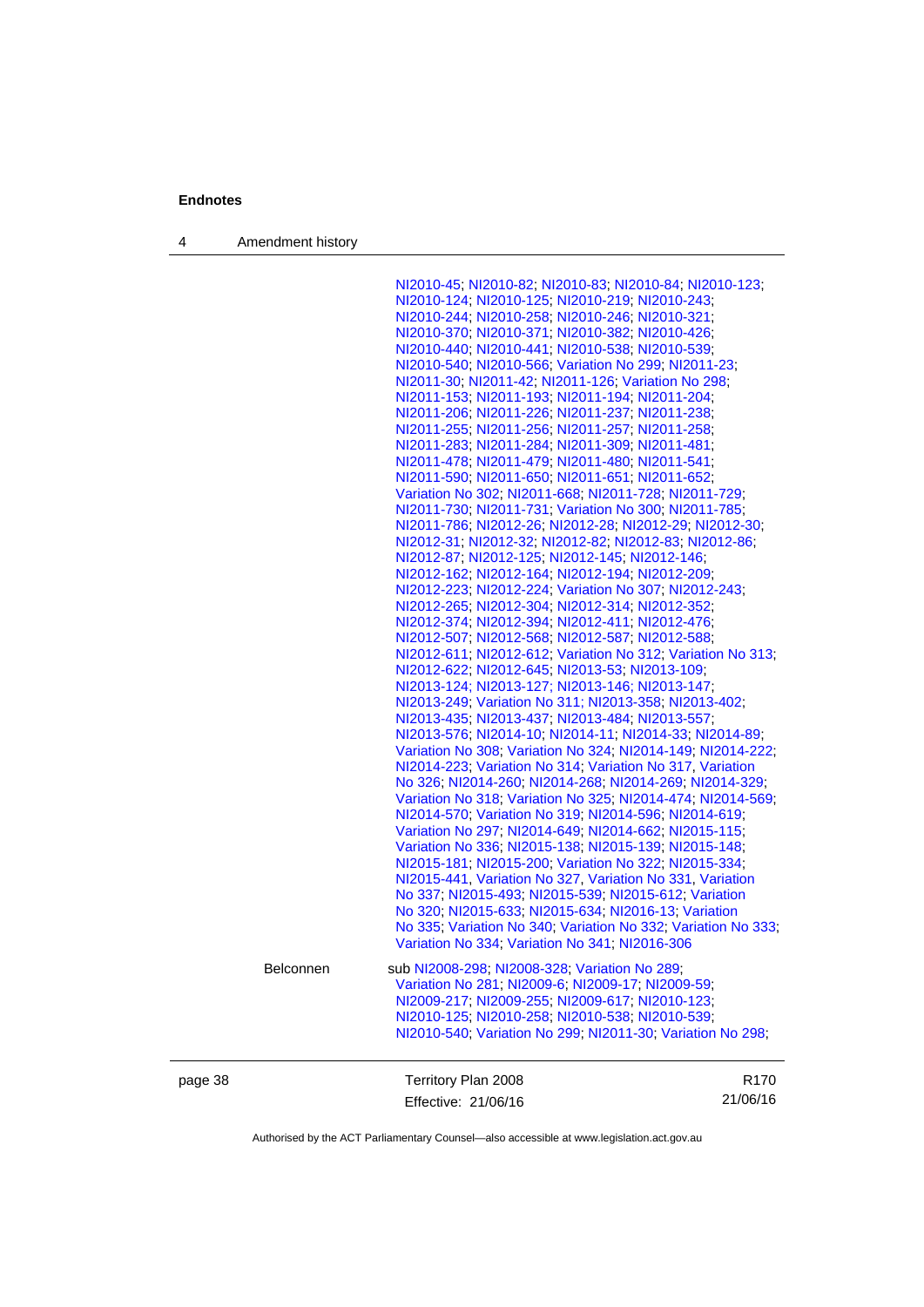|                                     | Amendment history                                                                                                                                                                                                                                                                                                                                                                                                                                                                                                                                                                                                                                                                                                                                                                                                                                                                                                                                                                                                                                                                                                                                                                                                                                                                                                                                                                                                                                                                                                        | 4 |
|-------------------------------------|--------------------------------------------------------------------------------------------------------------------------------------------------------------------------------------------------------------------------------------------------------------------------------------------------------------------------------------------------------------------------------------------------------------------------------------------------------------------------------------------------------------------------------------------------------------------------------------------------------------------------------------------------------------------------------------------------------------------------------------------------------------------------------------------------------------------------------------------------------------------------------------------------------------------------------------------------------------------------------------------------------------------------------------------------------------------------------------------------------------------------------------------------------------------------------------------------------------------------------------------------------------------------------------------------------------------------------------------------------------------------------------------------------------------------------------------------------------------------------------------------------------------------|---|
|                                     | NI2011-193; NI2011-204; NI2011-284; Variation No 302;<br>NI2011-730; NI2011-785; NI2012-125; NI2012-194;<br>NI2012-411; NI2012-507; NI2012-587; NI2012-588; Variation<br>No 313; NI2012-622; NI2013-576; NI2014-11; NI2014-149;<br>NI2014-260; NI2014-474; NI2014-596; Variation No 297;<br>NI2015-612; Variation No 335; Variation No 340                                                                                                                                                                                                                                                                                                                                                                                                                                                                                                                                                                                                                                                                                                                                                                                                                                                                                                                                                                                                                                                                                                                                                                               |   |
| Canberra Central<br><b>District</b> | sub NI2008-336, Variation No 281, NI2009-59,<br>Variation No 261, NI2009-338, NI2009-418, NI2010-22,<br>NI2010-246; NI2010-370; NI2010-371; Variation No 299;<br>NI2011-30, NI2011-206, NI2011-238, NI2011-590,<br>NI2011-650, Variation No 302, NI2011-728, NI2012-83,<br>Variation No 307, Variation No 313, NI2012-622, NI2013-53,<br>NI2013-127; Variation No 311; NI2013-358; Variation<br>No 308; Variation No 324; NI2014-149; Variation No 314;<br>NI2014-260; Variation No 325; Variation No 297;<br>NI2014-649; NI2015-115; Variation No 336; Variation<br>No 322, Variation No 327, Variation No 331, NI2015-539;<br>Variation No 332; Variation No 333; Variation No 334                                                                                                                                                                                                                                                                                                                                                                                                                                                                                                                                                                                                                                                                                                                                                                                                                                     |   |
| Gungahlin                           | sub NI2008-201; NI2008-336; NI2008-499; NI2008-516;<br>NI2009-59, NI2009-70, NI2009-181, NI2009-199, NI2009-200,<br>NI2009-216, NI2009-237, NI2009-238, NI2009-254,<br>NI2009-256, NI2009-272, NI2009-409, NI2009-410,<br>NI2009-618, NI2009-619, NI2010-45, NI2010-82, NI2010-83,<br>NI2010-84; NI2010-124; NI2010-243; NI2010-244;<br>NI2010-258; NI2010-321; NI2010-370; NI2010-382;<br>NI2010-426, NI2010-440, NI2010-538, NI2010-539,<br>NI2010-540; NI2010-566; Variation No 299; NI2011-23;<br>NI2011-30, NI2011-42, NI2011-126, NI2011-153, NI2011-194,<br>NI2011-226, NI2011-237, NI2011-255, NI2011-256,<br>NI2011-257, NI2011-258, NI2011-283, NI2011-309,<br>NI2011-481, NI2011-478, NI2011-479, NI2011-480,<br>NI2011-541, NI2011-590, NI2011-651, Variation No 302,<br>NI2011-668; NI2011-729; Variation No 300; NI2011-786;<br>NI2012-26; NI2012-28; NI2012-29; NI2012-30; NI2012-31;<br>NI2012-32; NI2012-82; NI2012-86; NI2012-87; NI2012-164;<br>NI2012-224, NI2012-243, NI2012-265, NI2012-304,<br>NI2012-352; NI2012-374; NI2012-394; NI2012-476;<br>NI2012-507, NI2012-568, NI2012-587, NI2012-588,<br>NI2012-611; NI2012-612; NI2012-622; NI2013-109;<br>NI2013-146; NI2013-147; NI2013-249; NI2013-402;<br>NI2013-435; NI2013-437; NI2013-484; NI2014-11; NI2014-33;<br>NI2014-89; NI2014-149; NI2014-223; NI2014-260;<br>NI2014-269, NI2014-329, NI2014-474, NI2014-569,<br>NI2014-570. Variation No 319; NI2014-596; NI2014-619;<br>Variation No 297, NI2015-148, NI2015-441, Variation No 327, |   |

R170 21/06/16 Territory Plan 2008 Effective: 21/06/16

page 39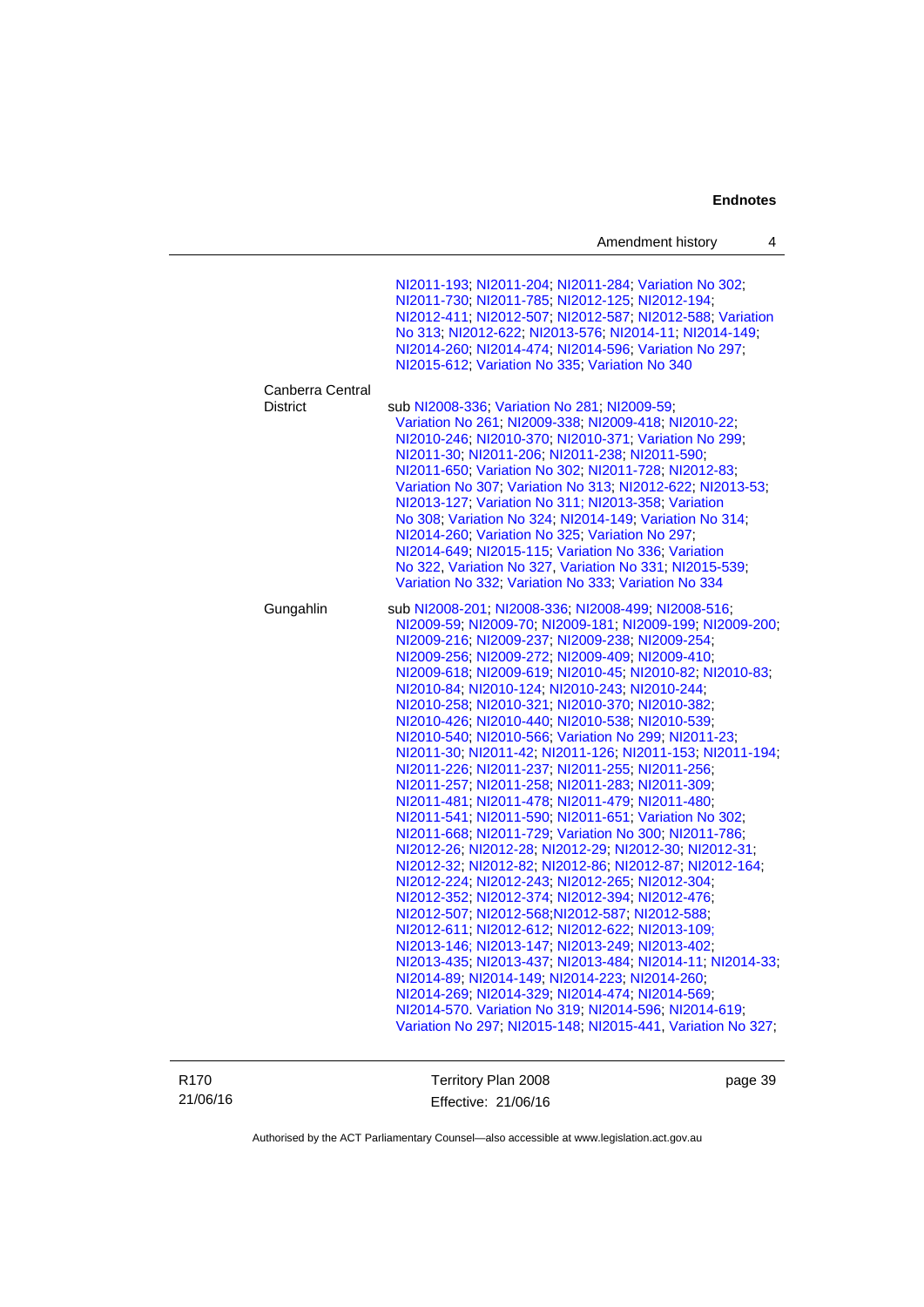| 4   | Amendment history                                                                                                                                                                                                                                                                                                                                                                                                                                                                |  |
|-----|----------------------------------------------------------------------------------------------------------------------------------------------------------------------------------------------------------------------------------------------------------------------------------------------------------------------------------------------------------------------------------------------------------------------------------------------------------------------------------|--|
|     | NI2015-493; NI2015-539; NI2015-612; NI2015-634;<br>NI2016-13; Variation No 341                                                                                                                                                                                                                                                                                                                                                                                                   |  |
|     | Molonglo<br>sub NI2009-6; NI2009-323; NI2010-219; NI2010-258;<br>Variation No 302, NI2012-162, NI2012-209, NI2012-314,<br>NI2012-411; NI2012-587; NI2012-588; NI2012-622;<br>NI2013-557; NI2014-10; NI2014-222; NI2014-268;<br>NI2014-662; NI2015-138; NI2015-181; NI2015-334;<br>NI2015-633; NI2016-306                                                                                                                                                                         |  |
|     | Tuggeranong, Hume                                                                                                                                                                                                                                                                                                                                                                                                                                                                |  |
|     | and Tharwa<br>sub NI2009-570; NI2010-22; NI2010-258; Variation No 302;<br>Variation No 312; NI2012-622; NI2012-645; Variation<br>No 317, Variation No 326, Variation No 318, Variation<br>No 297; NI2015-139; NI2015-200, Variation No 337;<br><b>Variation No 320</b>                                                                                                                                                                                                           |  |
|     | Woden Valley and<br><b>Weston Creek</b><br>sub NI2008-290; Variation No 281; NI2009-6; NI2009-323;<br>Variation No 288, NI2010-219, NI2010-258, NI2010-441,<br>NI2011-30, NI2011-652, Variation No 302, NI2011-731,<br>NI2012-145; NI2012-162; NI2012-223; NI2012-411;<br>NI2012-622; NI2014-10; NI2014-222; Variation No 317;<br>NI2014-268; Variation No 325; NI2014-662; NI2015-138;<br>NI2015-181; NI2015-334, Variation No 331; NI2015-633;<br>Variation No 334; NI2016-306 |  |
| 1.1 | Governance                                                                                                                                                                                                                                                                                                                                                                                                                                                                       |  |
|     | <b>Administrative Provisions</b>                                                                                                                                                                                                                                                                                                                                                                                                                                                 |  |
|     | am NI2012-632<br>Map (refer s 56 of the Act)                                                                                                                                                                                                                                                                                                                                                                                                                                     |  |
|     | am NI2012-632                                                                                                                                                                                                                                                                                                                                                                                                                                                                    |  |
|     | Development Approval<br>am NI2012-632                                                                                                                                                                                                                                                                                                                                                                                                                                            |  |
|     | <b>Future Urban Areas</b>                                                                                                                                                                                                                                                                                                                                                                                                                                                        |  |
|     | am NI2012-632                                                                                                                                                                                                                                                                                                                                                                                                                                                                    |  |
|     | <b>Estate Development</b><br>hdg<br>sub NI2012-632<br>sub NI2010-22<br>am NI2012-632; NI2013-437                                                                                                                                                                                                                                                                                                                                                                                 |  |
| 2.1 | <b>Strategic Direction</b><br><b>Environmental Sustainability</b><br>1.8<br>am NI2010-602                                                                                                                                                                                                                                                                                                                                                                                        |  |
| 3.1 | RZ1 - RZ5 Objectives and Development Tables<br>RZ1 - Suburban Zone<br><b>Exempt Development</b>                                                                                                                                                                                                                                                                                                                                                                                  |  |
|     | am NI2011-788                                                                                                                                                                                                                                                                                                                                                                                                                                                                    |  |
|     |                                                                                                                                                                                                                                                                                                                                                                                                                                                                                  |  |

page 40 Territory Plan 2008 Effective: 21/06/16

R170 21/06/16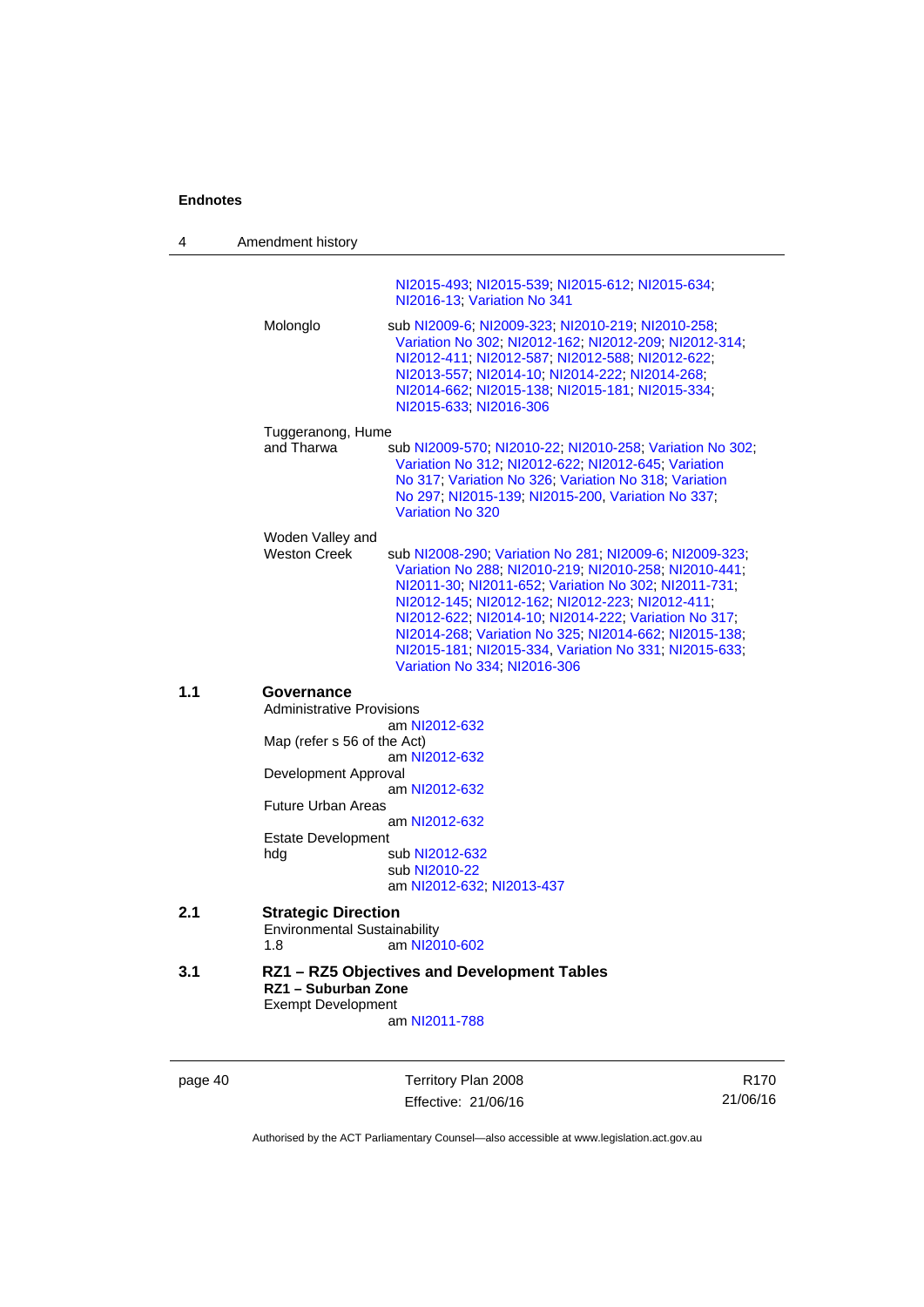Assessable Development am [NI2011-788](http://www.legislation.act.gov.au/ni/2011-788/) Minimum Assessment Track<br>Merit am NI20 am [NI2009-37](http://www.legislation.act.gov.au/ni/2009-37/); [Variation No 298](http://www.legislation.act.gov.au/ni/2011-152/); [NI2011-354](http://www.legislation.act.gov.au/ni/2011-354/); [NI2011-788](http://www.legislation.act.gov.au/ni/2011-788/) Prohibited Development table am [NI2008-541](http://www.legislation.act.gov.au/ni/2008-541/); [NI2009-324](http://www.legislation.act.gov.au/ni/2009-324/); [NI2009-392](http://www.legislation.act.gov.au/ni/2009-392/) Development table am [NI2012-631](http://www.legislation.act.gov.au/ni/2012-631/default.asp) sub [Variation No 306](http://www.legislation.act.gov.au/ni/2013-93/default.asp) am [NI2014-90](http://www.legislation.act.gov.au/ni/2014-90/default.asp) **RZ2 – Suburban Core Zone**  Exempt Development am [NI2011-788](http://www.legislation.act.gov.au/ni/2011-788/) Assessable Development am [NI2011-788](http://www.legislation.act.gov.au/ni/2011-788/) Minimum Assessment Track Merit am [NI2009-37](http://www.legislation.act.gov.au/ni/2009-37/); [NI2011-788](http://www.legislation.act.gov.au/ni/2011-788/) Prohibited Development table am [NI2008-541](http://www.legislation.act.gov.au/ni/2008-541/); [NI2009-324](http://www.legislation.act.gov.au/ni/2009-324/); [NI2009-392](http://www.legislation.act.gov.au/ni/2009-392/) Development table am [NI2012-631](http://www.legislation.act.gov.au/ni/2012-631/default.asp) sub [Variation No 306](http://www.legislation.act.gov.au/ni/2013-93/default.asp) am [NI2014-90](http://www.legislation.act.gov.au/ni/2014-90/default.asp) **RZ3 – Urban Residential Zone**  Exempt Development am [NI2011-788](http://www.legislation.act.gov.au/ni/2011-788/) Assessable Development am [NI2011-788](http://www.legislation.act.gov.au/ni/2011-788/) Minimum Assessment Track Merit **am [NI2009-37](http://www.legislation.act.gov.au/ni/2009-37/); [NI2011-788](http://www.legislation.act.gov.au/ni/2011-788/)** Prohibited Development table am [NI2008-541](http://www.legislation.act.gov.au/ni/2008-541/); [NI2009-324](http://www.legislation.act.gov.au/ni/2009-324/); [NI2009-392](http://www.legislation.act.gov.au/ni/2009-392/) Development table am [NI2012-631](http://www.legislation.act.gov.au/ni/2012-631/default.asp) sub [Variation No 306](http://www.legislation.act.gov.au/ni/2013-93/default.asp) am [NI2014-90](http://www.legislation.act.gov.au/ni/2014-90/default.asp) **RZ4 – Medium Density Residential Zone**  Exempt Development

 am [NI2011-788](http://www.legislation.act.gov.au/ni/2011-788/) Assessable Development am [NI2011-788](http://www.legislation.act.gov.au/ni/2011-788/) Minimum Assessment Track Merit am [NI2009-37](http://www.legislation.act.gov.au/ni/2009-37/); [NI2011-788](http://www.legislation.act.gov.au/ni/2011-788/)

R170 21/06/16 Territory Plan 2008 Effective: 21/06/16 page 41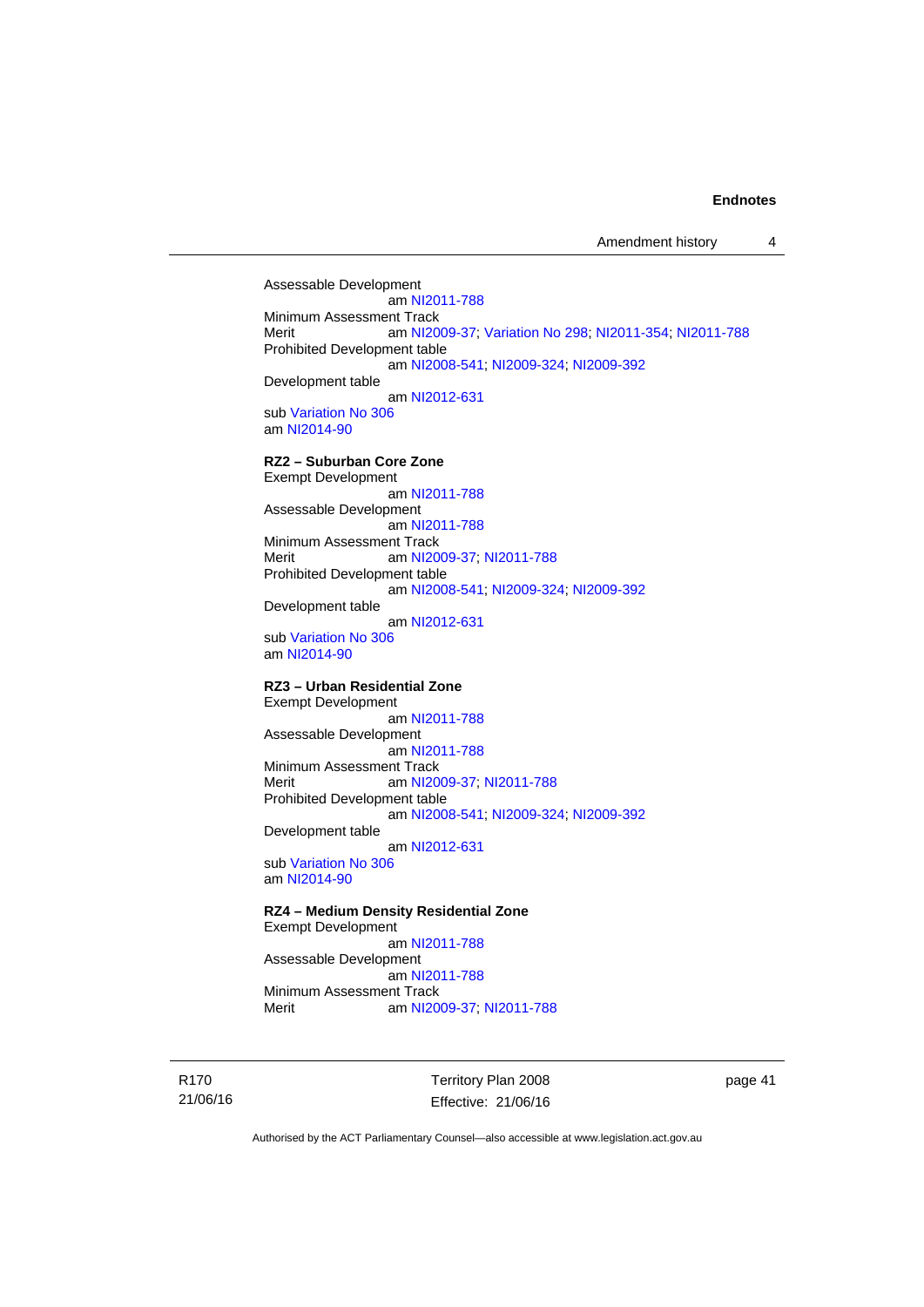| Amendment history |
|-------------------|
|                   |

Prohibited Development table am [NI2008-541](http://www.legislation.act.gov.au/ni/2008-541/); [NI2009-324](http://www.legislation.act.gov.au/ni/2009-324/); [NI2009-392](http://www.legislation.act.gov.au/ni/2009-392/) Development table

am [NI2012-631](http://www.legislation.act.gov.au/ni/2012-631/default.asp)

sub [Variation No 306](http://www.legislation.act.gov.au/ni/2013-93/default.asp) am [NI2014-90](http://www.legislation.act.gov.au/ni/2014-90/default.asp)

## **RZ5 – High Density Residential Zone**

Exempt Development am [NI2011-788](http://www.legislation.act.gov.au/ni/2011-788/) Assessable Development am [NI2011-788](http://www.legislation.act.gov.au/ni/2011-788/) Minimum Assessment Track Merit am [NI2008-590](http://www.legislation.act.gov.au/ni/2008-590/default.asp); [NI2009-37](http://www.legislation.act.gov.au/ni/2009-37/); [NI2011-788](http://www.legislation.act.gov.au/ni/2011-788/) Prohibited Development table am [NI2008-541](http://www.legislation.act.gov.au/ni/2008-541/); [NI2009-324](http://www.legislation.act.gov.au/ni/2009-324/); [NI2009-392](http://www.legislation.act.gov.au/ni/2009-392/) Development table am [NI2012-631](http://www.legislation.act.gov.au/ni/2012-631/default.asp) sub [Variation No 306](http://www.legislation.act.gov.au/ni/2013-93/default.asp)

am [NI2014-90](http://www.legislation.act.gov.au/ni/2014-90/default.asp)

## **3.2 Residential Zones Development Code orig 3.2**  renum as 3.3 **pres 3.2**  ins [Variation No 306](http://www.legislation.act.gov.au/ni/2013-93/default.asp)

am [NI2013-436](http://www.legislation.act.gov.au/ni/2013-436/default.asp); [NI2014-13](http://www.legislation.act.gov.au/ni/2014-13/default.asp); [NI2014-90](http://www.legislation.act.gov.au/ni/2014-90/default.asp); [NI2014-275](http://www.legislation.act.gov.au/ni/2014-275/default.asp); [Variation No 343](http://www.legislation.act.gov.au/ni/2015-642/default.asp)

# **3.3 Single Dwelling Housing Development Code**

**orig 3.3**  renum as 3.4 **pres 3.3**  (prev 3.2)<br>Introduction am [NI2008-542](http://www.legislation.act.gov.au/ni/2008-542/); [NI2009-38](http://www.legislation.act.gov.au/ni/2009-38/); [NI2009-488](http://www.legislation.act.gov.au/ni/2009-488/); [NI2010-22](http://www.legislation.act.gov.au/ni/2010-22/); [NI2012-622](http://www.legislation.act.gov.au/ni/2012-622/default.asp)<br>ins NI2012-622 Relevant codes **Part A(1) – RZ1 – Suburban Zone** 

## Element 1 Item 1.1 hdg sub [NI2008-289](http://www.legislation.act.gov.au/ni/2008-289/)<br>R1, C1 sub NI2008-289 sub [NI2008-289](http://www.legislation.act.gov.au/ni/2008-289/) R1 am [NI2009-487](http://www.legislation.act.gov.au/ni/2009-487/) Element 2 Item 2.1 sub [NI2008-542](http://www.legislation.act.gov.au/ni/2008-542/) Item 2.2 R3 am [NI2009-324](http://www.legislation.act.gov.au/ni/2009-324/)<br>R4 sub NI2009-487 sub [NI2009-487](http://www.legislation.act.gov.au/ni/2009-487/)

page 42 Territory Plan 2008 Effective: 21/06/16

R170 21/06/16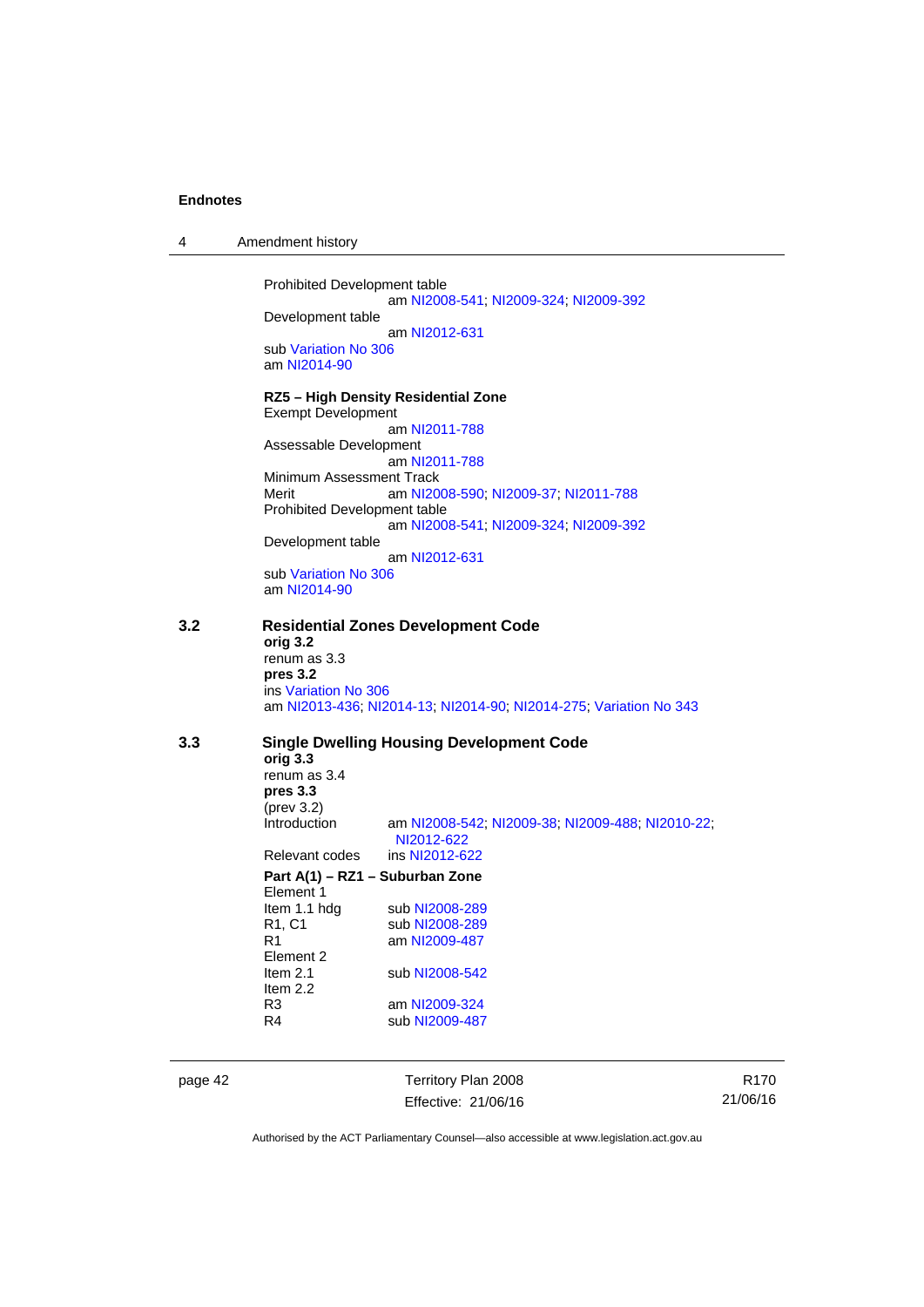| Element 2               |                                                   |
|-------------------------|---------------------------------------------------|
| Item $2.1$              | sub NI2008-542                                    |
| Item 2.2                |                                                   |
| R6                      | am NI2009-324                                     |
| Item 2.3 hdg            | sub NI2008-289                                    |
| Item $2.3$              | sub NI2008-542                                    |
| R6A, C6A                | ins NI2008-289                                    |
|                         | sub NI2009-487                                    |
| Element 4<br>Item $4.1$ |                                                   |
|                         | Part A(3) - RZ3 - Urban Residential Zone          |
| Element 2<br>Item $2.1$ | sub NI2008-542                                    |
| Item $2.2$<br>R9        | am NI2009-324                                     |
|                         | Part A(4) – RZ4 – Medium Density Residential Zone |
| Element 2<br>Item $2.1$ | sub NI2008-542                                    |
| Item $2.2$              |                                                   |
| R <sub>11</sub>         | am NI2009-324                                     |
| Element 2               | Part A(5) – RZ5 – High Density Residential Zone   |
| Item 2.2                |                                                   |
| R <sub>13</sub>         | am NI2009-324                                     |
|                         | <b>Part B - General Development Controls</b>      |
| Element 1               |                                                   |
| Item 1.1 hdg            | sub NI2008-289                                    |
| R14, C14<br>R14         | sub NI2008-289<br>am NI2009-487                   |
|                         |                                                   |
| Element 2               |                                                   |
| Item 2.1 hdg            | om R16                                            |
| R15, C15                | om NI2009-38                                      |
| Item 2.2                |                                                   |
| C <sub>16</sub>         | sub NI2009-38                                     |
| Item 2.3 hdg            |                                                   |
| R17, C17                | sub NI2008-289                                    |
| Item 2.4 hdg            | sub NI2008-289                                    |
| R18, C18                | sub NI2008-289                                    |
| Item 2.7                |                                                   |
| hdg                     | ins NI2009-488                                    |
| <b>R20A</b>             | ins NI2009-488                                    |
|                         | sub NI2010-218; NI2011-355                        |

R170 21/06/16

Effective: 21/06/16

page 43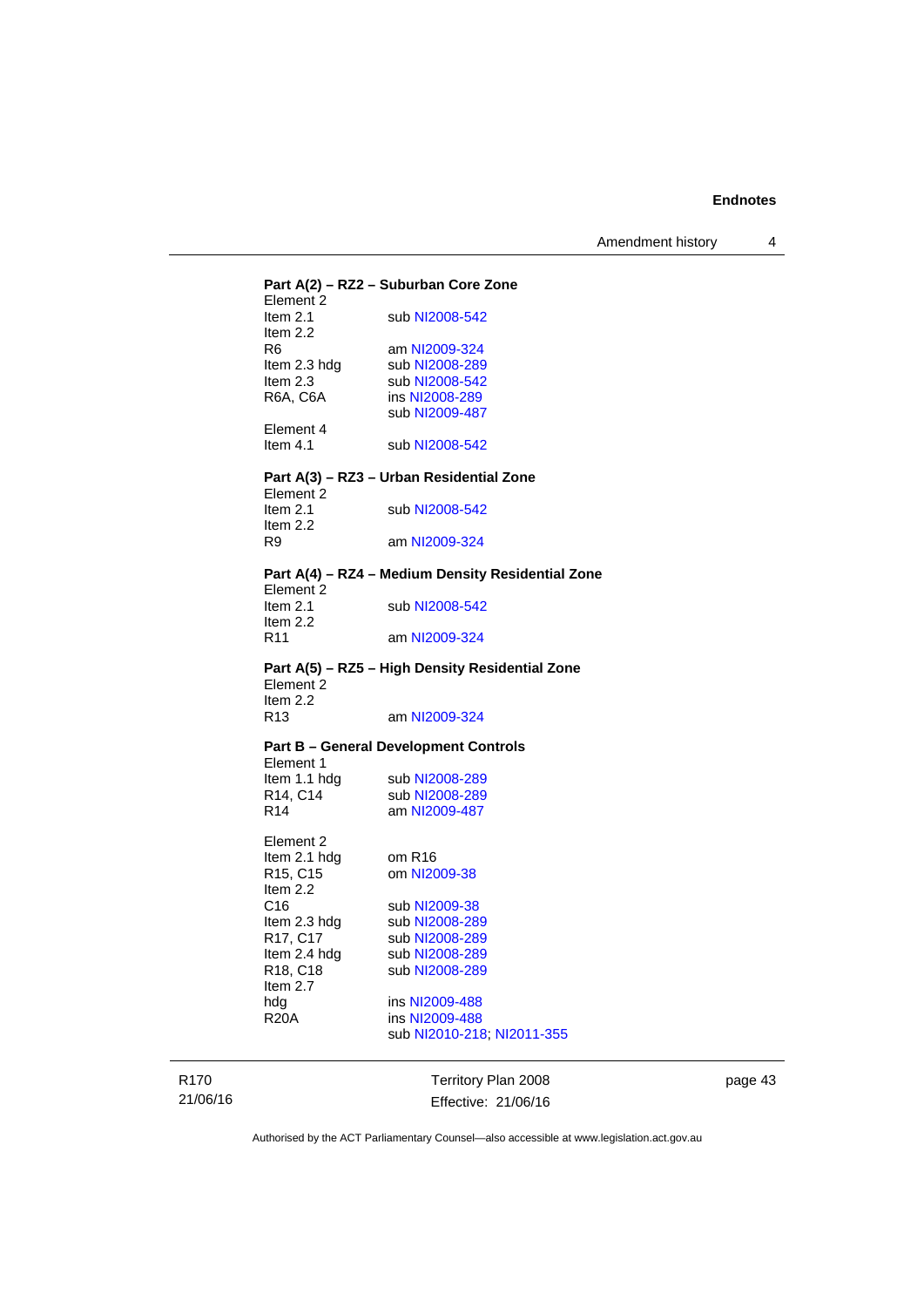| 4 | Amendment history                 |                                                                                    |
|---|-----------------------------------|------------------------------------------------------------------------------------|
|   |                                   |                                                                                    |
|   | Item $2.8$                        |                                                                                    |
|   | hdg                               | ins NI2009-488                                                                     |
|   | R <sub>20</sub> B                 | ins NI2009-488                                                                     |
|   | Item 2.9                          | ins NI2010-218                                                                     |
|   | hdg<br><b>R20C</b>                | ins NI2010-218                                                                     |
|   |                                   | sub NI2012-631                                                                     |
|   |                                   |                                                                                    |
|   | Element 6                         |                                                                                    |
|   | Item $6.1$<br>R <sub>21</sub>     | am NI2008-290                                                                      |
|   | Item $6.2$                        |                                                                                    |
|   | R22                               | sub NI2011-788                                                                     |
|   | Item $6.3$                        |                                                                                    |
|   | R <sub>23</sub> , C <sub>23</sub> | sub NI2008-542                                                                     |
|   | Element 7                         |                                                                                    |
|   | Item 7.1 hdg                      | sub NI2008-289                                                                     |
|   | R26, C26                          | sub NI2008-289; NI2008-542                                                         |
|   | C26                               | am NI2009-392                                                                      |
|   | Item 7.2 hdg                      | om NI2008-289                                                                      |
|   | R27, C27                          | om NI2008-289                                                                      |
|   | Item 7.3 hdg                      | sub NI2008-289                                                                     |
|   | R <sub>28</sub> , C <sub>28</sub> | renum as 7.2 NI2008-541<br>sub NI2008-289, NI2008-542, NI2009-38                   |
|   |                                   |                                                                                    |
|   | Introduction                      | <b>Part C – Development Type Controls</b><br>am NI2008-542; NI2009-488; NI2012-622 |
|   |                                   |                                                                                    |
|   |                                   | Part C(1) - Single Dwelling Housing                                                |
|   | <b>Introduction</b><br>Element 2  | am NI2009-488                                                                      |
|   | Table 1                           | sub NI2008-290                                                                     |
|   |                                   | am NI2008-541; NI2011-589                                                          |
|   | Table 2                           | sub NI2008-290                                                                     |
|   | Table 3                           | am NI2008-541                                                                      |
|   | Table 4, note                     | sub NI2008-542                                                                     |
|   | Item 2.3 hdg<br>R32, C32          | sub NI2008-542<br>sub NI2008-542                                                   |
|   | Figure C1, C2, C3 am NI2008-290   |                                                                                    |
|   |                                   | sub NI2008-542                                                                     |
|   | Figure C <sub>3</sub>             | am NI2009-324                                                                      |
|   | Item 2.4 hdg                      | ins NI2009-38                                                                      |
|   | R32A, C32A                        | ins NI2009-38                                                                      |
|   | Item 2.5<br>hdg                   | ins NI2009-488                                                                     |
|   | R32B                              | ins NI2009-488                                                                     |
|   |                                   |                                                                                    |

page 44 Territory Plan 2008 Effective: 21/06/16

R170 21/06/16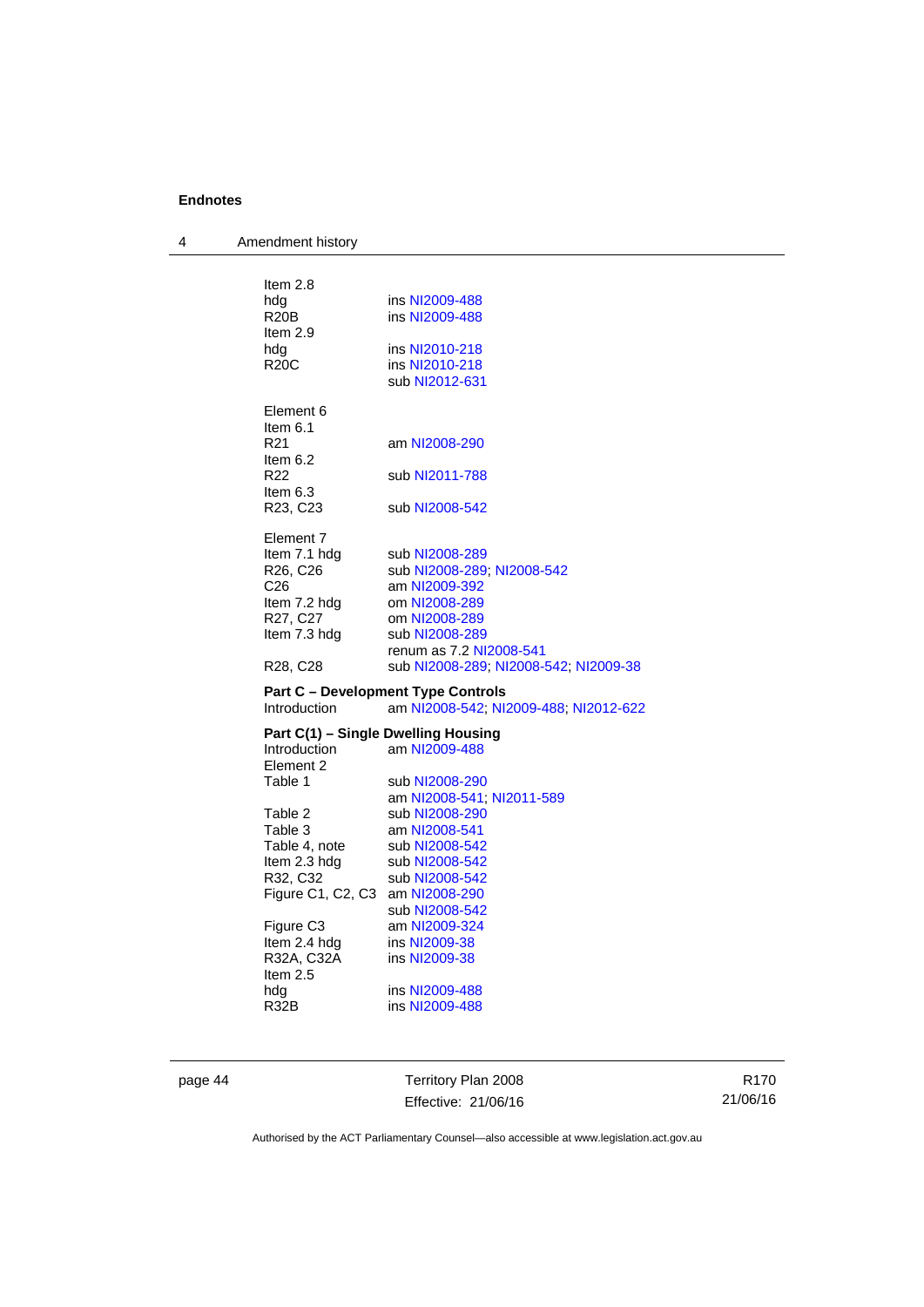Amendment history 4

| Element 3<br>Item $3.2$                                                  |                            |
|--------------------------------------------------------------------------|----------------------------|
| R36                                                                      | am NI2008-541              |
| Element 4                                                                |                            |
| C <sub>39</sub>                                                          | am NI2012-189              |
| R40                                                                      | am NI2009-38               |
| R41                                                                      | om NI2009-38               |
| R 44, C44                                                                | sub NI2008-289             |
|                                                                          | am NI2009-38               |
| Element 5                                                                |                            |
| R49, C49                                                                 | sub NI2008-289             |
| Element 6                                                                |                            |
| Item 6.1 hdg                                                             | sub NI2008-289             |
| R <sub>51</sub>                                                          | sub NI2008-289             |
|                                                                          | am NI2008-541              |
|                                                                          | sub NI2009-487             |
|                                                                          | am NI2011-787              |
| R <sub>52</sub>                                                          | sub NI2008-289, NI2009-487 |
| R <sub>53</sub>                                                          | sub NI2008-289             |
|                                                                          | am NI2009-99               |
|                                                                          | om NI2009-487              |
| Part C(2) - Single Dwelling Housing - Additional Controls for Deakin and |                            |
|                                                                          | <b>Forrest</b>             |
|                                                                          | om NI2012-622              |
| Element 2                                                                |                            |
| Item 2.2 hdg                                                             | am NI2009-392              |
|                                                                          | om NI2012-622              |
| Item 2.3 hdg                                                             | am NI2008-290              |
|                                                                          |                            |

#### **Part C(3) – Single Dwelling Housing – Compact Blocks in New Estates**

| $1$ and $O(9)$ comgress we may no assume |                |
|------------------------------------------|----------------|
| hdg                                      | sub NI2008-542 |
| Introduction                             | am NI2008-542  |
| Element 2                                |                |
| R60                                      | am NI2009-38   |
| Item 2.2 hdg                             | sub NI2009-38  |
| Item 2.3 hdg                             | am NI2008-290  |
| R62                                      | sub NI2009-322 |
| C62                                      | sub NI2011-787 |
| Item $2.4$                               |                |
| R63                                      | sub NI2009-322 |
| C63                                      | sub NI2011-787 |
| Item $2.5$                               |                |
| C64                                      | sub NI2011-787 |
|                                          |                |

 om [NI2012-622](http://www.legislation.act.gov.au/ni/2012-622/default.asp) Item 2.4 hdg am [NI2008-290](http://www.legislation.act.gov.au/ni/2008-290/) om [NI2012-622](http://www.legislation.act.gov.au/ni/2012-622/default.asp)

R170 21/06/16

Territory Plan 2008 Effective: 21/06/16 page 45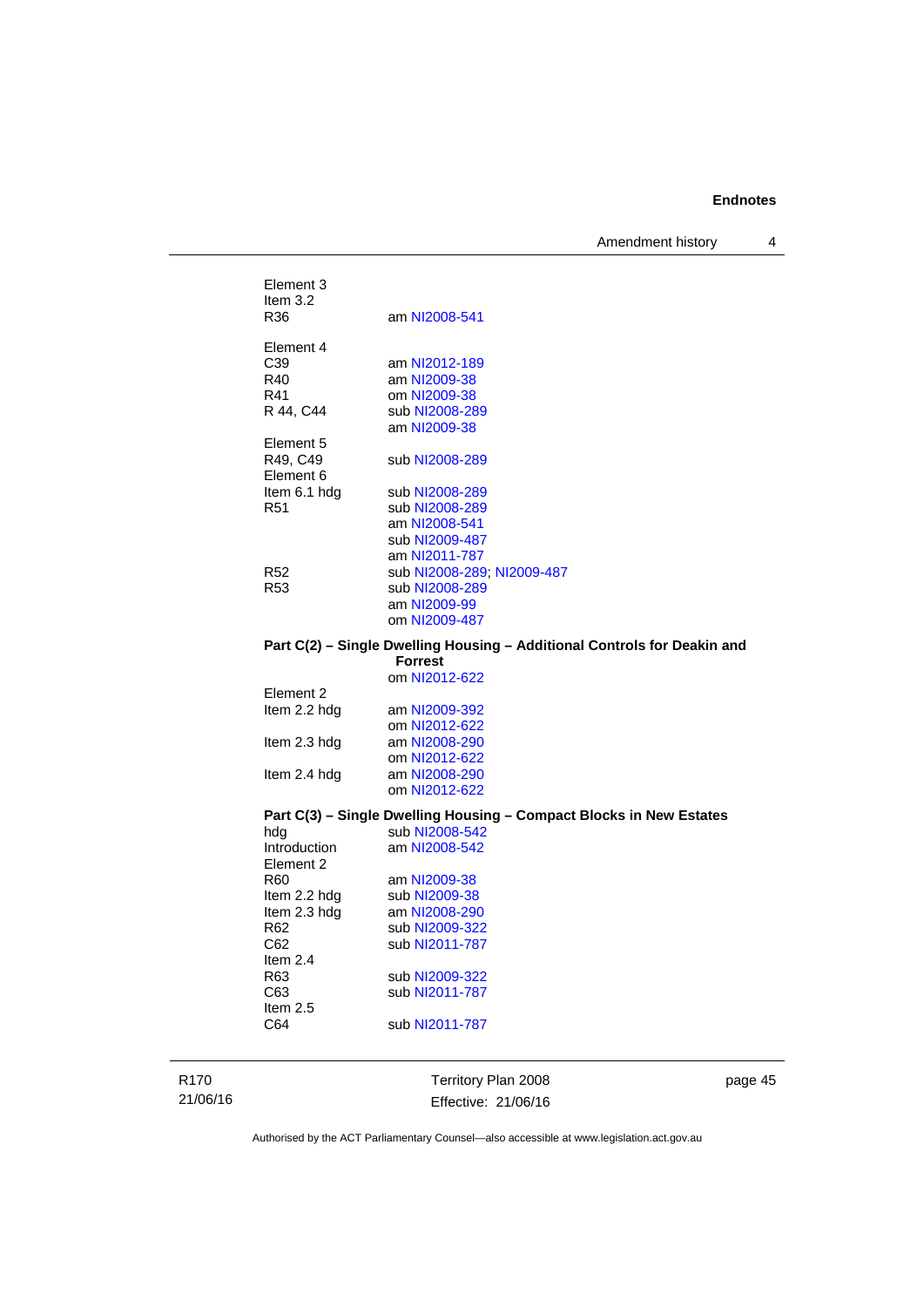| 4 | Amendment history                                     |                                                                                          |
|---|-------------------------------------------------------|------------------------------------------------------------------------------------------|
|   | Item 2.6<br>R <sub>65</sub><br>C65<br>Item 2.7<br>hdg | sub NI2009-322<br>sub NI2011-787<br>ins NI2009-488                                       |
|   | <b>R65A</b>                                           | ins NI2009-488                                                                           |
|   | Element 3<br>Item 3.2                                 | sub NI2009-322                                                                           |
|   | Element 4<br>Intent<br>Item 4.2                       | am NI2008-541                                                                            |
|   | <b>R70</b>                                            | sub NI2009-322                                                                           |
|   | Element 6<br>Item 6.1<br>R78                          | am NI2008-541; NI2011-787                                                                |
|   | Element 7<br>R79<br><b>R80</b>                        | sub NI2009-38<br>sub NI2009-38                                                           |
|   | <b>Estates</b>                                        | Part C(4) - Single Dwelling Housing - Midsized Blocks (>250 - 500m <sup>2</sup> ) in New |
|   | Introduction<br>Element 2                             | ins NI2009-488                                                                           |
|   | Intent<br>Item $2.1$                                  | ins NI2009-488                                                                           |
|   | hdg                                                   | ins NI2009-488                                                                           |
|   | R81, C81<br>Figure A4<br>Item 2.2                     | ins NI2009-488<br>ins NI2009-488                                                         |
|   | hdg                                                   | ins NI2009-488                                                                           |
|   | R82, C82<br>Table 1                                   | ins NI2009-488<br>ins NI2009-488                                                         |
|   |                                                       | am NI2012-412                                                                            |
|   | Item $2.3$                                            |                                                                                          |
|   | hdg<br>R83, C83                                       | ins NI2009-488<br>ins NI2009-488                                                         |
|   | Table 2                                               | ins NI2009-488                                                                           |
|   | Fig $C(4)$                                            | ins NI2009-488                                                                           |
|   | Fig C5                                                | ins NI2009-488                                                                           |
|   | Table 3<br>Fig C6                                     | ins NI2009-488<br>ins NI2009-488                                                         |
|   | Fig C7<br>Item $2.4$                                  | ins NI2009-488                                                                           |
|   | hdg<br>R84, V84                                       | ins NI2009-488<br>ins NI2009-488                                                         |
|   |                                                       |                                                                                          |

page 46 Territory Plan 2008 Effective: 21/06/16

R170 21/06/16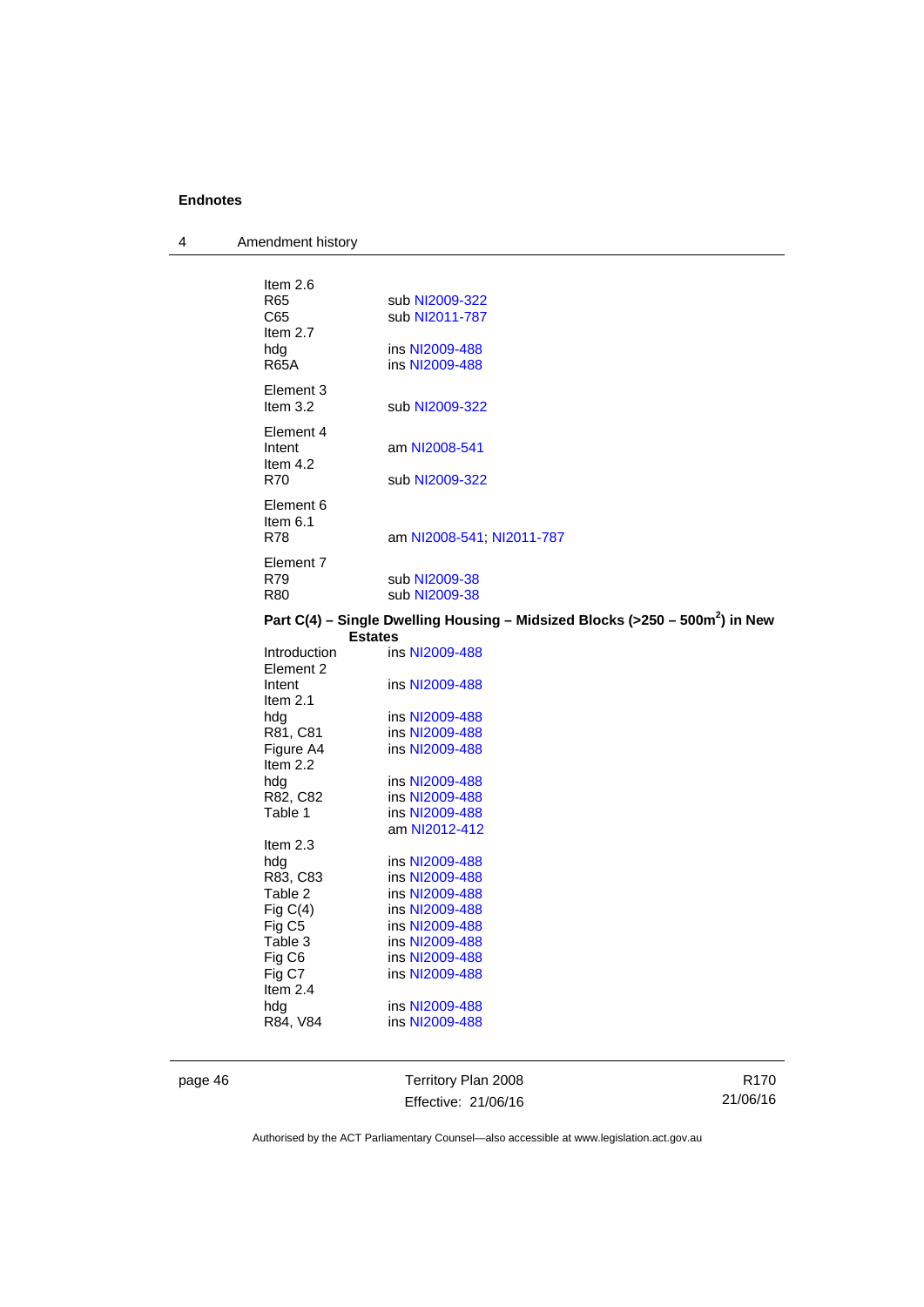Amendment history 4

Element 3<br>Intent ins [NI2009-488](http://www.legislation.act.gov.au/ni/2009-488/) Item 3.1<br>hdg hdg ins [NI2009-488](http://www.legislation.act.gov.au/ni/2009-488/)<br>R85, C85 ins NI2009-488 ins [NI2009-488](http://www.legislation.act.gov.au/ni/2009-488/) Element 5<br>Intent ins [NI2009-488](http://www.legislation.act.gov.au/ni/2009-488/) Item 5.2 hdg ins [NI2009-488](http://www.legislation.act.gov.au/ni/2009-488/)<br>R86, C86 ins NI2009-488 R86, C86 ins [NI2009-488](http://www.legislation.act.gov.au/ni/2009-488/)<br>R87, C87 ins NI2009-488 ins [NI2009-488](http://www.legislation.act.gov.au/ni/2009-488/) **pres 3.3**  (prev 3.2) sub [Variation No 306](http://www.legislation.act.gov.au/ni/2013-93/default.asp) renum as 3.3 [Variation No 306](http://www.legislation.act.gov.au/ni/2013-93/default.asp) am [NI2013-436](http://www.legislation.act.gov.au/ni/2013-436/default.asp); [NI2014-13](http://www.legislation.act.gov.au/ni/2014-13/default.asp); [NI2014-275](http://www.legislation.act.gov.au/ni/2014-275/default.asp); [NI2014-276](http://www.legislation.act.gov.au/ni/2014-276/default.asp); [NI2014-656](http://www.legislation.act.gov.au/ni/2014-656/default.asp); [NI2015-471](http://www.legislation.act.gov.au/ni/2015-471/default.asp)

# **3.4 Multi Unit Housing Development Code**

R8b ins [NI2012-631](http://www.legislation.act.gov.au/ni/2012-631/default.asp)<br>
R9 am NI2009-38

Figure A1 note

am [NI2009-38](http://www.legislation.act.gov.au/ni/2009-38/)<br>am NI2009-38

|                                 | <b>MUNICIPALLY INTO A DUTCH DESCRIPTION COUP</b>  |
|---------------------------------|---------------------------------------------------|
| pres 3.4                        |                                                   |
| $(\text{prev } 3.3)$            |                                                   |
| Introduction                    | am NI2008-290; NI2010-22; NI2010-218; NI2011-590; |
|                                 | sub NI2012-622                                    |
| Relevant codes                  | ins NI2012-622                                    |
|                                 | Part A(1) – RZ1 – Suburban Zone                   |
| Element 1                       |                                                   |
| Item 1.1 hdg                    | sub NI2008-289                                    |
| R1, C1                          | sub NI2008-289                                    |
|                                 | am NI2009-38                                      |
| Item 1.2 hdg                    | sub NI2008-289                                    |
| R <sub>2</sub> , C <sub>2</sub> | sub NI2008-289                                    |
|                                 | am NI2009-38                                      |
| Item $1.2$                      | sub NI2008-542                                    |
| Element 2                       |                                                   |
| Item 2.1 hdg                    | sub NI2009-38                                     |
| Item $2.1$                      | sub NI2008-542                                    |
| R5                              | am NI2008-590                                     |
| Item $2.2$                      | sub NI2008-542                                    |
| Item $2.3$                      |                                                   |
| R7                              | am NI2009-324                                     |
| Item $2.4$                      |                                                   |
| R8                              | am NI2009-38                                      |

R170 21/06/16 Territory Plan 2008 Effective: 21/06/16 page 47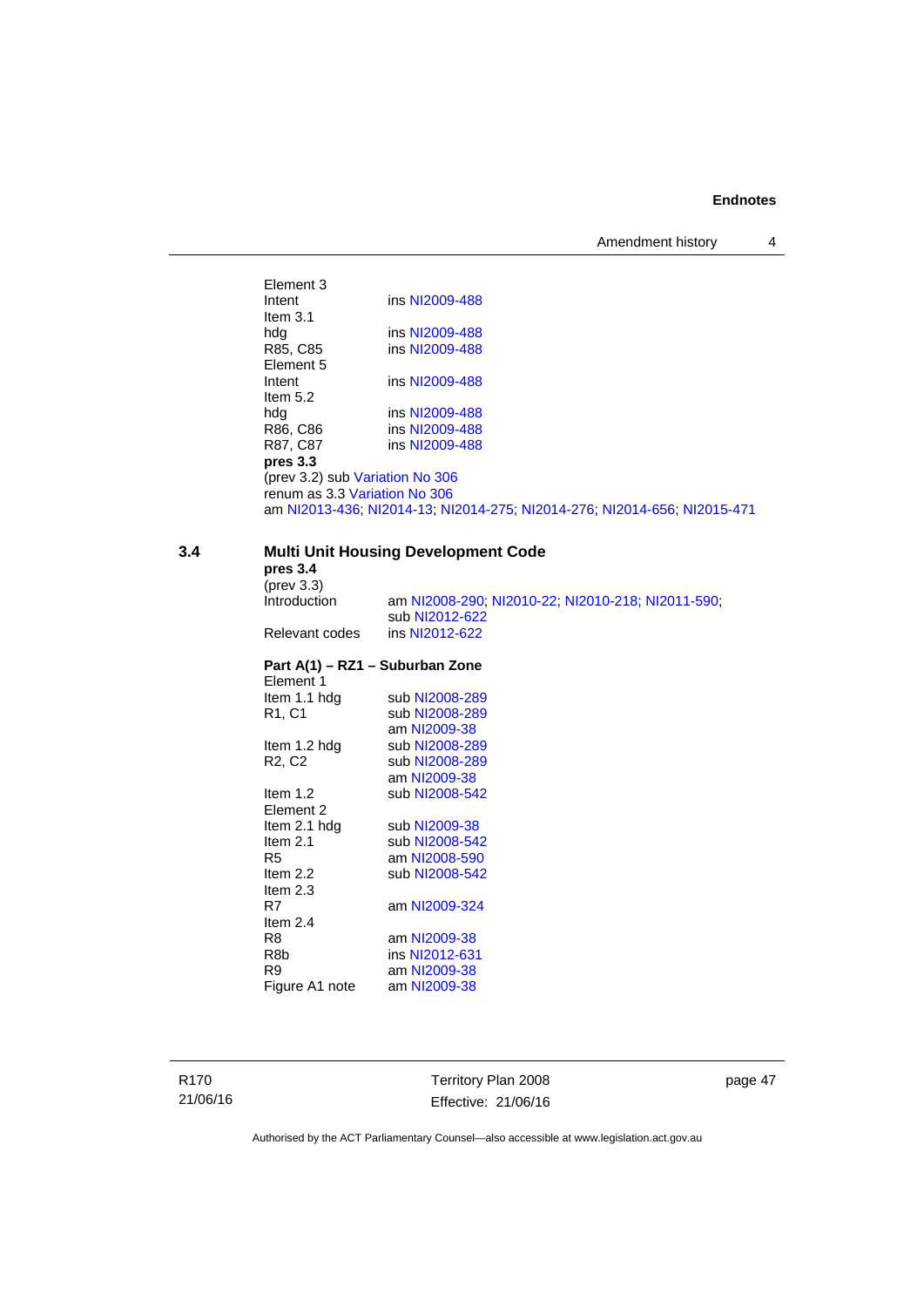| 4 | Amendment history |
|---|-------------------|
|---|-------------------|

| Element 1                          | Part A(2) - RZ2 - Suburban Core Zone              |
|------------------------------------|---------------------------------------------------|
| ltem 1.1 hdg                       | sub NI2008-289                                    |
| R <sub>10</sub> , C <sub>10</sub>  | sub NI2008-289                                    |
|                                    | am NI2009-38                                      |
| Item $1.1$                         | sub NI2008-542                                    |
| R <sub>11</sub>                    | am NI2009-322                                     |
| Item 1.3 hdg                       | sub NI2008-289                                    |
| R12, C12                           | sub NI2008-289                                    |
| Element 2                          |                                                   |
| Item 2.1 hdg                       | sub NI2009-38                                     |
| Item 2.1                           | sub NI2008-542                                    |
| Item 2.2                           |                                                   |
| R14                                | am NI2009-324                                     |
| Item $2.3$                         |                                                   |
| R <sub>15</sub>                    | am NI2009-38                                      |
| R16                                | am NI2009-38                                      |
|                                    |                                                   |
| Figure A2 note                     | am NI2009-38                                      |
| Element 4<br>R <sub>17</sub>       | am NI2009-38                                      |
|                                    |                                                   |
| Element 2                          | Part A(3) - RZ3 - Urban Residential Zone          |
|                                    |                                                   |
| Item 2.1 hdg<br>Item $2.1$         | sub NI2009-38<br>sub NI2008-542                   |
|                                    |                                                   |
| R <sub>19</sub><br>R <sub>20</sub> | am NI2009-324                                     |
|                                    | am NI2009-38                                      |
| Figure A3 note                     | am NI2009-38                                      |
| Element 2                          | Part A(4) – RZ4 – Medium Density Residential Zone |
| Item 2.1 hdg                       | sub NI2008-289, NI2008-542                        |
|                                    | om Variation No 310                               |
| R <sub>21</sub>                    | sub NI2008-289; NI2008-542                        |
|                                    | om Variation No 310                               |
| Item 2.2 hdg                       | sub NI2009-38                                     |
| R <sub>24</sub>                    | am NI2009-38                                      |
|                                    | sub NI2011-207                                    |
| Note                               | am NI2009-38                                      |
| Element 2                          | Part A(5) - RZ5 - High Density Residential Zone   |
| Item 2.1 hdg                       | sub NI2008-289                                    |
| R25, C25                           | sub Variation No 288                              |
|                                    | am NI2012-622                                     |
| R <sub>26</sub> , C <sub>26</sub>  | sub NI2008-289                                    |
|                                    | om NI2012-622                                     |
|                                    |                                                   |

page 48 Territory Plan 2008 Effective: 21/06/16

R170 21/06/16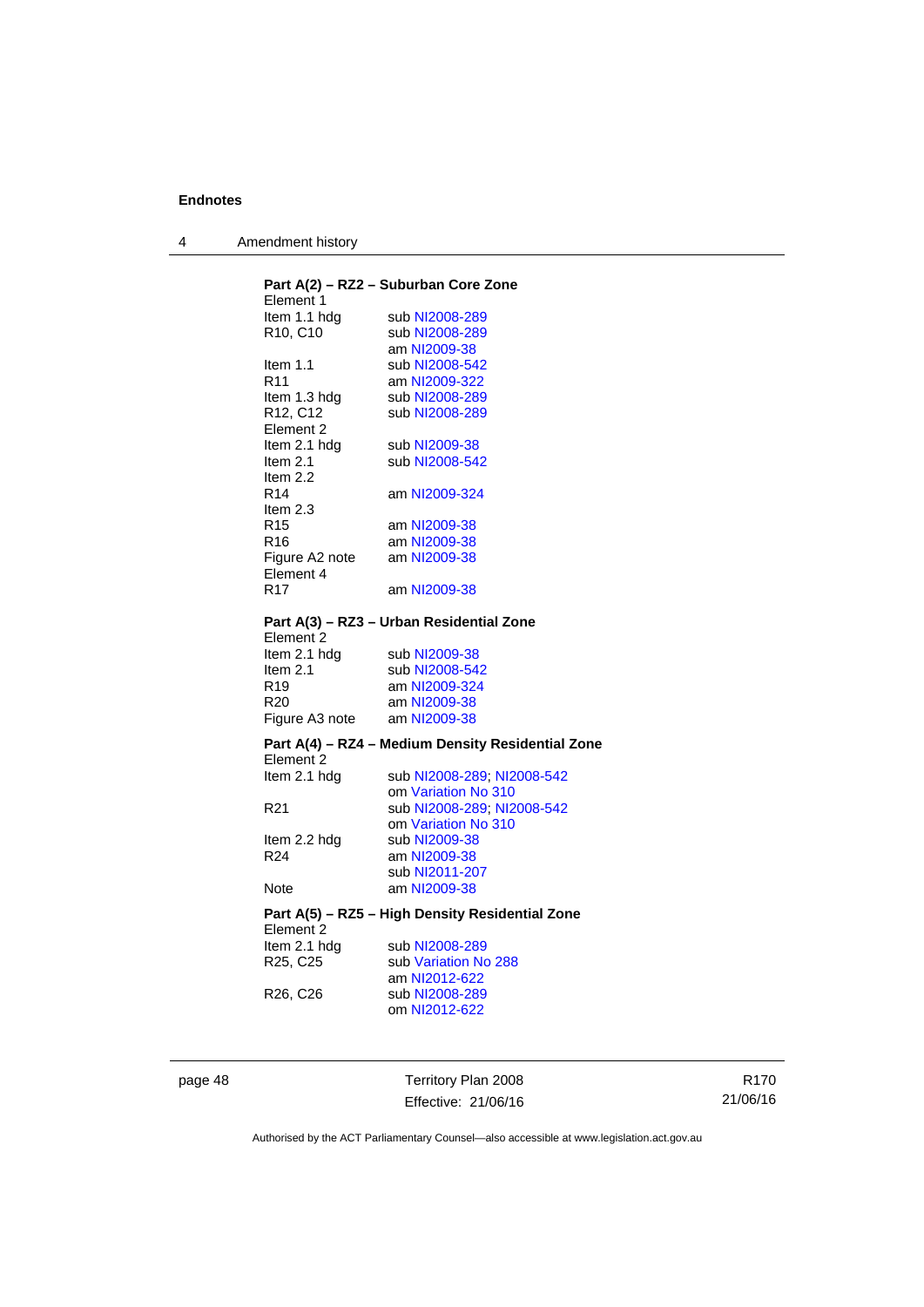| R26A, C26A  | ins NI2008-289       |
|-------------|----------------------|
|             | om NI2012-622        |
| R27, C27    | sub NI2008-289       |
|             | om NI2012-622        |
| R27A, C27A  | ins Variation No 288 |
|             | om NI2012-622        |
| <b>R27A</b> | am NI2011-590        |
|             | om NI2012-622        |
|             |                      |

# **Part B – General Development Controls**

| Element 1                         |                         |
|-----------------------------------|-------------------------|
| Item 1.1 hdg                      | sub NI2008-289          |
| R <sub>28</sub> , C <sub>28</sub> | sub NI2008-289          |
| R <sub>28</sub>                   | am NI2009-487           |
| Element 2                         |                         |
| C <sub>30</sub>                   | sub NI2009-38           |
| Item 2.3 hdg                      | sub NI2008-289          |
| R31, C31                          | sub NI2008-289          |
| Item 2.4 hdg                      | sub NI2008-289          |
| R32, C32                          | sub NI2008-289          |
| Item 2.5 hdg                      | sub NI2009-38           |
| C34                               | am NI2009-38            |
| Item 2.7 hdg                      | ins NI2010-218          |
| <b>R34A</b>                       | ins NI2010-218          |
|                                   | sub NI2011-355          |
| Note                              | sub NI2009-38           |
| Element 6                         |                         |
| Item $6.1$                        |                         |
| R39                               | am NI2008-290           |
| Item 6.2                          |                         |
| R40                               | sub NI2011-788          |
| Item 6.4 hdg                      | sub NI2008-542          |
| R42, C42                          | sub NI2008-542          |
|                                   | am NI2009-99; NI2010-22 |
| Item 6.7                          |                         |
| R46                               | am NI2008-541           |
|                                   | sub NI2009-487          |
| Item 6.8                          | sub NI2008-542          |
| R47                               | am NI2008-290           |
| R47, C47                          | sub NI2009-487          |
| R48, C48                          | sub NI2009-487          |
| R49, C49<br>Item 6.9              | sub NI2009-487          |
|                                   | sub NI2008-542          |
| Element 7                         |                         |
| Item 7.1 hdg                      | sub NI2008-289          |
| Item $7.1$                        | sub NI2008-542          |
|                                   |                         |

Territory Plan 2008 Effective: 21/06/16 page 49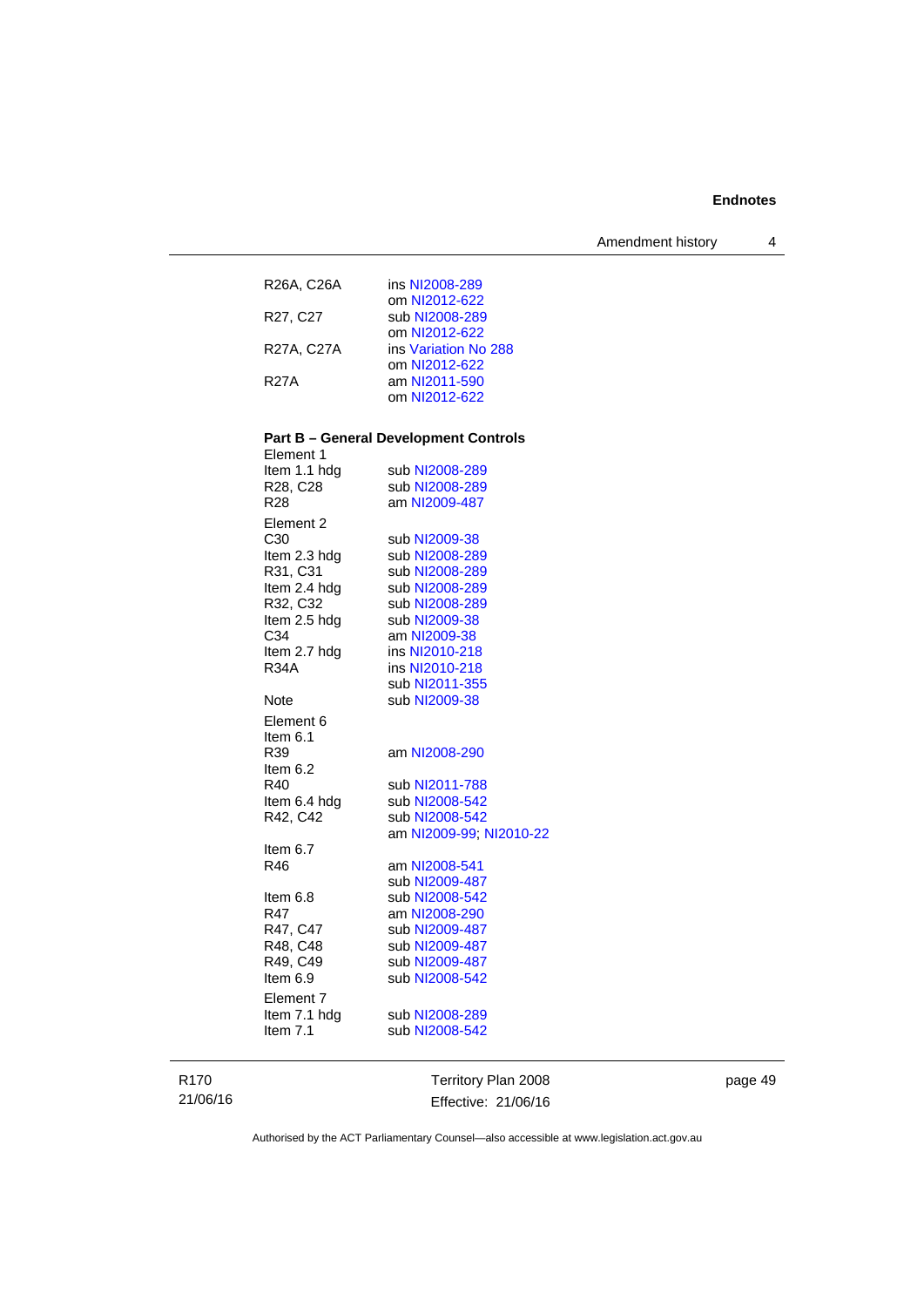| 4       | Amendment history              |                                           |
|---------|--------------------------------|-------------------------------------------|
|         |                                |                                           |
|         | R50, C50                       | sub NI2008-289                            |
|         | C <sub>50</sub>                | am NI2009-392                             |
|         | Item 7.3 hdg                   | sub NI2008-289                            |
|         | R52, C52                       | sub NI2008-289                            |
|         |                                |                                           |
|         |                                | <b>Part C - Development Type Controls</b> |
|         | Introduction                   | am NI2009-38; NI2011-590                  |
|         |                                | sub NI2012-622                            |
|         | Part C(1) - Multi Unit Housing |                                           |
|         | Introduction                   | sub NI2011-590                            |
|         | Element 2                      |                                           |
|         | Table 1                        | sub NI2008-290                            |
|         |                                | am NI2008-541; NI2012-412                 |
|         | Table 2                        | sub NI2008-290                            |
|         |                                | am NI2008-541                             |
|         | Table 4, note                  | sub NI2008-542                            |
|         | Item 2.3 hdg                   | sub NI2008-542                            |
|         | R56, C56                       | sub NI2008-542                            |
|         | Figure C1                      | am NI2008-290                             |
|         |                                | sub NI2008-542                            |
|         |                                |                                           |
|         | Element 3                      |                                           |
|         | Item 3.3                       |                                           |
|         | R63                            | am NI2008-590; NI2009-38                  |
|         | R68, C68                       | sub NI2008-542                            |
|         | R69, C69                       | sub NI2008-542                            |
|         | R69                            | am NI2010-22                              |
|         | Figure C1A                     | ins NI2008-542                            |
|         | Item $3.4$                     |                                           |
|         | R70                            | am NI2009-487                             |
|         |                                |                                           |
|         | Element 4<br>Item 4.1          |                                           |
|         |                                |                                           |
|         | R72                            | am NI2008-541; NI2009-38                  |
|         | R73                            | om NI2009-38                              |
|         | Item $4.2$                     |                                           |
|         | R80, C80                       | om NI2008-289                             |
|         | R81, C81                       | sub NI2008-289                            |
|         | R81                            | am NI2009-99; NI2009-322                  |
|         | R84, C84                       | sub NI2008-542                            |
|         | Element 5                      |                                           |
|         |                                |                                           |
|         | Item 5.2                       |                                           |
|         | C87                            | sub NI2010-22                             |
|         | Item $5.3$                     |                                           |
|         | R88, C88                       | sub NI2008-289                            |
|         | R89, C89                       | sub NI2008-289                            |
|         | R89                            | am NI2009-322                             |
|         |                                |                                           |
| page 50 |                                | Territory Plan 2008                       |

Effective: 21/06/16

R170 21/06/16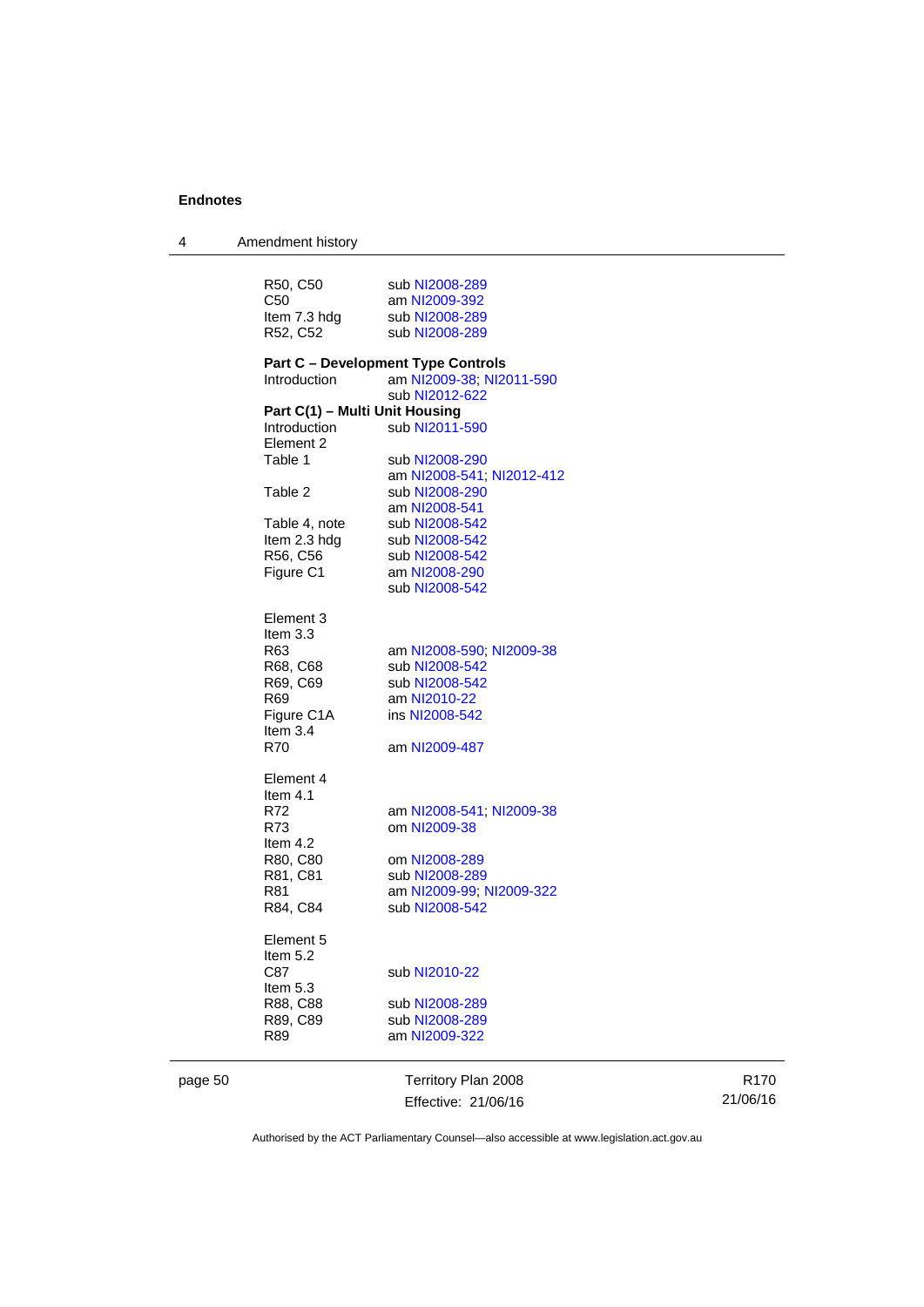Amendment history 4

|                           | Part C(2) - Multi Unit Housing - Additional Controls for Deakin and Forrest<br>om NI2012-622 |  |
|---------------------------|----------------------------------------------------------------------------------------------|--|
| Element <sub>2</sub>      |                                                                                              |  |
| Item 2.2 hdg              | sub NI2008-541                                                                               |  |
|                           | om NI2012-622                                                                                |  |
| Item 2.3 hdg              | sub NI2008-541                                                                               |  |
|                           | om NI2012-622                                                                                |  |
|                           | Part C(3) - Multi Unit Housing - Inner North Canberra and Gungahlin District                 |  |
|                           | - RZ3 and RZ4 Zones                                                                          |  |
| Introduction<br>Element 2 | am NI2010-217                                                                                |  |
| Item 2.2 hdg              | sub NI2011-788                                                                               |  |
| R 105                     | sub NI2011-788                                                                               |  |
| Table 5 hdg               | am NI2011-788                                                                                |  |
| Table 5                   | am NI2011-788; NI2012-412                                                                    |  |
| Item $2.3$                | sub NI2008-542                                                                               |  |
| Item $2.4$                | sub NI2008-542                                                                               |  |
| Element 3                 |                                                                                              |  |
| Item $2.2$                |                                                                                              |  |
| R <sub>128</sub>          | am NI2010-22                                                                                 |  |
| Item $3.4$                |                                                                                              |  |
| R <sub>129</sub>          | am NI2008-541                                                                                |  |
|                           | sub NI2009-487                                                                               |  |
| Item $3.5$                |                                                                                              |  |
| R <sub>132</sub>          | am NI2009-324                                                                                |  |
| Element 4                 |                                                                                              |  |
| Item $4.1$                |                                                                                              |  |
| R <sub>135</sub>          | am NI2009-324                                                                                |  |
| Element 5                 |                                                                                              |  |
| Item $5.2$                |                                                                                              |  |
| C <sub>147</sub>          | sub NI2010-22                                                                                |  |
| Item 5.6                  |                                                                                              |  |
| R <sub>156</sub>          | sub NI2010-218, NI2012-631                                                                   |  |
| C <sub>157</sub>          | om NI2010-218                                                                                |  |
|                           | Part C(5) - Multi unit housing - Apartments of three (3) storeys or more in                  |  |
|                           | other areas and all multi unit housing in the commercial zones                               |  |
| hda                       | sub NI2011-590                                                                               |  |
| Introduction              | sub NI2011-590                                                                               |  |
|                           | am NI2012-622                                                                                |  |
| Element 3                 |                                                                                              |  |
| Item $3.1A$               |                                                                                              |  |
| hdg                       | ins NI2011-590                                                                               |  |
| R <sub>205</sub>          | sub NI2009-487                                                                               |  |

R170 21/06/16 Territory Plan 2008 Effective: 21/06/16

page 51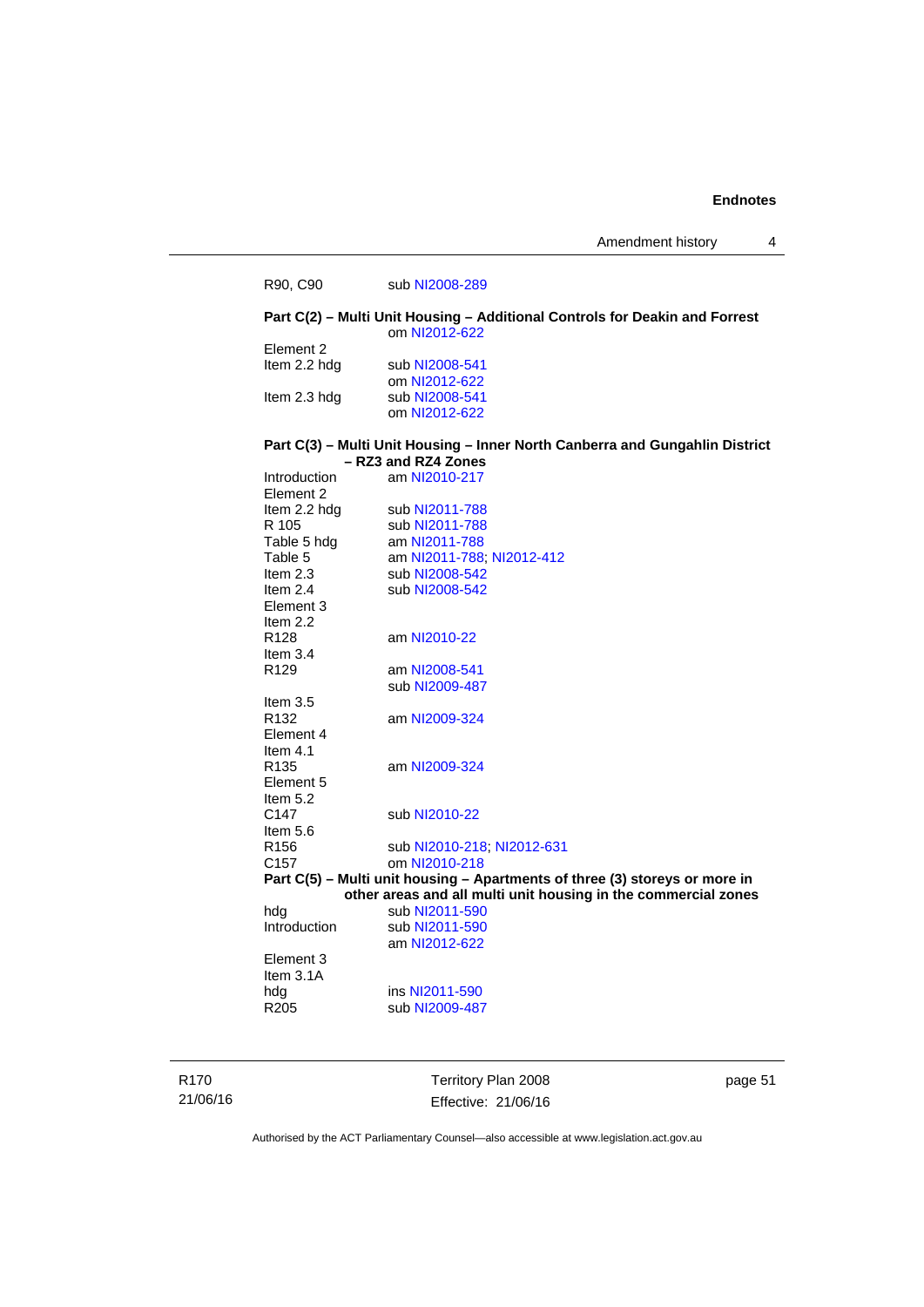4 Amendment history

| Item $3.3$                 |                                                               |
|----------------------------|---------------------------------------------------------------|
| R210, C210<br>Element 4    | am NI2011-590                                                 |
| Item $4.2$                 |                                                               |
| R216, C216                 | am NI2011-590                                                 |
| R218, C218                 | am NI2011-590                                                 |
| Element 5                  |                                                               |
| Item $5.1$                 |                                                               |
| R219, C219<br>Item 5.2     | am NI2011-590                                                 |
| R222                       | am NI2011-590                                                 |
| Item $5.3$                 |                                                               |
| C224                       | sub NI2010-22                                                 |
| Item $5.5$                 |                                                               |
| R228                       | am NI2010-22                                                  |
| Item 5.6                   | sub NI2010-218; NI2012-622; NI2012-631                        |
| hdg                        | sub NI2011-590                                                |
| Element 7                  |                                                               |
| Item $7.3$                 |                                                               |
| C <sub>245</sub>           | am NI2011-590                                                 |
| Item $7.4$                 |                                                               |
| R246, C246                 | am NI2011-590                                                 |
|                            | Part C(6) – Subdivision of dual occupancy housing development |
| hdg                        | ins NI2009-487                                                |
| Introduction<br>Element 1  | ins NI2009-487<br>ins NI2009-487                              |
| Item $1.1$                 |                                                               |
| hdg                        | ins NI2009-487                                                |
| R247A, C247A               | ins NI2009-487                                                |
| Item $1.2$                 |                                                               |
| hdg                        | ins NI2009-487                                                |
| R247B, C247B<br>Item $1.3$ | ins NI2009-487                                                |
| hdg                        | ins NI2009-487                                                |
| R247C, C247C               | ins NI2009-487                                                |
|                            |                                                               |
|                            | Part D - Development Type Controls-Other forms of Residential |
|                            | Development and Non-Residential Development                   |
| Element 1                  |                                                               |
| Item $1.3$                 |                                                               |

| sub NI2011-355             |
|----------------------------|
|                            |
| sub NI2012-631             |
|                            |
|                            |
| sub NI2008-542; NI2012-631 |
| sub NI2008-542             |
|                            |
|                            |

page 52 Territory Plan 2008 Effective: 21/06/16

R170 21/06/16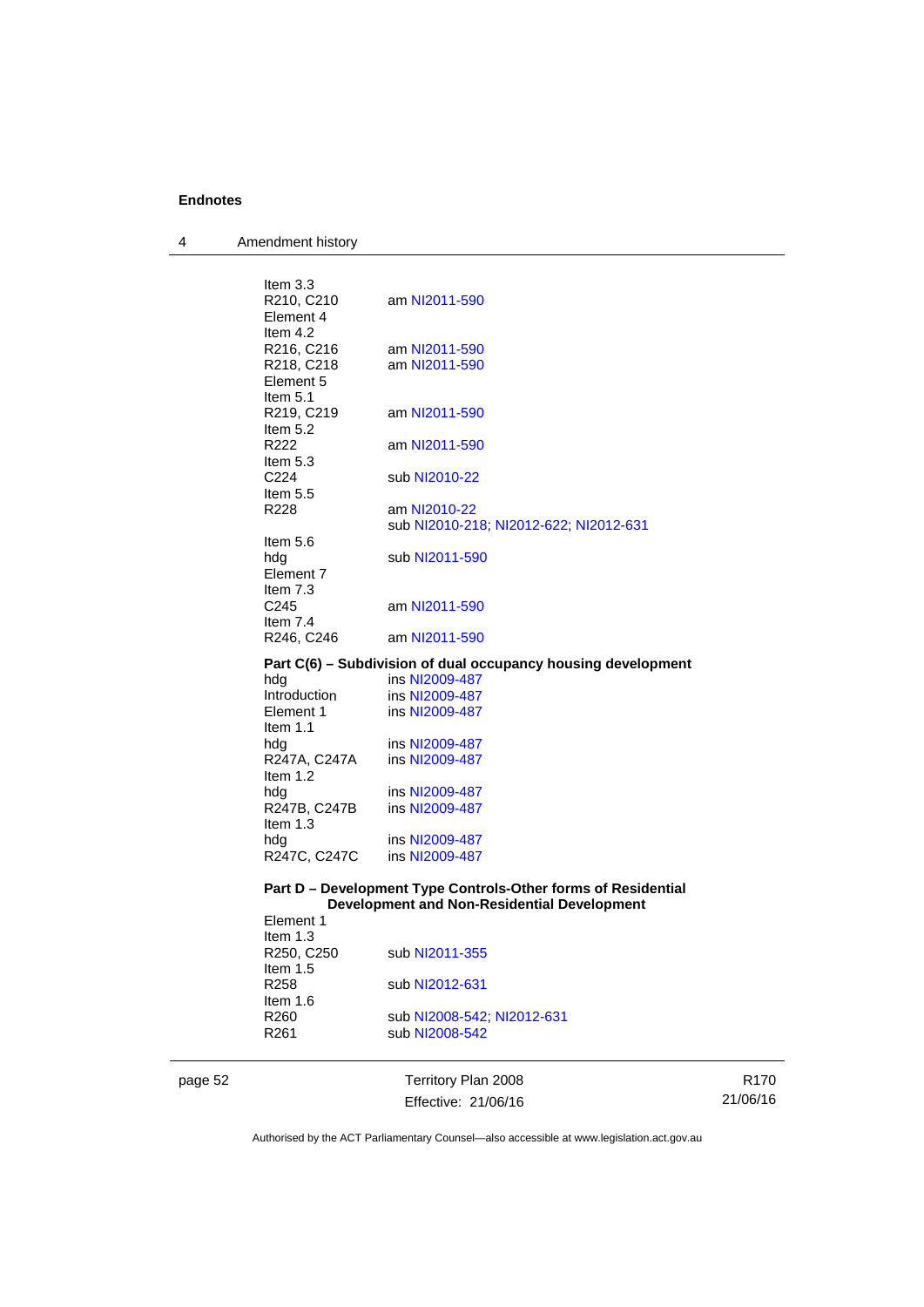| Item $1.11$      |                |
|------------------|----------------|
| hdg              | om NI2012-622  |
| R266             | om NI2012-622  |
| Item $1.12$      |                |
| hdg              | om NI2012-622  |
| R267             | om NI2012-622  |
| Item $1.13$      |                |
| hdg              | ins NI2009-487 |
| C <sub>268</sub> | ins NI2009-487 |
|                  |                |

## **pres 3.4**

(prev 3.3) sub [Variation No 306](http://www.legislation.act.gov.au/ni/2013-93/default.asp) renum as 3.4 [Variation No 306](http://www.legislation.act.gov.au/ni/2013-93/default.asp) am [NI2013-436](http://www.legislation.act.gov.au/ni/2013-436/default.asp); [NI2013-437](http://www.legislation.act.gov.au/ni/2013-437/default.asp); [NI2013-535](http://www.legislation.act.gov.au/ni/2013-535/); [NI2014-13](http://www.legislation.act.gov.au/ni/2014-13/default.asp); [NI2014-90](http://www.legislation.act.gov.au/ni/2014-90/default.asp); [NI2014-274](http://www.legislation.act.gov.au/ni/2014-274/default.asp); [NI2014-656](http://www.legislation.act.gov.au/ni/2014-656/default.asp); [NI2015-81](http://www.legislation.act.gov.au/ni/2015-81/default.asp); [NI2015-471;](http://www.legislation.act.gov.au/ni/2015-471/default.asp) [NI2015-704;](http://www.legislation.act.gov.au/ni/2015-704/default.asp) [Variation No 343](http://www.legislation.act.gov.au/ni/2015-642/default.asp)

## **4.1 CZ1 – CZ6 Objectives and Development Tables**

## **CZ1 – Core Zone**  Exempt Development

 am [NI2011-788](http://www.legislation.act.gov.au/ni/2011-788/) Assessable Development am [NI2011-788](http://www.legislation.act.gov.au/ni/2011-788/) Minimum Assessment Track Merit am [NI2009-37](http://www.legislation.act.gov.au/ni/2009-37/); [NI2009-324](http://www.legislation.act.gov.au/ni/2009-324/); [NI2010-22](http://www.legislation.act.gov.au/ni/2010-22/); [NI2010-602](http://www.legislation.act.gov.au/ni/2010-602/) Prohibited Development table am [NI2008-541](http://www.legislation.act.gov.au/ni/2008-541/); [NI2009-324](http://www.legislation.act.gov.au/ni/2009-324/); [NI2009-392](http://www.legislation.act.gov.au/ni/2009-392/); [NI2010-22](http://www.legislation.act.gov.au/ni/2010-22/); [NI2010-602](http://www.legislation.act.gov.au/ni/2010-602/) Other Codes am [NI2010-22](http://www.legislation.act.gov.au/ni/2010-22/) Development table sub [NI2012-622](http://www.legislation.act.gov.au/ni/2012-622/default.asp) am [NI2012-631](http://www.legislation.act.gov.au/ni/2012-631/default.asp)<br>Figure 1 com NI2013-5

## **CZ2 – Business Zone**  Exempt Development

 am [NI2011-788](http://www.legislation.act.gov.au/ni/2011-788/) Assessable Development am [NI2011-788](http://www.legislation.act.gov.au/ni/2011-788/) Minimum Assessment Track Merit am [NI2009-37](http://www.legislation.act.gov.au/ni/2009-37/); [NI2009-324](http://www.legislation.act.gov.au/ni/2009-324/); [NI2010-22](http://www.legislation.act.gov.au/ni/2010-22/); [NI2010-411](http://www.legislation.act.gov.au/ni/2010-411/); [NI2010-602](http://www.legislation.act.gov.au/ni/2010-602/) Prohibited Development table am [NI2008-541](http://www.legislation.act.gov.au/ni/2008-541/); [NI2009-324](http://www.legislation.act.gov.au/ni/2009-324/); [NI2009-392](http://www.legislation.act.gov.au/ni/2009-392/)

Other Codes am [NI2010-22](http://www.legislation.act.gov.au/ni/2010-22/)

om [NI2013-5](http://www.legislation.act.gov.au/ni/2013-5/default.asp)

Development table

 sub [NI2012-622](http://www.legislation.act.gov.au/ni/2012-622/default.asp) am [NI2012-631](http://www.legislation.act.gov.au/ni/2012-631/default.asp); [NI2013-5](http://www.legislation.act.gov.au/ni/2013-5/default.asp)

R170 21/06/16 Territory Plan 2008 Effective: 21/06/16 page 53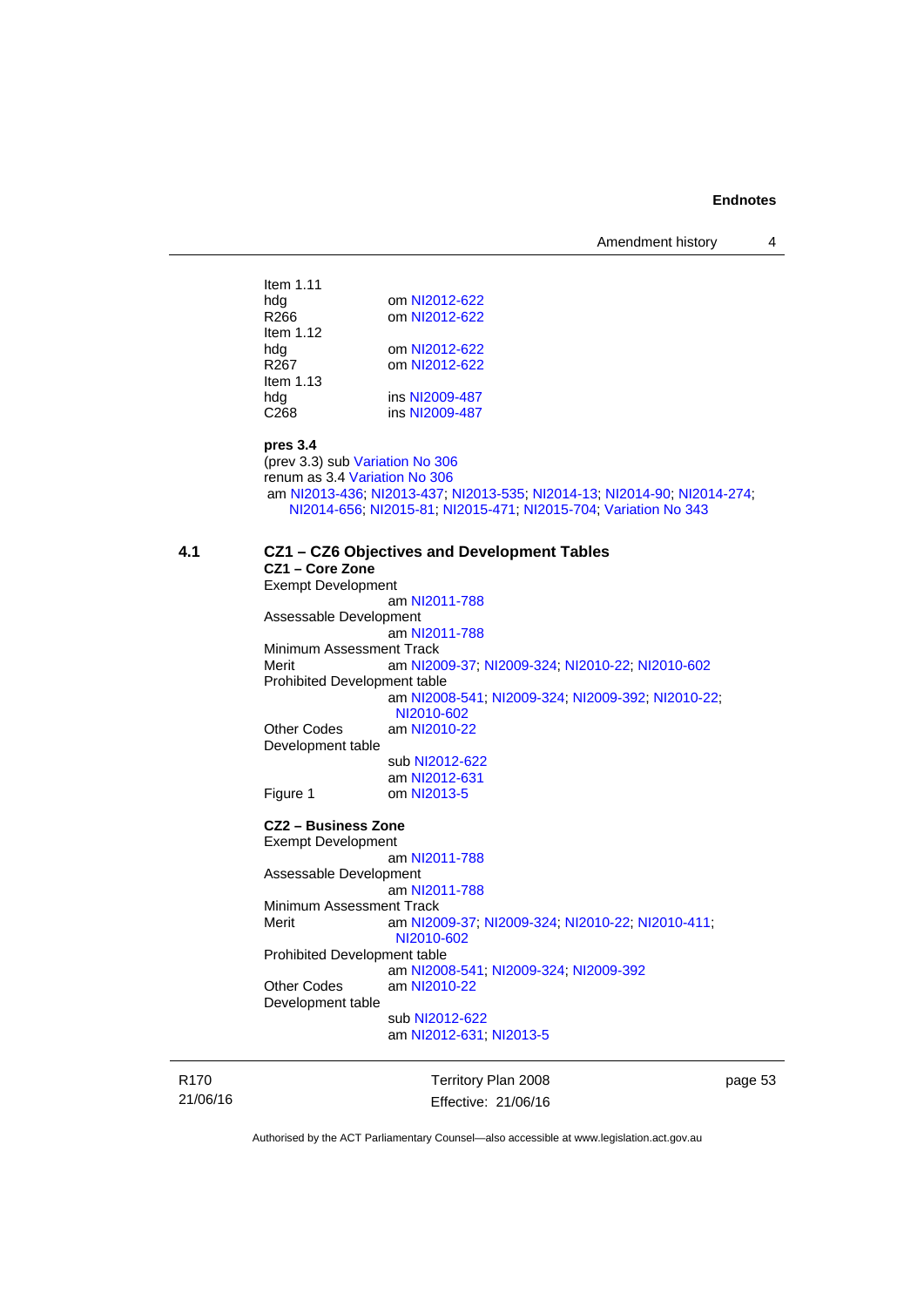4 Amendment history

Figures  $1 - 9$  om [NI2013-5](http://www.legislation.act.gov.au/ni/2013-5/default.asp) **CZ3 – Services Zone**  Exempt Development am [NI2011-788](http://www.legislation.act.gov.au/ni/2011-788/) Assessable Development am [NI2011-788](http://www.legislation.act.gov.au/ni/2011-788/) Minimum Assessment Track Merit am [NI2009-37](http://www.legislation.act.gov.au/ni/2009-37/); [NI2009-324](http://www.legislation.act.gov.au/ni/2009-324/); [NI2010-22](http://www.legislation.act.gov.au/ni/2010-22/); [NI2010-602](http://www.legislation.act.gov.au/ni/2010-602/) Prohibited Development table am [NI2008-541](http://www.legislation.act.gov.au/ni/2008-541/); [NI2009-324](http://www.legislation.act.gov.au/ni/2009-324/); [NI2009-392](http://www.legislation.act.gov.au/ni/2009-392/) Other Codes am [NI2010-22](http://www.legislation.act.gov.au/ni/2010-22/) Development table sub [NI2012-622](http://www.legislation.act.gov.au/ni/2012-622/default.asp) am [NI2012-631](http://www.legislation.act.gov.au/ni/2012-631/default.asp); [NI2013-5](http://www.legislation.act.gov.au/ni/2013-5/default.asp) Figure 1 om [NI2013-5](http://www.legislation.act.gov.au/ni/2013-5/default.asp) **CZ4 – Local Centres Zone**  am [Variation No 304](http://www.legislation.act.gov.au/ni/2015-99/default.asp) Exempt Development am [NI2011-788](http://www.legislation.act.gov.au/ni/2011-788/) Assessable Development am [NI2011-788](http://www.legislation.act.gov.au/ni/2011-788/) Minimum Assessment Track Merit am [Variation No 281](http://www.legislation.act.gov.au/ni/2008-352/); [NI2009-37](http://www.legislation.act.gov.au/ni/2009-37/); [NI2009-324](http://www.legislation.act.gov.au/ni/2009-324/); [NI2010-22](http://www.legislation.act.gov.au/ni/2010-22/); [NI2010-602](http://www.legislation.act.gov.au/ni/2010-602/) Prohibited Development table am [NI2008-541](http://www.legislation.act.gov.au/ni/2008-541/); [NI2009-324](http://www.legislation.act.gov.au/ni/2009-324/); [NI2009-392](http://www.legislation.act.gov.au/ni/2009-392/) Other Codes am [NI2010-22](http://www.legislation.act.gov.au/ni/2010-22/) Development table sub [NI2012-622](http://www.legislation.act.gov.au/ni/2012-622/default.asp) am [NI2012-631](http://www.legislation.act.gov.au/ni/2012-631/default.asp) **CZ5 – Mixed Use Zone**  Exempt Development am [NI2011-788](http://www.legislation.act.gov.au/ni/2011-788/) Assessable Development am [NI2011-788](http://www.legislation.act.gov.au/ni/2011-788/) Minimum Assessment Track<br>Merit am NI20 am [NI2009-37](http://www.legislation.act.gov.au/ni/2009-37/); [NI2009-324](http://www.legislation.act.gov.au/ni/2009-324/); [NI2010-22](http://www.legislation.act.gov.au/ni/2010-22/); [NI2010-602](http://www.legislation.act.gov.au/ni/2010-602/); [NI2014](http://www.legislation.act.gov.au/ni/2014-90/default.asp)‑90 Prohibited Development table am [NI2008-541](http://www.legislation.act.gov.au/ni/2008-541/); [NI2009-324](http://www.legislation.act.gov.au/ni/2009-324/); [NI2009-392](http://www.legislation.act.gov.au/ni/2009-392/); [NI2010-217](http://www.legislation.act.gov.au/ni/2010-217/) Development table sub [NI2012-622](http://www.legislation.act.gov.au/ni/2012-622/default.asp) am [NI2012-631](http://www.legislation.act.gov.au/ni/2012-631/default.asp); [NI2013-5](http://www.legislation.act.gov.au/ni/2013-5/default.asp) Figures  $1 - 9$ 

page 54 Territory Plan 2008 Effective: 21/06/16

R170 21/06/16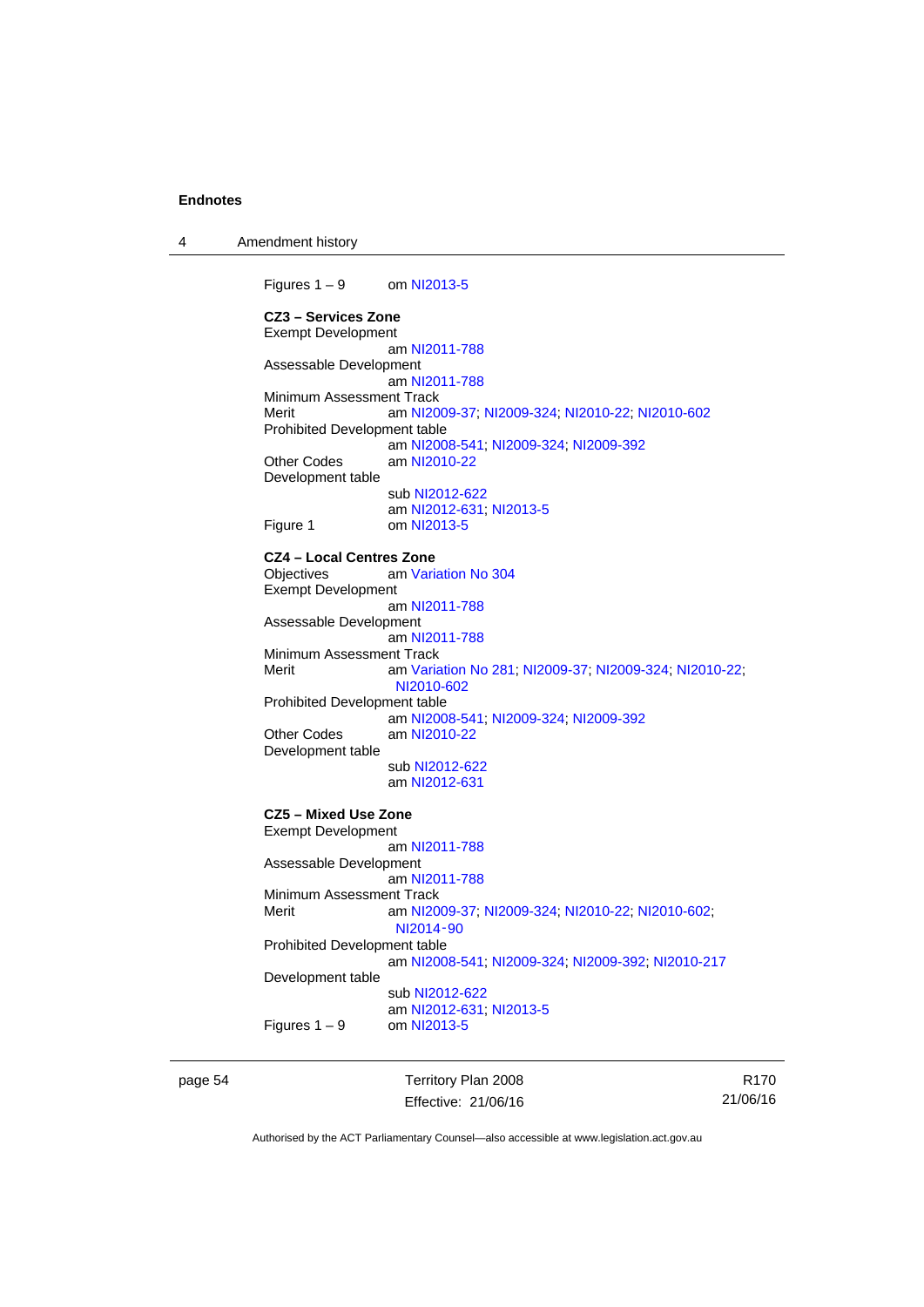**CZ6 – Leisure and Accommodation Zone** Exempt Development am [NI2011-788](http://www.legislation.act.gov.au/ni/2011-788/) Assessable Development am [NI2011-788](http://www.legislation.act.gov.au/ni/2011-788/) Minimum Assessment Track Merit am [Variation No 293](http://www.legislation.act.gov.au/ni/2008-219/); [NI2009-37](http://www.legislation.act.gov.au/ni/2009-37/); [NI2010-22](http://www.legislation.act.gov.au/ni/2010-22/); [NI2010-217](http://www.legislation.act.gov.au/ni/2010-217/) Prohibited Development table am [NI2008-541](http://www.legislation.act.gov.au/ni/2008-541/); [NI2009-324](http://www.legislation.act.gov.au/ni/2009-324/); [NI2009-392](http://www.legislation.act.gov.au/ni/2009-392/) Fig 5<br>Narrabundah sub [Variation No 293](http://www.legislation.act.gov.au/ni/2008-219/) Development table sub [NI2012-622](http://www.legislation.act.gov.au/ni/2012-622/default.asp) am [NI2012-631](http://www.legislation.act.gov.au/ni/2012-631/default.asp)<br>om NI2013-5 Figures  $1 - 8$ **4.2 Commercial Zones Development Code orig 4.2**  am [NI2010-22](http://www.legislation.act.gov.au/ni/2010-22/) **Part A (1) – City Centre – CZ1 Core Zone**  Element 2 R20 am [NI2010-217](http://www.legislation.act.gov.au/ni/2010-217/) **Part A (2) – City Centre – CZ2 Business Zone – Braddon and Turner**  Element 2 R34 am [NI2008-290](http://www.legislation.act.gov.au/ni/2008-290/) **Part A (3) – City Centre – CZ3 Services Zone – Braddon**  Element 1<br>Item 1.1 hdg Item 1.1 hdg sub [NI2008-290](http://www.legislation.act.gov.au/ni/2008-290/)<br>R41, C41 sub NI2008-290 sub [NI2008-290](http://www.legislation.act.gov.au/ni/2008-290/) R42, C42 sub [NI2008-290](http://www.legislation.act.gov.au/ni/2008-290/) R43, C43 sub [NI2008-290](http://www.legislation.act.gov.au/ni/2008-290/) R44, C44 sub [NI2008-290](http://www.legislation.act.gov.au/ni/2008-290/)<br>Item 2.1 hdg sub NI2011-354 sub [NI2011-354](http://www.legislation.act.gov.au/ni/2011-354/) Figure A12 sub [NI2008-290](http://www.legislation.act.gov.au/ni/2008-290/) **Part B – General Development Controls**  Element 1 Item 1.3<br>R59A ins [NI2010-22](http://www.legislation.act.gov.au/ni/2010-22/) Element 2 Item 2.3<br>C62 sub [NI2009-38](http://www.legislation.act.gov.au/ni/2009-38/)

R170 21/06/16 Territory Plan 2008 Effective: 21/06/16 page 55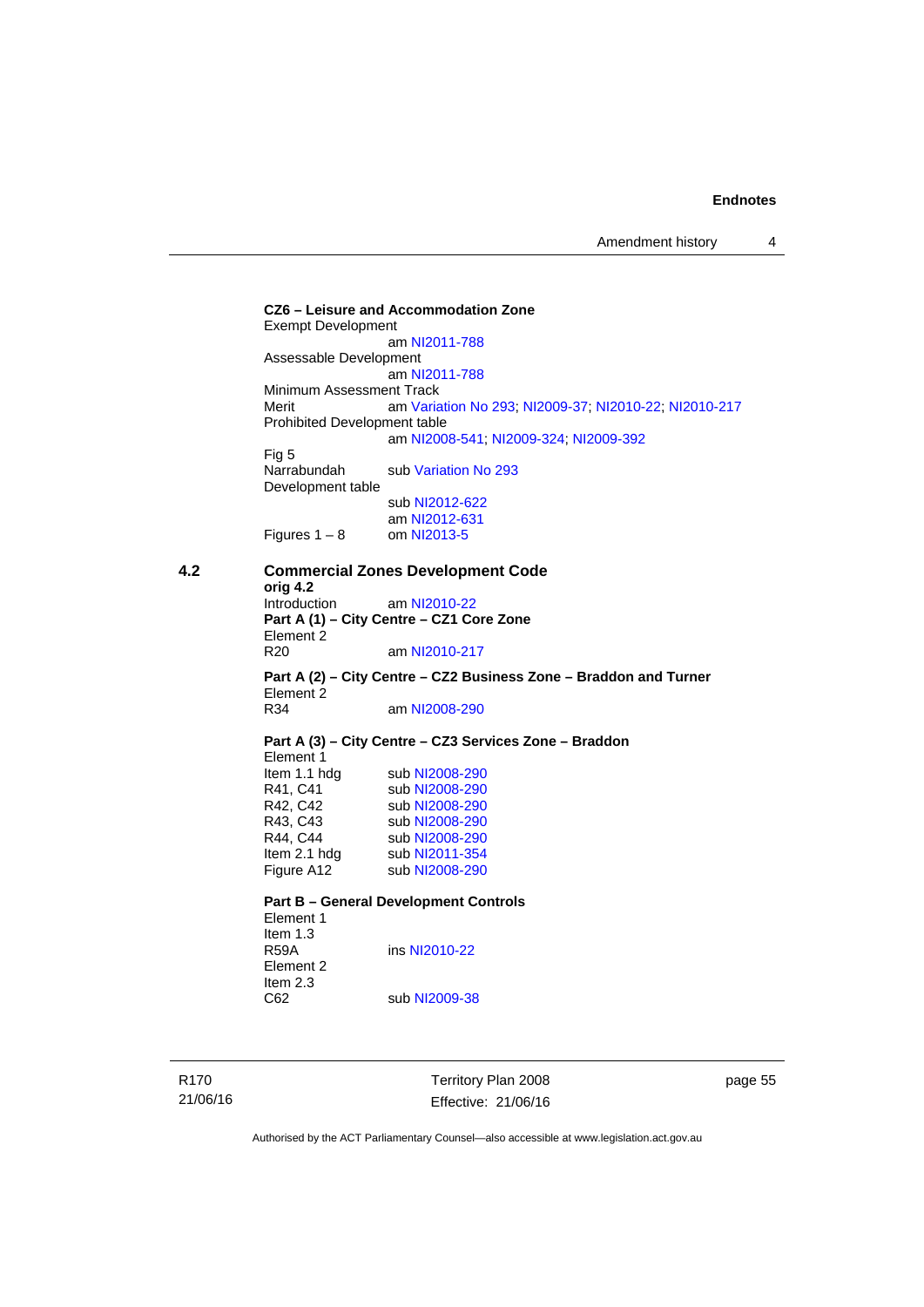4 Amendment history

|     | C <sub>6</sub>                  | om Variation No 300                                                                                |  |
|-----|---------------------------------|----------------------------------------------------------------------------------------------------|--|
|     | Item 2.2 hdg                    | om Variation No 300                                                                                |  |
|     | R4, C4<br>Element 2             | om Variation No 300                                                                                |  |
|     | R3, C3                          | om Variation No 300                                                                                |  |
|     | R <sub>2</sub> , C <sub>2</sub> | om Variation No 300                                                                                |  |
|     | Item 1.2 hdg                    | om Variation No 300                                                                                |  |
|     | Element 1                       |                                                                                                    |  |
|     |                                 | Part A(1) - Town Centres - CZ1 Core Zone                                                           |  |
|     | Figure A4                       | sub NI2011-788                                                                                     |  |
|     | Figure A2                       | om Variation No 300                                                                                |  |
|     | Figure A1                       | sub Variation No 289                                                                               |  |
|     |                                 | <b>Part A - Town Centres - Overview</b>                                                            |  |
| 4.3 | Introduction                    | <b>Town Centres Development Code</b><br>am NI2010-22                                               |  |
|     |                                 |                                                                                                    |  |
|     |                                 | am NI2013-246, NI2014-10; NI2014-275; Variation No 304 pt renum R151 LA;<br>NI2015-452; NI2015-704 |  |
|     | ins NI2012-622                  |                                                                                                    |  |
|     | pres 4.2                        |                                                                                                    |  |
|     | om NI2012-622                   |                                                                                                    |  |
|     | R99                             | am NI2009-38                                                                                       |  |
|     | Item 7.1                        |                                                                                                    |  |
|     | Element 7                       |                                                                                                    |  |
|     | R88                             | sub NI2011-788                                                                                     |  |
|     | Item $6.3$                      |                                                                                                    |  |
|     | R86, C86                        | sub NI2009-487                                                                                     |  |
|     | R85, C85                        | sub NI2009-487                                                                                     |  |
|     | R84                             | am NI2012-412                                                                                      |  |
|     | R84, C84                        | sub NI2009-487                                                                                     |  |
|     |                                 | sub NI2009-487                                                                                     |  |
|     | R83                             | am NI2008-541                                                                                      |  |
|     | Item $6.1$                      |                                                                                                    |  |
|     | Element 6                       |                                                                                                    |  |
|     | C82                             | sub NI2010-22                                                                                      |  |
|     | Item $5.4$                      |                                                                                                    |  |
|     | R79                             | am NI2010-217                                                                                      |  |
|     | Item $5.2$                      |                                                                                                    |  |
|     | Element 5                       |                                                                                                    |  |
|     | hdg<br>C76                      | am NI2010-697<br>am NI2010-697                                                                     |  |
|     | Item $4.5$                      |                                                                                                    |  |
|     | Element 4                       |                                                                                                    |  |
|     | C68A                            | ins NI2009-487                                                                                     |  |
|     | hdg                             | ins NI2009-487                                                                                     |  |
|     |                                 |                                                                                                    |  |
|     | Item $3.6$                      |                                                                                                    |  |

Effective: 21/06/16

R170 21/06/16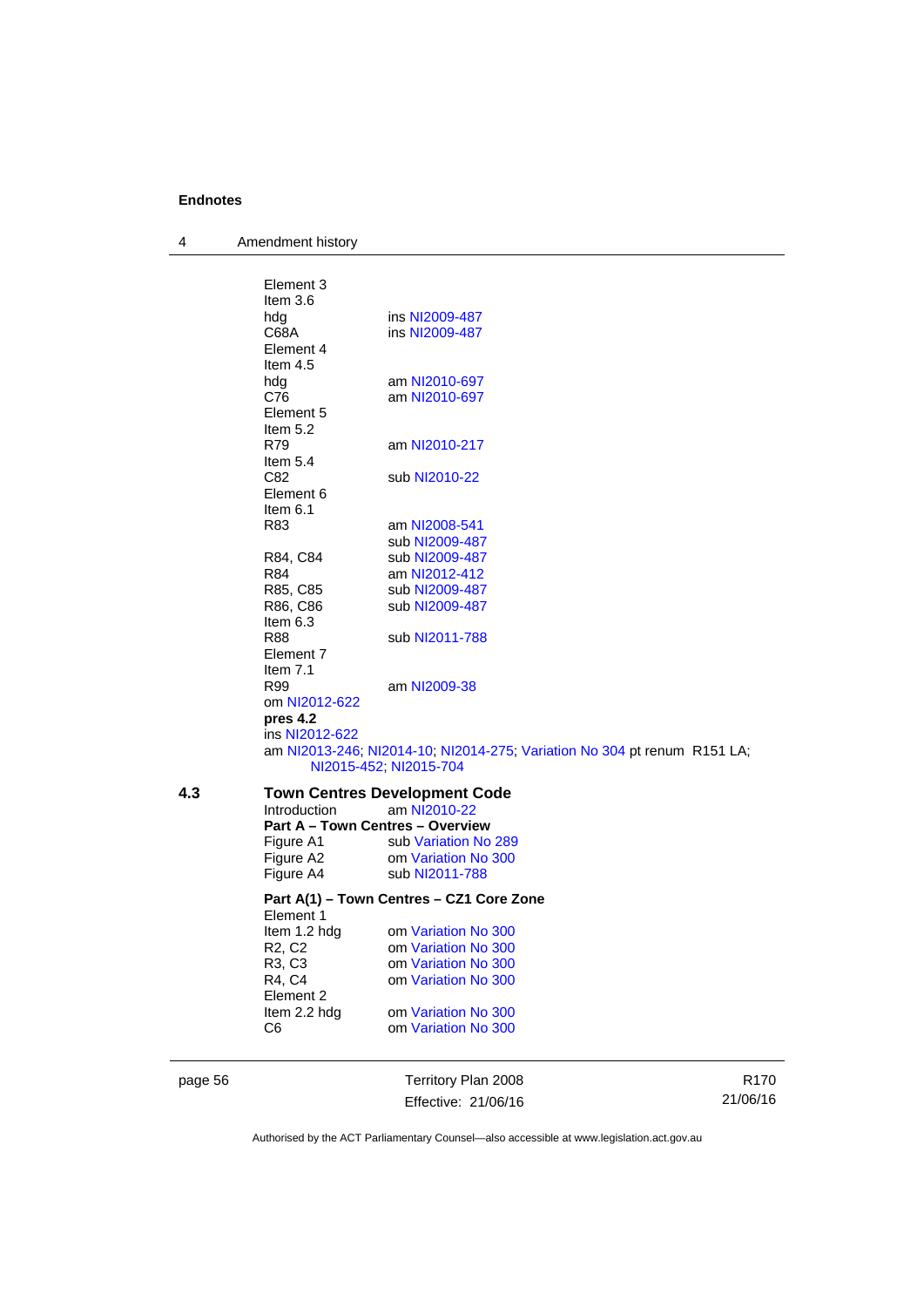Amendment history 4

| R7, C7                        | om Variation No 300                        |
|-------------------------------|--------------------------------------------|
| R8, C8                        | om Variation No 300                        |
| Element 3                     |                                            |
| Item 3.3 hdg                  | om Variation No 300                        |
| C <sub>15</sub>               | om Variation No 300                        |
| C16                           | om Variation No 300                        |
| Part A(2) - CZ2 Business Zone |                                            |
| Element 1                     |                                            |
| Item $1.5$                    |                                            |
| C <sub>23</sub>               | sub NI2010-602                             |
| Element 2                     |                                            |
| Item 2.2 hdg                  | om Variation No 300                        |
| R25, C25                      | om Variation No 300                        |
| R26, C26<br>C <sub>27</sub>   | om Variation No 300                        |
| Element 3                     | om Variation No 300                        |
| Item 3.3 hdg                  | om Variation No 300                        |
| C <sub>35</sub>               | om Variation No 300                        |
|                               |                                            |
| Part A(3) - CZ3 Services Zone |                                            |
| Element 1                     |                                            |
| Item 1.2<br>R41               |                                            |
|                               |                                            |
|                               | sub NI2010-412                             |
| C42                           | om NI2010-412                              |
| Element 2                     |                                            |
| Item 2.2 hdg                  | om Variation No 300                        |
| R44, C44                      | om Variation No 300<br>om Variation No 300 |
| R45, C45<br>Item 2.4          |                                            |
| R47                           | sub NI2011-206                             |
| C47                           | am NI2010-218                              |
| C48                           | om NI2010-412                              |
| Element 3                     |                                            |
| Item 3.3 hdg                  | om Variation No 300                        |
| C <sub>53</sub>               | om Variation No 300                        |
| Figure A5                     | sub Variation No 289                       |
| Figure A6                     | om Variation No 300                        |

#### **Part B – General Development Controls**  Element 1

Item 1.3 Element 2 Item 2.3<br>C64

R61 am [NI2008-541](http://www.legislation.act.gov.au/ni/2008-541/)<br>R61A ins NI2010-22 ins [NI2010-22](http://www.legislation.act.gov.au/ni/2010-22/)

sub [NI2009-38](http://www.legislation.act.gov.au/ni/2009-38/)

Territory Plan 2008 Effective: 21/06/16 page 57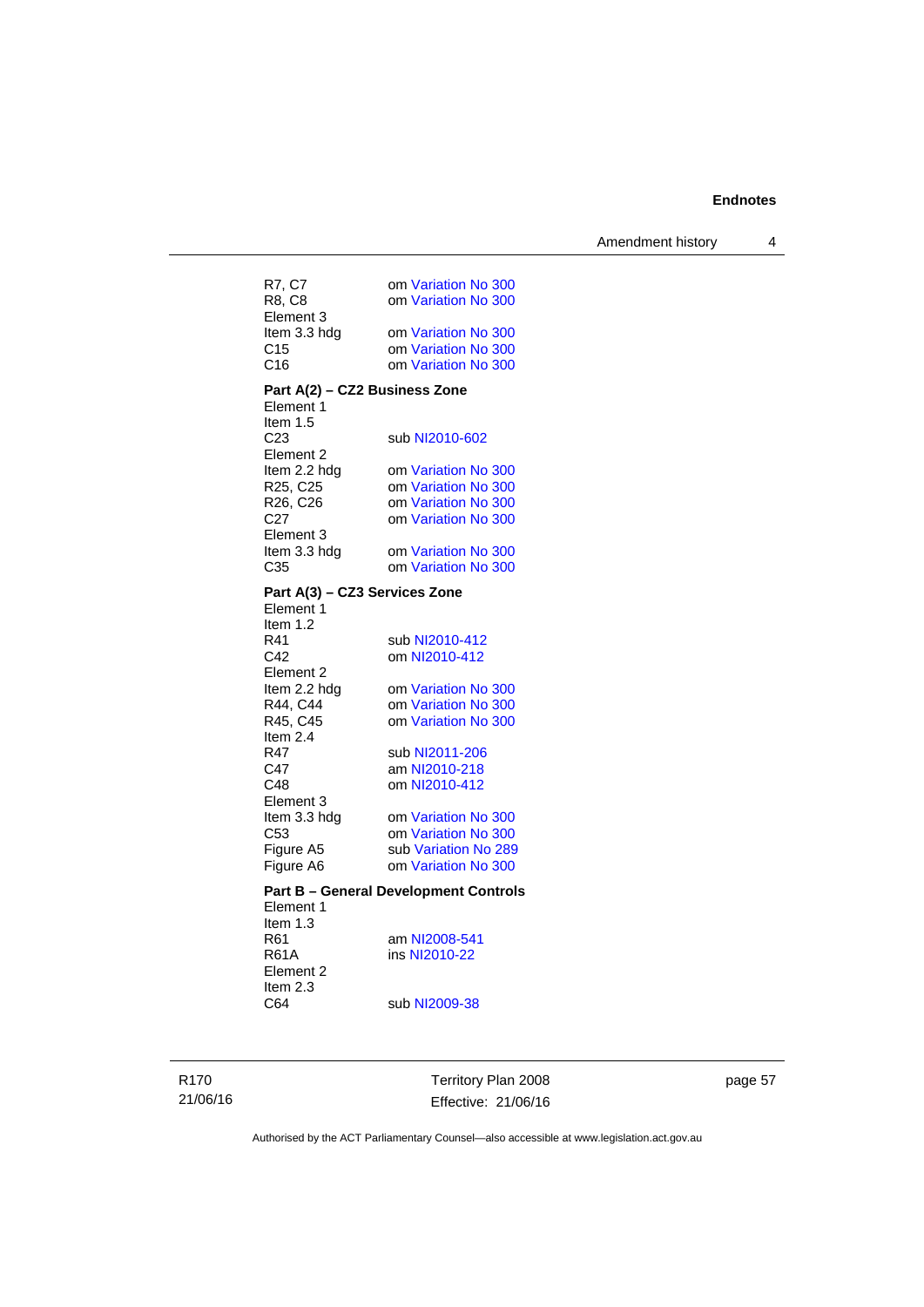4 Amendment history

|     | Element 3                     |                                          |
|-----|-------------------------------|------------------------------------------|
|     | Item $3.5$                    |                                          |
|     | hdg                           | ins NI2009-487                           |
|     | C68A                          | ins NI2009-487                           |
|     | Element 4                     |                                          |
|     | Item $4.5$                    |                                          |
|     | hdg                           | am NI2010-697                            |
|     | C76                           | am NI2010-697                            |
|     | Element 5                     |                                          |
|     | Item 5.2                      |                                          |
|     | R79                           | am NI2010-217                            |
|     |                               |                                          |
|     | Item $5.4$                    |                                          |
|     | C82                           | sub NI2010-22                            |
|     | Element 6                     |                                          |
|     | Item 6.1                      |                                          |
|     | R83                           | am NI2008-541                            |
|     |                               | sub NI2009-487                           |
|     | R84, C84                      | sub NI2009-487                           |
|     | R85, C85                      | sub NI2009-487                           |
|     | R86, C86                      | sub NI2009-487                           |
|     | Element 7                     |                                          |
|     | Item $7.1$                    |                                          |
|     | R99                           | am NI2009-38                             |
|     | om NI2012-622                 |                                          |
|     |                               |                                          |
|     |                               |                                          |
|     |                               |                                          |
| 4.4 |                               | <b>Group Centres Development Code</b>    |
|     | Introduction                  | am NI2010-22                             |
|     |                               | <b>Part A - Group Centres - Overview</b> |
|     |                               | am NI2011-206                            |
|     | Fig A3                        | sub NI2011-788                           |
|     | Fig A6                        | sub NI2011-589                           |
|     | Fig A11                       | sub NI2010-22                            |
|     | Fig A12                       | sub NI2010-602; NI2011-788               |
|     | Part A(1) - CZ1 Core Zone     |                                          |
|     | Item $2.4$                    |                                          |
|     | C <sub>8</sub>                | am NI2012-189                            |
|     | Part A(2) - CZ2 Business Zone |                                          |
|     | Element 1                     |                                          |
|     | Item $1.1$                    |                                          |
|     | R <sub>11</sub>               | sub NI2010-22                            |
|     | Item $1.2$                    |                                          |
|     | R <sub>12</sub>               | am NI2008-541, NI2010-601                |
|     | Item $1.4$                    |                                          |
|     | R <sub>15</sub>               | am NI2008-541                            |
|     | Element 2                     |                                          |
|     | Item $2.6$                    |                                          |
|     | C <sub>21</sub>               |                                          |
|     |                               | am NI2012-189                            |

page 58 Territory Plan 2008 Effective: 21/06/16

R170 21/06/16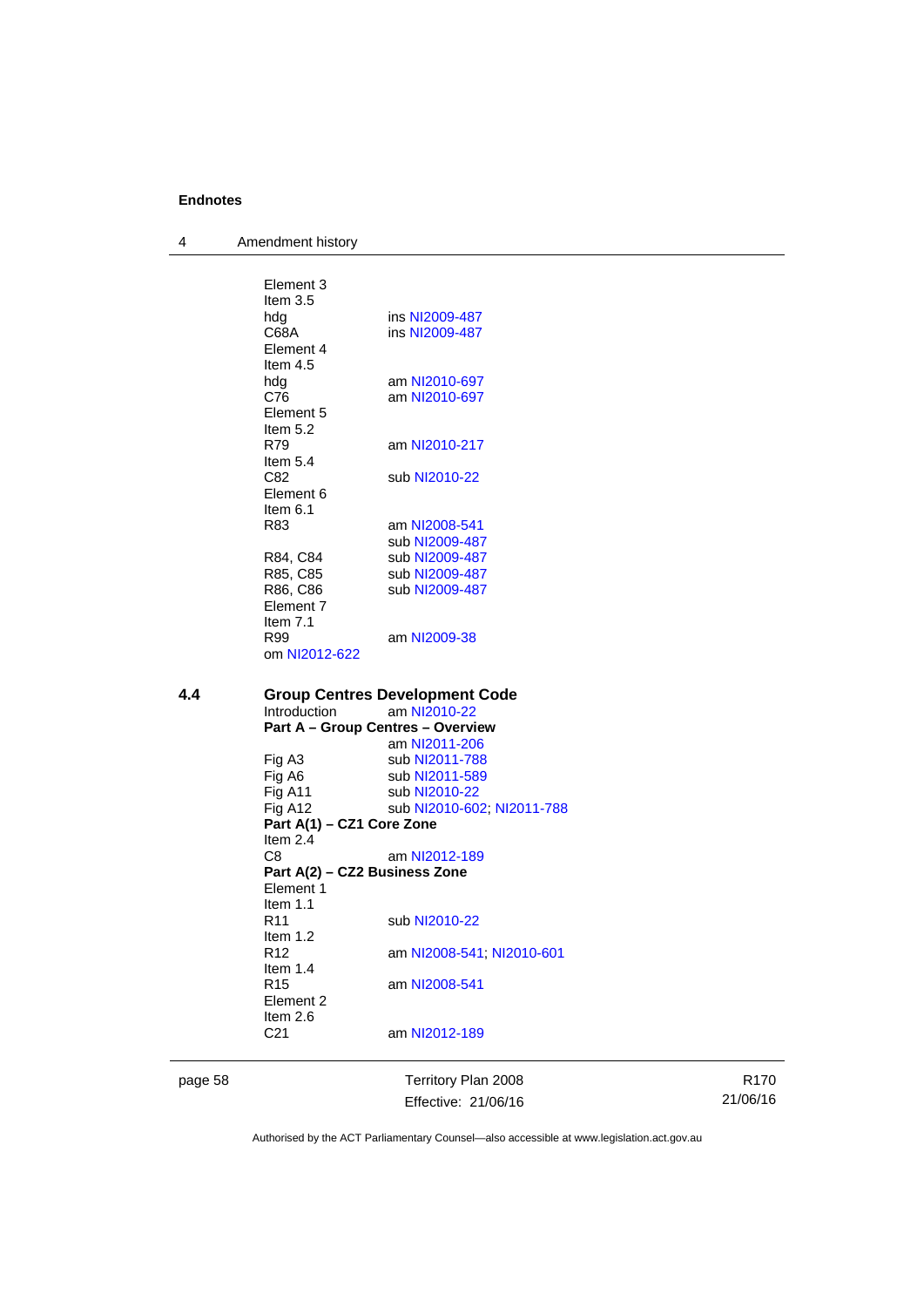Amendment history 4

**Part A(3) – CZ3 Services Zone**  Element 1 Item  $1.1$ <br>R23 R23 am [NI2010-22](http://www.legislation.act.gov.au/ni/2010-22/)<br>C23 sub NI2010-22 C23 sub [NI2010-22](http://www.legislation.act.gov.au/ni/2010-22/)<br>R25 sub NI2011-35 sub [NI2011-353](http://www.legislation.act.gov.au/ni/2011-353/) Element 2 Item 2.3 C28 am [NI2012-189](http://www.legislation.act.gov.au/ni/2012-189/) Figure 1 ins [NI2011-353](http://www.legislation.act.gov.au/ni/2011-353/) **Part B – General Development Controls**  Element 1 Item  $1.3$ <br>R $34$ am [NI2008-541](http://www.legislation.act.gov.au/ni/2008-541/) R34A ins [NI2010-22](http://www.legislation.act.gov.au/ni/2010-22/) Element 2 Item  $2.3$ <br>C37 sub [NI2009-38](http://www.legislation.act.gov.au/ni/2009-38/) Element 3 Item 3.5<br>hdg hdg ins [NI2009-487](http://www.legislation.act.gov.au/ni/2009-487/)<br>C42A ins NI2009-487 ins [NI2009-487](http://www.legislation.act.gov.au/ni/2009-487/) Element 4 Item 4.5 hdg am [NI2010-697](http://www.legislation.act.gov.au/ni/2010-697/)<br>C50 am NI2010-697 am [NI2010-697](http://www.legislation.act.gov.au/ni/2010-697/) Element 5 Item  $5.2$ <br>R53 am [NI2010-217](http://www.legislation.act.gov.au/ni/2010-217/) Item 5.4<br>C56 sub [NI2010-22](http://www.legislation.act.gov.au/ni/2010-22/) Element 6 Item 6.1 R57 am [NI2008-541](http://www.legislation.act.gov.au/ni/2008-541/) sub [NI2009-487NI2009-487](http://www.legislation.act.gov.au/ni/2009-487/)<br>R58, C58 sub NI2009-487 R58, C58 sub [NI2009-487](http://www.legislation.act.gov.au/ni/2009-487/)<br>R59, C59 om NI2009-487 om [NI2009-487](http://www.legislation.act.gov.au/ni/2009-487/) R60, C60 sub [NI2009-487](http://www.legislation.act.gov.au/ni/2009-487/) Item  $6.3$ <br>R62 sub [NI2011-788](http://www.legislation.act.gov.au/ni/2011-788/) Element 7 Item 7.1<br>R71 am [NI2009-38](http://www.legislation.act.gov.au/ni/2009-38/) om [NI2012-622](http://www.legislation.act.gov.au/ni/2012-622/default.asp) **4.5 Local Centres Development Code**  Introduction am [NI2010-22](http://www.legislation.act.gov.au/ni/2010-22/)

R170 21/06/16 Territory Plan 2008 Effective: 21/06/16 page 59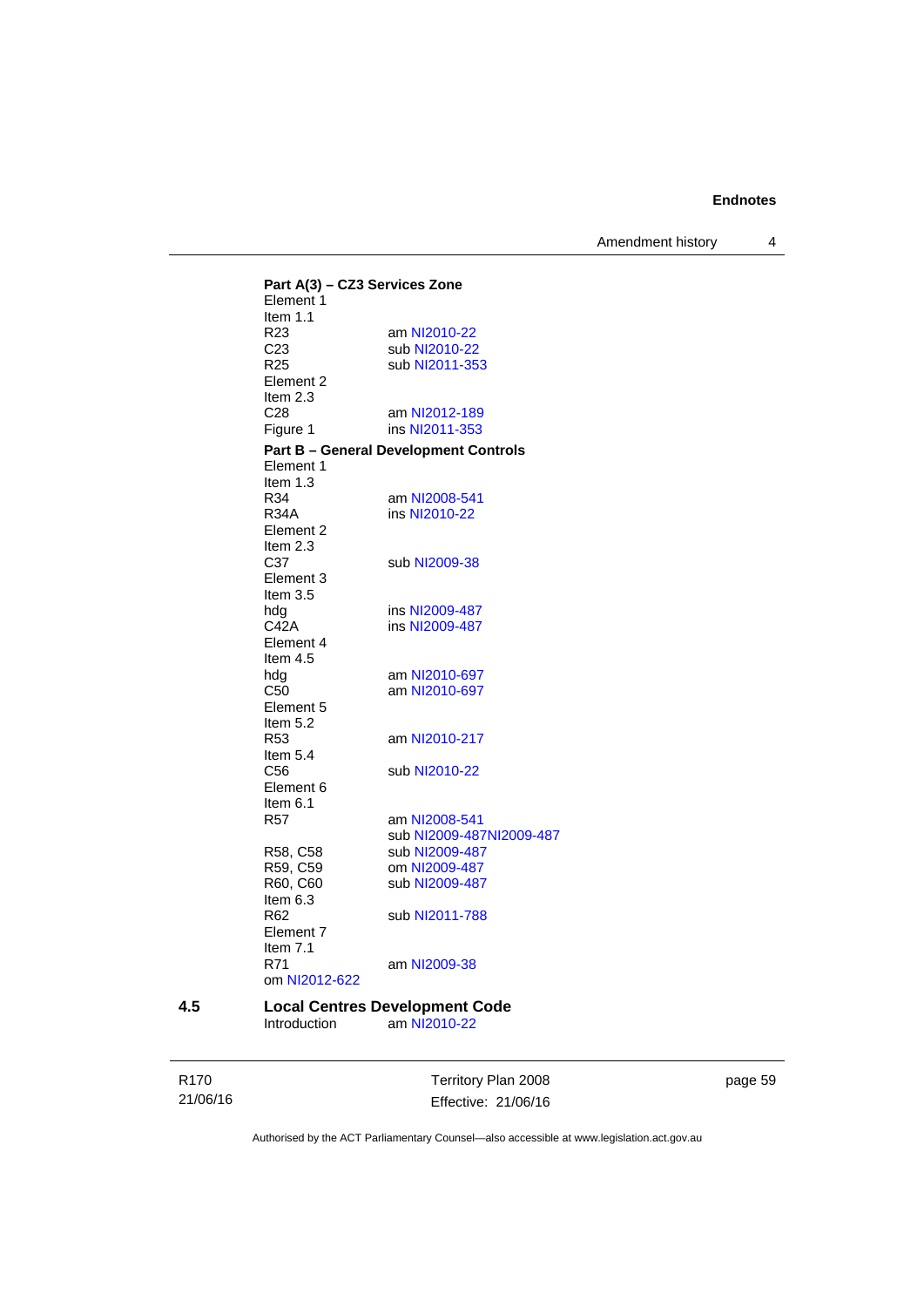4 Amendment history

|     | Element 1           | <b>Part A - General Development Controls</b>             |
|-----|---------------------|----------------------------------------------------------|
|     |                     |                                                          |
|     | Item $1.3$          |                                                          |
|     | R5                  | am NI2008-541                                            |
|     | R <sub>5</sub> A    | ins NI2010-22                                            |
|     | Element 2           |                                                          |
|     | Item 2.5            |                                                          |
|     | C <sub>13</sub>     | sub NI2009-38                                            |
|     | Element 3           |                                                          |
|     | Item $3.5$          |                                                          |
|     | hdg                 | ins NI2009-487                                           |
|     | C18A                | ins NI2009-487                                           |
|     | Element 4           |                                                          |
|     | Item $4.5$          |                                                          |
|     | hdg                 | am NI2010-697                                            |
|     | C <sub>26</sub>     | am NI2010-697                                            |
|     | Element 5           |                                                          |
|     | Item $5.1$          |                                                          |
|     | C32                 | sub NI2010-22                                            |
|     | Item 5.2            |                                                          |
|     |                     |                                                          |
|     | R <sub>29</sub>     | am NI2010-217                                            |
|     | Element 6           |                                                          |
|     | Item $6.1$          |                                                          |
|     | R34                 | am NI2008-541                                            |
|     |                     | sub NI2009-487                                           |
|     | R35, C35            | sub NI2009-487                                           |
|     | R36, C36            | om NI2009-487                                            |
|     | R37, C37            | sub NI2009-487                                           |
|     | Item $6.3$          |                                                          |
|     | R39                 | sub NI2011-788                                           |
|     | Item 6.9            |                                                          |
|     | R47                 | sub NI2010-22                                            |
|     | Element 7           |                                                          |
|     | Item $7.1$          |                                                          |
|     | R48                 | am NI2009-38                                             |
|     | om NI2012-622       |                                                          |
|     |                     |                                                          |
| 4.6 |                     | <b>CZ2 Office Areas Outside Centres Development Code</b> |
|     | <b>Introduction</b> | am NI2010-22                                             |
|     |                     | <b>Part A - General Development Controls</b>             |
|     | Element 1           |                                                          |
|     | Item $1.2$          |                                                          |
|     | R4                  | am NI2008-541                                            |
|     | Element 2           |                                                          |
|     | Item 2.5            |                                                          |
|     | C8                  | sub NI2009-38                                            |
|     |                     |                                                          |

page 60 Territory Plan 2008 Effective: 21/06/16

R170 21/06/16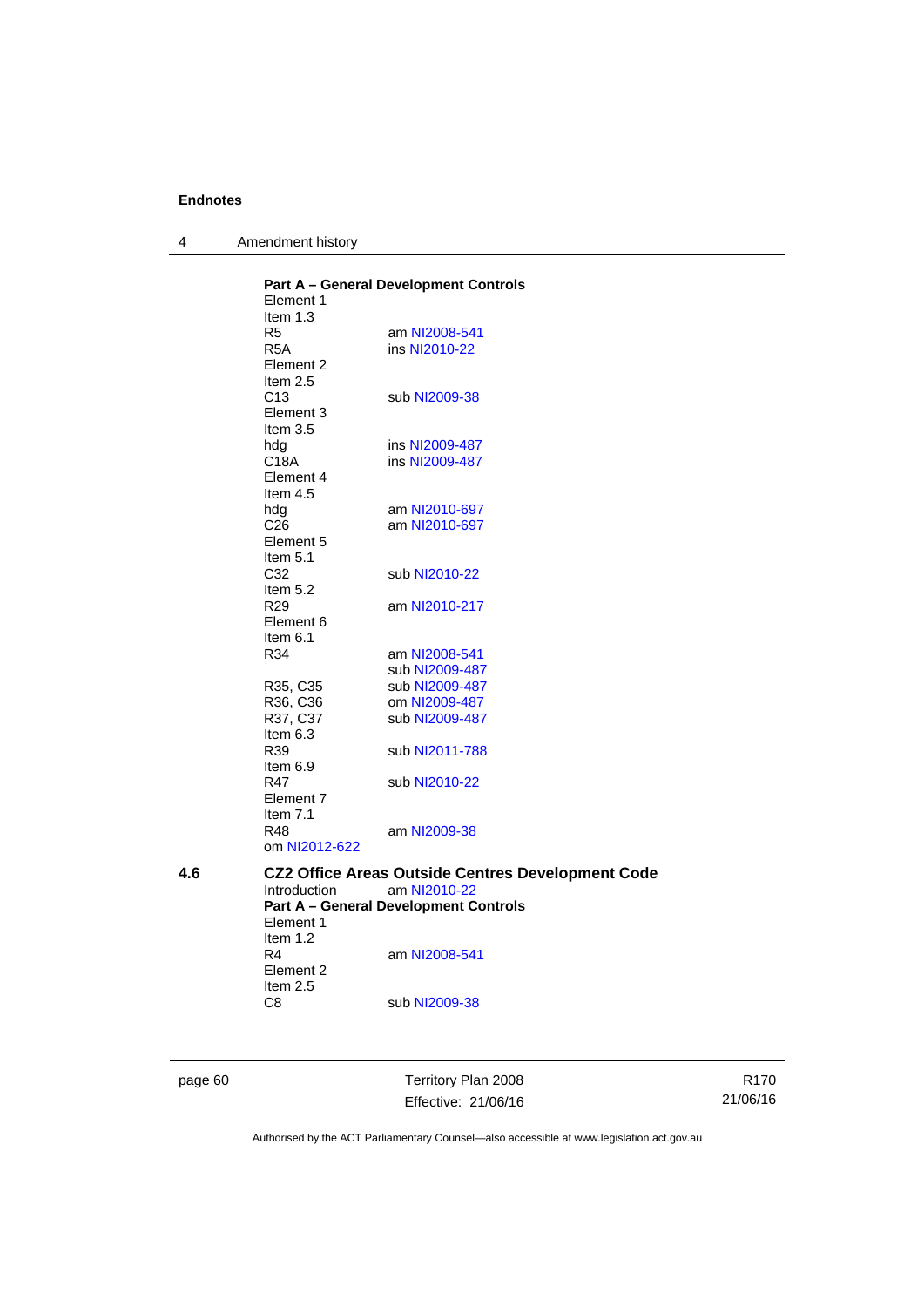Amendment history 4

Element 3 Item 3.5 hdg ins [NI2009-487](http://www.legislation.act.gov.au/ni/2009-487/)<br>C12A ins NI2009-487 ins [NI2009-487](http://www.legislation.act.gov.au/ni/2009-487/) Element 4 Item 4.5<br>hdg am [NI2010-697](http://www.legislation.act.gov.au/ni/2010-697/) C20 am [NI2010-697](http://www.legislation.act.gov.au/ni/2010-697/) Element 5 Item  $5.2$ <br>R23 am [NI2010-217](http://www.legislation.act.gov.au/ni/2010-217/) Item 5.4 C26 sub [NI2011-589](http://www.legislation.act.gov.au/ni/2011-589/) Element 6 Item 6.1 R27 am [NI2008-541](http://www.legislation.act.gov.au/ni/2008-541/) sub [NI2009-487](http://www.legislation.act.gov.au/ni/2009-487/)<br>R28, C28 sub NI2009-487<br>R29, C29 sub NI2009-487 sub [NI2009-487](http://www.legislation.act.gov.au/ni/2009-487/) R29, C29 sub [NI2009-487](http://www.legislation.act.gov.au/ni/2009-487/)<br>R30, C30 sub NI2009-487 sub [NI2009-487](http://www.legislation.act.gov.au/ni/2009-487/) Item 6.2<br>R32 sub [NI2011-788](http://www.legislation.act.gov.au/ni/2011-788/) Element 7 Item 7.1<br>R43 am [NI2009-38](http://www.legislation.act.gov.au/ni/2009-38/) **Part B – General Development Controls**  Element 1 Item 1.1 R53 am [NI2008-541](http://www.legislation.act.gov.au/ni/2008-541/) sub [NI2010-23](http://www.legislation.act.gov.au/ni/2010-23/) Item 1.3 R4A ins [NI2010-22](http://www.legislation.act.gov.au/ni/2010-22/) om [NI2012-622](http://www.legislation.act.gov.au/ni/2012-622/default.asp) **4.7 CZ5 Mixed Use Zone Development Code**  am NI2010-2 **Part A – General Development Controls**  Element 1 Item 1.2<br>R3A, C3A ins [Variation No 293](http://www.legislation.act.gov.au/ni/2008-219/) R4 am [NI2008-541](http://www.legislation.act.gov.au/ni/2008-541/) Element 2 Item 2.4<br>C8 sub [NI2009-38](http://www.legislation.act.gov.au/ni/2009-38/) Element 3 Item 3.5

hdg ins [NI2009-487](http://www.legislation.act.gov.au/ni/2009-487/)

R170 21/06/16 Territory Plan 2008 Effective: 21/06/16 page 61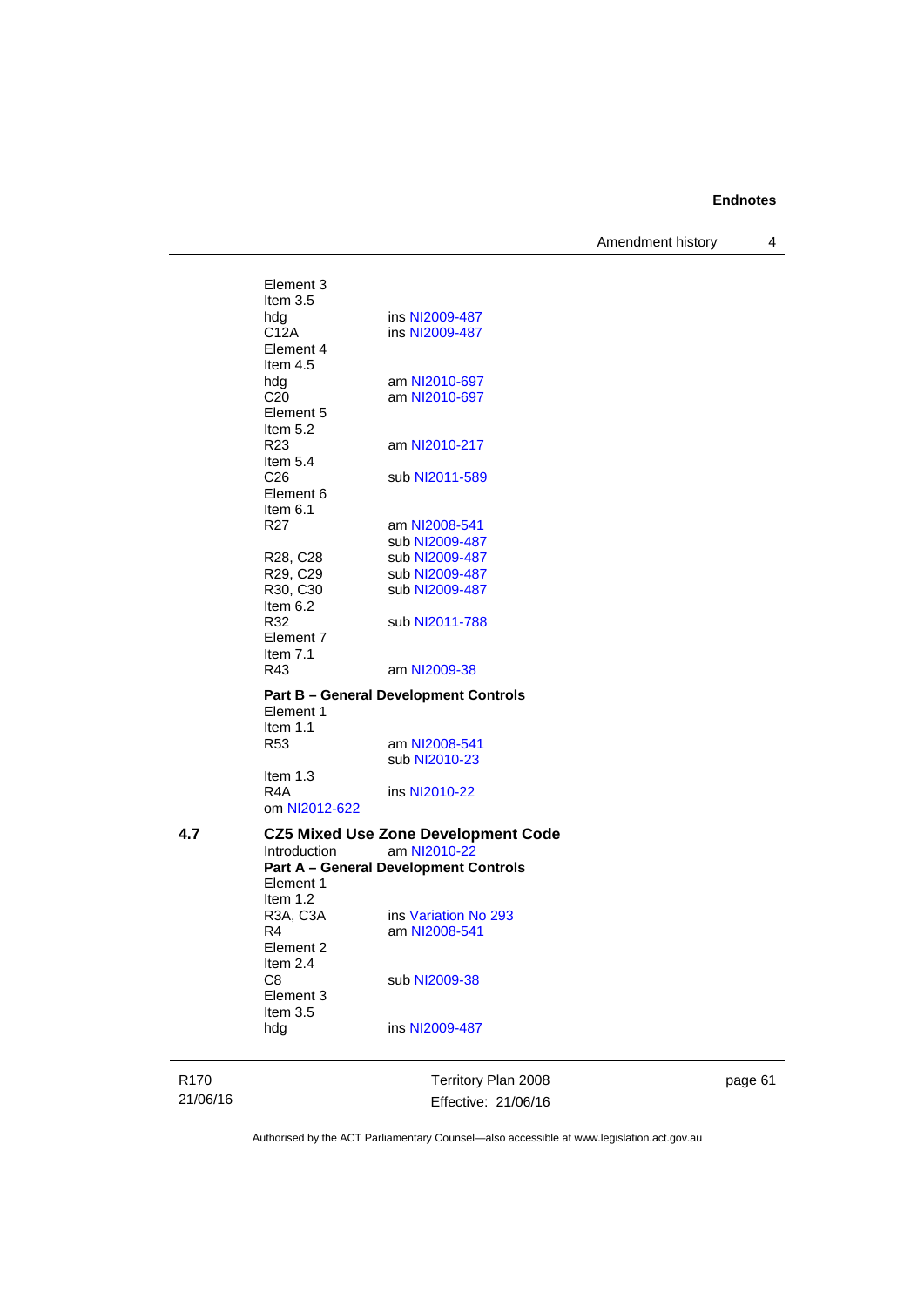| 4   | Amendment history                      |                                                     |
|-----|----------------------------------------|-----------------------------------------------------|
|     |                                        |                                                     |
|     | C12A                                   | ins NI2009-487                                      |
|     | Element 4                              |                                                     |
|     | Item 4.5                               |                                                     |
|     | hdg                                    | am NI2010-697                                       |
|     | C <sub>20</sub>                        | am NI2010-697                                       |
|     | Element 5<br>Item $5.2$                |                                                     |
|     | R <sub>23</sub>                        | am NI2010-217                                       |
|     | Item $5.4$                             |                                                     |
|     | C <sub>26</sub>                        | sub NI2010-218                                      |
|     | Element 6                              |                                                     |
|     | Item $6.1$                             |                                                     |
|     | R27                                    | am NI2008-541                                       |
|     |                                        | sub NI2009-487                                      |
|     | R28, C28                               | sub NI2009-487                                      |
|     | R <sub>29</sub> , C <sub>29</sub>      | sub NI2009-487                                      |
|     | R30, C30                               | sub NI2009-487                                      |
|     | Item $6.3$                             |                                                     |
|     | R32                                    | sub NI2011-788                                      |
|     | Element 7<br>Item 7.1                  |                                                     |
|     | R43                                    | am NI2009-38                                        |
|     | <b>Part B - Site Specific Controls</b> |                                                     |
|     | Element 1                              |                                                     |
|     | Item $1.2$                             |                                                     |
|     | R55                                    | am NI2011-206                                       |
|     | Item 1.5                               |                                                     |
|     | R <sub>61</sub>                        | am NI2012-189                                       |
|     | R <sub>62</sub>                        | am NI2012-189                                       |
|     | C62                                    | am NI2012-189                                       |
|     | Item 1.6                               |                                                     |
|     | C63<br>R65                             | sub NI2010-411<br>sub NI2011-787                    |
|     | om NI2012-622                          |                                                     |
|     |                                        |                                                     |
| 4.8 |                                        | CZ6 Leisure and Accommodation Zone Development Code |
|     | Introduction                           | am NI2010-22                                        |
|     |                                        | <b>Part A - General Development Controls</b>        |
|     | Element 1<br>Item $1.1$                |                                                     |
|     | R2                                     | am NI2008-541                                       |
|     | Item 1.2                               |                                                     |
|     | R <sub>5</sub>                         | am NI2008-541                                       |
|     | Element 2                              |                                                     |
|     | Item $2.5$                             |                                                     |
|     | C <sub>10</sub>                        | sub NI2009-38                                       |
|     |                                        |                                                     |
|     |                                        |                                                     |

page 62 Territory Plan 2008 Effective: 21/06/16

R170 21/06/16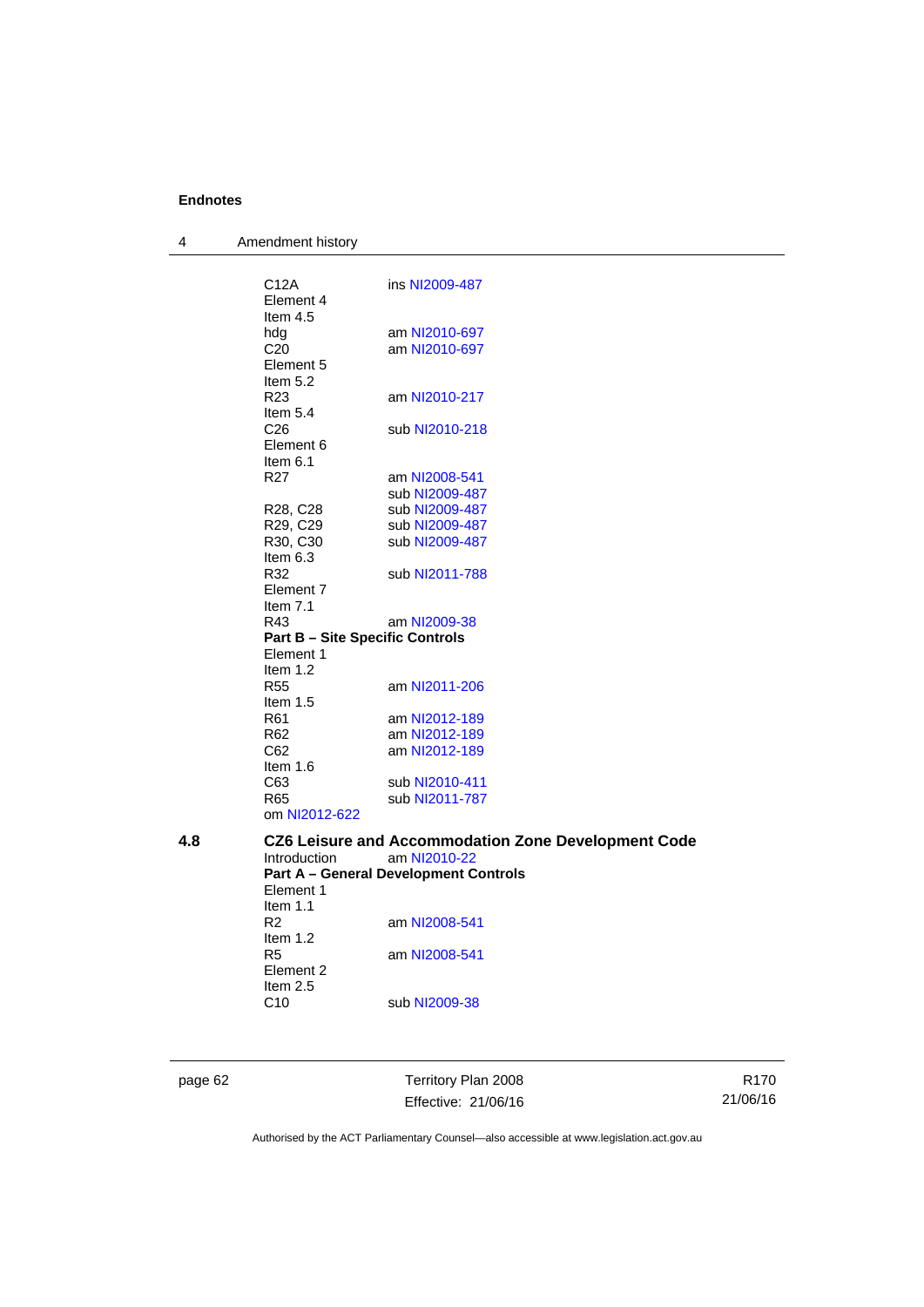Amendment history 4

| Element 3       |                |
|-----------------|----------------|
| Item $3.5$      |                |
| hdg             | ins NI2009-487 |
| C14A            | ins NI2009-487 |
| Element 4       |                |
| Item $4.5$      |                |
| hdg             | am NI2010-697  |
| C22             | am NI2010-697  |
| Element 5       |                |
| Item $5.2$      |                |
| R25             | am NI2010-217  |
| Item $5.4$      |                |
| C28             | sub NI2011-589 |
| Flement 6       |                |
| Item $6.1$      |                |
| R <sub>29</sub> | amNI2008-541   |
|                 | sub NI2009-487 |
| R30, C30        | sub NI2009-487 |
| R31, C31        | sub NI2009-487 |
| R32, C32        | sub NI2009-487 |
| Item $6.3$      |                |
| R34             | sub NI2011-788 |
| Element 7       |                |
| Item $7.1$      |                |
| R45             | am NI2009-38   |
|                 |                |

**Part B – Site Specific Development Controls**  Element 1<br>Item 1.4 hdg Item 1.4 hdg ins [Variation No 293](http://www.legislation.act.gov.au/ni/2008-219/)<br>R55A ins Variation No 293 ins [Variation No 293](http://www.legislation.act.gov.au/ni/2008-219/) om [NI2012-622](http://www.legislation.act.gov.au/ni/2012-622/default.asp)

## **5.1 IZ1 – IZ2 Objectives and Development Tables IZ1 – General Industrial Zone**  Exempt Development

 am [NI2011-788](http://www.legislation.act.gov.au/ni/2011-788/) Assessable Development am [NI2011-788](http://www.legislation.act.gov.au/ni/2011-788/)

Minimum Assessment Track Merit am [NI2009-37](http://www.legislation.act.gov.au/ni/2009-37/) Prohibited Development am [NI2008-541](http://www.legislation.act.gov.au/ni/2008-541/); [NI2009-324](http://www.legislation.act.gov.au/ni/2009-324/); [NI2009-392](http://www.legislation.act.gov.au/ni/2009-392/); [NI2011-788](http://www.legislation.act.gov.au/ni/2011-788/); [NI2014-90](http://www.legislation.act.gov.au/ni/2014-90/default.asp)

# **Other Codes**

am [NI2011-206](http://www.legislation.act.gov.au/ni/2011-206/)

R170 21/06/16 Territory Plan 2008 Effective: 21/06/16 page 63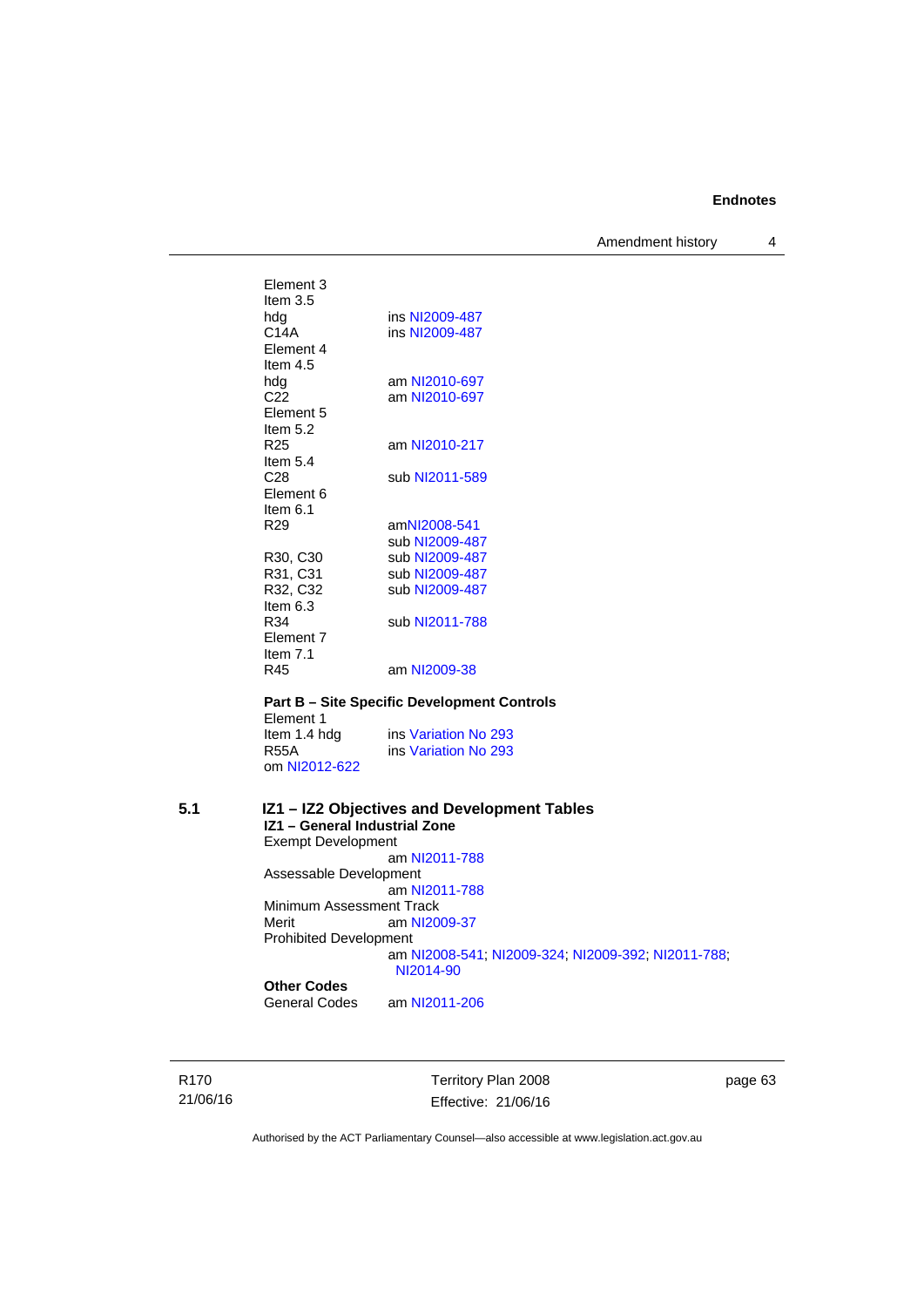| 4   | Amendment history                                                   |                                                                             |
|-----|---------------------------------------------------------------------|-----------------------------------------------------------------------------|
|     | Development table                                                   |                                                                             |
|     |                                                                     | sub NI2012-622                                                              |
|     |                                                                     | am NI2012-631                                                               |
|     | Figures 1 – 2                                                       | om NI2013-5                                                                 |
|     | IZ2 - Mixed Use Industrial Zone<br><b>Exempt Development</b><br>hdg | am NI2010-602; am NI2011-788                                                |
|     | Assessable Development                                              | am NI2011-788                                                               |
|     | Minimum Assessment Track<br>Merit                                   | am NI2009-37; NI2010-22; NI2011-206                                         |
|     | <b>Prohibited Development</b>                                       |                                                                             |
|     |                                                                     | am NI2008-541, NI2009-324, NI2009-392, NI2010-602,<br>NI2011-788; NI2014-90 |
|     | Development table                                                   |                                                                             |
|     |                                                                     | sub NI2012-622                                                              |
|     | Figure 1                                                            | am NI2012-631<br>om NI2013-5                                                |
| 5.2 |                                                                     | <b>Industrial Zones Development Code</b>                                    |
|     | Introduction                                                        | am NI2012-622; NI2014-656                                                   |
|     | Relevant codes                                                      | ins NI2012-622; NI2015-704                                                  |
|     |                                                                     | Part A(1) - IZ1 - General Industrial Zone                                   |
|     | Element 2<br>Item $2.1$                                             |                                                                             |
|     | R1                                                                  | sub NI2011-787                                                              |
|     |                                                                     | am NI2012-622                                                               |
|     | Item 2.2 hdg                                                        | ins NI2011-207                                                              |
|     | R <sub>1</sub> A                                                    | ins NI2011-207                                                              |
|     |                                                                     | sub NI2012-622                                                              |
|     | Element 1                                                           | Part A(2) - IZ2 - Industrial Mixed Use Zone                                 |
|     | R2                                                                  | am NI2008-290; NI2012-622                                                   |
|     |                                                                     | Part B – General Development controls                                       |
|     | Element 1                                                           |                                                                             |
|     | Item 1.2 hdg<br>Element 2                                           | am NI2010-22                                                                |
|     | Item $2.1$<br>R8<br>Item $2.3$                                      | om NI2013-535                                                               |
|     | R11, C11<br>Element 2<br>Item $2.5$                                 | am NI2008-590                                                               |
|     | C13                                                                 | sub NI2009-38                                                               |

page 64 Territory Plan 2008 Effective: 21/06/16

R170 21/06/16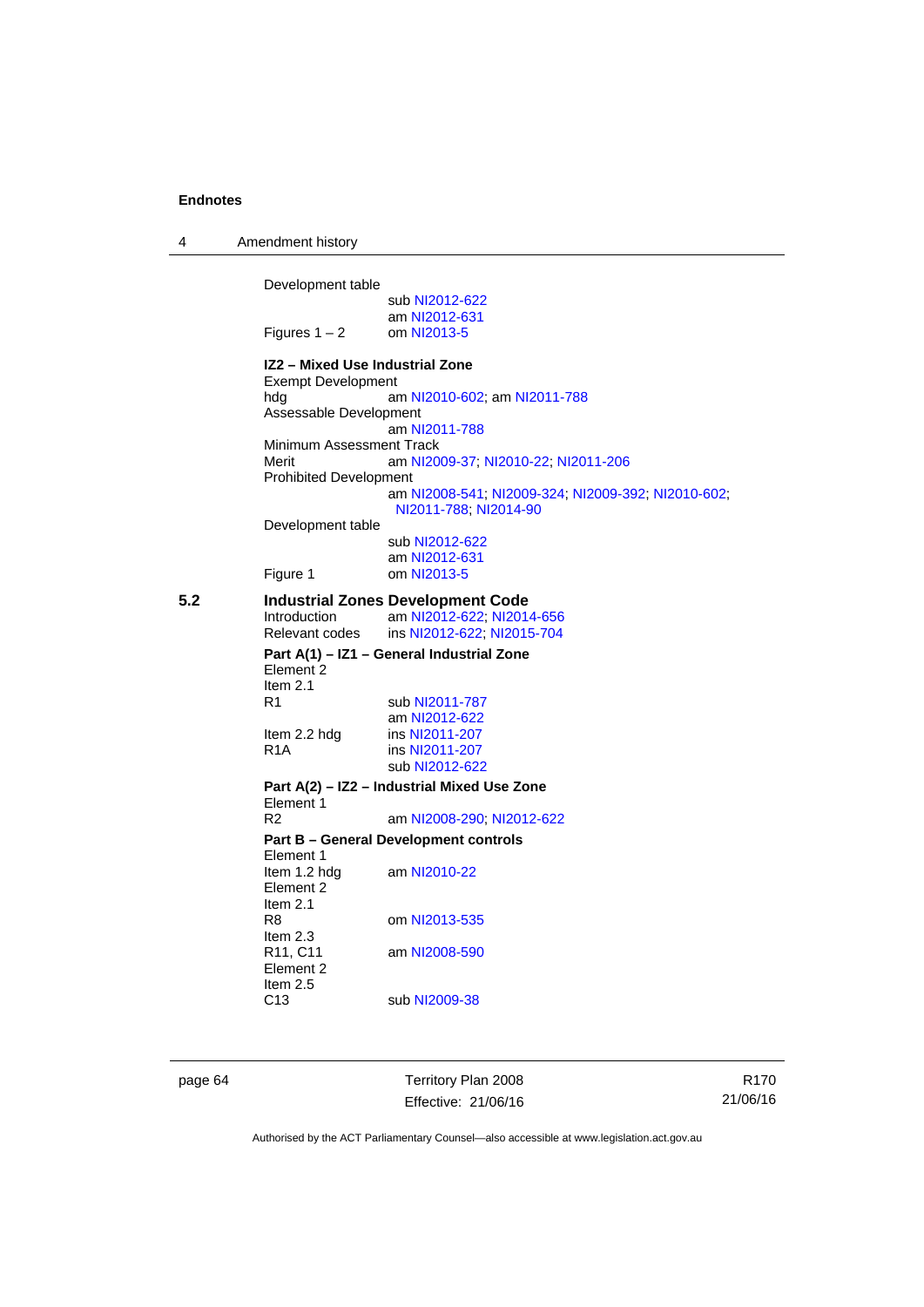Amendment history 4

| ins NI2009-487 |
|----------------|
| ins NI2009-487 |
|                |
|                |
| om NI2012-622  |
|                |
| am NI2010-697  |
| am NI2010-697  |
|                |
|                |
| sub NI2015-81  |
|                |
|                |
| am NI2008-541  |
| sub NI2009-487 |
|                |
| sub NI2009-487 |
| sub NI2009-487 |
|                |
| sub NI2009-487 |
|                |
| sub NI2011-788 |
| ins NI2011-590 |
|                |
|                |
| am NI2009-38   |
|                |
| am NI2012-410  |
|                |
|                |

**Part C – Site Specific Controls**  om [NI2012-622](http://www.legislation.act.gov.au/ni/2012-622/default.asp) **Appendix A: Hume West Industrial Estate bushfire provisions**  ins [NI2011-207](http://www.legislation.act.gov.au/ni/2011-207/) om [NI2012-622](http://www.legislation.act.gov.au/ni/2012-622/default.asp)

## **6.1 CFZ Objectives and Development Table CFZ Community Facility Zone orig 6.1**  Exempt Development table hdg am [NI2010-602](http://www.legislation.act.gov.au/ni/2010-602/) Minimum Assessment Track<br>Merit am NI20 am [NI2009-37](http://www.legislation.act.gov.au/ni/2009-37/) Prohibited Development table am [NI2008-541](http://www.legislation.act.gov.au/ni/2008-541/); [NI2009-324](http://www.legislation.act.gov.au/ni/2009-324/); [NI2009-392](http://www.legislation.act.gov.au/ni/2009-392/); [NI2010-217](http://www.legislation.act.gov.au/ni/2010-217/); [NI2010-602](http://www.legislation.act.gov.au/ni/2010-602/)

R170 21/06/16

Territory Plan 2008 Effective: 21/06/16 page 65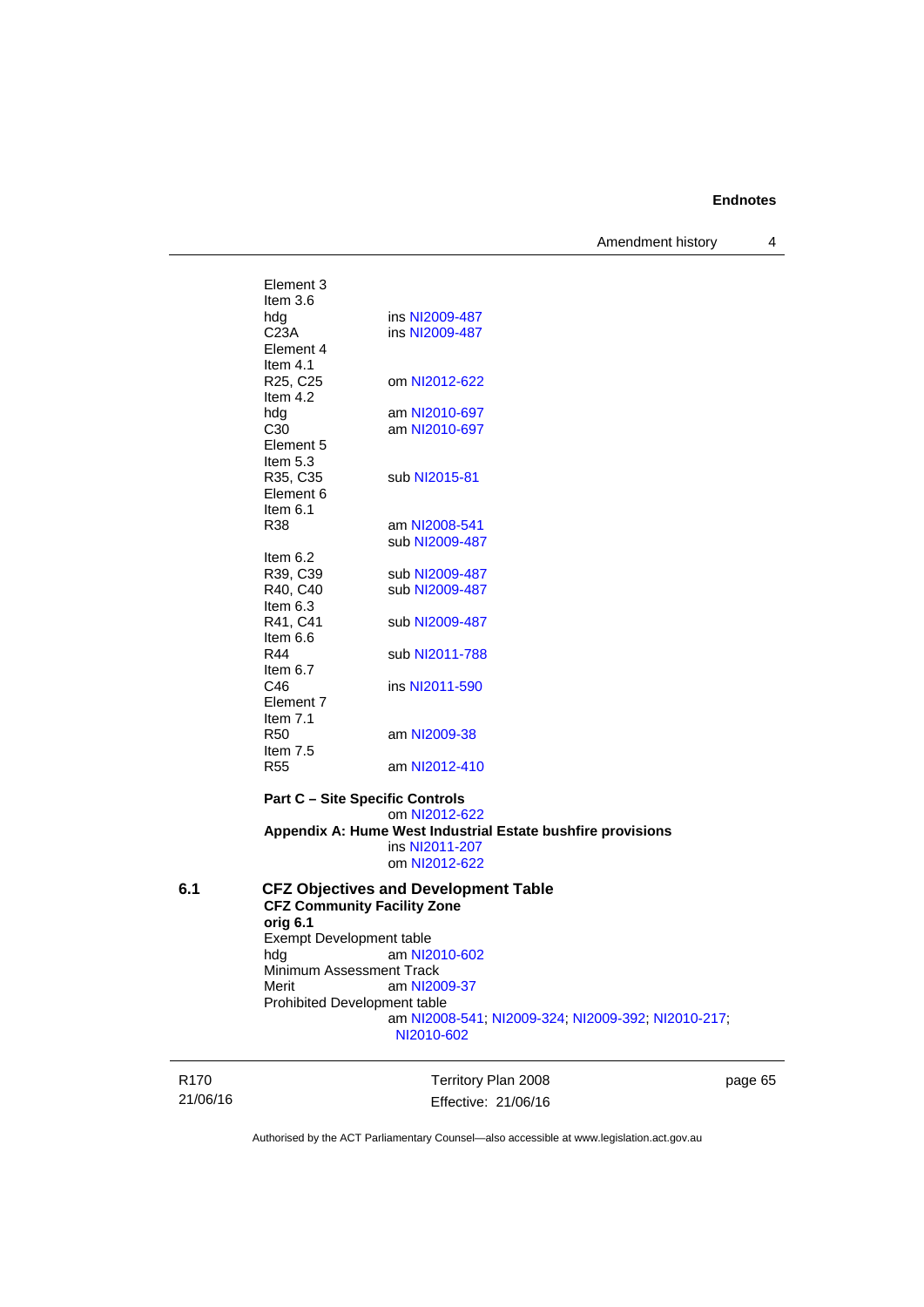4 Amendment history om [Variation No 302](http://www.legislation.act.gov.au/ni/2011-573/) **pres 6.1** ins [Variation No 302](http://www.legislation.act.gov.au/ni/2011-573/) Development table sub [NI2012-622](http://www.legislation.act.gov.au/ni/2012-622/default.asp) am [NI2012-631](http://www.legislation.act.gov.au/ni/2012-631/default.asp); [NI2014-90](http://www.legislation.act.gov.au/ni/2014-90/default.asp)<br>om NI2013-5 Figures  $1 - 2$ **6.2 Community Facility Zone Development Code orig 6.2 Part A – General Development Controls**  Element 1 Item 1.1 R1 am [NI2012-632](http://www.legislation.act.gov.au/ni/2012-632/default.asp) Item 1.2 R2 am [NI2012-632](http://www.legislation.act.gov.au/ni/2012-632/default.asp) Item 1.3<br>R3 R3 am [NI2008-541](http://www.legislation.act.gov.au/ni/2008-541/); [NI2012-631](http://www.legislation.act.gov.au/ni/2012-631/default.asp) R4 am [NI2012-631](http://www.legislation.act.gov.au/ni/2012-631/default.asp)<br>R5 am NI2012-631 am [NI2012-631](http://www.legislation.act.gov.au/ni/2012-631/default.asp) Item 1.6<br>hdg hdg om [NI2009-487](http://www.legislation.act.gov.au/ni/2009-487/)<br>R7, C7 om NI2009-487 om [NI2009-487](http://www.legislation.act.gov.au/ni/2009-487/) Element 2 Item 2.3 R10 am [NI2009-38](http://www.legislation.act.gov.au/ni/2009-38/)<br>C10 sub NI2009-38 C10 sub [NI2009-38](http://www.legislation.act.gov.au/ni/2009-38/)<br>R11 am NI2009-38 am [NI2009-38](http://www.legislation.act.gov.au/ni/2009-38/) C11 sub [NI2009-38](http://www.legislation.act.gov.au/ni/2009-38/) Element 2 Item 2.5 C12 sub [NI2009-38](http://www.legislation.act.gov.au/ni/2009-38/) Element 3 Item 3.5 hdg ins [NI2009-487](http://www.legislation.act.gov.au/ni/2009-487/)<br>C18A ins NI2009-487 ins [NI2009-487](http://www.legislation.act.gov.au/ni/2009-487/) Element 5<br>Intent am [NI2011-590](http://www.legislation.act.gov.au/ni/2011-590/) Item 5.1<br>hdg hdg om [NI2011-590](http://www.legislation.act.gov.au/ni/2011-590/)<br>C23 om NI2011-590 om [NI2011-590](http://www.legislation.act.gov.au/ni/2011-590/) Item 5.2 R24 am [NI2010-217](http://www.legislation.act.gov.au/ni/2010-217/) Item 5.4 C27 sub [NI2010-218](http://www.legislation.act.gov.au/ni/2010-218/)<br>R21 sub NI2011-788 sub [NI2011-788](http://www.legislation.act.gov.au/ni/2011-788/)

page 66 Territory Plan 2008 Effective: 21/06/16

R170 21/06/16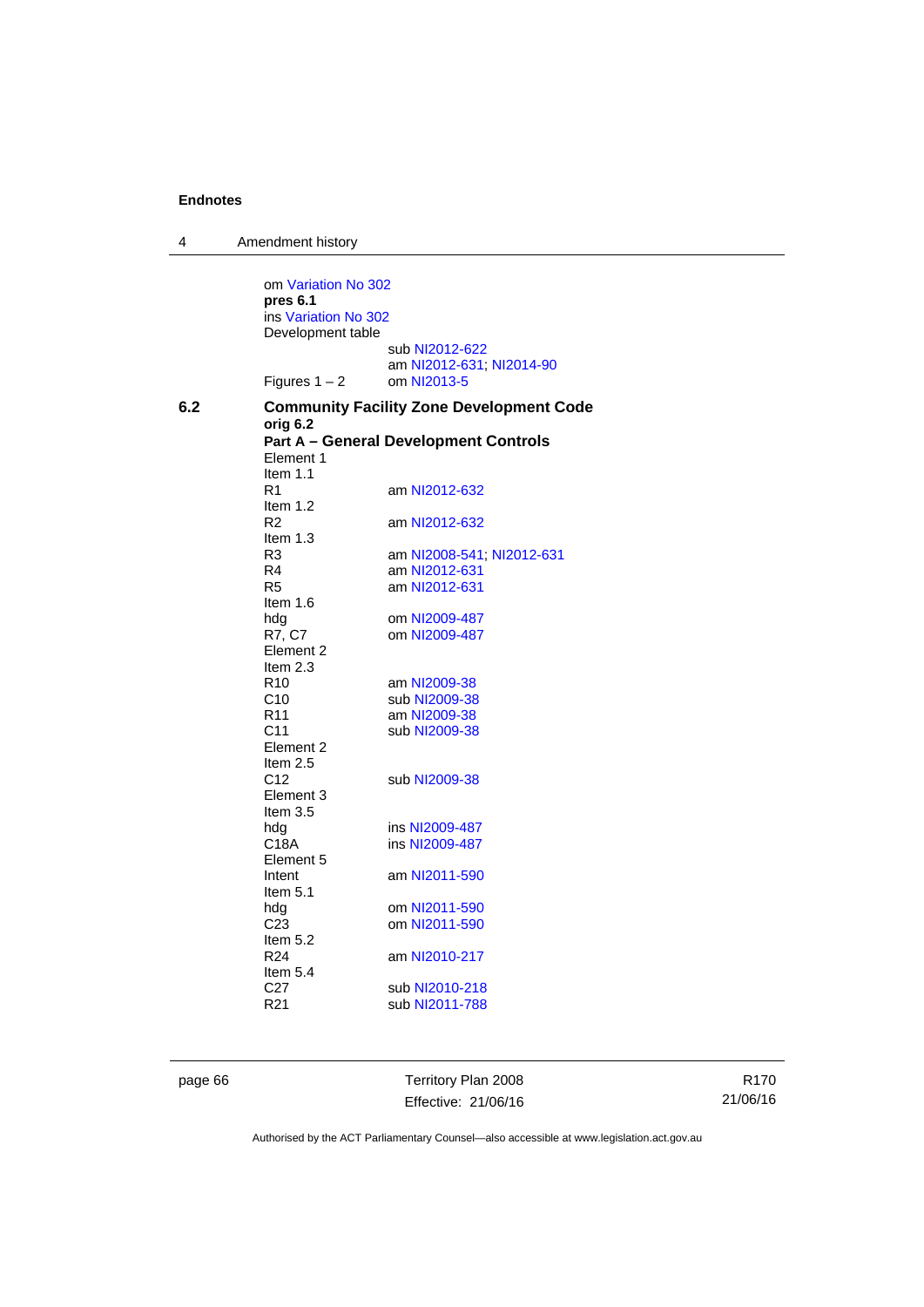Amendment history 4

Element 6 Item  $6.1$ <br>R<sub>28</sub> am [NI2008-541](http://www.legislation.act.gov.au/ni/2008-541/) sub [NI2009-487](http://www.legislation.act.gov.au/ni/2009-487/) Item 6.2 R29, C29 sub [NI2009-487](http://www.legislation.act.gov.au/ni/2009-487/)<br>R30, C30 sub NI2009-487 sub [NI2009-487](http://www.legislation.act.gov.au/ni/2009-487/) Item 6.3 R31, C31 sub [NI2009-487](http://www.legislation.act.gov.au/ni/2009-487/) Element 7 Item 7.1 R39 am [NI2009-38](http://www.legislation.act.gov.au/ni/2009-38/) om [Variation No 302](http://www.legislation.act.gov.au/ni/2011-573/) **pres 6.2** ins [Variation No 302](http://www.legislation.act.gov.au/ni/2011-573/) Rules and Criteria renum [NI2011-667](http://www.legislation.act.gov.au/ni/2011-667/) am [NI2014-275](http://www.legislation.act.gov.au/ni/2014-275/default.asp) **7.1 PRZ1 – PRZ2 Objectives and Development Tables PRZ1 – Urban Open Space Zone**  Exempt Development hdg am [NI2010-602](http://www.legislation.act.gov.au/ni/2010-602/); [NI2011-788](http://www.legislation.act.gov.au/ni/2011-788/) Assessable Development am [NI2011-788](http://www.legislation.act.gov.au/ni/2011-788/) Minimum Assessment Track Merit am [NI2009-37](http://www.legislation.act.gov.au/ni/2009-37/); [NI2009-99](http://www.legislation.act.gov.au/ni/2009-99/); [NI2009-324](http://www.legislation.act.gov.au/ni/2009-324/); [NI2013-535](http://www.legislation.act.gov.au/ni/2013-535/) Prohibited Development am [NI2008-541](http://www.legislation.act.gov.au/ni/2008-541/); [NI2009-324](http://www.legislation.act.gov.au/ni/2009-324/); [NI2009-392](http://www.legislation.act.gov.au/ni/2009-392/); [NI2010-602](http://www.legislation.act.gov.au/ni/2010-602/); [NI2011-788](http://www.legislation.act.gov.au/ni/2011-788/); [NI2014-90](http://www.legislation.act.gov.au/ni/2014-90/default.asp) Development table sub [NI2012-622](http://www.legislation.act.gov.au/ni/2012-622/default.asp) am [NI2012-631](http://www.legislation.act.gov.au/ni/2012-631/default.asp)<br>om NI2013-5 Figures  $1 - 3$ **PRZ2 – Restricted Access Recreation Zone**  Exempt Development hdg am [NI2010-602](http://www.legislation.act.gov.au/ni/2010-602/) am [NI2011-788](http://www.legislation.act.gov.au/ni/2011-788/) Assessable Development am [NI2011-788](http://www.legislation.act.gov.au/ni/2011-788/) Minimum Assessment Track Merit am [NI2009-37](http://www.legislation.act.gov.au/ni/2009-37/); [NI2009-324](http://www.legislation.act.gov.au/ni/2009-324/); [NI2010-697](http://www.legislation.act.gov.au/ni/2010-697/); [NI2013-535](http://www.legislation.act.gov.au/ni/2013-535/) Prohibited Development am [NI2008-541](http://www.legislation.act.gov.au/ni/2008-541/); [NI2009-324](http://www.legislation.act.gov.au/ni/2009-324/); [NI2009-392](http://www.legislation.act.gov.au/ni/2009-392/); [NI2010-602](http://www.legislation.act.gov.au/ni/2010-602/); [NI2010-697](http://www.legislation.act.gov.au/ni/2010-697/); [NI2011-788](http://www.legislation.act.gov.au/ni/2011-788/); [NI2014-90](http://www.legislation.act.gov.au/ni/2014-90/default.asp) Development table sub [NI2012-622](http://www.legislation.act.gov.au/ni/2012-622/default.asp) am [NI2012-631](http://www.legislation.act.gov.au/ni/2012-631/default.asp)

R170 21/06/16 Territory Plan 2008 Effective: 21/06/16 page 67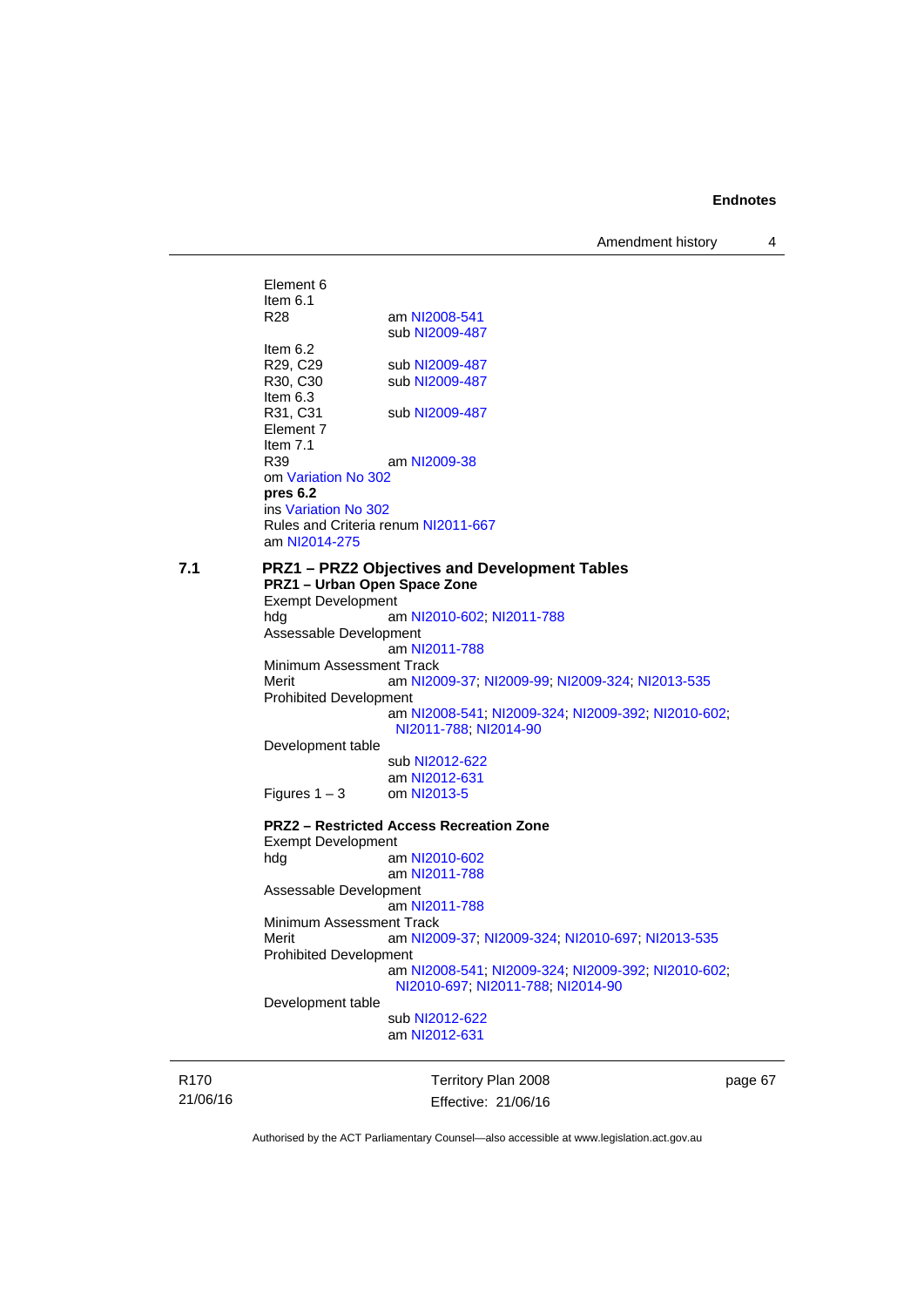4 Amendment history

| 7.2 | Relevant codes                         | <b>Parks and Recreation Zones Development Code</b><br>ins NI2012-622 |
|-----|----------------------------------------|----------------------------------------------------------------------|
|     | <b>Part A – Zone Specific Controls</b> | Part A(1) - PRZ1 - Urban Open Space Zone                             |
|     | Element 1                              |                                                                      |
|     | R <sub>1</sub>                         | sub NI2012-410                                                       |
|     | R <sub>1</sub> A                       | sub NI2012-410                                                       |
|     | C <sub>2</sub>                         | sub NI2010-697                                                       |
|     |                                        | Part A(2) - PRZ2 - Restricted Access Recreation Zone                 |
|     | Element 1                              |                                                                      |
|     | R7                                     | orig                                                                 |
|     |                                        | om NI2011-590                                                        |
|     |                                        | pres                                                                 |
|     |                                        | (prev R7A, C7A) renum as R7, C7 NI2011-590                           |
|     | <b>R7A, C7A</b>                        | ins NI2010-697                                                       |
|     |                                        | renum as R7, C7                                                      |
|     |                                        |                                                                      |
|     |                                        | <b>Part B - General Development Controls</b>                         |
|     | Element 1                              |                                                                      |
|     | Item $1.3$                             | ins NI2009-324                                                       |
|     | Element 2                              |                                                                      |
|     | Item $2.3$                             |                                                                      |
|     | C <sub>15</sub>                        | sub NI2009-38                                                        |
|     | Element 3                              |                                                                      |
|     | Item $3.1$                             |                                                                      |
|     | C <sub>17</sub>                        | am NI2012-410                                                        |
|     | Element 5                              |                                                                      |
|     | Intent                                 | am NI2011-590                                                        |
|     | Item $5.1$                             |                                                                      |
|     | hdg                                    | om NI2011-590                                                        |
|     | C <sub>26</sub>                        | om NI2011-590                                                        |
|     | Item $5.2$                             |                                                                      |
|     | R <sub>27</sub>                        | am NI2010-217                                                        |
|     | Item $5.4$                             |                                                                      |

C30 sub [NI2011-589](http://www.legislation.act.gov.au/ni/2011-589/)

Element 6 Item 6.1<br>C31

Item 6.2<br>R32

Item 6.3<br>R33, C33<br>R34, C34

Item 6.4<br>R35, C35

page 68 Territory Plan 2008 Effective: 21/06/16

am [NI2012-410](http://www.legislation.act.gov.au/ni/2012-410/)

am [NI2008-541](http://www.legislation.act.gov.au/ni/2008-541/) sub [NI2009-487](http://www.legislation.act.gov.au/ni/2009-487/)

sub [NI2009-487](http://www.legislation.act.gov.au/ni/2009-487/) sub [NI2009-487](http://www.legislation.act.gov.au/ni/2009-487/)

sub [NI2009-487](http://www.legislation.act.gov.au/ni/2009-487/)

R170 21/06/16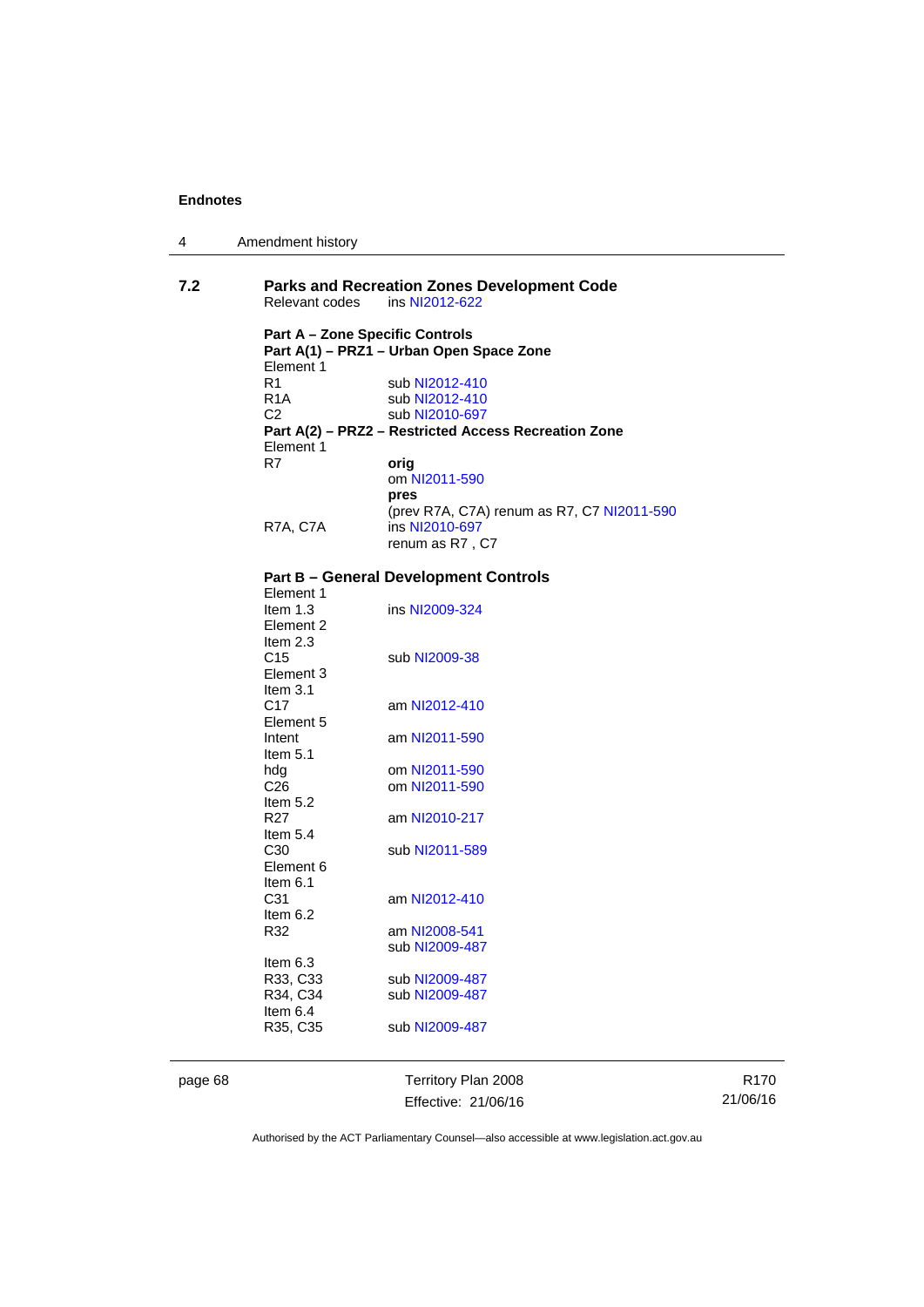Amendment history 4

|                              | Territory Plan 2008                                                           | page 69                                                                                                                                                                                                                                                                                                                                                                                                                                                                                                                                                                                                                                                                                                                   |
|------------------------------|-------------------------------------------------------------------------------|---------------------------------------------------------------------------------------------------------------------------------------------------------------------------------------------------------------------------------------------------------------------------------------------------------------------------------------------------------------------------------------------------------------------------------------------------------------------------------------------------------------------------------------------------------------------------------------------------------------------------------------------------------------------------------------------------------------------------|
| C <sub>12</sub>              | sub NI2012-410                                                                |                                                                                                                                                                                                                                                                                                                                                                                                                                                                                                                                                                                                                                                                                                                           |
| Item 2.3<br>C10<br>Element 3 | sub NI2009-38                                                                 |                                                                                                                                                                                                                                                                                                                                                                                                                                                                                                                                                                                                                                                                                                                           |
| Element 2                    |                                                                               |                                                                                                                                                                                                                                                                                                                                                                                                                                                                                                                                                                                                                                                                                                                           |
|                              |                                                                               |                                                                                                                                                                                                                                                                                                                                                                                                                                                                                                                                                                                                                                                                                                                           |
|                              |                                                                               |                                                                                                                                                                                                                                                                                                                                                                                                                                                                                                                                                                                                                                                                                                                           |
|                              | am NI2012-631                                                                 |                                                                                                                                                                                                                                                                                                                                                                                                                                                                                                                                                                                                                                                                                                                           |
|                              | sub NI2012-622                                                                |                                                                                                                                                                                                                                                                                                                                                                                                                                                                                                                                                                                                                                                                                                                           |
|                              |                                                                               |                                                                                                                                                                                                                                                                                                                                                                                                                                                                                                                                                                                                                                                                                                                           |
|                              |                                                                               |                                                                                                                                                                                                                                                                                                                                                                                                                                                                                                                                                                                                                                                                                                                           |
|                              |                                                                               |                                                                                                                                                                                                                                                                                                                                                                                                                                                                                                                                                                                                                                                                                                                           |
| Merit                        | am NI2009-37                                                                  |                                                                                                                                                                                                                                                                                                                                                                                                                                                                                                                                                                                                                                                                                                                           |
|                              | am NI2011-788                                                                 |                                                                                                                                                                                                                                                                                                                                                                                                                                                                                                                                                                                                                                                                                                                           |
|                              |                                                                               |                                                                                                                                                                                                                                                                                                                                                                                                                                                                                                                                                                                                                                                                                                                           |
|                              |                                                                               |                                                                                                                                                                                                                                                                                                                                                                                                                                                                                                                                                                                                                                                                                                                           |
|                              |                                                                               |                                                                                                                                                                                                                                                                                                                                                                                                                                                                                                                                                                                                                                                                                                                           |
| TSZ2 – Services Zone         |                                                                               |                                                                                                                                                                                                                                                                                                                                                                                                                                                                                                                                                                                                                                                                                                                           |
|                              | am NI2012-631                                                                 |                                                                                                                                                                                                                                                                                                                                                                                                                                                                                                                                                                                                                                                                                                                           |
|                              |                                                                               |                                                                                                                                                                                                                                                                                                                                                                                                                                                                                                                                                                                                                                                                                                                           |
|                              | NI2011-788; NI2014-90                                                         |                                                                                                                                                                                                                                                                                                                                                                                                                                                                                                                                                                                                                                                                                                                           |
|                              |                                                                               |                                                                                                                                                                                                                                                                                                                                                                                                                                                                                                                                                                                                                                                                                                                           |
|                              | am NI2009-37                                                                  |                                                                                                                                                                                                                                                                                                                                                                                                                                                                                                                                                                                                                                                                                                                           |
|                              |                                                                               |                                                                                                                                                                                                                                                                                                                                                                                                                                                                                                                                                                                                                                                                                                                           |
|                              | am NI2011-788                                                                 |                                                                                                                                                                                                                                                                                                                                                                                                                                                                                                                                                                                                                                                                                                                           |
|                              | am NI2011-788                                                                 |                                                                                                                                                                                                                                                                                                                                                                                                                                                                                                                                                                                                                                                                                                                           |
| hdg                          | am NI2010-602                                                                 |                                                                                                                                                                                                                                                                                                                                                                                                                                                                                                                                                                                                                                                                                                                           |
|                              |                                                                               |                                                                                                                                                                                                                                                                                                                                                                                                                                                                                                                                                                                                                                                                                                                           |
|                              |                                                                               |                                                                                                                                                                                                                                                                                                                                                                                                                                                                                                                                                                                                                                                                                                                           |
|                              |                                                                               |                                                                                                                                                                                                                                                                                                                                                                                                                                                                                                                                                                                                                                                                                                                           |
| Item $7.4$<br>R47            |                                                                               |                                                                                                                                                                                                                                                                                                                                                                                                                                                                                                                                                                                                                                                                                                                           |
| R43                          | am NI2009-38                                                                  |                                                                                                                                                                                                                                                                                                                                                                                                                                                                                                                                                                                                                                                                                                                           |
| Element 7                    |                                                                               |                                                                                                                                                                                                                                                                                                                                                                                                                                                                                                                                                                                                                                                                                                                           |
| Item $6.7$<br>R38            | sub NI2011-788                                                                |                                                                                                                                                                                                                                                                                                                                                                                                                                                                                                                                                                                                                                                                                                                           |
|                              | Item $7.1$<br>Zone Objectives<br>Merit<br>hdg<br>Relevant codes<br>Item $3.1$ | am NI2012-410<br>TSZ1 - TSZ2 Objectives and Development Tables<br><b>TSZ1 - Transport Zone</b><br>am Variation No 327<br><b>Exempt Development</b><br>Assessable Development<br>Minimum Assessment Track<br><b>Prohibited Development</b><br>am NI2008-541; NI2009-324; NI2009-392; NI2010-602;<br>Development table<br>sub NI2012-622<br><b>Exempt Development</b><br>am NI2010-602<br>am NI2011-788<br>Assessable Development<br>Minimum Assessment Track<br><b>Prohibited Development</b><br>am NI2008-541; NI2009-324; NI2009-392; NI2010-602;<br>NI2011-788; NI2014-90<br>Development table<br><b>Transport and Services Zone Development Code</b><br>ins NI2012-622<br><b>Part B - General Development Controls</b> |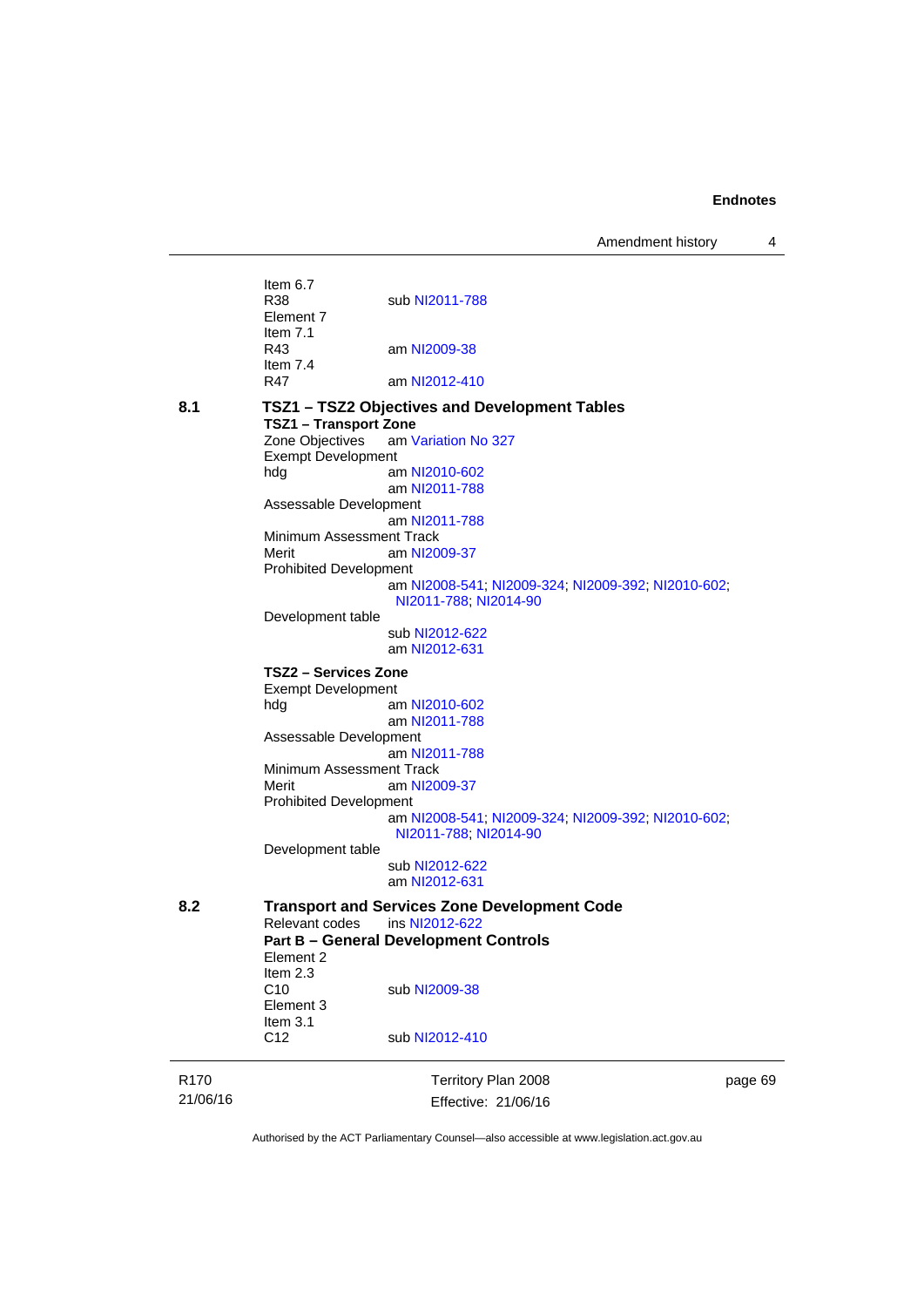4 Amendment history

|     | Element 5                                     |                                                    |
|-----|-----------------------------------------------|----------------------------------------------------|
|     | Item $5.2$                                    |                                                    |
|     | R <sub>19</sub>                               | am NI2010-217                                      |
|     | Element 6                                     |                                                    |
|     | Item $6.1$                                    |                                                    |
|     | C <sub>22</sub>                               | am NI2012-410                                      |
|     | Item $6.2$                                    |                                                    |
|     | R <sub>23</sub>                               | am NI2008-541                                      |
|     |                                               | sub NI2009-487                                     |
|     | Item $6.3$<br>R <sub>24</sub>                 |                                                    |
|     | R25, C25                                      | om NI2009-487<br>sub NI2009-487                    |
|     | Item $6.4$                                    |                                                    |
|     | R26, C26                                      | sub NI2009-487                                     |
|     | Item $6.7$                                    |                                                    |
|     | R <sub>29</sub>                               | sub NI2011-788                                     |
|     | Element 7                                     |                                                    |
|     | Item $7.1$                                    |                                                    |
|     | R33                                           | am NI2009-38                                       |
|     | Item 7.4                                      |                                                    |
|     | R37                                           | am NI2012-410                                      |
| 9.1 | NUZ1 - NUZ5 Objectives and Development Tables |                                                    |
|     | NUZ1 - Broadacre Zone Development Table       |                                                    |
|     | <b>Exempt Development</b>                     |                                                    |
|     | hdg                                           | am NI2010-602                                      |
|     |                                               | am NI2011-788                                      |
|     | Assessable Development                        |                                                    |
|     |                                               | am NI2011-788                                      |
|     | Minimum Assessment Track                      |                                                    |
|     | Merit                                         | am NI2008-541; NI2009-37; NI2009-99; NI2010-411    |
|     | Prohibited development                        |                                                    |
|     |                                               | am NI2008-541; NI2009-324; NI2009-392; NI2010-217; |
|     |                                               | NI2010-411, NI2010-602, NI2011-206, NI2014-90      |
|     | Development table                             | sub NI2012-622                                     |
|     |                                               | am NI2012-631                                      |
|     | fig 6 Pialligo                                |                                                    |
|     | Area 'a'                                      | sub NI2011-30                                      |
|     | Area 'b'                                      | sub NI2011-30                                      |
|     |                                               |                                                    |
|     | fig 7 Symonston                               |                                                    |
|     | Area 'a'                                      | sub NI2011-30                                      |
|     | Area 'b'                                      | sub Variation No 285, NI2011-30                    |
|     | Figures $1 - 7$                               | om NI2013-5                                        |
|     |                                               |                                                    |
|     |                                               |                                                    |

page 70 Territory Plan 2008 Effective: 21/06/16

R170 21/06/16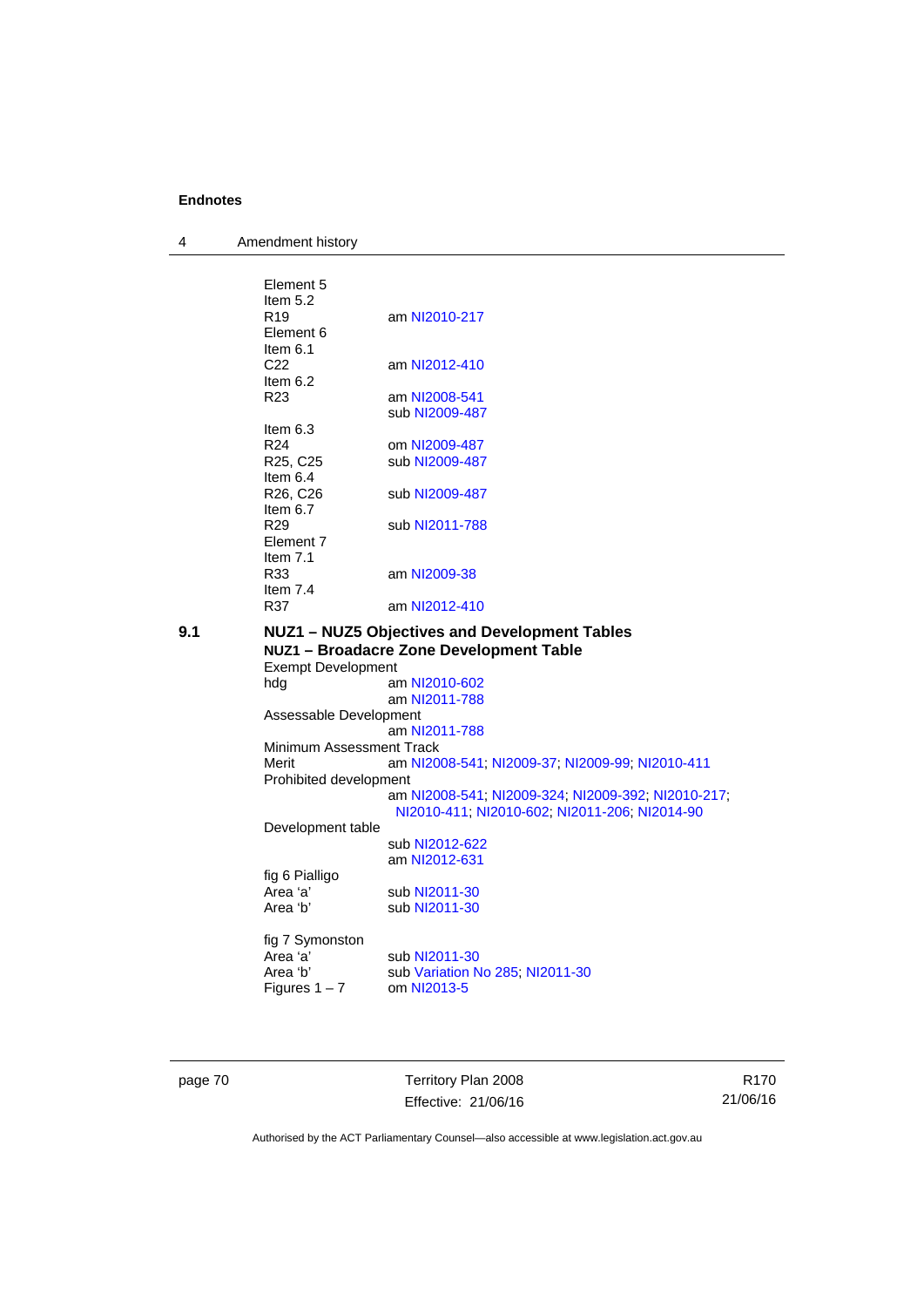Amendment history 4

**NUZ2 – Rural Zone Development Table**  Exempt Development hdg am [NI2010-602](http://www.legislation.act.gov.au/ni/2010-602/) am [NI2011-788](http://www.legislation.act.gov.au/ni/2011-788/) Assessable Development am [NI2011-788](http://www.legislation.act.gov.au/ni/2011-788/) Minimum Assessment Track Merit **am [NI2008-290](http://www.legislation.act.gov.au/ni/2008-290/); [NI2009-37](http://www.legislation.act.gov.au/ni/2009-37/)** Prohibited development am [NI2008-541](http://www.legislation.act.gov.au/ni/2008-541/); [NI2009-324](http://www.legislation.act.gov.au/ni/2009-324/); [NI2009-392](http://www.legislation.act.gov.au/ni/2009-392/); [NI2010-217](http://www.legislation.act.gov.au/ni/2010-217/); [NI2010-602](http://www.legislation.act.gov.au/ni/2010-602/); [NI2011-788](http://www.legislation.act.gov.au/ni/2011-788/); [NI2014-90](http://www.legislation.act.gov.au/ni/2014-90/default.asp) Development table sub [NI2012-622](http://www.legislation.act.gov.au/ni/2012-622/default.asp) am [NI2012-631](http://www.legislation.act.gov.au/ni/2012-631/default.asp) **NUZ3 –Hills, Ridges and Buffer Zone Development Table**  Title am [NI2009-37](http://www.legislation.act.gov.au/ni/2009-37/) Exempt Development<br>hdg ar am [NI2010-602](http://www.legislation.act.gov.au/ni/2010-602/) am [NI2011-788](http://www.legislation.act.gov.au/ni/2011-788/) Assessable Development am [NI2011-788](http://www.legislation.act.gov.au/ni/2011-788/) Minimum Assessment Track Merit am [Variation No 281](http://www.legislation.act.gov.au/ni/2008-352/); [NI2009-37](http://www.legislation.act.gov.au/ni/2009-37/); [NI2009-99](http://www.legislation.act.gov.au/ni/2009-99/); [NI2010-411](http://www.legislation.act.gov.au/ni/2010-411/) Prohibited development table am [NI2008-541](http://www.legislation.act.gov.au/ni/2008-541/); [NI2009-324](http://www.legislation.act.gov.au/ni/2009-324/); [NI2009-392](http://www.legislation.act.gov.au/ni/2009-392/); [NI2010-217](http://www.legislation.act.gov.au/ni/2010-217/); [NI2010-602](http://www.legislation.act.gov.au/ni/2010-602/); [NI2011-788](http://www.legislation.act.gov.au/ni/2011-788/); [NI2014-90](http://www.legislation.act.gov.au/ni/2014-90/default.asp) Development table sub [NI2012-622](http://www.legislation.act.gov.au/ni/2012-622/default.asp) am [NI2012-631](http://www.legislation.act.gov.au/ni/2012-631/default.asp)<br>Figure 1 com NI2013-5 om [NI2013-5](http://www.legislation.act.gov.au/ni/2013-5/default.asp) **NUZ4 –River Corridor Zone Development Table**  Objectives am [NI2009-324](http://www.legislation.act.gov.au/ni/2009-324/) Exempt Development<br>al am [NI2010-602](http://www.legislation.act.gov.au/ni/2010-602/) am [NI2011-788](http://www.legislation.act.gov.au/ni/2011-788/) Assessable Development am [NI2011-788](http://www.legislation.act.gov.au/ni/2011-788/) Minimum Assessment Track Merit am [NI2009-37](http://www.legislation.act.gov.au/ni/2009-37/) Prohibited development [NI2008-541](http://www.legislation.act.gov.au/ni/2008-541/); [NI2009-324](http://www.legislation.act.gov.au/ni/2009-324/); [NI2009-392](http://www.legislation.act.gov.au/ni/2009-392/); [NI2010-602](http://www.legislation.act.gov.au/ni/2010-602/); [NI2011-788](http://www.legislation.act.gov.au/ni/2011-788/); [NI2014-90](http://www.legislation.act.gov.au/ni/2014-90/default.asp) Development table sub [NI2012-622](http://www.legislation.act.gov.au/ni/2012-622/default.asp) am [NI2012-631](http://www.legislation.act.gov.au/ni/2012-631/default.asp)<br>om NI2013-5 Figures  $1 - 8$ 

R170 21/06/16 Territory Plan 2008 Effective: 21/06/16 page 71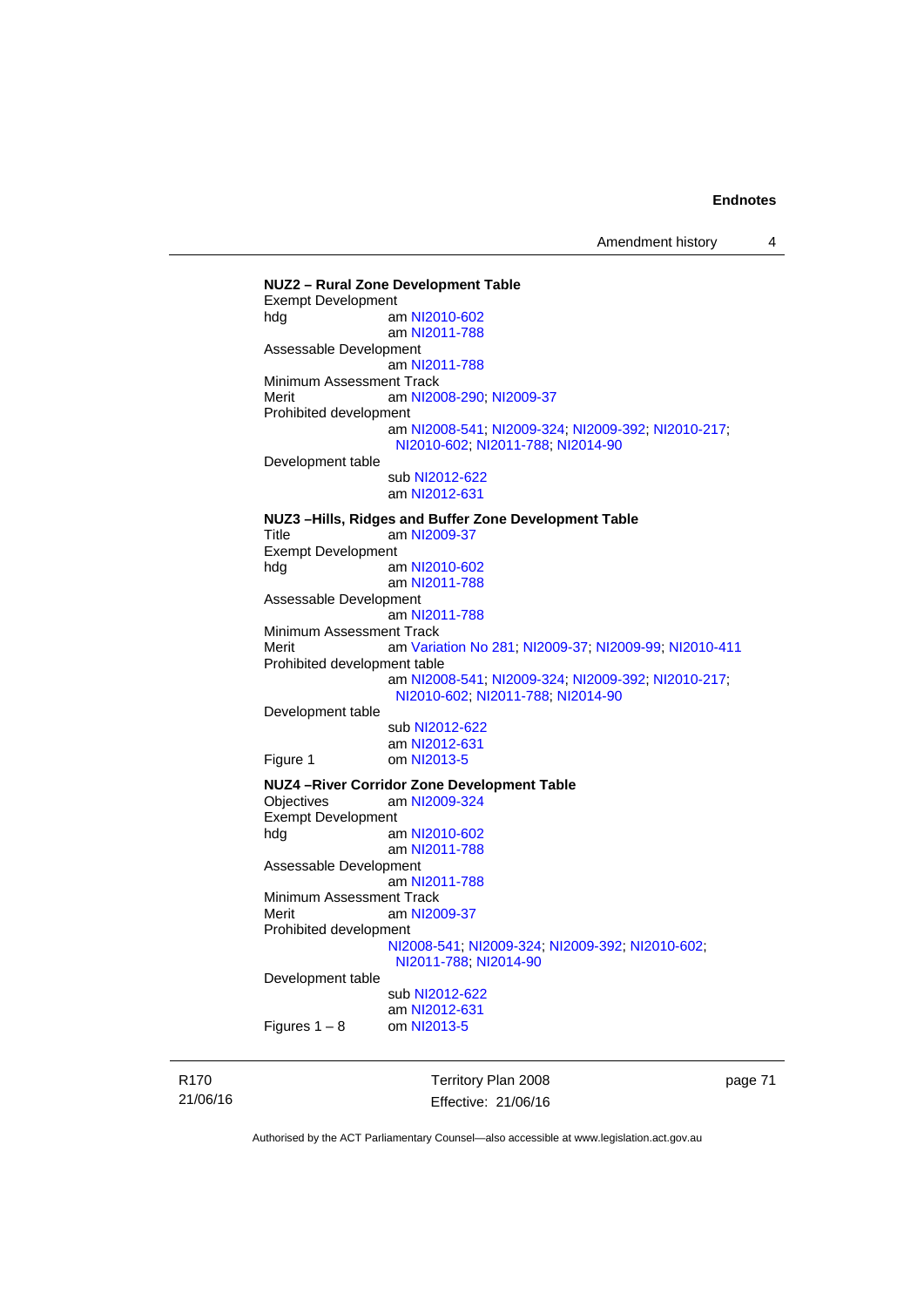|  | Amendment history |
|--|-------------------|
|--|-------------------|

**NUZ5 –Mountains and Bushland Zone Development Table**  Title am [NI2009-37](http://www.legislation.act.gov.au/ni/2009-37/) Exempt Development<br>hdg ar am [NI2010-602](http://www.legislation.act.gov.au/ni/2010-602/) am [NI2011-788](http://www.legislation.act.gov.au/ni/2011-788/) Assessable Development am [NI2011-788](http://www.legislation.act.gov.au/ni/2011-788/) Minimum Assessment Track Merit am [NI2009-37](http://www.legislation.act.gov.au/ni/2009-37/) Prohibited development [NI2008-541](http://www.legislation.act.gov.au/ni/2008-541/); [NI2009-324](http://www.legislation.act.gov.au/ni/2009-324/); [NI2009-392](http://www.legislation.act.gov.au/ni/2009-392/); [NI2010-602](http://www.legislation.act.gov.au/ni/2010-602/); [NI2011-788](http://www.legislation.act.gov.au/ni/2011-788/); [NI2014-90](http://www.legislation.act.gov.au/ni/2014-90/default.asp) Development table sub [NI2012-622](http://www.legislation.act.gov.au/ni/2012-622/default.asp) am [NI2012-631](http://www.legislation.act.gov.au/ni/2012-631/default.asp) Figure 1 om [NI2013-5](http://www.legislation.act.gov.au/ni/2013-5/default.asp) **9.2 Non-Urban Zones Development Code**  Introduction am [NI2012-622](http://www.legislation.act.gov.au/ni/2012-622/default.asp)<br>Relevant codes ins NI2012-622 Relevant codes **Part A(1) – NUZ1 – Broadacre zone**  Element 1 Intent sub [NI2010-601](http://www.legislation.act.gov.au/ni/2010-601/) Item 1.1 C2 am [NI2008-590](http://www.legislation.act.gov.au/ni/2008-590/default.asp) C2A ins [NI2010-601](http://www.legislation.act.gov.au/ni/2010-601/) **Part A(2) – NUZ2 – Rural zone**  Element 1 Item 1.2 C5 om [NI2012-622](http://www.legislation.act.gov.au/ni/2012-622/default.asp) **Part A(4) – NUZ4 – River corridor zone**  Element 1 Item  $1.1$ <br>C<sub>11</sub> am [NI2009-324](http://www.legislation.act.gov.au/ni/2009-324/) **Par A(5) – NUZ5 – Mountains and Bushland**  Element 1 Item 1.2 C13 om [NI2012-622](http://www.legislation.act.gov.au/ni/2012-622/default.asp) C14 om [NI2012-622](http://www.legislation.act.gov.au/ni/2012-622/default.asp) **Part B – General Development Controls**  Element 2 Item  $2.3$ <br>C<sub>21</sub> sub [NI2009-38](http://www.legislation.act.gov.au/ni/2009-38/)

page 72 Territory Plan 2008 Effective: 21/06/16

R170 21/06/16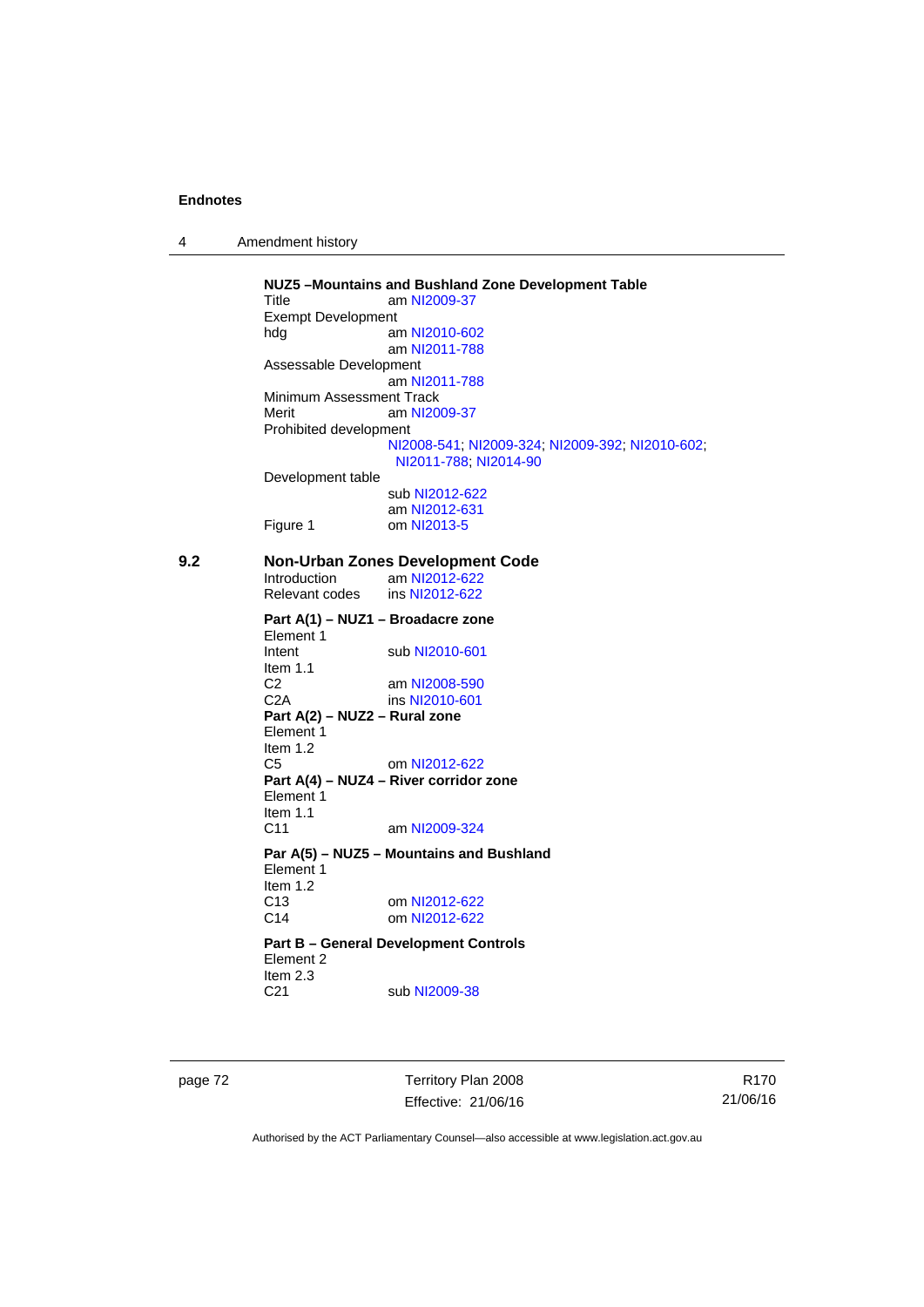Amendment history 4

Element 3 Item 3.4 hdg ins [NI2009-487](http://www.legislation.act.gov.au/ni/2009-487/)<br>C25A ins NI2009-487 ins [NI2009-487](http://www.legislation.act.gov.au/ni/2009-487/) Element 5 Item  $5.1$ <br>R30 am [NI2010-217](http://www.legislation.act.gov.au/ni/2010-217/) Element 6 Item 6.1 R32, C32 am [NI2013-245](http://www.legislation.act.gov.au/ni/2013-245/default.asp) Item 6.6 sub [NI2011-788](http://www.legislation.act.gov.au/ni/2011-788/) Element 7 Item  $7.1$ <br>R40 am [NI2009-38](http://www.legislation.act.gov.au/ni/2009-38/)

**Part C – Site Specific Controls** 

om [NI2012-622](http://www.legislation.act.gov.au/ni/2012-622/default.asp) **Part C(8) – Harman Industrial Area,**  Jerrabomberra ins [NI2008-290](http://www.legislation.act.gov.au/ni/2008-290/); renum as Part C(8) R4 LA om [NI2012-622](http://www.legislation.act.gov.au/ni/2012-622/default.asp)

**10.1 Suburb Precinct Maps and Codes** 

Introduction to Suburb<br>Precinct Codes ins ins [Variation No 302](http://www.legislation.act.gov.au/ni/2011-573/)

**Acton Precinct Map**  ins [NI2012-622](http://www.legislation.act.gov.au/ni/2012-622/default.asp)

**Ainslie Precinct Map** 

ins [Variation No 302](http://www.legislation.act.gov.au/ni/2011-573/) sub [NI2012-622](http://www.legislation.act.gov.au/ni/2012-622/default.asp)

### **Amaroo Precinct Map and Code**

ins [NI2012-622](http://www.legislation.act.gov.au/ni/2012-622/default.asp) sub [NI2013-484](http://www.legislation.act.gov.au/ni/2013-484/default.asp) am [NI2015-81](http://www.legislation.act.gov.au/ni/2015-81/default.asp)

### **Aranda Precinct Map and Code**

ins [Variation No 302](http://www.legislation.act.gov.au/ni/2011-573/) sub [NI2012-622](http://www.legislation.act.gov.au/ni/2012-622/default.asp); [NI2013-112](http://www.legislation.act.gov.au/ni/2013-112/default.asp) am [NI2014-656](http://www.legislation.act.gov.au/ni/2014-656/default.asp)

**Banks Precinct Map**  ins [NI2012-622](http://www.legislation.act.gov.au/ni/2012-622/default.asp)

**Barton Precinct Map and Code** 

ins [Variation No 302](http://www.legislation.act.gov.au/ni/2011-573/) sub [NI2012-622](http://www.legislation.act.gov.au/ni/2012-622/default.asp)

R170 21/06/16 Territory Plan 2008 Effective: 21/06/16 page 73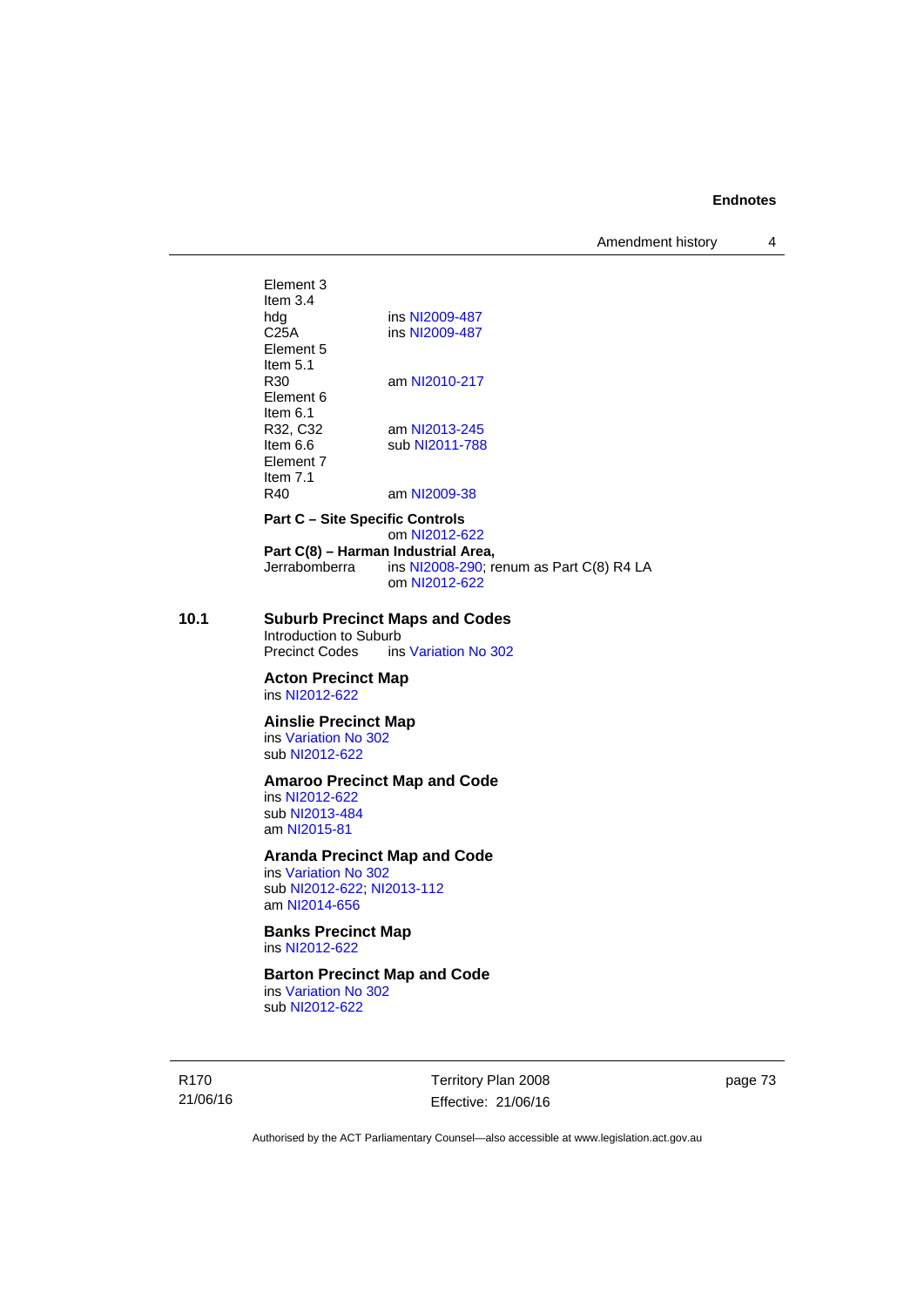4 Amendment history

#### **Beard Precinct Map and Code**  ins [NI2012-622](http://www.legislation.act.gov.au/ni/2012-622/default.asp)

am [NI2012-631](http://www.legislation.act.gov.au/ni/2012-631/default.asp); [NI2013-5](http://www.legislation.act.gov.au/ni/2013-5/default.asp)

#### **Belconnen Precinct Map and Code**  ins [NI2012-622](http://www.legislation.act.gov.au/ni/2012-622/default.asp)

### **Bonner Precinct Map and Code**

ins [NI2011-257](http://www.legislation.act.gov.au/ni/2011-257/) am [NI2011-480](http://www.legislation.act.gov.au/ni/2011-480/) sub [Variation No 302](http://www.legislation.act.gov.au/ni/2011-573/); [NI2011-786](http://www.legislation.act.gov.au/ni/2011-786/) am [NI2012-32](http://www.legislation.act.gov.au/ni/2012-32/); [NI2012-224](http://www.legislation.act.gov.au/ni/2012-224/); [NI2012-394](http://www.legislation.act.gov.au/ni/2012-394/) sub [NI2012-622](http://www.legislation.act.gov.au/ni/2012-622/default.asp) am [NI2013-245](http://www.legislation.act.gov.au/ni/2013-245/default.asp)

### **Bonython Precinct Map**

ins [Variation No 302](http://www.legislation.act.gov.au/ni/2011-573/) sub [NI2012-622](http://www.legislation.act.gov.au/ni/2012-622/default.asp)

### **Braddon Precinct Map and Code**

ins [Variation No 302](http://www.legislation.act.gov.au/ni/2011-573/) sub [NI2012-622](http://www.legislation.act.gov.au/ni/2012-622/default.asp) am [Variation No 308](http://www.legislation.act.gov.au/ni/2014-60/default.asp)

#### **Bruce Precinct Map and Code**

ins [NI2012-622](http://www.legislation.act.gov.au/ni/2012-622/default.asp) am [Variation No 347](http://www.legislation.act.gov.au/ni/2015-449/default.asp)

### **Calwell Precinct Map and Code**

ins [Variation No 302](http://www.legislation.act.gov.au/ni/2011-573/) sub [NI2012-622](http://www.legislation.act.gov.au/ni/2012-622/default.asp) am [NI2013-114](http://www.legislation.act.gov.au/ni/2013-114/default.asp)

### **Campbell Precinct Map**

ins [Variation No 302](http://www.legislation.act.gov.au/ni/2011-573/) sub [NI2012-622](http://www.legislation.act.gov.au/ni/2012-622/default.asp)

### **Capital Hill Precinct Map**

ins [NI2012-622](http://www.legislation.act.gov.au/ni/2012-622/default.asp)

### **Casey Precinct Map and Code**

(prev 10.4) renum and reloc [NI2010-602](http://www.legislation.act.gov.au/ni/2010-602/) ins [NI2010-382](http://www.legislation.act.gov.au/ni/2010-382/) am [NI2010-409](http://www.legislation.act.gov.au/ni/2010-409/); [NI2010-566](http://www.legislation.act.gov.au/ni/2010-566/); [NI2011-126](http://www.legislation.act.gov.au/ni/2011-126/); [NI2011-283](http://www.legislation.act.gov.au/ni/2011-283/); [NI2011-651](http://www.legislation.act.gov.au/ni/2011-651/) sub [NI2012-29](http://www.legislation.act.gov.au/ni/2012-29/) am [NI2012-86](http://www.legislation.act.gov.au/ni/2012-86/); [NI2012-352](http://www.legislation.act.gov.au/ni/2012-352/); [NI2012-374](http://www.legislation.act.gov.au/ni/2012-374/); [NI2012-476](http://www.legislation.act.gov.au/ni/2012-476/); [NI2012-568](http://www.legislation.act.gov.au/ni/2012-568/default.asp); [NI2012-612](http://www.legislation.act.gov.au/ni/2012-612/default.asp) sub [NI2012-622](http://www.legislation.act.gov.au/ni/2012-622/default.asp) am [NI2013-147](http://www.legislation.act.gov.au/ni/2013-147/default.asp); [NI2013-207](http://www.legislation.act.gov.au/ni/2013-207/default.asp) sub [NI2014-33](http://www.legislation.act.gov.au/ni/2014-33/default.asp)

page 74 Territory Plan 2008 Effective: 21/06/16

R170 21/06/16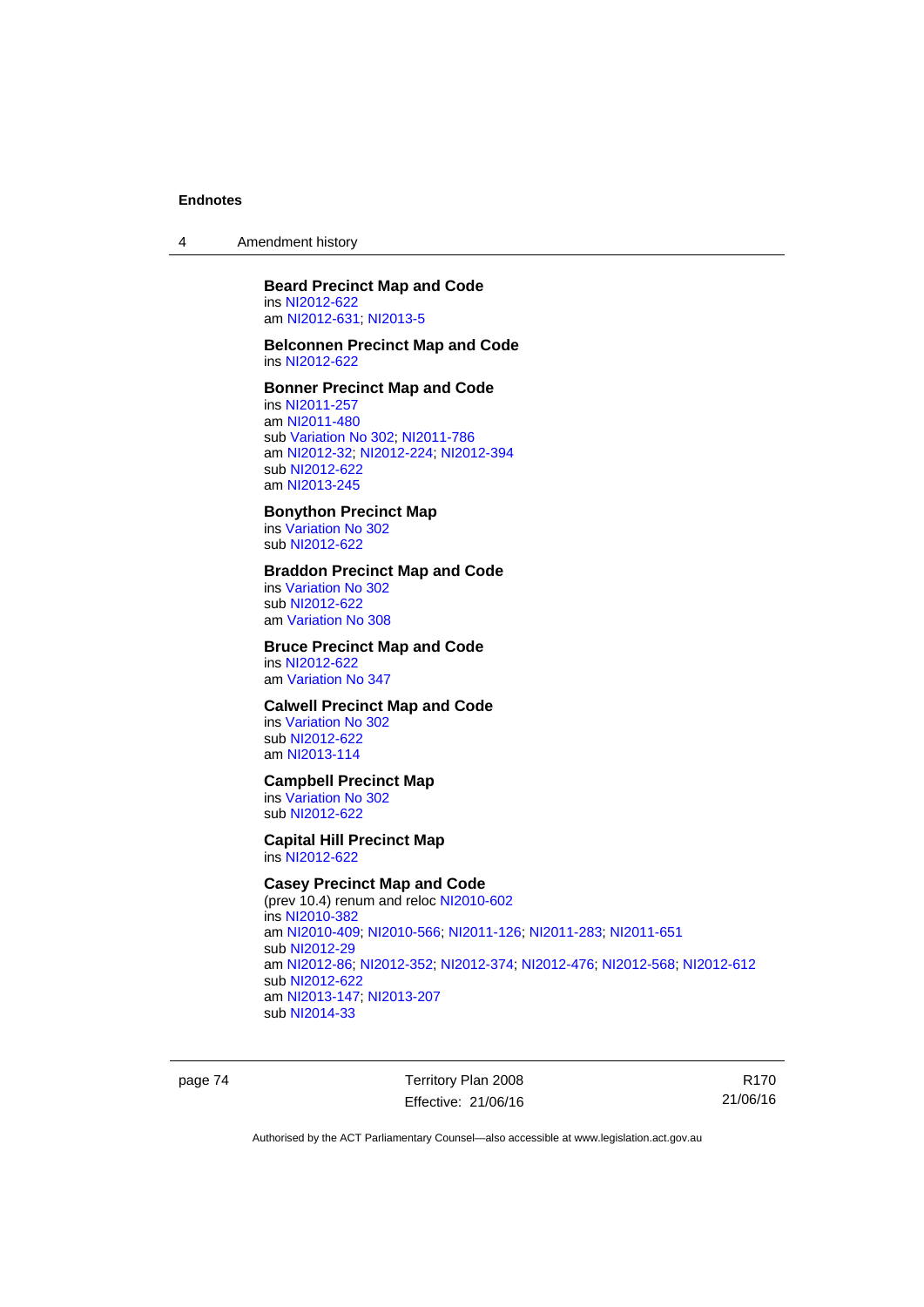am [NI2014-89](http://www.legislation.act.gov.au/ni/2014-89/default.asp); [NI2014-180](http://www.legislation.act.gov.au/ni/2014-180/default.asp); [NI2014-274](http://www.legislation.act.gov.au/ni/2014-274/default.asp); [NI2014-275](http://www.legislation.act.gov.au/ni/2014-275/default.asp); [NI2014-329](http://www.legislation.act.gov.au/ni/2014-329/default.asp); [NI2014-474](http://www.legislation.act.gov.au/ni/2014-474/default.asp); [NI2015-81;](http://www.legislation.act.gov.au/ni/2015-81/default.asp) [NI2015-612](http://www.legislation.act.gov.au/ni/2015-612/default.asp)

### **Chapman Precinct Map**

ins [Variation No 302](http://www.legislation.act.gov.au/ni/2011-573/) sub [NI2012-622](http://www.legislation.act.gov.au/ni/2012-622/default.asp)

#### **Charnwood Precinct Map and Code**  ins [Variation No 302](http://www.legislation.act.gov.au/ni/2011-573/)

sub [NI2012-622](http://www.legislation.act.gov.au/ni/2012-622/default.asp)

#### **Chifley Precinct Map**  ins [NI2012-622](http://www.legislation.act.gov.au/ni/2012-622/default.asp)

#### **Chisholm Precinct Map and Code**  ins [Variation No 302](http://www.legislation.act.gov.au/ni/2011-573/) sub [NI2012-622](http://www.legislation.act.gov.au/ni/2012-622/default.asp)

### **City Precinct Map and Code**

ins [NI2012-622](http://www.legislation.act.gov.au/ni/2012-622/default.asp) am [NI2014-656](http://www.legislation.act.gov.au/ni/2014-656/default.asp)

### **Conder Precinct Map and Code**

ins [Variation No 302](http://www.legislation.act.gov.au/ni/2011-573/) sub [NI2012-622](http://www.legislation.act.gov.au/ni/2012-622/default.asp) am [NI2013-114](http://www.legislation.act.gov.au/ni/2013-114/default.asp); [NI2013-245](http://www.legislation.act.gov.au/ni/2013-245/default.asp); [NI2013-437](http://www.legislation.act.gov.au/ni/2013-437/default.asp)

**Cook Precinct Map**  ins [NI2012-622](http://www.legislation.act.gov.au/ni/2012-622/default.asp)

### **Coombs Precinct Map and Code**

ins [NI2013-557](http://www.legislation.act.gov.au/ni/2013-557/default.asp) sub [NI2014-90](http://www.legislation.act.gov.au/ni/2014-90/default.asp) am [NI2014-268](http://www.legislation.act.gov.au/ni/2014-268/default.asp); [NI2014-662](http://www.legislation.act.gov.au/ni/2014-662/default.asp); [NI2015-138](http://www.legislation.act.gov.au/ni/2015-138/default.asp); [NI2015-181](http://www.legislation.act.gov.au/ni/2015-181/default.asp); [NI2015-471](http://www.legislation.act.gov.au/ni/2015-471/default.asp); [NI2015-633](http://www.legislation.act.gov.au/ni/2015-633/default.asp)

#### **Crace Precinct Map and Code**

ins [NI2011-787](http://www.legislation.act.gov.au/ni/2011-787/) sub [NI2012-304](http://www.legislation.act.gov.au/ni/2012-304/) am [NI2012-507](http://www.legislation.act.gov.au/ni/2012-507/) sub [NI2012-622](http://www.legislation.act.gov.au/ni/2012-622/default.asp) am [NI2012-632](http://www.legislation.act.gov.au/ni/2012-632/default.asp); [NI2013-246](http://www.legislation.act.gov.au/ni/2013-246/default.asp); [NI2013-249](http://www.legislation.act.gov.au/ni/2013-248/default.asp); [NI2014-276](http://www.legislation.act.gov.au/ni/2014-276/default.asp)

### **Curtin Precinct Map and Code**

ins [Variation No 302](http://www.legislation.act.gov.au/ni/2011-573/) sub [NI2012-622](http://www.legislation.act.gov.au/ni/2012-622/default.asp)

### **Deakin Precinct Map and Code**

ins [Variation No 302](http://www.legislation.act.gov.au/ni/2011-573/) sub [NI2012-622](http://www.legislation.act.gov.au/ni/2012-622/default.asp) am [NI2015-452](http://www.legislation.act.gov.au/ni/2015-452/default.asp)

R170 21/06/16 Territory Plan 2008 Effective: 21/06/16 page 75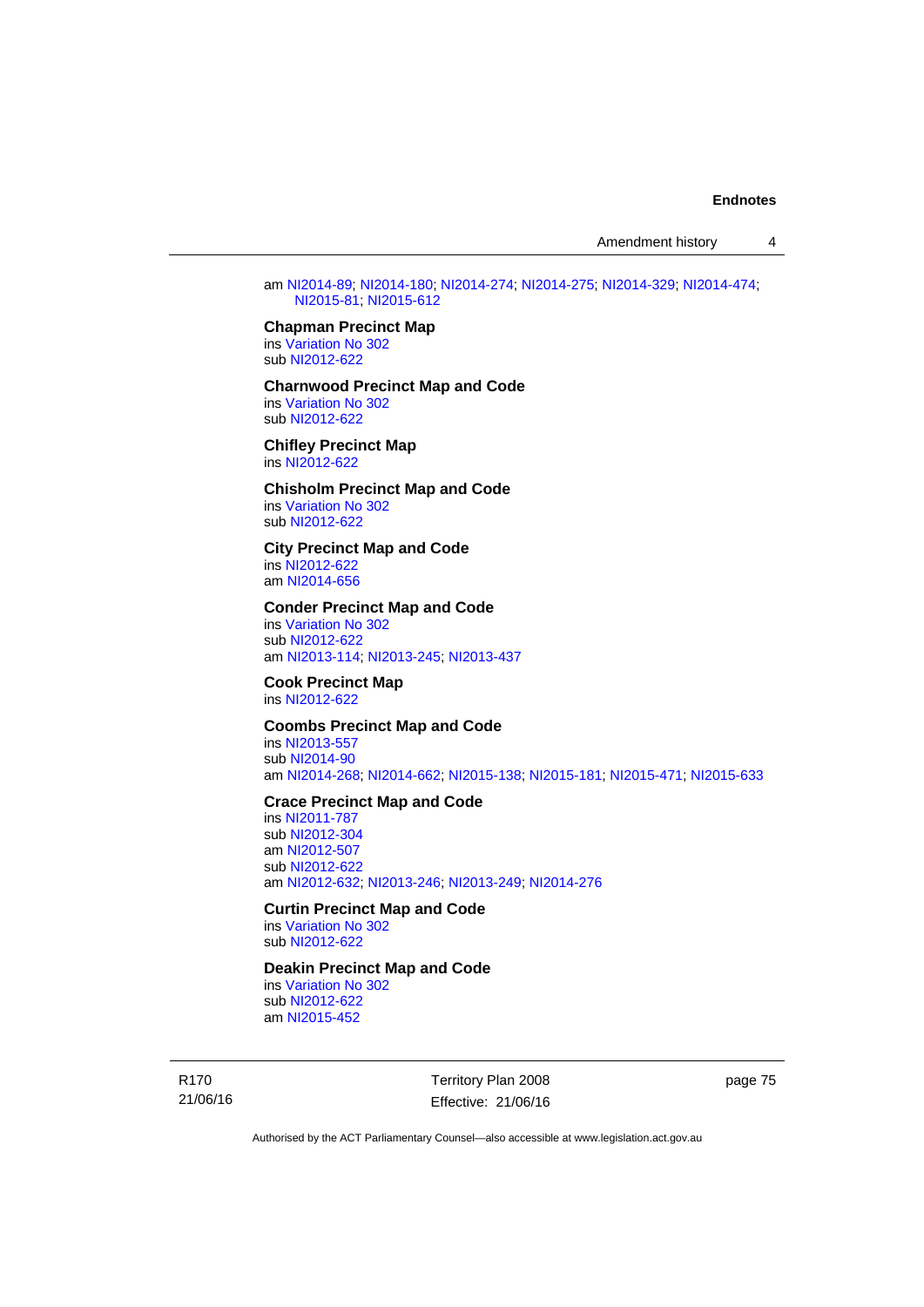4 Amendment history

**Denman Prospect Map and Code**  ins [NI2016-306](http://www.legislation.act.gov.au/ni/2016-306/default.asp)

**Dickson Precinct Map and Code**  ins [Variation No 302](http://www.legislation.act.gov.au/ni/2011-573/) sub [NI2012-622](http://www.legislation.act.gov.au/ni/2012-622/default.asp) am [Variation No 311](http://www.legislation.act.gov.au/ni/2013-208/default.asp)

**Downer Precinct Map and Code**  ins [NI2012-622](http://www.legislation.act.gov.au/ni/2012-622/default.asp) sub [Variation No 322](http://www.legislation.act.gov.au/ni/2015-185/default.asp)

**Duffy Precinct Map and Code**  ins [Variation No 302](http://www.legislation.act.gov.au/ni/2011-573/) sub [NI2012-622](http://www.legislation.act.gov.au/ni/2012-622/default.asp)

**Dunlop Precinct Map**  ins [NI2012-622](http://www.legislation.act.gov.au/ni/2012-622/default.asp)

**Evatt Precinct Map**  ins [Variation No 302](http://www.legislation.act.gov.au/ni/2011-573/) sub [NI2012-622](http://www.legislation.act.gov.au/ni/2012-622/default.asp)

**Fadden Precinct Map**  ins [NI2012-622](http://www.legislation.act.gov.au/ni/2012-622/default.asp)

**Farrer Precinct Map**  ins [Variation No 302](http://www.legislation.act.gov.au/ni/2011-573/) sub [NI2012-622](http://www.legislation.act.gov.au/ni/2012-622/default.asp)

**Fisher Precinct Map**  ins [NI2012-622](http://www.legislation.act.gov.au/ni/2012-622/default.asp)

**Florey Precinct Map**  ins [NI2012-622](http://www.legislation.act.gov.au/ni/2012-622/default.asp)

**Flynn Precinct Map**  ins [NI2012-622](http://www.legislation.act.gov.au/ni/2012-622/default.asp)

### **Forde Precinct Map and Code**

ins [NI2011-309](http://www.legislation.act.gov.au/ni/2011-309/) sub [NI2011-668](http://www.legislation.act.gov.au/ni/2011-668/); [NI2012-30](http://www.legislation.act.gov.au/ni/2012-30/) am [NI2012-87](http://www.legislation.act.gov.au/ni/2012-87/) sub [NI2012-622](http://www.legislation.act.gov.au/ni/2012-622/default.asp)

**Forrest Precinct Map and Code**  ins [NI2012-622](http://www.legislation.act.gov.au/ni/2012-622/default.asp)

am [NI2013-246](http://www.legislation.act.gov.au/ni/2013-246/default.asp)

page 76 Territory Plan 2008 Effective: 21/06/16

R170 21/06/16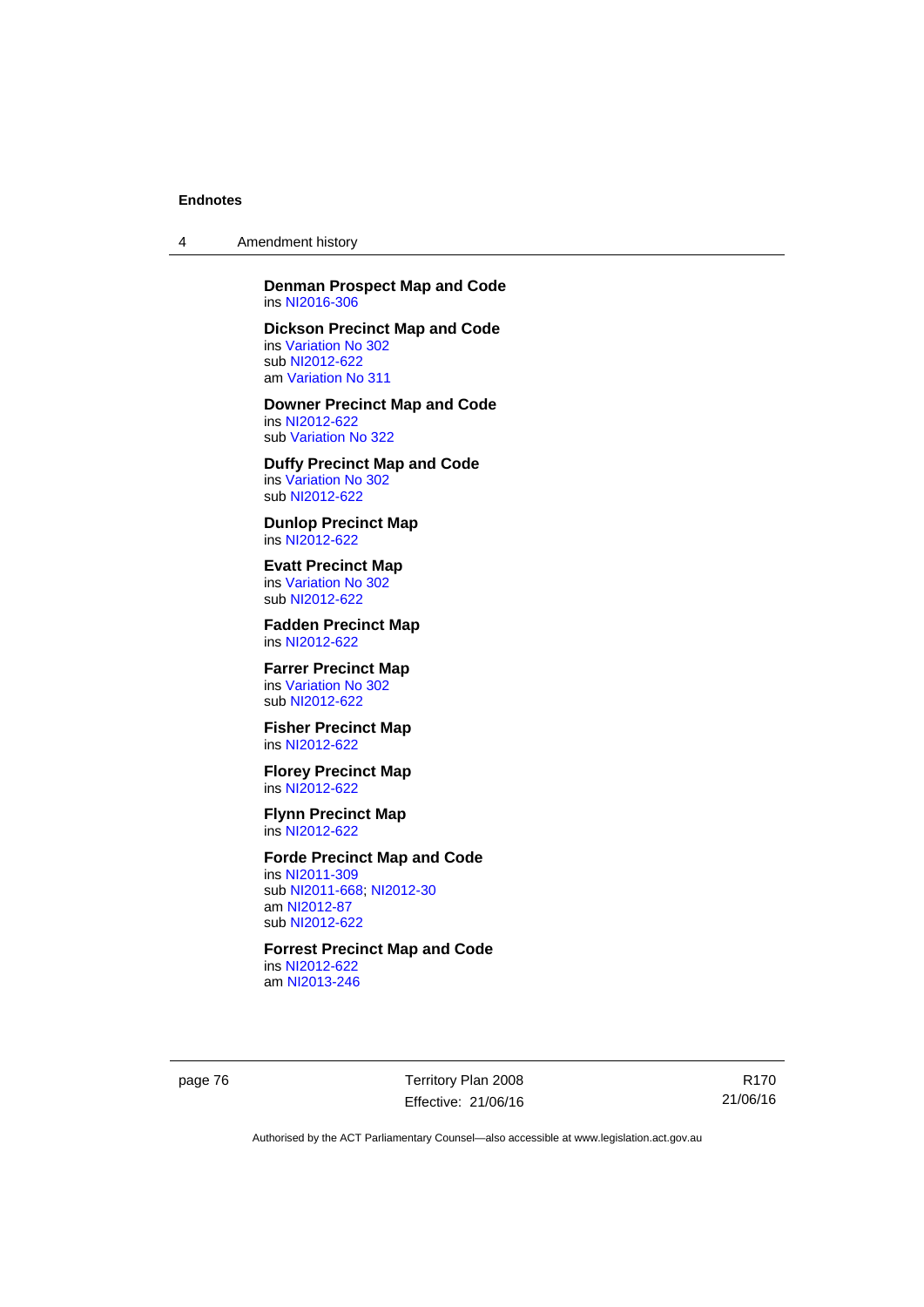Amendment history 4

### **Franklin Precinct Map and Code**

ins [NI2011-81](http://www.legislation.act.gov.au/ni/2011-81/) sub [Variation No 302](http://www.legislation.act.gov.au/ni/2011-573/); [NI2012-622](http://www.legislation.act.gov.au/ni/2012-622/default.asp) am [NI2013-246](http://www.legislation.act.gov.au/ni/2013-246/default.asp)

#### **Fraser Precinct Map**

ins [Variation No 302](http://www.legislation.act.gov.au/ni/2011-573/) sub [NI2012-622](http://www.legislation.act.gov.au/ni/2012-622/default.asp)

### **Fyshwick Precinct Map and Code**

ins [NI2012-622](http://www.legislation.act.gov.au/ni/2012-622/default.asp) am [NI2013-246](http://www.legislation.act.gov.au/ni/2013-246/default.asp); [NI2015-452](http://www.legislation.act.gov.au/ni/2015-452/default.asp)

#### **Garran Precinct Map**

ins [Variation No 302](http://www.legislation.act.gov.au/ni/2011-573/) sub [NI2012-622](http://www.legislation.act.gov.au/ni/2012-622/default.asp)

### **Gilmore Precinct Map**

ins [Variation No 302](http://www.legislation.act.gov.au/ni/2011-573/) sub [NI2012-622](http://www.legislation.act.gov.au/ni/2012-622/default.asp)

### **Giralang Precinct Map**

ins [Variation No 302](http://www.legislation.act.gov.au/ni/2011-573/) sub [NI2012-622](http://www.legislation.act.gov.au/ni/2012-622/default.asp)

#### **Gordon Precinct Map**

ins [Variation No 302](http://www.legislation.act.gov.au/ni/2011-573/) sub [NI2012-622](http://www.legislation.act.gov.au/ni/2012-622/default.asp)

#### **Gowrie Precinct Map**

ins [Variation No 302](http://www.legislation.act.gov.au/ni/2011-573/) sub [NI2012-622](http://www.legislation.act.gov.au/ni/2012-622/default.asp)

### **Greenway Precinct Map and Code**

ins [NI2012-622](http://www.legislation.act.gov.au/ni/2012-622/default.asp) am [NI2012-631](http://www.legislation.act.gov.au/ni/2012-631/default.asp); [NI2013-246](http://www.legislation.act.gov.au/ni/2013-246/default.asp); [NI2013-535](http://www.legislation.act.gov.au/ni/2013-535/); [Variation No 318](http://www.legislation.act.gov.au/ni/2014-294/default.asp); [NI2014-656](http://www.legislation.act.gov.au/ni/2014-656/default.asp); [Variation No 337](http://www.legislation.act.gov.au/ni/2015-375/default.asp)

### **Griffith Precinct Map and Code**

ins [Variation No 302](http://www.legislation.act.gov.au/ni/2011-573/) sub [Variation No 307](http://www.legislation.act.gov.au/ni/2012-201/); [NI2012-622](http://www.legislation.act.gov.au/ni/2012-622/default.asp); [NI2013-437](http://www.legislation.act.gov.au/ni/2013-437/default.asp) am [Variation No 333](http://www.legislation.act.gov.au/ni/2016-65/default.asp)

### **Gungahlin Precinct Map and Code**

ins [Variation No 302](http://www.legislation.act.gov.au/ni/2011-573/) sub [NI2012-622](http://www.legislation.act.gov.au/ni/2012-622/default.asp) am [NI2013-245](http://www.legislation.act.gov.au/ni/2013-245/default.asp); [NI2013-246](http://www.legislation.act.gov.au/ni/2013-246/default.asp); [NI2014-90](http://www.legislation.act.gov.au/ni/2014-90/default.asp); [NI2014-223](http://www.legislation.act.gov.au/ni/2014-223/default.asp); [NI2014-275](http://www.legislation.act.gov.au/ni/2014-275/default.asp); [NI2015-452](http://www.legislation.act.gov.au/ni/2015-452/default.asp)

# **Hackett Precinct Map**

ins [Variation No 302](http://www.legislation.act.gov.au/ni/2011-573/) sub [NI2012-622](http://www.legislation.act.gov.au/ni/2012-622/default.asp)

R170 21/06/16 Territory Plan 2008 Effective: 21/06/16 page 77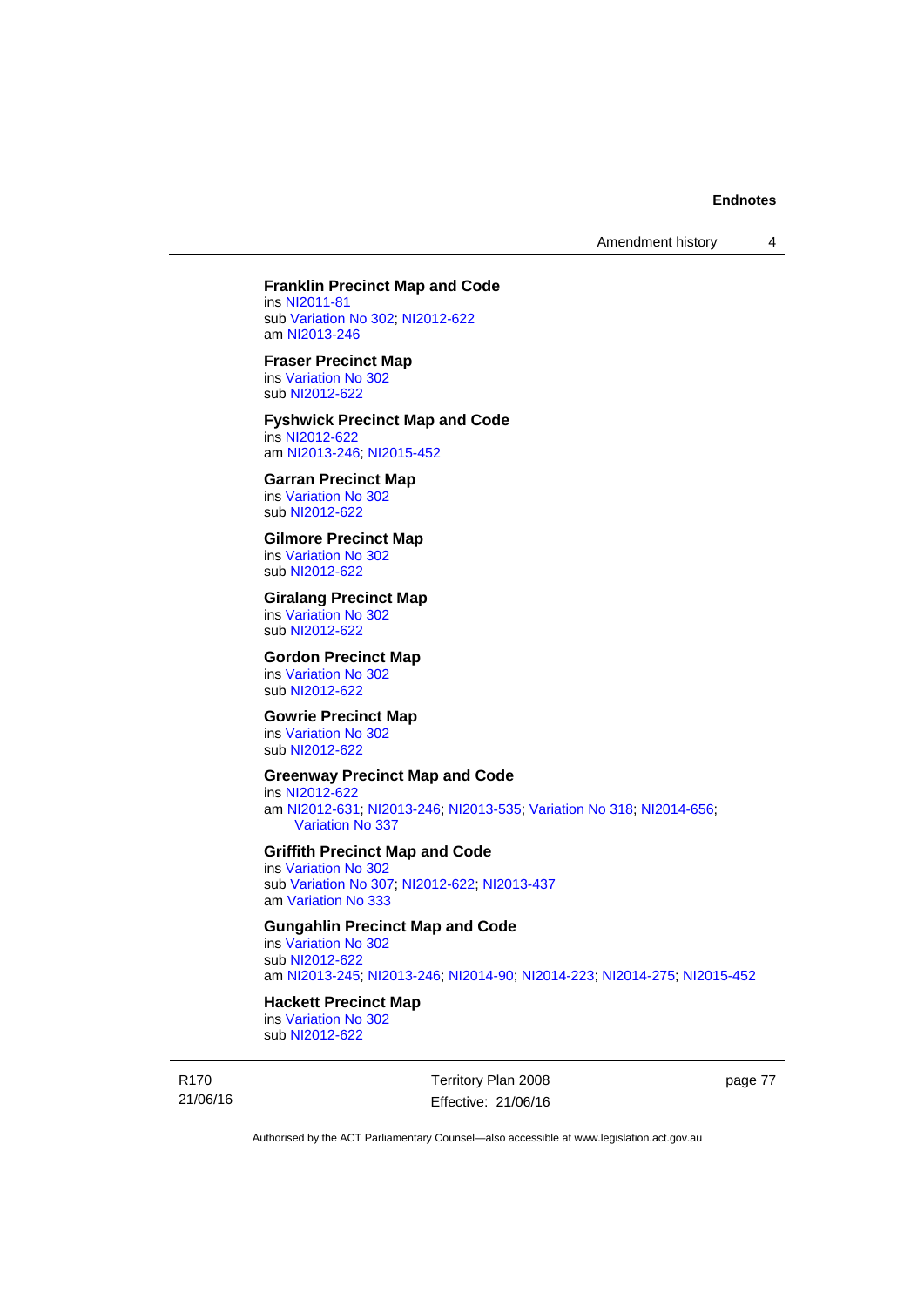4 Amendment history

### **Hall Precinct Map and Code**

ins [Variation No 302](http://www.legislation.act.gov.au/ni/2011-573/) sub [NI2012-622](http://www.legislation.act.gov.au/ni/2012-622/default.asp) am [NI2013-437](http://www.legislation.act.gov.au/ni/2013-437/default.asp)

### **Harrison Precinct Map and Code**

ins [NI2012-164](http://www.legislation.act.gov.au/ni/2012-164/) sub [NI2012-622](http://www.legislation.act.gov.au/ni/2012-622/default.asp) am [NI2013-246](http://www.legislation.act.gov.au/ni/2013-246/default.asp); [NI2013-402](http://www.legislation.act.gov.au/ni/2013-402/default.asp); [NI2014-269](http://www.legislation.act.gov.au/ni/2014-269/default.asp)

#### **Hawker Precinct Map and Code**  ins [Variation No 302](http://www.legislation.act.gov.au/ni/2011-573/)

sub [NI2012-622](http://www.legislation.act.gov.au/ni/2012-622/default.asp)

### **Higgins Precinct Map**

ins [Variation No 302](http://www.legislation.act.gov.au/ni/2011-573/) om [NI2012-410](http://www.legislation.act.gov.au/ni/2012-410/) ins [NI2012-622](http://www.legislation.act.gov.au/ni/2012-622/default.asp)

# **Holder Precinct Map and Code**

ins [Variation No 302](http://www.legislation.act.gov.au/ni/2011-573/) sub [NI2012-622](http://www.legislation.act.gov.au/ni/2012-622/default.asp)

### **Holt Precinct Map and Code**

ins [Variation No 302](http://www.legislation.act.gov.au/ni/2011-573/) sub [NI2012-622](http://www.legislation.act.gov.au/ni/2012-622/default.asp) am [Variation No 340](http://www.legislation.act.gov.au/ni/2016-56/default.asp)

# **Hughes Precinct Map**

ins [Variation No 302](http://www.legislation.act.gov.au/ni/2011-573/) sub [NI2012-622](http://www.legislation.act.gov.au/ni/2012-622/default.asp)

### **Hume Precinct Map and Code**

ins [NI2012-622](http://www.legislation.act.gov.au/ni/2012-622/default.asp) am [Variation No 305](http://www.legislation.act.gov.au/ni/2013-530/default.asp); [NI2014-152](http://www.legislation.act.gov.au/ni/2014-152/default.asp)

#### **Isaacs Precinct Map**

ins [Variation No 302](http://www.legislation.act.gov.au/ni/2011-573/) sub [NI2012-622](http://www.legislation.act.gov.au/ni/2012-622/default.asp)

#### **Isabella Plains Precinct Map**  ins [Variation No 302](http://www.legislation.act.gov.au/ni/2011-573/)

sub [NI2012-622](http://www.legislation.act.gov.au/ni/2012-622/default.asp)

# **Jacka Precinct Map and Code**

ins [NI2012-611](http://www.legislation.act.gov.au/ni/2012-611/default.asp) sub [NI2012-622](http://www.legislation.act.gov.au/ni/2012-622/default.asp) am [NI2013-109](http://www.legislation.act.gov.au/ni/2013-109/default.asp); [Variation No 319](http://www.legislation.act.gov.au/ni/2014-501/default.asp)

page 78 Territory Plan 2008 Effective: 21/06/16

R170 21/06/16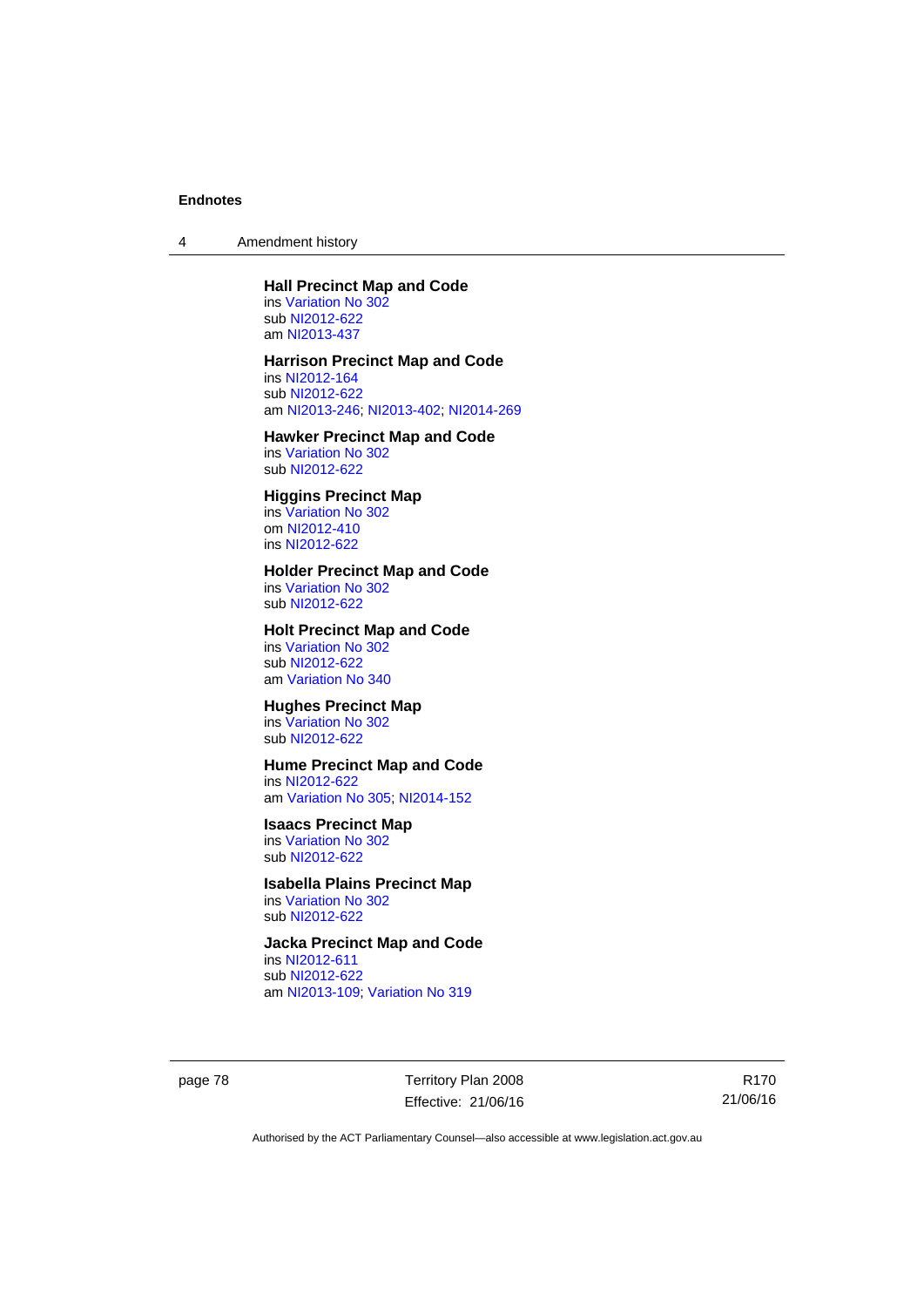Amendment history 4

# **Kaleen Precinct Map and Code**

ins [Variation No 302](http://www.legislation.act.gov.au/ni/2011-573/) sub [NI2012-622](http://www.legislation.act.gov.au/ni/2012-622/default.asp)

### **Kambah Precinct Map and Code**

ins [Variation No 302](http://www.legislation.act.gov.au/ni/2011-573/) sub [NI2012-410](http://www.legislation.act.gov.au/ni/2012-410/); [NI2012-622](http://www.legislation.act.gov.au/ni/2012-622/default.asp) am [Variation No 317](http://www.legislation.act.gov.au/ni/2014-137/default.asp)

### **Kingston Precinct Map and Code**

ins [NI2012-622](http://www.legislation.act.gov.au/ni/2012-622/default.asp) sub [NI2013-53](http://www.legislation.act.gov.au/ni/2013-53/default.asp) am [Variation No 314](http://www.legislation.act.gov.au/ni/2014-187/default.asp); [NI2014-656](http://www.legislation.act.gov.au/ni/2014-656/default.asp); [NI2015-115](http://www.legislation.act.gov.au/ni/2015-115/default.asp); [NI2015-471](http://www.legislation.act.gov.au/ni/2015-471/default.asp); [NI2015-452](http://www.legislation.act.gov.au/ni/2015-452/default.asp)

#### **Latham Precinct Map**

ins [Variation No 302](http://www.legislation.act.gov.au/ni/2011-573/) sub [NI2012-622](http://www.legislation.act.gov.au/ni/2012-622/default.asp)

### **Lawson Precinct Map and Code**

ins [NI2014-11](http://www.legislation.act.gov.au/ni/2014-11/default.asp) am [NI2014-149](http://www.legislation.act.gov.au/ni/2014-149/default.asp); [NI2014-260](http://www.legislation.act.gov.au/ni/2014-260/default.asp); [NI2015-81](http://www.legislation.act.gov.au/ni/2015-81/default.asp); [NI2015-704](http://www.legislation.act.gov.au/ni/2015-704/default.asp)

#### **Lyneham Precinct Map**

ins [Variation No 302](http://www.legislation.act.gov.au/ni/2011-573/) sub [NI2012-622](http://www.legislation.act.gov.au/ni/2012-622/default.asp) am [NI2013-246](http://www.legislation.act.gov.au/ni/2013-246/default.asp)

# **Lyons Precinct Map and Code**

ins [Variation No 302](http://www.legislation.act.gov.au/ni/2011-573/) sub [NI2012-622](http://www.legislation.act.gov.au/ni/2012-622/default.asp) am [Variation No 331](http://www.legislation.act.gov.au/ni/2015-448/default.asp)

### **Macarthur Precinct Map**

ins [Variation No 302](http://www.legislation.act.gov.au/ni/2011-573/) sub [NI2012-622](http://www.legislation.act.gov.au/ni/2012-622/default.asp)

### **Macgregor Precinct Map and Code**

ins [NI2011-193](http://www.legislation.act.gov.au/ni/2011-193/) am [NI2011-284](http://www.legislation.act.gov.au/ni/2011-284/) sub [Variation No 302](http://www.legislation.act.gov.au/ni/2011-573/) am [NI2011-785](http://www.legislation.act.gov.au/ni/2011-785/); [NI2012-125](http://www.legislation.act.gov.au/ni/2012-125/); [NI2012-194](http://www.legislation.act.gov.au/ni/2012-194/); [NI2012-587](http://www.legislation.act.gov.au/ni/2012-587/default.asp) sub [NI2012-622](http://www.legislation.act.gov.au/ni/2012-622/default.asp) am [NI2013-535](http://www.legislation.act.gov.au/ni/2013-535/) sub [NI2013-576](http://www.legislation.act.gov.au/ni/2013-576/default.asp) am [NI2014-90](http://www.legislation.act.gov.au/ni/2014-90/default.asp)

### **Macquarie Precinct Map and Code**

ins [Variation No 302](http://www.legislation.act.gov.au/ni/2011-573/) sub [NI2012-622](http://www.legislation.act.gov.au/ni/2012-622/default.asp)

R170 21/06/16 Territory Plan 2008 Effective: 21/06/16 page 79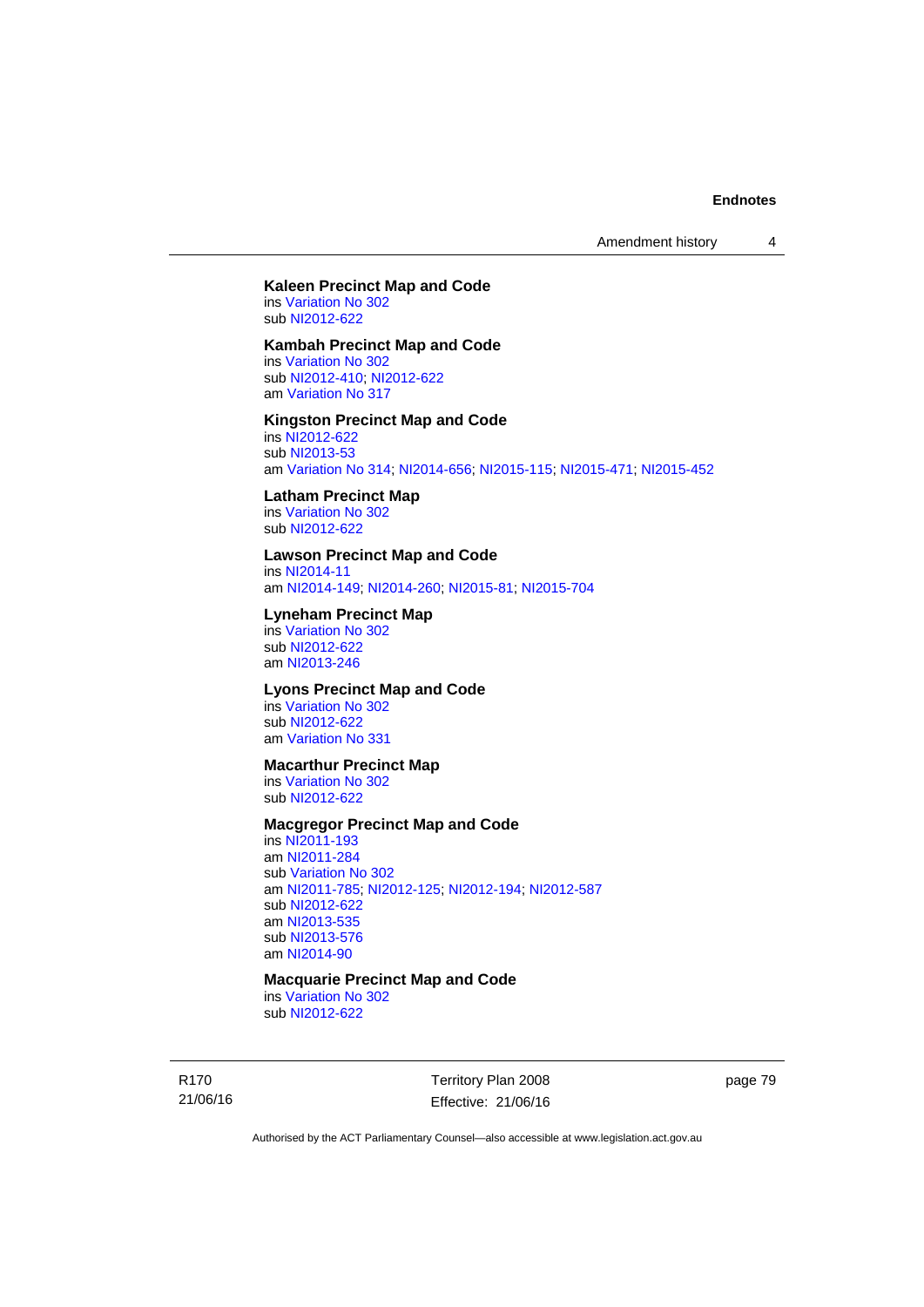4 Amendment history

#### **Mawson Precinct Map and Code**  ins [Variation No 302](http://www.legislation.act.gov.au/ni/2011-573/)

sub [NI2012-622](http://www.legislation.act.gov.au/ni/2012-622/default.asp)

#### **McKellar Precinct Map**

ins [Variation No 302](http://www.legislation.act.gov.au/ni/2011-573/) sub [NI2012-622](http://www.legislation.act.gov.au/ni/2012-622/default.asp)

### **Melba Precinct Map**

ins [Variation No 302](http://www.legislation.act.gov.au/ni/2011-573/) sub [NI2012-622](http://www.legislation.act.gov.au/ni/2012-622/default.asp)

### **Mitchell Precinct Map**

ins [NI2012-622](http://www.legislation.act.gov.au/ni/2012-622/default.asp) am [Variation No 338](http://www.legislation.act.gov.au/ni/2015-101/default.asp)

### **Monash Precinct Map**

ins [Variation No 302](http://www.legislation.act.gov.au/ni/2011-573/) sub [NI2012-622](http://www.legislation.act.gov.au/ni/2012-622/default.asp)

### **Moncrieff Precinct Map and Code**

ins [NI2015-148](http://www.legislation.act.gov.au/ni/2015-148/default.asp) am [NI2015-441](http://www.legislation.act.gov.au/ni/2015-441/default.asp); [NI2015-493](http://www.legislation.act.gov.au/ni/2015-493/default.asp); [NI2015-634](http://www.legislation.act.gov.au/ni/2015-634/default.asp); [NI2016-13](http://www.legislation.act.gov.au/ni/2016-13/default.asp)

### **Narrabundah Precinct Map and Code**

ins [Variation No 302](http://www.legislation.act.gov.au/ni/2011-573/) sub [NI2012-622](http://www.legislation.act.gov.au/ni/2012-622/default.asp) am [NI2013-437](http://www.legislation.act.gov.au/ni/2013-437/default.asp); [Variation No 332](http://www.legislation.act.gov.au/ni/2016-64/default.asp)

#### **Ngunnawal Precinct Map and Code**

ins [NI2012-622](http://www.legislation.act.gov.au/ni/2012-622/default.asp) sub [NI2013-146](http://www.legislation.act.gov.au/ni/2013-146/default.asp) am [NI2013-435](http://www.legislation.act.gov.au/ni/2013-435/default.asp); [NI2014-570](http://www.legislation.act.gov.au/ni/2014-570/default.asp)

### **Nicholls Precinct Map and Code**

ins [Variation No 302](http://www.legislation.act.gov.au/ni/2011-573/) sub [NI2012-622](http://www.legislation.act.gov.au/ni/2012-622/default.asp)

### **Oaks Estate Precinct Map and Code**  ins [NI2012-622](http://www.legislation.act.gov.au/ni/2012-622/default.asp)

**O'Connor Precinct Map**  ins [NI2012-622](http://www.legislation.act.gov.au/ni/2012-622/default.asp)

#### **O'Malley Precinct Map and Code**  ins [Variation No 302](http://www.legislation.act.gov.au/ni/2011-573/) sub [NI2012-622](http://www.legislation.act.gov.au/ni/2012-622/default.asp)

**Oxley Precinct Map**  ins [NI2012-622](http://www.legislation.act.gov.au/ni/2012-622/default.asp)

page 80 Territory Plan 2008 Effective: 21/06/16

R170 21/06/16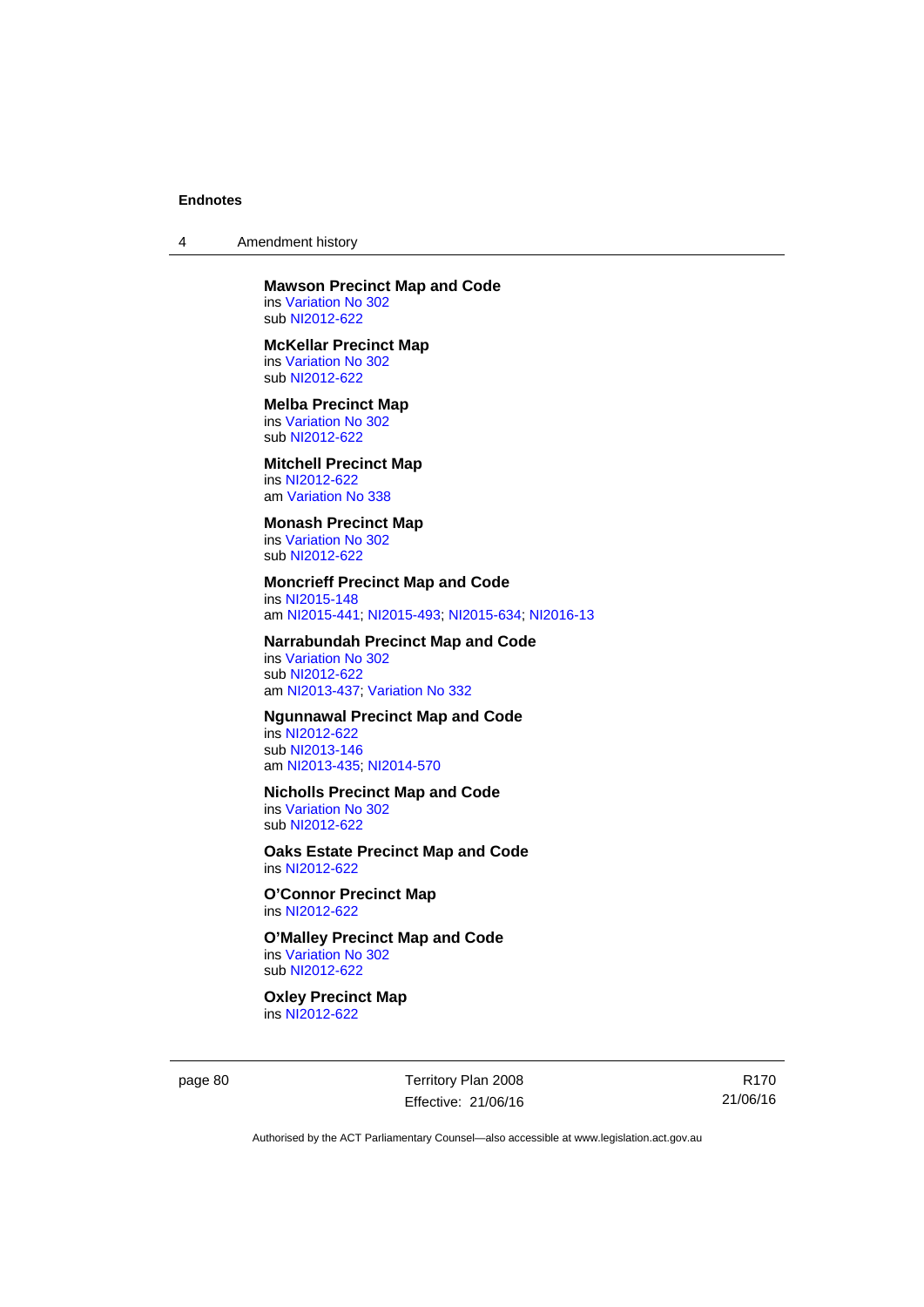**Page Precinct Map**  ins [NI2012-622](http://www.legislation.act.gov.au/ni/2012-622/default.asp)

**Palmerston Precinct Map**  ins [NI2012-622](http://www.legislation.act.gov.au/ni/2012-622/default.asp)

**Parkes Precinct Map**  ins [NI2012-622](http://www.legislation.act.gov.au/ni/2012-622/default.asp)

**Pearce Precinct Map**  ins [NI2012-622](http://www.legislation.act.gov.au/ni/2012-622/default.asp)

**Phillip Precinct Map and Code**  ins [NI2012-622](http://www.legislation.act.gov.au/ni/2012-622/default.asp) am [Variation No 325](http://www.legislation.act.gov.au/ni/2014-427/default.asp)

**Pialligo Precinct Map and Code**  ins [NI2012-622](http://www.legislation.act.gov.au/ni/2012-622/default.asp) am [NI2013-246](http://www.legislation.act.gov.au/ni/2013-246/default.asp); [Variation No 321](http://www.legislation.act.gov.au/ni/2015-446/default.asp)

**Red Hill Precinct Map**  ins [Variation No 302](http://www.legislation.act.gov.au/ni/2011-573/) sub [NI2012-622](http://www.legislation.act.gov.au/ni/2012-622/default.asp) am [Variation No 334](http://www.legislation.act.gov.au/ni/2016-91/default.asp)

**Reid Precinct Map and Code**  ins [NI2012-622](http://www.legislation.act.gov.au/ni/2012-622/default.asp) am [Variation No 308](http://www.legislation.act.gov.au/ni/2014-60/default.asp)

**Richardson Precinct Map**  ins [Variation No 302](http://www.legislation.act.gov.au/ni/2011-573/) sub [NI2012-622](http://www.legislation.act.gov.au/ni/2012-622/default.asp)

**Rivett Precinct Map**  ins [Variation No 302](http://www.legislation.act.gov.au/ni/2011-573/) sub [NI2012-622](http://www.legislation.act.gov.au/ni/2012-622/default.asp)

**Russell Precinct Map**  ins [NI2012-622](http://www.legislation.act.gov.au/ni/2012-622/default.asp)

**Scullin Precinct Map**  ins [Variation No 302](http://www.legislation.act.gov.au/ni/2011-573/) sub [NI2012-622](http://www.legislation.act.gov.au/ni/2012-622/default.asp)

**Spence Precinct Map**  ins [NI2012-622](http://www.legislation.act.gov.au/ni/2012-622/default.asp)

**Stirling Precinct Map**  ins [Variation No 302](http://www.legislation.act.gov.au/ni/2011-573/) sub [NI2012-622](http://www.legislation.act.gov.au/ni/2012-622/default.asp)

R170 21/06/16 Territory Plan 2008 Effective: 21/06/16 page 81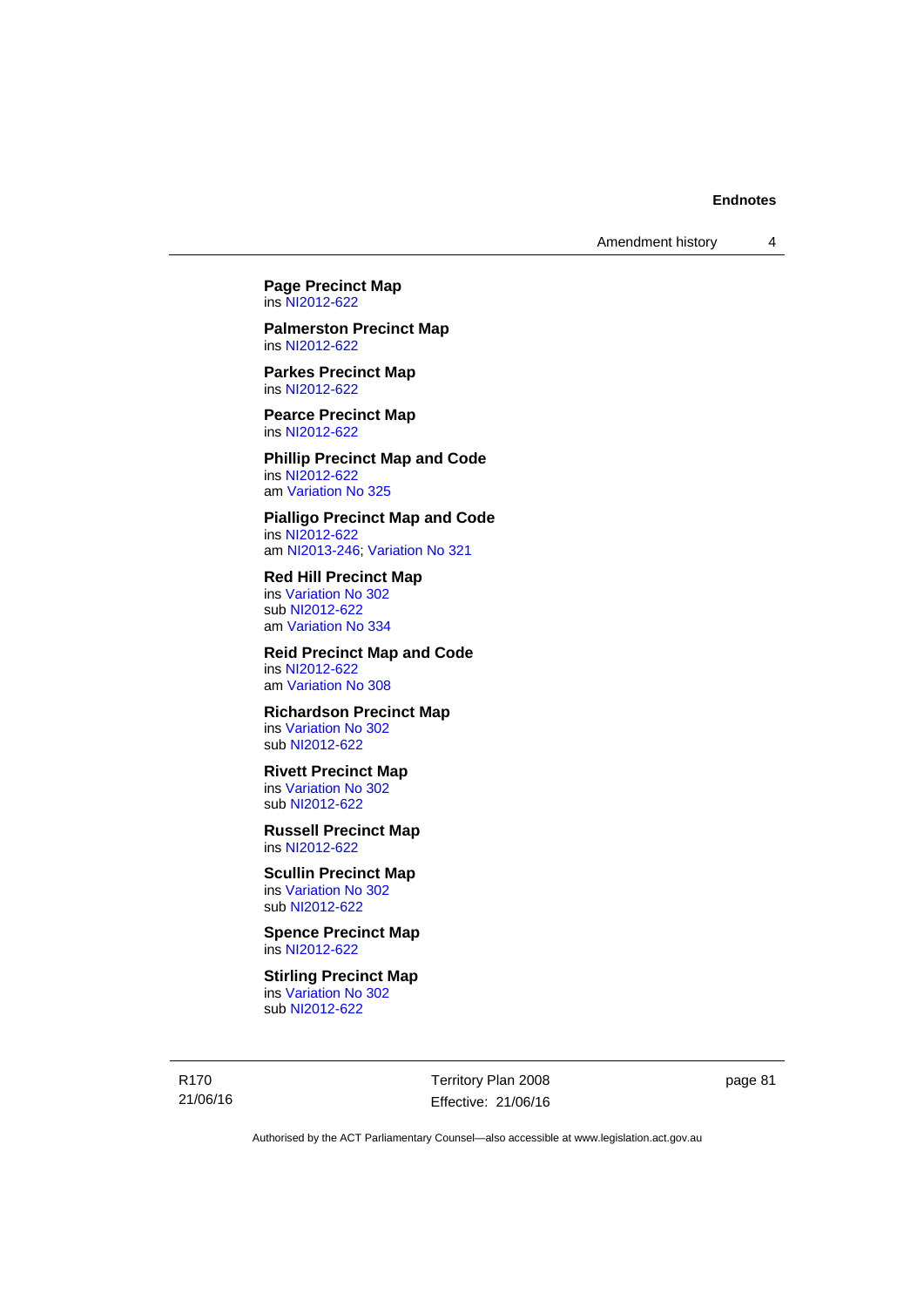4 Amendment history

### **Symonston Precinct Map and Code**

ins [NI2012-622](http://www.legislation.act.gov.au/ni/2012-622/default.asp) am [NI2014-371](http://www.legislation.act.gov.au/ni/2014-371/default.asp); [Variation No 336](http://www.legislation.act.gov.au/ni/2015-100/default.asp)

#### **Tharwa Precinct Map and Code**  ins [NI2012-622](http://www.legislation.act.gov.au/ni/2012-622/default.asp)

### **Theodore Precinct Map**

ins [Variation No 302](http://www.legislation.act.gov.au/ni/2011-573/) sub [NI2012-622](http://www.legislation.act.gov.au/ni/2012-622/default.asp)

### **Torrens Precinct Map**

ins [Variation No 302](http://www.legislation.act.gov.au/ni/2011-573/) sub [NI2012-622](http://www.legislation.act.gov.au/ni/2012-622/default.asp)

### **Turner Precinct Map and Code**

ins [Variation No 302](http://www.legislation.act.gov.au/ni/2011-573/) sub [NI2012-622](http://www.legislation.act.gov.au/ni/2012-622/default.asp) am [Variation No 309](http://www.legislation.act.gov.au/ni/2015-450/default.asp)

### **Wanniassa Precinct Map and Code**

ins [Variation No 302](http://www.legislation.act.gov.au/ni/2011-573/) sub [NI2012-622](http://www.legislation.act.gov.au/ni/2012-622/default.asp) am [Variation No 320](http://www.legislation.act.gov.au/ni/2015-540/default.asp)

### **Waramanga Precinct Map**

ins [Variation No 302](http://www.legislation.act.gov.au/ni/2011-573/) sub [NI2012-622](http://www.legislation.act.gov.au/ni/2012-622/default.asp)

### **Watson Precinct Map**

ins [Variation No 302](http://www.legislation.act.gov.au/ni/2011-573/) sub [NI2012-622](http://www.legislation.act.gov.au/ni/2012-622/default.asp); [NI2015-704](http://www.legislation.act.gov.au/ni/2015-704/default.asp)

#### **Weetangera Precinct Map**

ins [Variation No 302](http://www.legislation.act.gov.au/ni/2011-573/) sub [NI2012-622](http://www.legislation.act.gov.au/ni/2012-622/default.asp)

#### **Weston Precinct Map and Code**

ins [Variation No 302](http://www.legislation.act.gov.au/ni/2011-573/) sub [NI2011-731](http://www.legislation.act.gov.au/ni/2011-731/) am [NI2012-145](http://www.legislation.act.gov.au/ni/2012-145/) sub [NI2012-622](http://www.legislation.act.gov.au/ni/2012-622/default.asp) am [NI2014-222](http://www.legislation.act.gov.au/ni/2014-222/default.asp); [NI2014-276](http://www.legislation.act.gov.au/ni/2014-276/default.asp)

### **Wright Precinct Map and Code**  ins [NI2012-209](http://www.legislation.act.gov.au/ni/2012-209/) sub [NI2012-314](http://www.legislation.act.gov.au/ni/2012-314/); [NI2012-622](http://www.legislation.act.gov.au/ni/2012-622/default.asp); [NI2014-10](http://www.legislation.act.gov.au/ni/2014-10/default.asp)

am [NI2015-471](http://www.legislation.act.gov.au/ni/2015-471/default.asp)

**Yarralumla Precinct Map and Code**  ins [Variation No 302](http://www.legislation.act.gov.au/ni/2011-573/)

page 82 Territory Plan 2008 Effective: 21/06/16

R170 21/06/16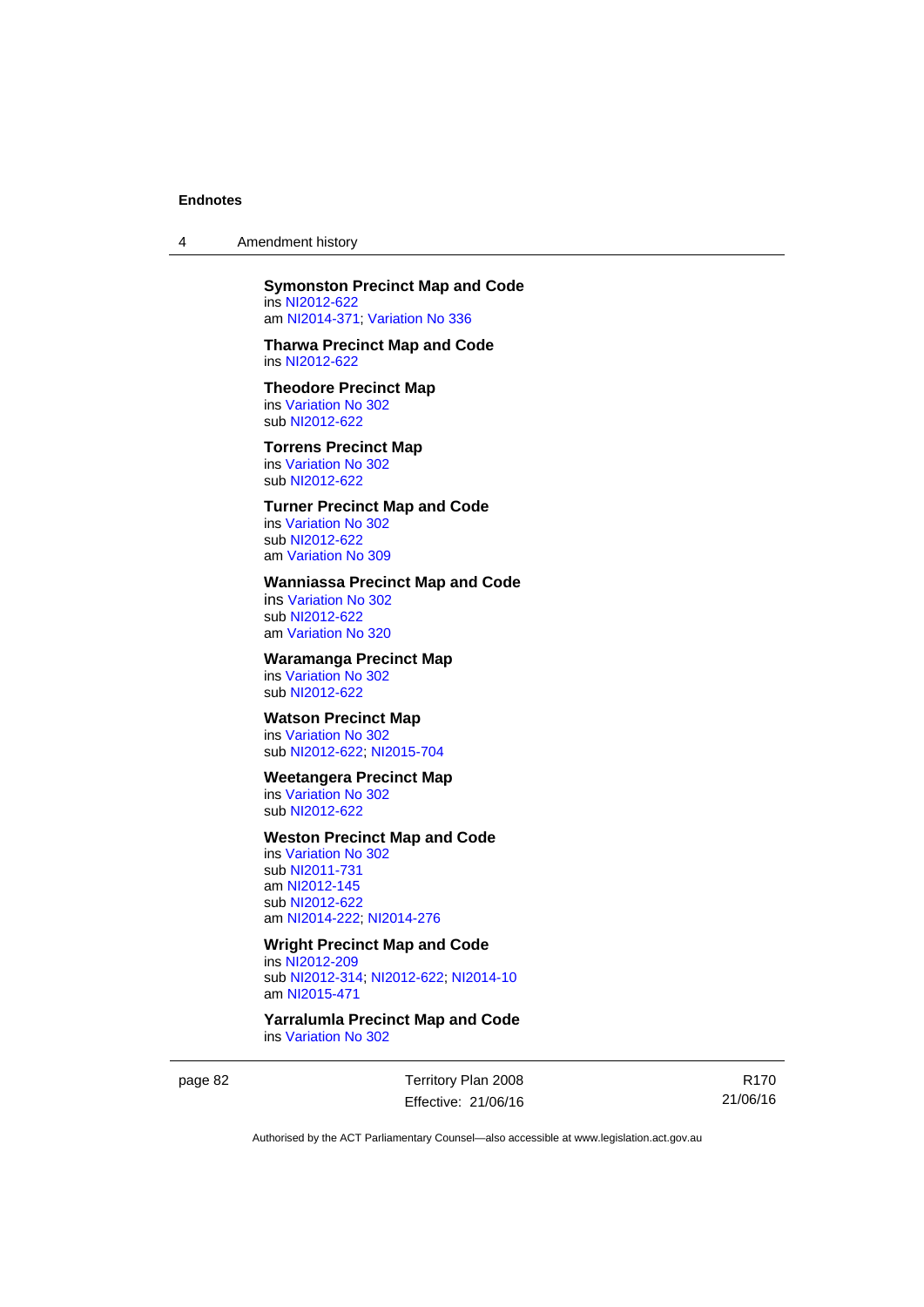Amendment history 4

### **10.2 District Precinct Maps and Codes**

**Belconnen District Precinct Map and Code**  ins [NI2012-622](http://www.legislation.act.gov.au/ni/2012-622/default.asp) am [NI2013-437](http://www.legislation.act.gov.au/ni/2013-437/default.asp)

**Booth District Precinct Map and Code**  ins [NI2012-622](http://www.legislation.act.gov.au/ni/2012-622/default.asp)

**Canberra Central District Precinct Map and Code**  ins [NI2012-622](http://www.legislation.act.gov.au/ni/2012-622/default.asp)

**Coree District Precinct Map and Code**  ins [NI2012-622](http://www.legislation.act.gov.au/ni/2012-622/default.asp)

**Cotter River District Precinct Map and Code**  ins [NI2012-622](http://www.legislation.act.gov.au/ni/2012-622/default.asp) am [NI2013-437](http://www.legislation.act.gov.au/ni/2013-437/default.asp)

**Gungahlin District Precinct Map and Code**  ins [NI2012-622](http://www.legislation.act.gov.au/ni/2012-622/default.asp)

am [NI2013-437](http://www.legislation.act.gov.au/ni/2013-437/default.asp); [Variation No 319](http://www.legislation.act.gov.au/ni/2014-501/default.asp)

**Hall District Precinct Map and Code**  ins [NI2012-622](http://www.legislation.act.gov.au/ni/2012-622/default.asp) am [NI2013-437](http://www.legislation.act.gov.au/ni/2013-437/default.asp)

**Jerrabomberra District Precinct Map and Code**  ins [NI2012-622](http://www.legislation.act.gov.au/ni/2012-622/default.asp) am [Variation No 305](http://www.legislation.act.gov.au/ni/2013-530/default.asp)

**Kowen District Precinct Map and Code**  ins [NI2012-622](http://www.legislation.act.gov.au/ni/2012-622/default.asp) am [NI2013-437](http://www.legislation.act.gov.au/ni/2013-437/default.asp)

**Majura District Precinct Map and Code**  ins [NI2012-622](http://www.legislation.act.gov.au/ni/2012-622/default.asp) am [NI2013-437](http://www.legislation.act.gov.au/ni/2013-437/default.asp)

**Molongo Valley District Precinct Map and Code**  ins [NI2012-622](http://www.legislation.act.gov.au/ni/2012-622/default.asp) am [NI2014-90](http://www.legislation.act.gov.au/ni/2014-90/default.asp)

**Mount Clear District Precinct Map and Code**  ins [NI2012-622](http://www.legislation.act.gov.au/ni/2012-622/default.asp) am [NI2013-437](http://www.legislation.act.gov.au/ni/2013-437/default.asp)

**Paddy's River District Precinct Map and Code**  ins [NI2012-622](http://www.legislation.act.gov.au/ni/2012-622/default.asp) am [NI2013-437](http://www.legislation.act.gov.au/ni/2013-437/default.asp)

R170 21/06/16 Territory Plan 2008 Effective: 21/06/16 page 83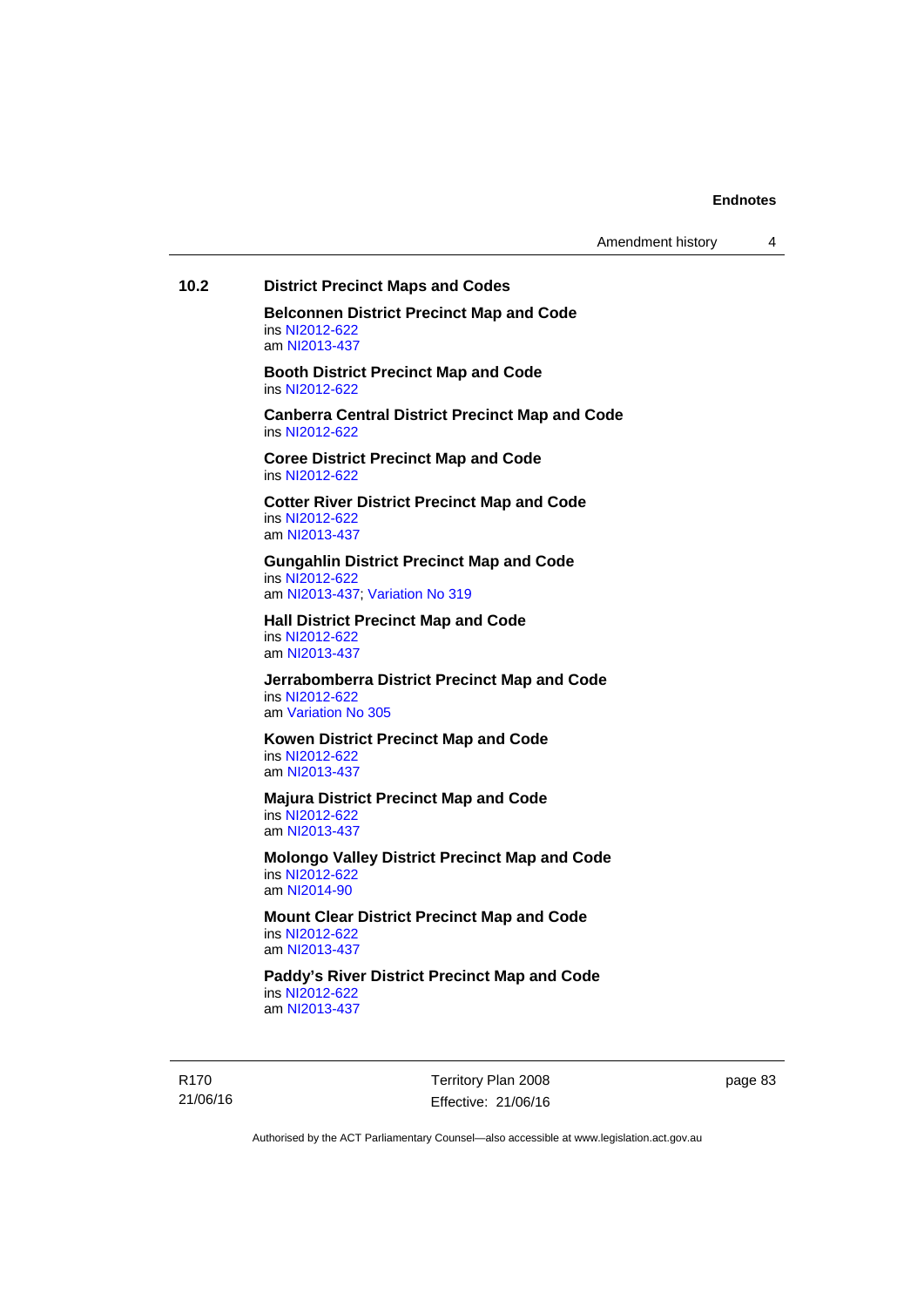| 4 | Amendment history |
|---|-------------------|
|---|-------------------|

**Rendezvous Creek District Precinct Map and Code**  ins [NI2012-622](http://www.legislation.act.gov.au/ni/2012-622/default.asp) am [NI2013-437](http://www.legislation.act.gov.au/ni/2013-437/default.asp)

**Stromlo District Precinct Map and Code**  ins [NI2012-622](http://www.legislation.act.gov.au/ni/2012-622/default.asp) am [NI2013-437](http://www.legislation.act.gov.au/ni/2013-437/default.asp)

**Tennent District Precinct Map and Code**  ins [NI2012-622](http://www.legislation.act.gov.au/ni/2012-622/default.asp)

**Tuggeranong District Precinct Map and Code**  ins [NI2012-622](http://www.legislation.act.gov.au/ni/2012-622/default.asp) am [Variation No 305](http://www.legislation.act.gov.au/ni/2013-530/default.asp)

**Weston District Precinct Map and Code**  ins [NI2012-622](http://www.legislation.act.gov.au/ni/2012-622/default.asp) am [NI2013-437](http://www.legislation.act.gov.au/ni/2013-437/default.asp)

**Woden District Precinct Map and Code**  ins [NI2012-622](http://www.legislation.act.gov.au/ni/2012-622/default.asp)

### **10.3 Other Precinct Codes**

renum [NI2012-622](http://www.legislation.act.gov.au/ni/2012-622/default.asp) **Northbourne Avenue Precinct Code**  (prev 10.1) renum and reloc [NI2010-602](http://www.legislation.act.gov.au/ni/2010-602/) renum [NI2012-622](http://www.legislation.act.gov.au/ni/2012-622/default.asp) Introduction am [NI2010-22](http://www.legislation.act.gov.au/ni/2010-22/); [NI2010-217](http://www.legislation.act.gov.au/ni/2010-217/) **Part A(5) – Commercial C5 – Residential Mixed Use**  Element 2 Item 2.1 R10 sub [NI2012-631](http://www.legislation.act.gov.au/ni/2012-631/default.asp)<br>R10A ins NI2012-631 ins [NI2012-631](http://www.legislation.act.gov.au/ni/2012-631/default.asp) Item 2.5 R15 sub [NI2012-631](http://www.legislation.act.gov.au/ni/2012-631/default.asp) R16 om [NI2012-631](http://www.legislation.act.gov.au/ni/2012-631/default.asp) **Part B – General Development Controls**  Element 1 Item  $1.1$ <br>R<sub>18</sub> sub [NI2010-217](http://www.legislation.act.gov.au/ni/2010-217/); [NI2014-656](http://www.legislation.act.gov.au/ni/2014-656/default.asp) Element 2 Item  $2.1$ <br>R $21$ R21 sub [NI2009-487](http://www.legislation.act.gov.au/ni/2009-487/); [NI2012-631](http://www.legislation.act.gov.au/ni/2012-631/default.asp)<br>R22 sub NI2012-631 sub [NI2012-631](http://www.legislation.act.gov.au/ni/2012-631/default.asp) R22A ins [NI2012-631](http://www.legislation.act.gov.au/ni/2012-631/default.asp) Item 2.4 R26 am [NI2009-487](http://www.legislation.act.gov.au/ni/2009-487/) sub [NI2012-631](http://www.legislation.act.gov.au/ni/2012-631/default.asp)

page 84 Territory Plan 2008 Effective: 21/06/16

R170 21/06/16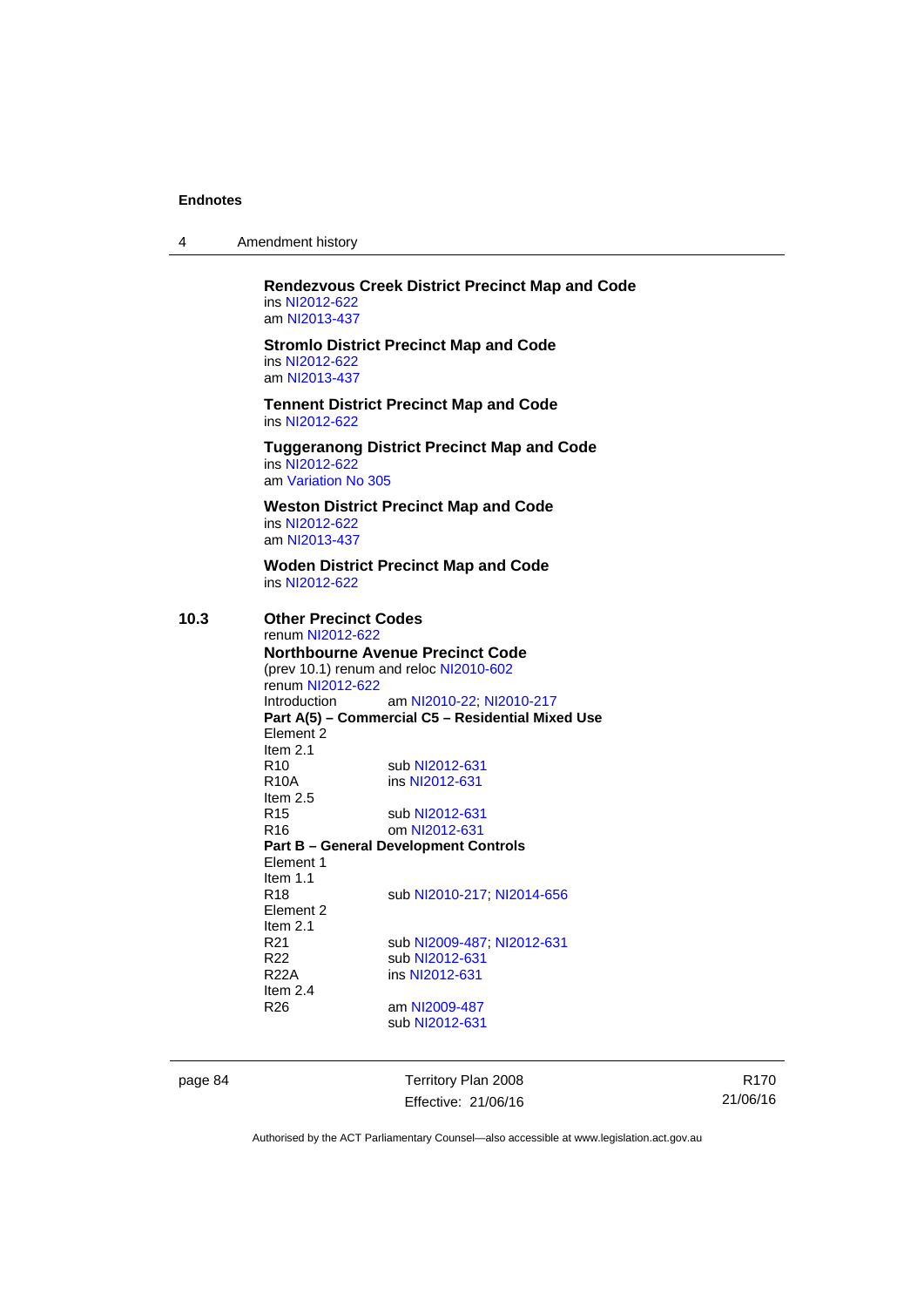Amendment history 4

| R26A<br>R26B<br>Item 2.7                                                                         | ins NI2012-631<br>ins NI2012-631                                         |
|--------------------------------------------------------------------------------------------------|--------------------------------------------------------------------------|
| C29<br>Element 3<br>Item 3.1                                                                     | sub NI2009-38                                                            |
| R30<br>R31<br>Element 5                                                                          | am NI2010-217<br>am NI2010-217                                           |
| Item 5.2<br>R <sub>53</sub><br>Item 5.4                                                          | am NI2010-217                                                            |
| C56<br>Element 6<br>Item $6.1$                                                                   | sub NI2010-22                                                            |
| hdg                                                                                              | om NI2009-487                                                            |
|                                                                                                  | ins NI2010-217                                                           |
| R57                                                                                              | am NI2008-541                                                            |
|                                                                                                  | om NI2009-487                                                            |
|                                                                                                  | ins NI2010-217                                                           |
| R58                                                                                              | om NI2009-487                                                            |
| R58, C58                                                                                         | ins NI2010-217                                                           |
| R59, C59                                                                                         | om NI2009-487                                                            |
|                                                                                                  | ins NI2010-217                                                           |
| R60                                                                                              | om NI2009-487                                                            |
| R60, C60<br>Item 6.3                                                                             | ins NI2010-217                                                           |
| R62<br>Element 7                                                                                 | sub NI2011-788                                                           |
| Item $7.1$                                                                                       |                                                                          |
| R73                                                                                              | am NI2009-38                                                             |
| <b>Rural Villages Precinct Code</b><br>Introduction am I<br>Part A - Village of Hall<br>Figure 1 | (prev 10.2) renum and reloc NI2010-602<br>am NI2010-22<br>sub NI2008-290 |
| <b>Part B - Stromlo Settlement</b><br>Element 5                                                  |                                                                          |
| C33                                                                                              | am NI2028-290                                                            |
| Part D - Uriarra Village<br>Part D(1) hdg<br>Element 2<br>Item 2.1                               | sub NI2010-22                                                            |
| C50                                                                                              | sub NI2009-38                                                            |

R170 21/06/16 Territory Plan 2008 Effective: 21/06/16

page 85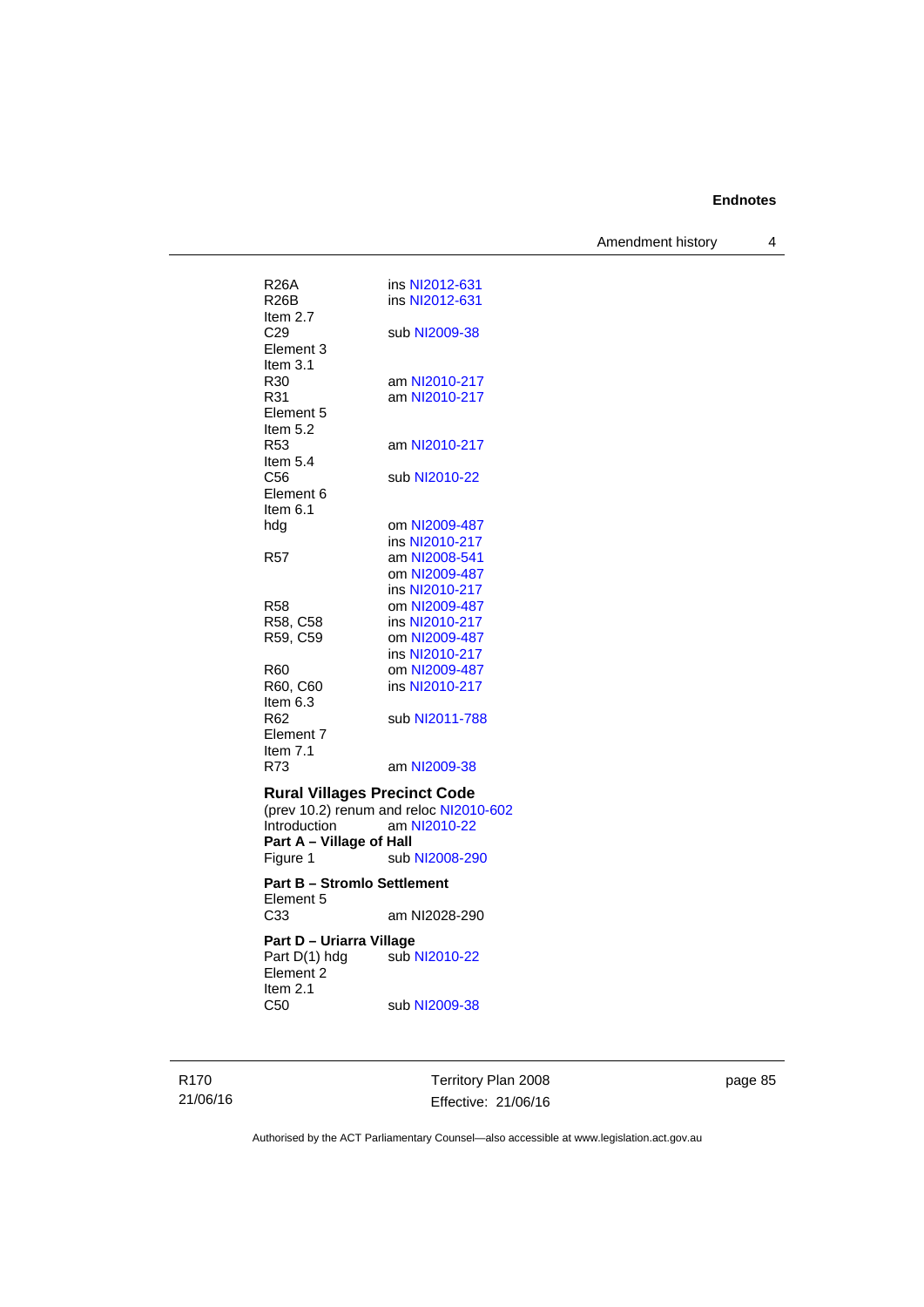4 Amendment history

### **Part E – General Controls For All Villages**  Element 1 Item 1.1<br>C51 sub [NI2010-22](http://www.legislation.act.gov.au/ni/2010-22/) om [NI2012-622](http://www.legislation.act.gov.au/ni/2012-622/default.asp) om [NI2012-622](http://www.legislation.act.gov.au/ni/2012-622/default.asp) **Inner North Precinct Code**  (prev 3.4) renum [NI2010-22](http://www.legislation.act.gov.au/ni/2010-22/) R35 (prev 10.3) renum and reloc [NI2010-602](http://www.legislation.act.gov.au/ni/2010-602/) renum [NI2012-622](http://www.legislation.act.gov.au/ni/2012-622/default.asp) Introduction am [NI2012-190;](http://www.legislation.act.gov.au/ni/2012-190/) [NI2014-656](http://www.legislation.act.gov.au/ni/2014-656/default.asp) **Part A – General Development Controls**  Element 2<br>Item 2.1 hdg sub [NI2008-358](http://www.legislation.act.gov.au/ni/2008-358/) R3 sub [NI2008-358](http://www.legislation.act.gov.au/ni/2008-358/)<br>Item 2.3 hdg sub NI2008-358 Item 2.3 hdg sub [NI2008-358](http://www.legislation.act.gov.au/ni/2008-358/)<br>R6 sub NI2008-358 R6 sub [NI2008-358](http://www.legislation.act.gov.au/ni/2008-358/)<br>R7 sub NI2008-358 sub [NI2008-358](http://www.legislation.act.gov.au/ni/2008-358/); [NI2013-535](http://www.legislation.act.gov.au/ni/2013-535/) C11 sub [NI2008-358](http://www.legislation.act.gov.au/ni/2008-358/)<br>Figure 1 sub NI2008-358 Figure 1 sub [NI2008-358](http://www.legislation.act.gov.au/ni/2008-358/)<br>C12 sub NI2011-207 sub [NI2011-207](http://www.legislation.act.gov.au/ni/2011-207/) R13 sub [NI2008-358](http://www.legislation.act.gov.au/ni/2008-358/) am [NI2009-322](http://www.legislation.act.gov.au/ni/2009-322/) sub [NI2012-631](http://www.legislation.act.gov.au/ni/2012-631/default.asp) C13 am [NI2013-390](http://www.legislation.act.gov.au/ni/2013-390/default.asp)<br>Item 2.5 hdg sub NI2008-541 sub [NI2008-541](http://www.legislation.act.gov.au/ni/2008-541/) Element 3<br>Figure 2 Figure 2 sub [NI2008-358](http://www.legislation.act.gov.au/ni/2008-358/)<br>Item 3.2 hdg sub NI2008-358 sub [NI2008-358](http://www.legislation.act.gov.au/ni/2008-358/) R18 sub [NI2008-358](http://www.legislation.act.gov.au/ni/2008-358/) am [NI2010-217](http://www.legislation.act.gov.au/ni/2010-217/) Element 5 Item  $5.1$ <br> $C<sub>21</sub>$ sub [NI2010-22](http://www.legislation.act.gov.au/ni/2010-22/) **Part B – Control Plans** Braddon sub [NI2008-358](http://www.legislation.act.gov.au/ni/2008-358/)<br>
Lyneham sub NI2010-217 sub [NI2010-217](http://www.legislation.act.gov.au/ni/2010-217/); [NI2014-656](http://www.legislation.act.gov.au/ni/2014-656/default.asp) O'Connor and Turner North sub [Variation No 310](http://www.legislation.act.gov.au/ni/2011-688/) Turner South sub [Variation No 310](http://www.legislation.act.gov.au/ni/2011-688/) **Part C – Site Specific Controls Part C (1) – Braddon**<br>Item 2.2 hdg or om [NI2008-358](http://www.legislation.act.gov.au/ni/2008-358/) R25 om [NI2008-358](http://www.legislation.act.gov.au/ni/2008-358/)

page 86 Territory Plan 2008 Effective: 21/06/16

R170 21/06/16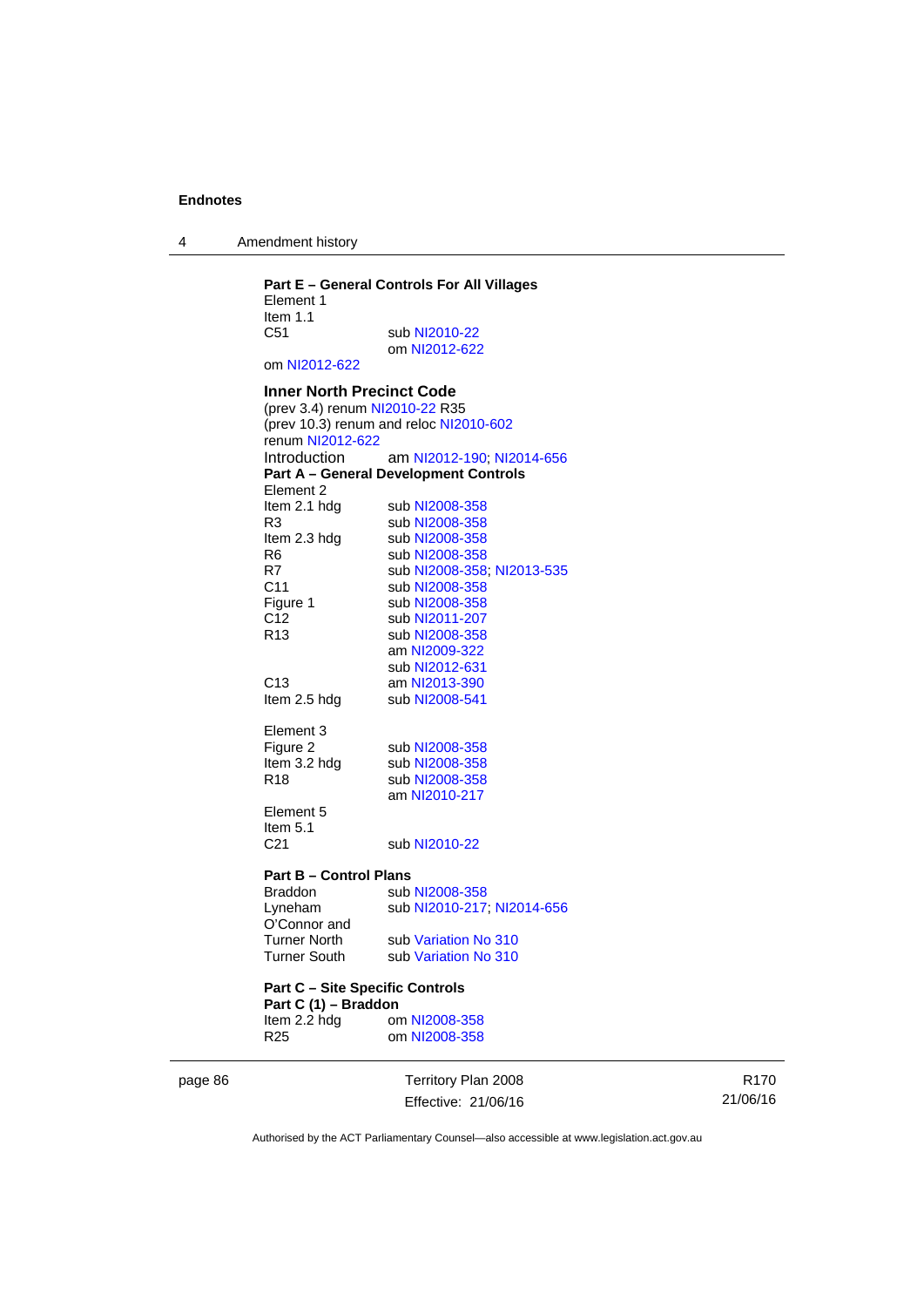Amendment history 4

| Item 2.3 hdg                                                                                                                                                                                                                                  | om NI2008-358                                                                                                                                                                                                                                                                                   |
|-----------------------------------------------------------------------------------------------------------------------------------------------------------------------------------------------------------------------------------------------|-------------------------------------------------------------------------------------------------------------------------------------------------------------------------------------------------------------------------------------------------------------------------------------------------|
| R <sub>26</sub>                                                                                                                                                                                                                               | om NI2008-358                                                                                                                                                                                                                                                                                   |
| Part C (3) - Lyneham<br>Rules renum NI2014-656<br>hda<br>Item 2.1 hdg<br>R31<br>Item 2.2 hdg<br>R32<br>Item 2.3 hdg<br>R33<br>Item 2.4 hdg<br>R34<br>Item 2.5 hdg<br>R35<br>Item 2.6 hdg<br>R36<br>Item 2.7 hdg<br>R37<br>Item 2.8 hdg<br>R38 | am NI2010-411<br>sub NI2014-656<br>sub NI2014-656<br>om NI2008-358<br>om NI2008-358<br>om NI2008-358<br>om NI2008-358<br>om NI2008-358<br>om NI2008-358<br>om NI2008-358<br>om NI2008-358<br>om NI2008-358<br>om NI2008-358<br>om NI2008-358<br>om NI2008-358<br>om NI2008-358<br>om NI2008-358 |
| Item 2.9 hdg                                                                                                                                                                                                                                  | om NI2008-358                                                                                                                                                                                                                                                                                   |
| R39                                                                                                                                                                                                                                           | om NI2008-358                                                                                                                                                                                                                                                                                   |
| Item 2.10 hdg                                                                                                                                                                                                                                 | om NI2008-358                                                                                                                                                                                                                                                                                   |
| R40                                                                                                                                                                                                                                           | om NI2008-358                                                                                                                                                                                                                                                                                   |
| Part C (4) - O'Connor<br>Rules renum NI2014-656<br>hda<br>Element <sub>2</sub><br>Item 2.1 hdg<br>Part C (5) - Turner                                                                                                                         | am NI2010-411<br>am NI2012-190<br>am NI2012-190                                                                                                                                                                                                                                                 |

Rules renum [NI2014-656](http://www.legislation.act.gov.au/ni/2014-656/default.asp)<br>hdg am N hdg am [NI2010-411](http://www.legislation.act.gov.au/ni/2010-411/)<br>Element 1 om Variation No om [Variation No 310](http://www.legislation.act.gov.au/ni/2011-688/) Intent om [Variation No 310](http://www.legislation.act.gov.au/ni/2011-688/)<br>Item 1.1 hdg om Variation No 310 om [Variation No 310](http://www.legislation.act.gov.au/ni/2011-688/) om [Variation No 310](http://www.legislation.act.gov.au/ni/2011-688/) R44, C44<br>Element 2<br>Item 2.1 hdg Item 2.1 hdg sub [NI2008-358](http://www.legislation.act.gov.au/ni/2008-358/)<br>R45 sub NI2008-358 R45 sub [NI2008-358](http://www.legislation.act.gov.au/ni/2008-358/)<br>Figure 3 ins NI2008-358 ins [NI2008-358](http://www.legislation.act.gov.au/ni/2008-358/)

#### **Gungahlin Town Centre Precinct Code**

ins [Variation No 300](http://www.legislation.act.gov.au/ni/2011-691/) Introduction Application am [NI2012-190](http://www.legislation.act.gov.au/ni/2012-190/)

R170 21/06/16 Territory Plan 2008 Effective: 21/06/16 page 87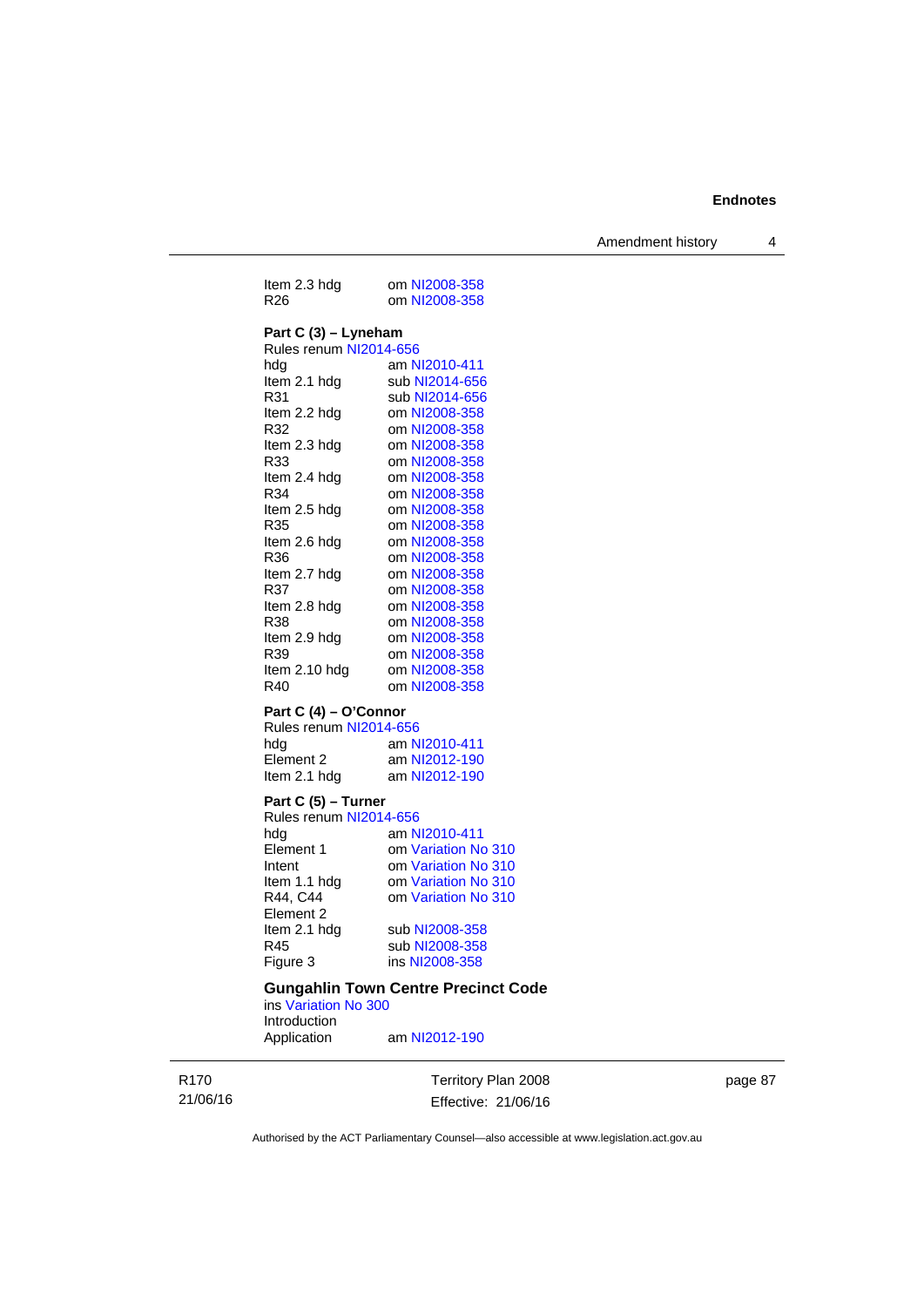4 Amendment history

|         | Part A – Land Use and Subdivision<br>Element 2<br>Item $3.4$ |                                                        |
|---------|--------------------------------------------------------------|--------------------------------------------------------|
|         | C4<br>Item $3.5$                                             | am NI2012-190                                          |
|         | R5                                                           | am NI2012-190                                          |
|         | C5                                                           | am NI2012-190                                          |
|         | Element 3<br>Item $3.2$                                      | <b>Part B - General Development Controls</b>           |
|         | C <sub>9</sub><br>Element 4<br>Item $4.1$                    | am NI2012-190                                          |
|         | R <sub>11</sub>                                              | am NI2012-190                                          |
|         | C <sub>11</sub>                                              | am NI2012-190                                          |
|         |                                                              | Part C (1) - Precinct 1a - Retail core                 |
|         | Element 2                                                    |                                                        |
|         | Item $2.3$                                                   |                                                        |
|         | R24<br>C24                                                   | am NI2012-189<br>am NI2012-189                         |
|         |                                                              |                                                        |
|         | Element 2<br>Item $2.1$                                      | Part C (2) – Precinct 1b – Retail core mixed use       |
|         | R31                                                          | am NI2012-189                                          |
|         | C31<br>Element 2<br>Item $2.1$                               | am NI2012-189                                          |
|         | R41                                                          | am NI2011-788                                          |
|         | Element 2<br>Item $2.1$                                      | Part C (8) - Precinct 4b - Northern Transition         |
|         | R59                                                          | am NI2012-189                                          |
|         | C59<br>om NI2012-622                                         | am NI2012-189                                          |
|         |                                                              |                                                        |
| 11.1    |                                                              | <b>Parking and Vehicular Access General Code</b>       |
|         |                                                              | sub NI2010-410                                         |
|         | 2.2<br>2.2.4                                                 | sub NI2010-23<br>am NI2011-355                         |
|         | 2.3.2                                                        | am NI2010-23                                           |
|         | $2.4$ hdg                                                    | ins NI2010-23                                          |
|         | 2.5                                                          | (prev 2.4) renum NI2010-23 R35                         |
|         | 2.6                                                          | (prev 2.5) renum NI2010-23 R35                         |
|         | 2.8                                                          | am NI2011-589                                          |
|         | 3.1.4                                                        | sub NI2011-207                                         |
|         | 3.1.5 sch 1                                                  | am NI2011-589; NI2011-788; NI2012-189<br>am NI2011-207 |
|         | 3.2.2                                                        |                                                        |
| page 88 |                                                              | Territory Plan 2008                                    |

Effective: 21/06/16

R170 21/06/16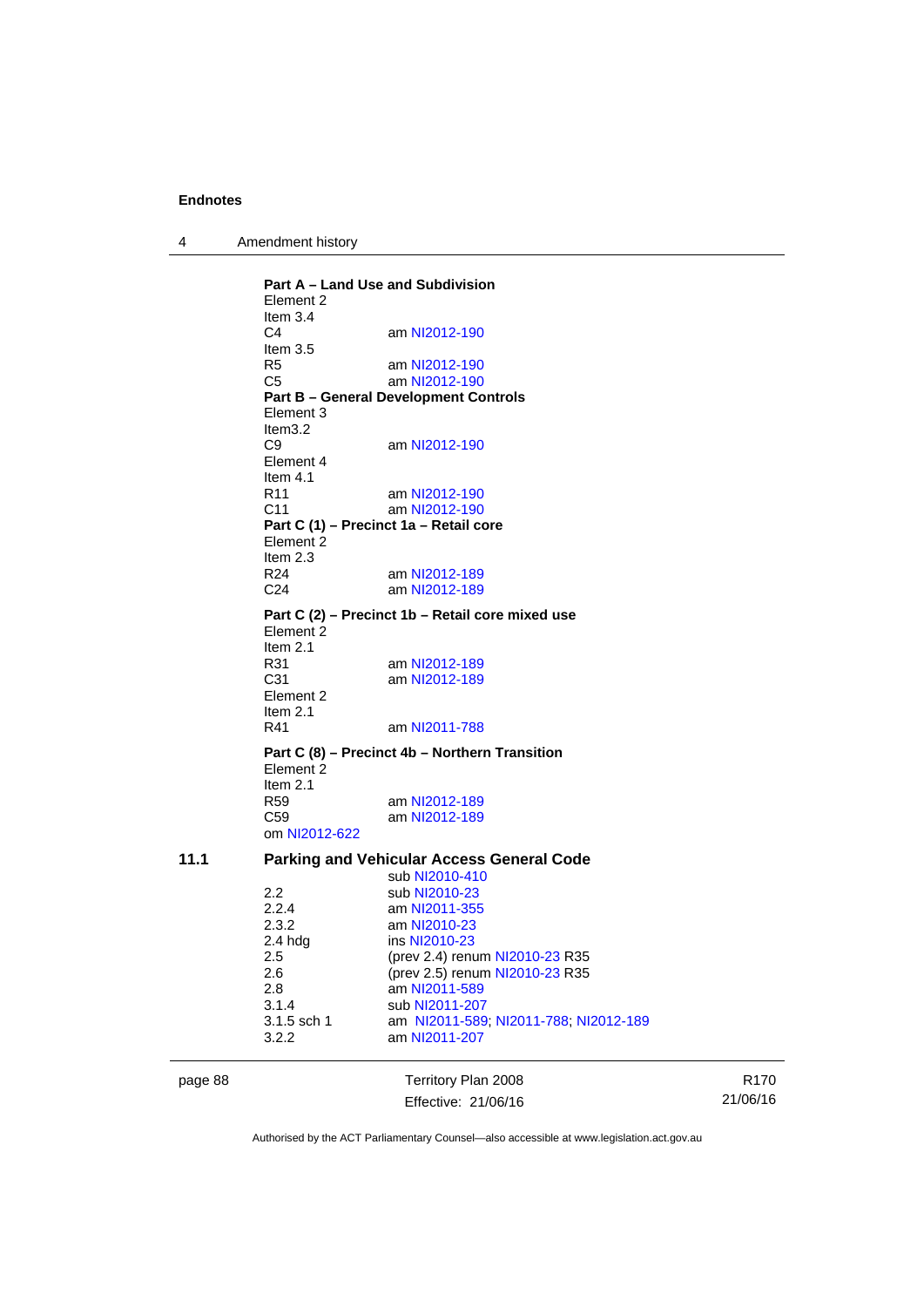Amendment history 4

3.2.4 am [NI2010-22](http://www.legislation.act.gov.au/ni/2010-22/); [NI2013-245](http://www.legislation.act.gov.au/ni/2013-245/default.asp)<br>3.2.5 sch 2 am NI2008-290, NI2008-54 am [NI2008-290](http://www.legislation.act.gov.au/ni/2008-290/), [NI2008-541](http://www.legislation.act.gov.au/ni/2008-541/); [NI2010-22](http://www.legislation.act.gov.au/ni/2010-22/); [NI2010-602](http://www.legislation.act.gov.au/ni/2010-602/); [NI2010-697](http://www.legislation.act.gov.au/ni/2010-697/); [NI2011-788](http://www.legislation.act.gov.au/ni/2011-788/); [NI2012-631](http://www.legislation.act.gov.au/ni/2012-631/default.asp); [NI2013-245](http://www.legislation.act.gov.au/ni/2013-245/default.asp); [Variation](http://www.legislation.act.gov.au/ni/2014-294/default.asp)  [No 318](http://www.legislation.act.gov.au/ni/2014-294/default.asp) 3.3.5 sch 3 am [NI2011-788](http://www.legislation.act.gov.au/ni/2011-788/) 3.4.5 sch 4 am [NI2011-788](http://www.legislation.act.gov.au/ni/2011-788/)<br>3.5.5 sch 5 am NI2010-22; am [NI2010-22](http://www.legislation.act.gov.au/ni/2010-22/); [NI2011-788](http://www.legislation.act.gov.au/ni/2011-788/) 3.6.5 sch 6 am [NI2011-788](http://www.legislation.act.gov.au/ni/2011-788/) 3.7.5 sch 7 am [NI2011-788](http://www.legislation.act.gov.au/ni/2011-788/) 3.8.5 sch 8 am [NI2011-788](http://www.legislation.act.gov.au/ni/2011-788/) 3.9.5 sch 9 am [NI2011-788](http://www.legislation.act.gov.au/ni/2011-788/) **11.2 Bicycle Parking General Code 1 – Planning Context**  Application of this code hdg sub [NI2011-590](http://www.legislation.act.gov.au/ni/2011-590/)<br>1.3 sub NI2011-590 1.3 sub [NI2011-590](http://www.legislation.act.gov.au/ni/2011-590/)<br>Table 1 am NI2011-788 Table 1 am [NI2011-788](http://www.legislation.act.gov.au/ni/2011-788/)<br>Table 2 am NI2011-788 am [NI2011-788](http://www.legislation.act.gov.au/ni/2011-788/); [NI2013-437](http://www.legislation.act.gov.au/ni/2013-437/default.asp) **11.3 Access and Mobility General Code**  sub [NI2009-342](http://www.legislation.act.gov.au/ni/2009-342/) Introduction am [NI2008-541](http://www.legislation.act.gov.au/ni/2008-541/) Application of the Code Table 1 am [NI2011-788](http://www.legislation.act.gov.au/ni/2011-788/); [NI2012-632](http://www.legislation.act.gov.au/ni/2012-632/default.asp); [NI2013-437](http://www.legislation.act.gov.au/ni/2013-437/default.asp) **Part A – General Development Controls**  Element 1 Item 1.1<br>R2 R2 sub [NI2010-23](http://www.legislation.act.gov.au/ni/2010-23/)<br>Figure 1 om NI2010-23 om [NI2010-23](http://www.legislation.act.gov.au/ni/2010-23/) Element 2 Item 2.2<br>R5 am [NI2010-217](http://www.legislation.act.gov.au/ni/2010-217/) **Part B – Additional Specific Controls**  Element 2 Item 2.1 R12 am [NI2010-23](http://www.legislation.act.gov.au/ni/2010-23/) **Appendices**  Appendix A am [NI2010-23](http://www.legislation.act.gov.au/ni/2010-23/); pars renum R35 (see NI2010-23) **11.4 Crime Prevention through Environmental Design General Code Part A – General requirements**<br>Table 1 am NI2011-3 am [NI2011-355](http://www.legislation.act.gov.au/ni/2011-355/); [NI2011-788](http://www.legislation.act.gov.au/ni/2011-788/) Element 3 Item 3.3 C10 am [NI2008-541](http://www.legislation.act.gov.au/ni/2008-541/); [NI2009-324](http://www.legislation.act.gov.au/ni/2009-324/)

R170 21/06/16 Territory Plan 2008 Effective: 21/06/16 page 89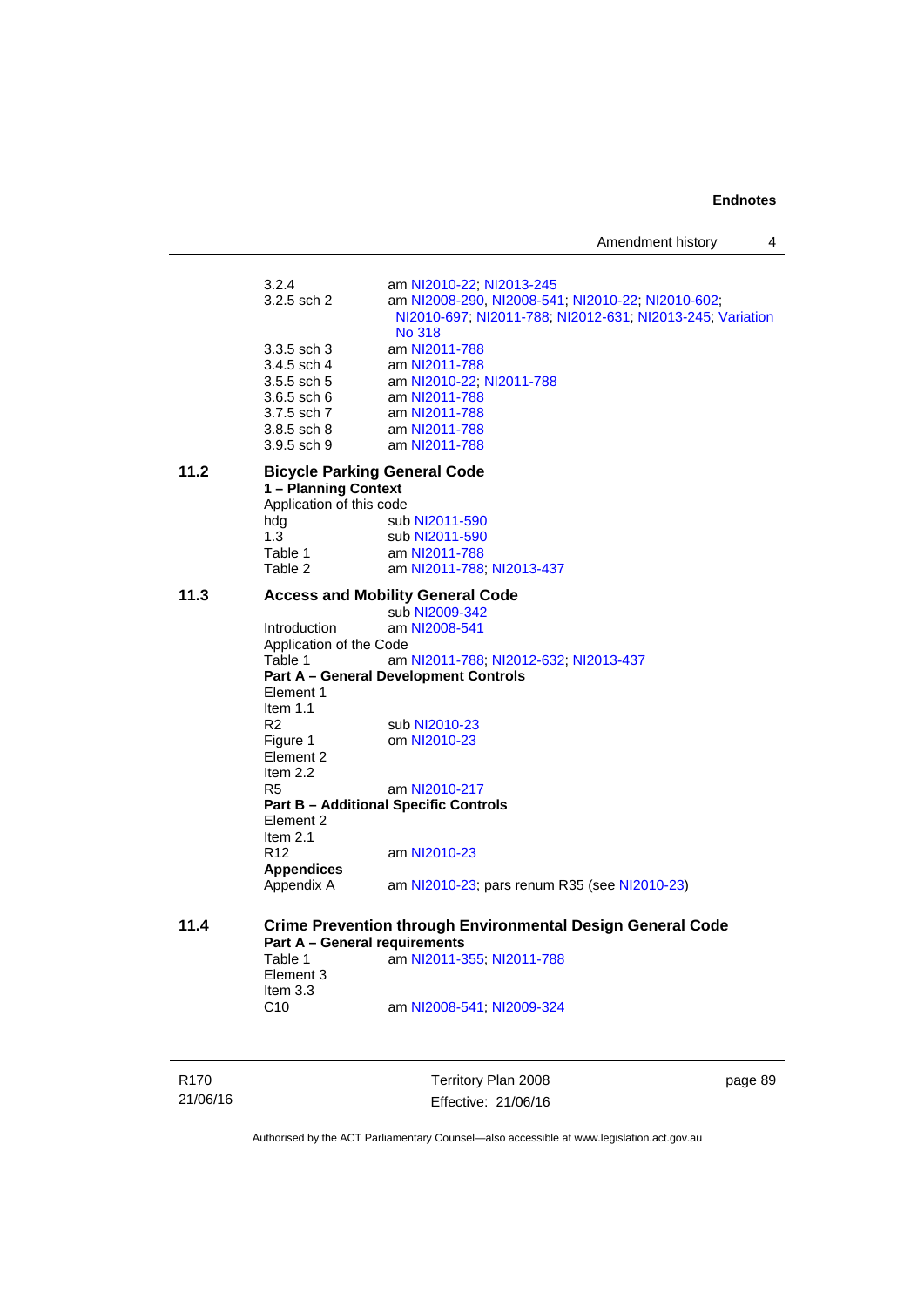| 4    | Amendment history                                                                                                                                                                                                                        |                                                                                                                                                                                                                                                                                      |  |
|------|------------------------------------------------------------------------------------------------------------------------------------------------------------------------------------------------------------------------------------------|--------------------------------------------------------------------------------------------------------------------------------------------------------------------------------------------------------------------------------------------------------------------------------------|--|
| 11.5 | Code<br>Element 3<br>Item $3.1$<br>Element 4<br>Appendix B                                                                                                                                                                               | <b>Community and Recreation Facilities Location Guidelines General</b><br>am NI2011-788<br>am NI2011-788<br>am NI2011-788                                                                                                                                                            |  |
| 11.6 | <b>Communications Facilities and Associated Infrastructure General</b><br>Code<br>Part A (2)- Telecommunications Antenna(e), Towers and Associated<br><b>Equipment</b>                                                                   |                                                                                                                                                                                                                                                                                      |  |
|      | hdg<br>Element 2<br>Item $2.1$<br>hdg<br>R <sub>16</sub> , C <sub>16</sub><br>R <sub>17</sub><br>Item $2.1A$<br>hdg<br>C18<br>C <sub>19</sub><br>Item 2.2<br>hdg<br>R <sub>20</sub><br>Element 2<br>Item $2.1$<br>R33<br>C <sub>33</sub> | sub NI2013-245<br>sub NI2013-245<br>omNI2013-245<br>sub NI2013-245<br>ins NI2013-245<br>sub NI2013-245<br>sub NI2013-245<br>sub NI2013-245<br>am NI2013-246; pars renum R111 LA<br><b>Part B - General Development Controls</b><br>am NI2010-411<br>sub NI2011-590<br>sub NI2011-590 |  |
| 11.8 | Part A(2) - Policies<br>Element 2<br>Sch <sub>2</sub><br>Part B(2) - Policies<br>Element 6<br>Sch 4<br>Part C(2) - Policies<br>Element 11<br>Sch 6                                                                                       | Water Use and Catchment General Code<br><b>Part A - Conservation Catchments</b><br>am Variation No 296<br><b>Part B - Water Supply Catchments</b><br>am Variation No 296<br>Part C – Drainage and Open Space Catchments<br>am Variation No 296                                       |  |

page 90 Territory Plan 2008 Effective: 21/06/16

R170 21/06/16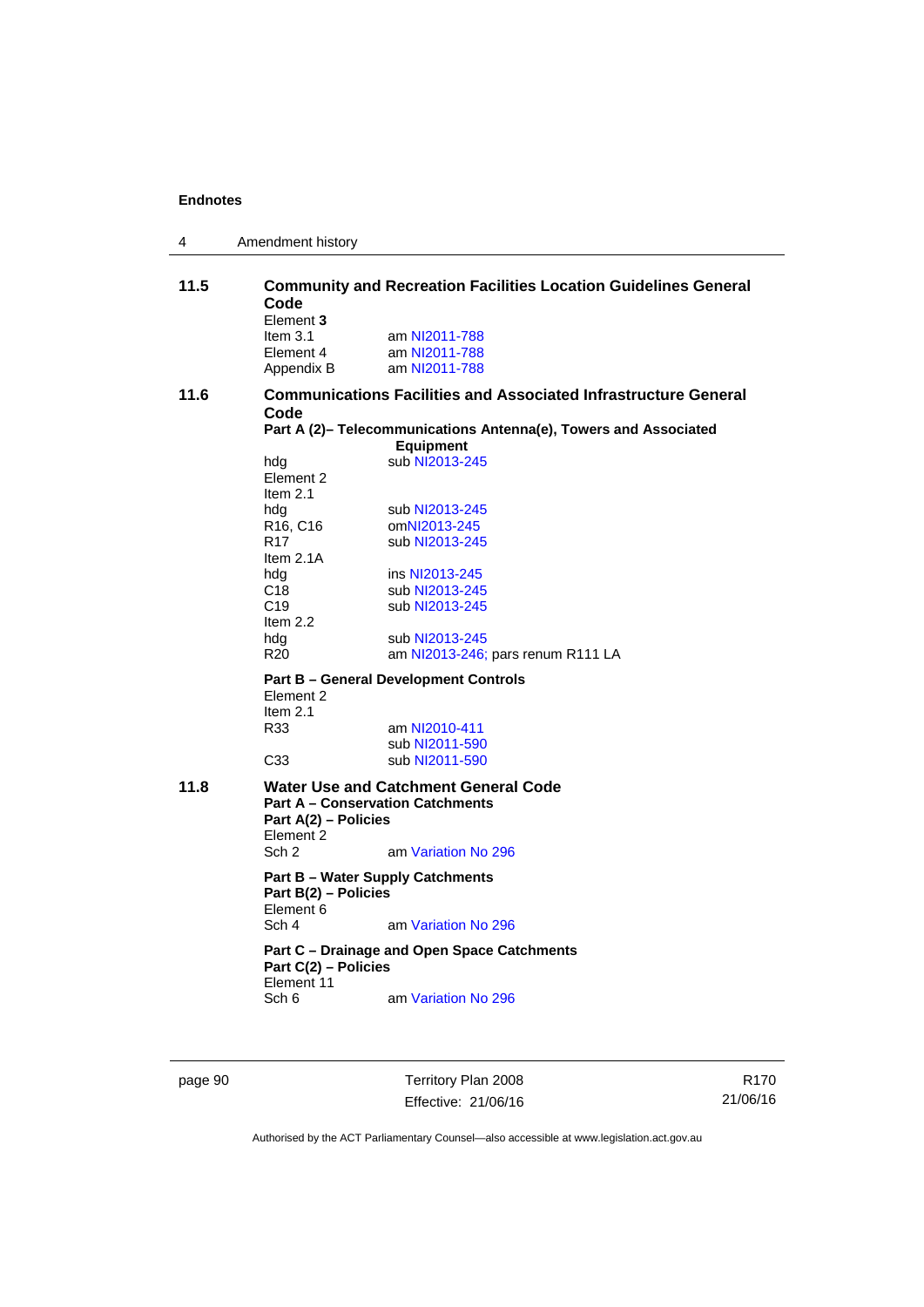Amendment history 4

| 11.10            | 2.4 - Acceptable solutions<br>Option 2                                                   | WaterWays: Water Sensitive Urban Design General Code                     |        |
|------------------|------------------------------------------------------------------------------------------|--------------------------------------------------------------------------|--------|
|                  |                                                                                          | Greywater system am NI2009-322                                           |        |
|                  | Appendix B2                                                                              | Stormwater quality am NI2009-322                                         |        |
| 11.12            |                                                                                          | <b>Residential Boundary Fences General Code</b>                          |        |
|                  | <b>Part A - General Controls</b><br>Element 2                                            |                                                                          |        |
|                  | R1                                                                                       | am NI2008-290                                                            |        |
| 11.13            | <b>Lease Variation General Code</b><br>ins Variation No 306<br>am NI2013-436; NI2013-535 |                                                                          |        |
| 12               | <b>Overlays</b>                                                                          |                                                                          |        |
|                  | Title                                                                                    | am NI2008-541                                                            |        |
|                  | <b>Introduction</b>                                                                      | am NI2008-541                                                            |        |
|                  |                                                                                          | Special Requirements of the National Capital Plan                        |        |
|                  | 12.1                                                                                     | am NI2008-290                                                            |        |
|                  | <b>Future Urban Areas</b>                                                                |                                                                          |        |
|                  | 12.2<br>Urban Open Space Zones                                                           | am NI2008-541                                                            |        |
|                  | 12.4                                                                                     | om NI2012-622                                                            |        |
|                  | Precincts                                                                                |                                                                          |        |
|                  | 12.6                                                                                     | am Variation No 281                                                      |        |
|                  |                                                                                          | om NI2012-622                                                            |        |
| 13               | <b>Definitions</b>                                                                       |                                                                          |        |
|                  | Part A                                                                                   | Umbrella Term Commercial Accommodation Use am<br>NI2009-37               |        |
|                  |                                                                                          | Umbrella Term Major Utility Installation def Major road<br>om NI2012-631 |        |
|                  |                                                                                          | def Animal husbandry ins NI2008-590                                      |        |
|                  |                                                                                          | am NI2012-632<br>def Cemetery am NI2009-37                               |        |
|                  |                                                                                          | def Child care centre am NI2011-206; NI2012-189                          |        |
|                  |                                                                                          | sub NI2012-631                                                           |        |
|                  |                                                                                          | def Civic administration Common Terminology am Variation                 |        |
|                  |                                                                                          | <b>No 338</b>                                                            |        |
|                  |                                                                                          | def <i>Club</i> am NI2011-206                                            |        |
|                  |                                                                                          | def Community activity centre Common Terminology am                      |        |
|                  |                                                                                          | NI2014-274<br>def <i>Consolidation</i> ins NI2009-37                     |        |
|                  |                                                                                          | def <i>Drink establishment</i> am NI2011-206                             |        |
|                  |                                                                                          | def Freight transport facility am NI2011-355                             |        |
|                  |                                                                                          | def Guest house am NI2009-37                                             |        |
|                  |                                                                                          |                                                                          |        |
| R <sub>170</sub> |                                                                                          | Territory Plan 2008                                                      | page 9 |

21/06/16

Territory Plan 2008 Effective: 21/06/16 page 91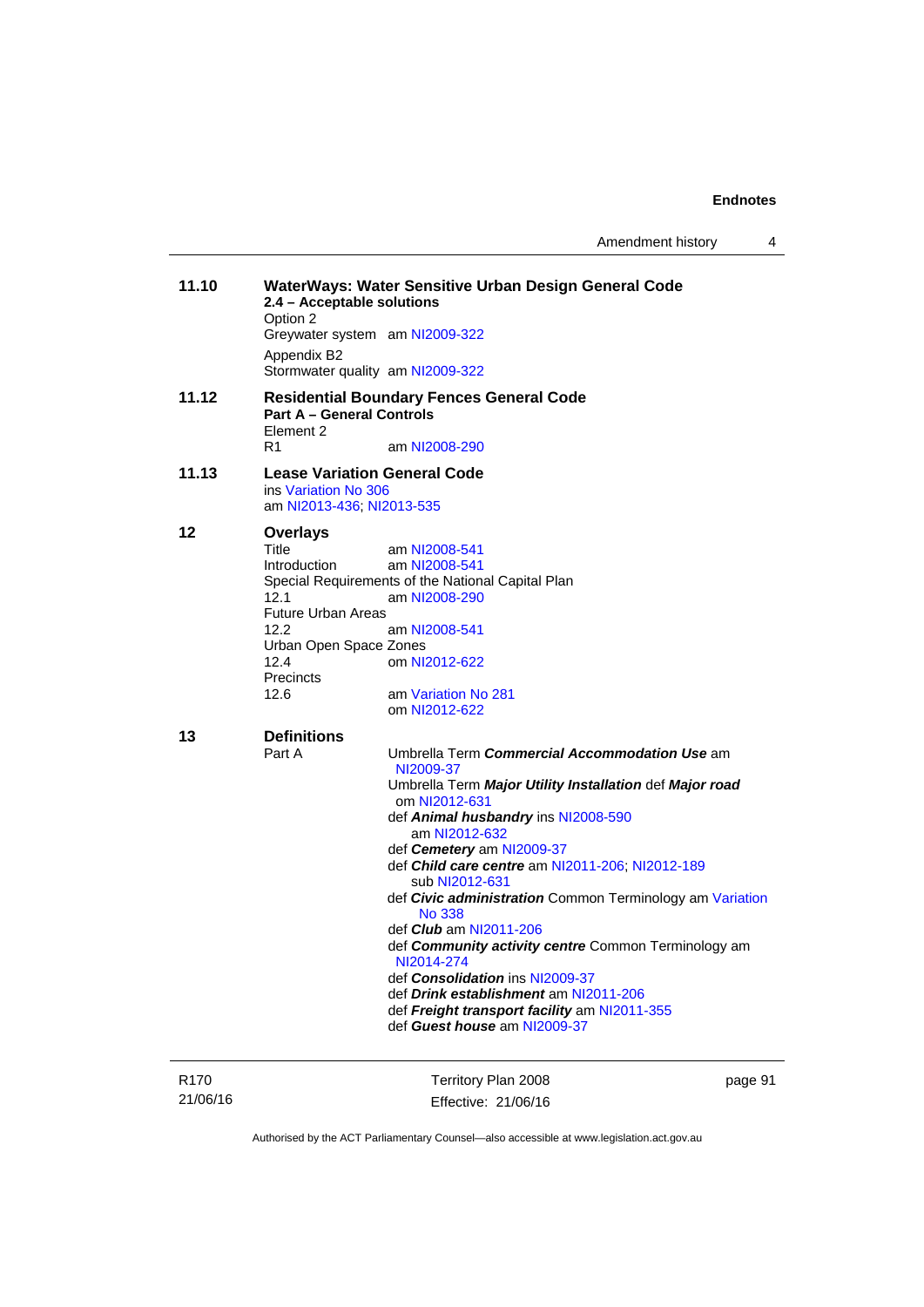4 Amendment history

 def *Habitable suite* om [Variation No 306](http://www.legislation.act.gov.au/ni/2013-93/default.asp) def *Health facility* Common Terminology am [NI2011-355](http://www.legislation.act.gov.au/ni/2011-355/) def *Home business* sub [NI2009-324](http://www.legislation.act.gov.au/ni/2009-324/) 2nd occurrence om [NI2009-324](http://www.legislation.act.gov.au/ni/2009-324/) def *Hotel* am [NI2011-206](http://www.legislation.act.gov.au/ni/2011-206/) def *Industrial trades* sub [NI2015-704](http://www.legislation.act.gov.au/ni/2015-704/default.asp) def *Major road* ins [NI2012-631](http://www.legislation.act.gov.au/ni/2012-631/default.asp) def *Mental health facility* ins [NI2014-371](http://www.legislation.act.gov.au/ni/2014-371/default.asp) def *Minor Road* ins [NI2012-631](http://www.legislation.act.gov.au/ni/2012-631/default.asp) def *Minor Use* sub [NI2008-290](http://www.legislation.act.gov.au/ni/2008-290/) am [NI2009-99](http://www.legislation.act.gov.au/ni/2009-99/); [NI2011-355](http://www.legislation.act.gov.au/ni/2011-355/) sub [NI2012-631](http://www.legislation.act.gov.au/ni/2012-631/default.asp) def *Mining industry* sub [NI2012-631](http://www.legislation.act.gov.au/ni/2012-631/default.asp) def *Motel* am [NI2011-206](http://www.legislation.act.gov.au/ni/2011-206/) def *Municipal depot* sub [Variation No 327](http://www.legislation.act.gov.au/ni/2015-449/default.asp) def *Office* am [NI2011-355](http://www.legislation.act.gov.au/ni/2011-355/) def *Outdoor education establishment* ins [NI2010-411](http://www.legislation.act.gov.au/ni/2010-411/) am [NI2011-355](http://www.legislation.act.gov.au/ni/2011-355/) def *Outdoor Recreation Facility* am [NI2008-541;](http://www.legislation.act.gov.au/ni/2008-541/) [NI2011-589](http://www.legislation.act.gov.au/ni/2011-589/) def *Overnight camping area* sub [NI2011-355](http://www.legislation.act.gov.au/ni/2011-355/) def *Parkland* sub [NI2011-355](http://www.legislation.act.gov.au/ni/2011-355/) def *Playing Field* am [NI2010-217](http://www.legislation.act.gov.au/ni/2010-217/) sub [NI2011-355](http://www.legislation.act.gov.au/ni/2011-355/) def *Power generation station* am [NI2011-589](http://www.legislation.act.gov.au/ni/2011-589/) def *Public transport facility* sub [Variation No 325](http://www.legislation.act.gov.au/ni/2014-427/default.asp) am [Variation No 327](http://www.legislation.act.gov.au/ni/2015-449/default.asp) def *Railway use* sub [Variation No 327](http://www.legislation.act.gov.au/ni/2015-449/default.asp) def *Religious associated use* om [NI2008-541](http://www.legislation.act.gov.au/ni/2008-541/) def *Relocatable unit* om [Variation No 306](http://www.legislation.act.gov.au/ni/2013-93/default.asp) def *Residential Care Accommodation* am [NI2009-37](http://www.legislation.act.gov.au/ni/2009-37/) Common Terminology am [NI2011-788](http://www.legislation.act.gov.au/ni/2011-788/); [NI2012-631](http://www.legislation.act.gov.au/ni/2012-631/default.asp) def *Restaurant* am [NI2011-206](http://www.legislation.act.gov.au/ni/2011-206/) def *Retirement complex* om [Variation No 302](http://www.legislation.act.gov.au/ni/2011-573/) def *Retirement village* ins [Variation No 302](http://www.legislation.act.gov.au/ni/2011-573/) def *Retirement village scheme* ins [Variation No 302](http://www.legislation.act.gov.au/ni/2011-573/) def *Road* om [NI2012-631](http://www.legislation.act.gov.au/ni/2012-631/default.asp) def *Secondary residence* ins [Variation No 306](http://www.legislation.act.gov.au/ni/2013-93/default.asp) def *Service station* sub [NI2008-590](http://www.legislation.act.gov.au/ni/2008-590/default.asp) def *Shop* Common Terminology am [NI2015-704](http://www.legislation.act.gov.au/ni/2015-704/default.asp) def *Single dwelling housing* reloc [NI2009-37](http://www.legislation.act.gov.au/ni/2009-37/) def *Store* am [NI2010-411](http://www.legislation.act.gov.au/ni/2010-411/) def *Subdivision* am [NI2009-99;](http://www.legislation.act.gov.au/ni/2009-99/) [NI2014-656](http://www.legislation.act.gov.au/ni/2014-656/default.asp) def *Supportive housing* sub [Variation No 302](http://www.legislation.act.gov.au/ni/2011-573/) Common Terminology am [NI2015-704](http://www.legislation.act.gov.au/ni/2015-704/default.asp) def *Temporary Use* sub [NI2008-290](http://www.legislation.act.gov.au/ni/2008-290/) def *Tourist Resort* sub [NI2010-22](http://www.legislation.act.gov.au/ni/2010-22/) am [NI2011-206](http://www.legislation.act.gov.au/ni/2011-206/)

page 92 Territory Plan 2008 Effective: 21/06/16

R170 21/06/16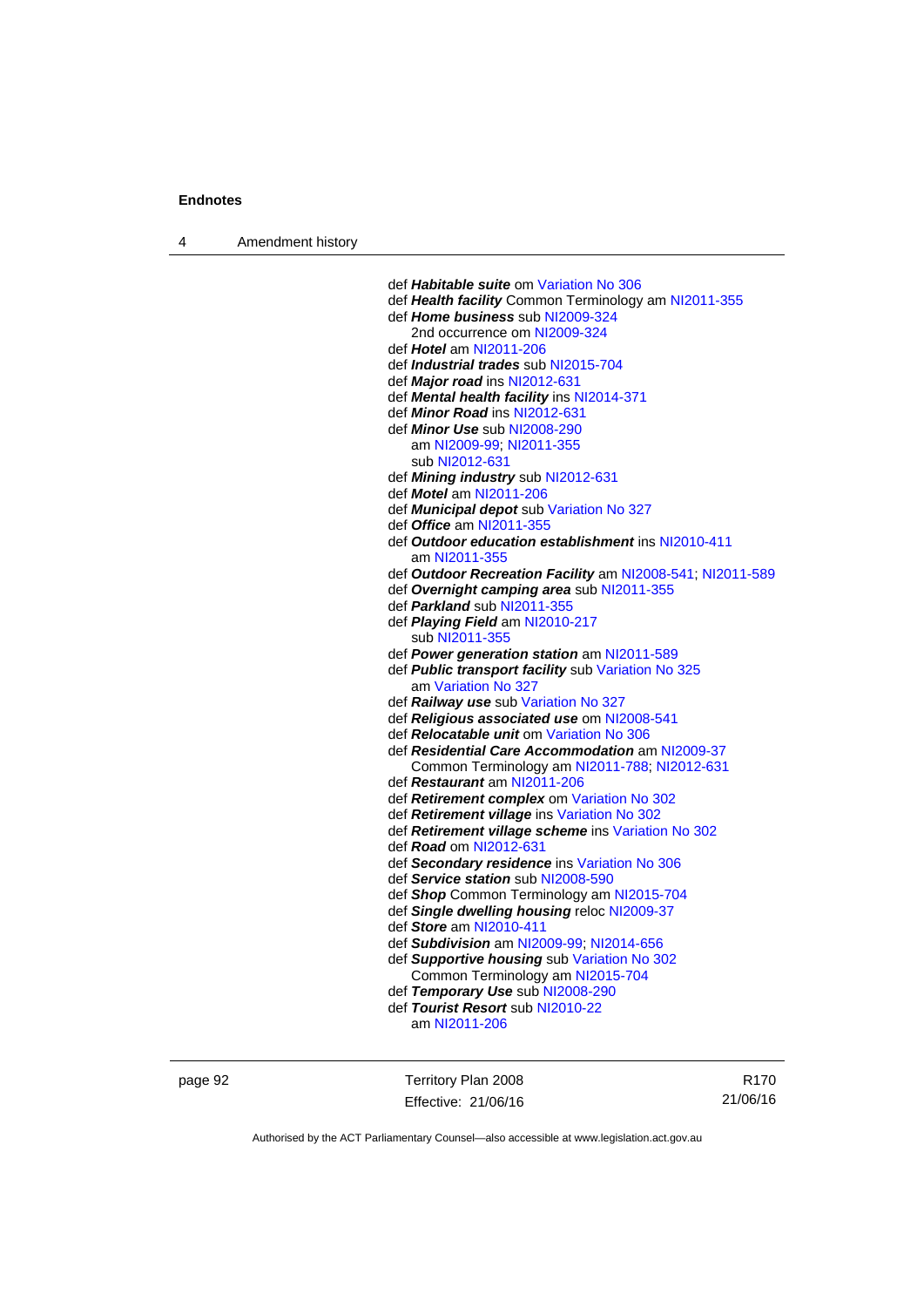|                  |                        | Amendment history                                       | 4       |
|------------------|------------------------|---------------------------------------------------------|---------|
|                  |                        |                                                         |         |
|                  |                        | def Transport Depot om NI2009-37                        |         |
|                  |                        | def Triple occupancy housing om Variation No 306        |         |
|                  |                        | def Veterinary hospital am NI2011-355                   |         |
|                  | Part B                 | def Articulation Zone ins NI2008-541                    |         |
|                  |                        | def Authority sub NI2010-22                             |         |
|                  |                        | def Basement am NI2012-410                              |         |
|                  |                        | def Building envelope plan om Variation No 306          |         |
|                  |                        | def Community garden ins NI2011-589                     |         |
|                  |                        | def Compact block ins Variation No 306                  |         |
|                  |                        | def Datum ground level ins Variation No 300             |         |
|                  |                        | def Desired character ins Variation No 306              |         |
|                  |                        | def Dwelling sub NI2010-22                              |         |
|                  |                        | def <b>External wall</b> ins Variation No 306           |         |
|                  |                        | def Floodplain am NI2013-437                            |         |
|                  |                        | def Front loading block sub NI2009-99                   |         |
|                  |                        | def Front Zone sub NI2008-290                           |         |
|                  |                        | am NI2012-189                                           |         |
|                  |                        | def Height of building am NI2012-410                    |         |
|                  |                        | def Height of wall am NI2012-410                        |         |
|                  |                        | def Integrated housing development parcel ins Variation |         |
|                  |                        | No 306                                                  |         |
|                  |                        | def Integrated housing development plan ins Variation   |         |
|                  |                        | No 306                                                  |         |
|                  |                        | def Large block ins Variation No 306                    |         |
|                  |                        | def Lower floor level am NI2012-410                     |         |
|                  |                        | def <b>Mid sized block</b> ins Variation No 306         |         |
|                  |                        | def <b>North facing boundary</b> om Variation No 306    |         |
|                  |                        | def Northern boundary ins Variation No 306              |         |
|                  |                        | def Principal private open space ins Variation No 306   |         |
|                  |                        | def Rear loading block sub NI2009-99                    |         |
|                  |                        | def Residential block ins Variation No 306              |         |
|                  |                        | def <i>Road</i> ins NI2012-631                          |         |
|                  |                        | sub Variation No 327                                    |         |
|                  |                        | def Screening device ins Variation No 306               |         |
|                  |                        | def Secondary street frontage ins Variation No 306      |         |
|                  |                        | def Single dwelling block ins Variation No 306          |         |
|                  |                        | def Standard block om Variation No 306                  |         |
|                  |                        | def Streetscape concept plan om Variation No 306        |         |
|                  |                        | def Surrendered residential block ins Variation No 343  |         |
|                  |                        | def <b>Unscreened element</b> ins Variation No 306      |         |
|                  |                        | def Upper floor level am NI2012-410                     |         |
| 14               | <b>Structure Plans</b> | (prev 1) renum NI2008-590 R13                           |         |
|                  |                        |                                                         |         |
| 14.1             | <b>West Belconnen</b>  | (prev 1.1) renum NI2008-590 R13                         |         |
| R <sub>170</sub> |                        | Territory Plan 2008                                     | page 93 |

Authorised by the ACT Parliamentary Counsel—also accessible at www.legislation.act.gov.au

Effective: 21/06/16

21/06/16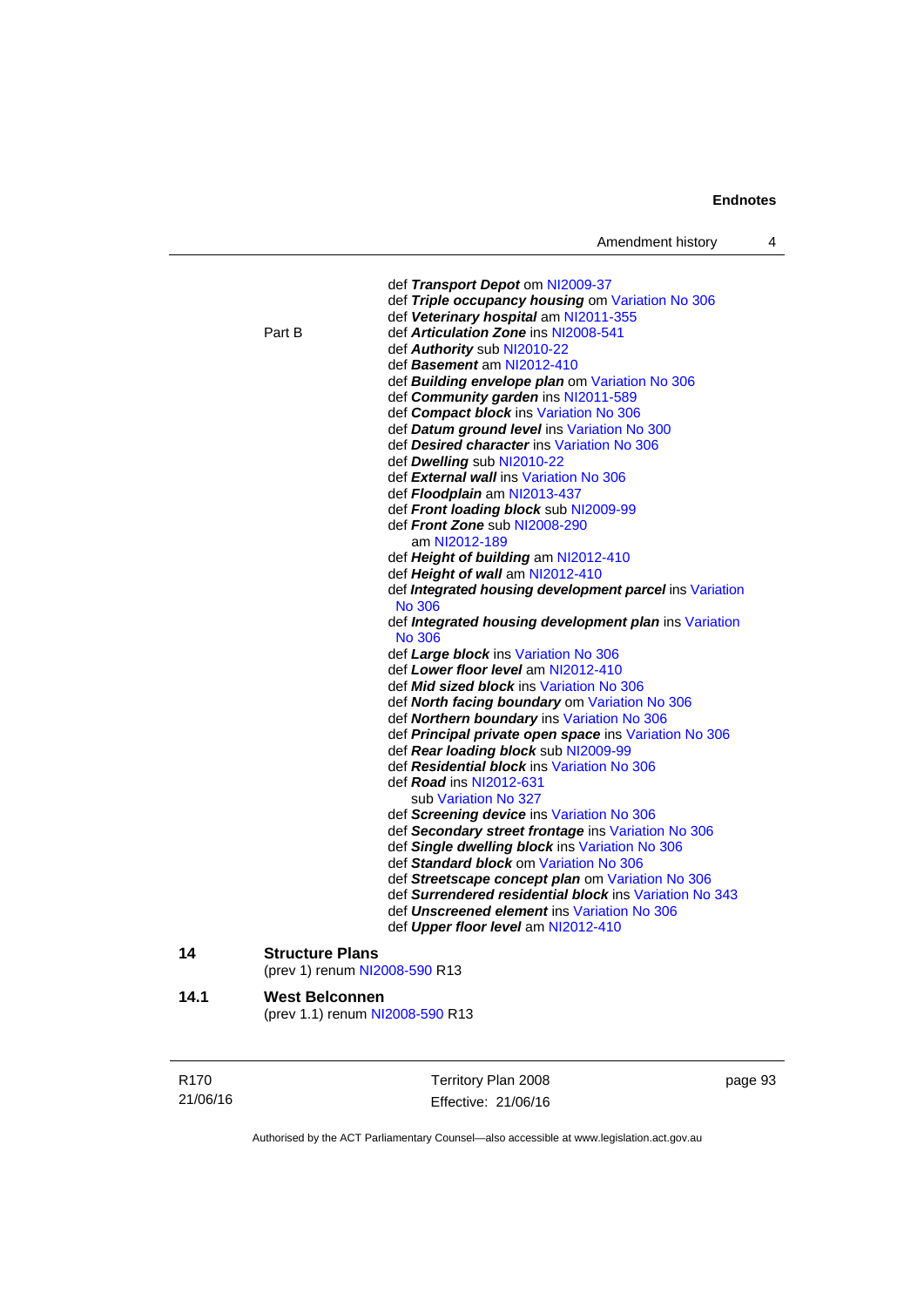| 4     | Amendment history                                                                                                                                                                                                                                                                                               |
|-------|-----------------------------------------------------------------------------------------------------------------------------------------------------------------------------------------------------------------------------------------------------------------------------------------------------------------|
| 14.2  | <b>Bruce Central Precinct</b><br>(prev 1.2) renum NI2008-590 R13<br>om NI2011-788                                                                                                                                                                                                                               |
| 14.3  | <b>Kingston Foreshore</b><br>(prev 1.3) renum NI2008-590 R13<br><b>General Objectives</b><br>am NI2010-22                                                                                                                                                                                                       |
| 14.4  | <b>North Watson</b><br>(prev 1.4) renum NI2008-590 R13                                                                                                                                                                                                                                                          |
| 14.5  | <b>Gungahlin Central Area</b><br>orig 14.5<br>(prev 1.5) renum NI2008-590 R13<br>Urban Structure Principles Central Area<br><b>Central Area Land Use</b><br>7<br>am NI2010-217<br>Central Area Heritage<br>am NI2010-217<br>4<br>5<br>am NI2010-217<br>om Variation No 300<br>pres 14.5<br>sub Variation No 300 |
| 14.6  | <b>Gungahlin: Part of Nicholls including Gold Creek Tourist Area</b><br>(prev 1.6) renum NI2008-590 R13                                                                                                                                                                                                         |
| 14.7  | <b>North Gungahlin</b><br>(prev 1.7) renum NI2008-590 R13                                                                                                                                                                                                                                                       |
| 14.8  | East Gungahlin – Suburbs of Kenny, Throsby, Part Harrison and<br><b>Goorooyarroo Nature Reserve</b><br>(prev 1.8) renum NI2008-590 R13<br>1.2 Principles and Policies for East Gungahlin<br>1.2.2 Specific<br>Policies 4<br>am NI2010-217<br>1.2.3 Specific<br>Policies 1<br>am NI2010-217                      |
|       | sub Variation No 319                                                                                                                                                                                                                                                                                            |
| 14.9  | <b>Gungahlin - Suburb of Crace</b><br>(prev 1.9) renum NI2008-590 R13                                                                                                                                                                                                                                           |
| 14.10 | <b>Molonglo and North Weston</b><br>(prev 1.10) renum NI2008-590 R13<br>ins Variation No 281                                                                                                                                                                                                                    |

page 94 Territory Plan 2008 Effective: 21/06/16

R170 21/06/16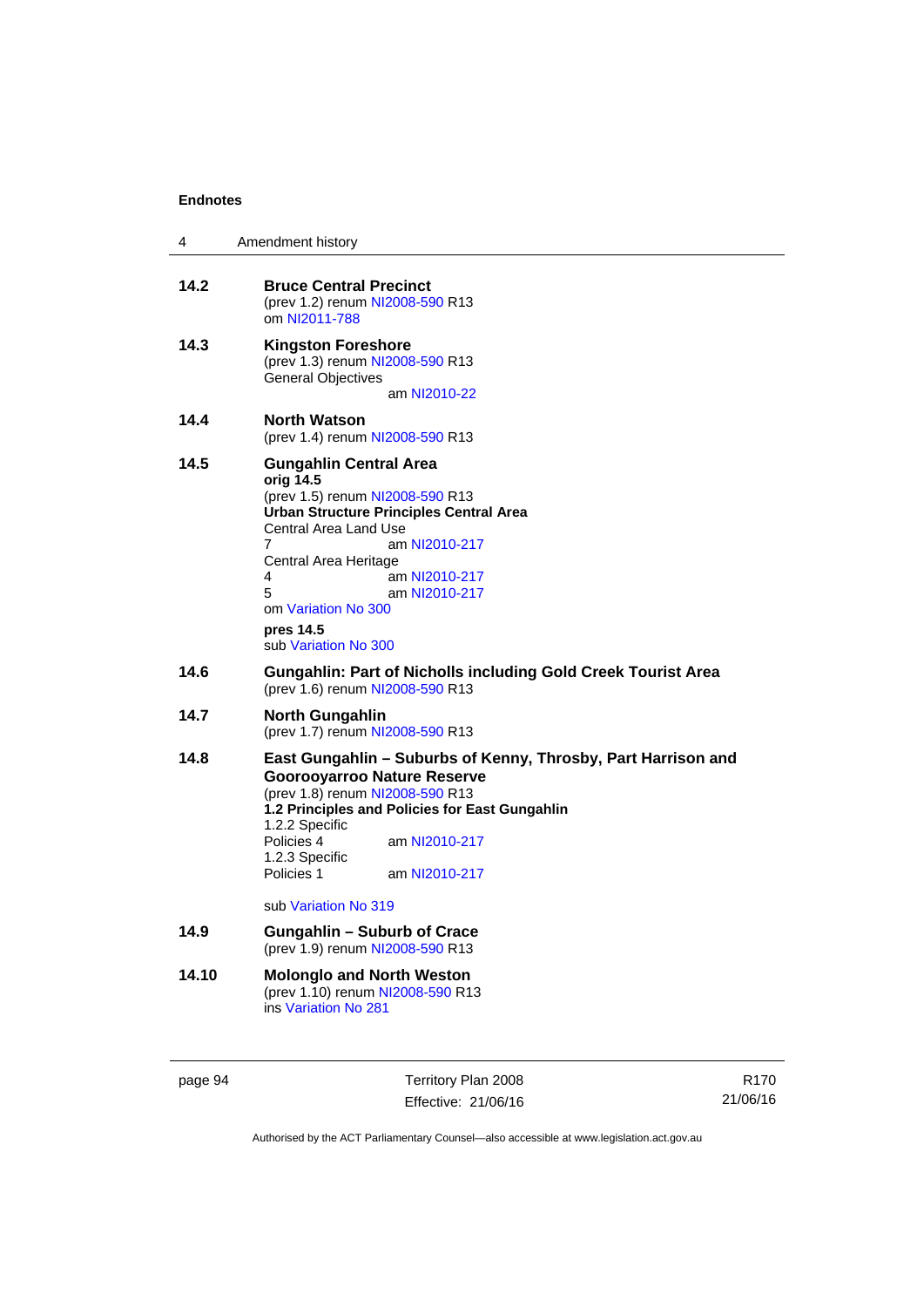**3 – Prohibited Development**  Fig 1 sub [NI2010-219](http://www.legislation.act.gov.au/ni/2010-219/) **5 – Policies for the development of the Molonglo and North Weston future urban area**  5.2 am [NI2010-218](http://www.legislation.act.gov.au/ni/2010-218/) **14.11 Lawson South**  ins [Variation No 299](http://www.legislation.act.gov.au/ni/2010-575/) **14.12 Holt part section 99 (Belconnen Golf Course)**  ins [Variation No 298](http://www.legislation.act.gov.au/ni/2011-152/) sub [Variation No 340](http://www.legislation.act.gov.au/ni/2016-56/default.asp) **14.13 Gungahlin town Centre**  ins [Variation No 300](http://www.legislation.act.gov.au/ni/2011-691/) **15 Concept Plans**  (prev 2) renum [NI2008-590](http://www.legislation.act.gov.au/ni/2008-590/default.asp) R13 **15.1 Bonner**  (prev 2.1) renum [NI2008-590](http://www.legislation.act.gov.au/ni/2008-590/default.asp) R13 om [NI2012-631](http://www.legislation.act.gov.au/ni/2012-631/default.asp) **15.2 Casey**  (prev 2.2) renum [NI2008-590](http://www.legislation.act.gov.au/ni/2008-590/default.asp) R13 **15.3 Crace**  (prev 2.3) renum [NI2008-590](http://www.legislation.act.gov.au/ni/2008-590/default.asp) R13 Ongoing block-specific provisions 7 **ins [NI2011-355](http://www.legislation.act.gov.au/ni/2011-355/)**  om [NI2011-787](http://www.legislation.act.gov.au/ni/2011-787/) Figure 9 ins [NI2011-355](http://www.legislation.act.gov.au/ni/2011-355/) om [NI2011-787](http://www.legislation.act.gov.au/ni/2011-787/) Figure 10 ins [NI2011-355](http://www.legislation.act.gov.au/ni/2011-355/) om [NI2011-787](http://www.legislation.act.gov.au/ni/2011-787/) om [NI2013-437](http://www.legislation.act.gov.au/ni/2013-437/default.asp) **15.4 Forde**  (prev 2.4) renum [NI2008-590](http://www.legislation.act.gov.au/ni/2008-590/default.asp) R13 om [NI2012-190](http://www.legislation.act.gov.au/ni/2012-190/) **15.5 Macgregor**  (prev 2.5) renum [NI2008-590](http://www.legislation.act.gov.au/ni/2008-590/default.asp) R13 **Dwelling Numbers**  5.9 sub [NI2009-321](http://www.legislation.act.gov.au/ni/2009-321/) am [NI2012-189](http://www.legislation.act.gov.au/ni/2012-189/)

Territory Plan 2008 Effective: 21/06/16 page 95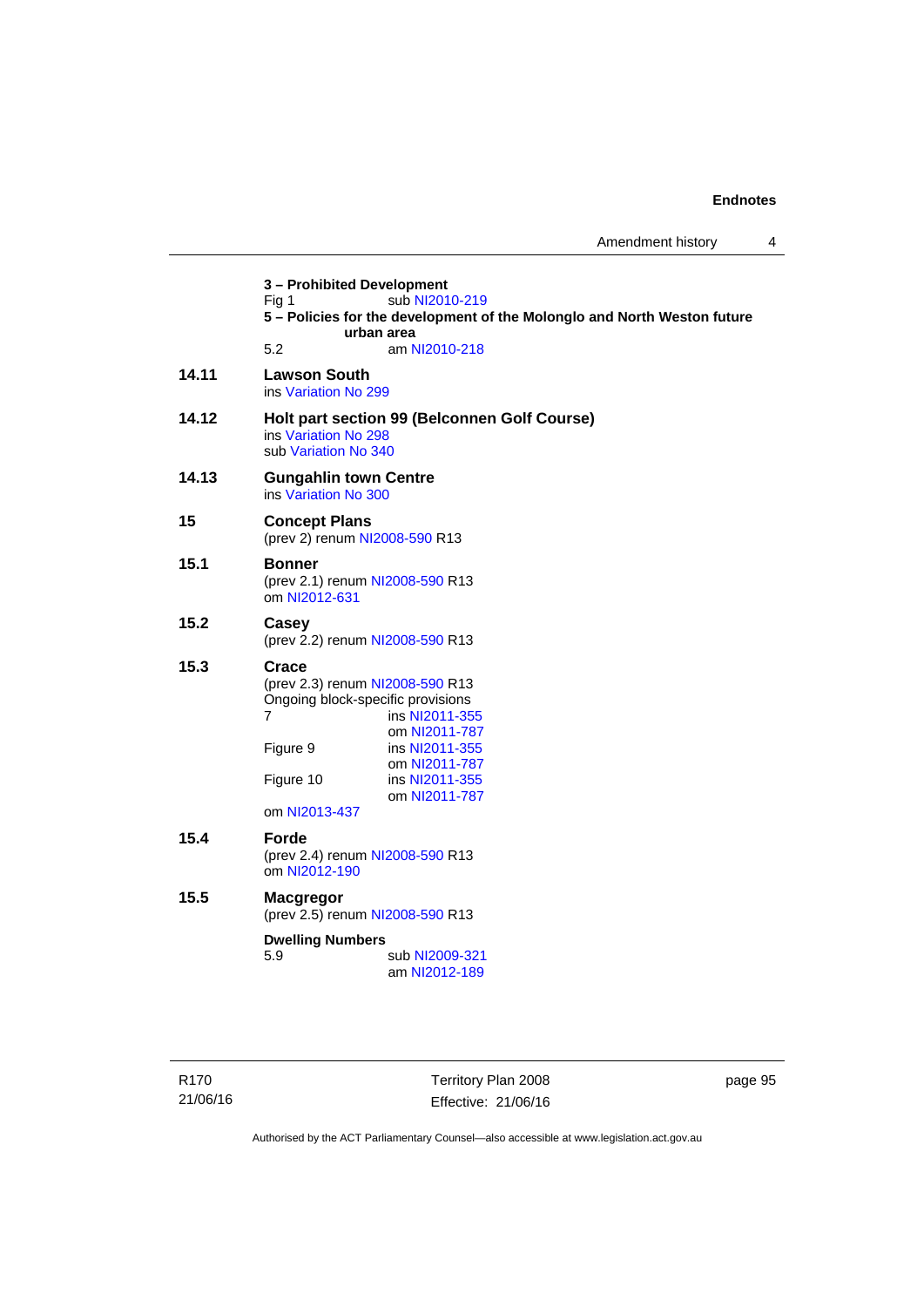4 Amendment history

**15.6 Flemington Road Corridor**  (prev 2.6) renum [NI2008-590](http://www.legislation.act.gov.au/ni/2008-590/default.asp) R13 **2 – Flemington Road Concept Plan**  2.2 Site sub [NI2010-601](http://www.legislation.act.gov.au/ni/2010-601/) 2.4.12 Natural and Cultural Heritage Features am [NI2010-217](http://www.legislation.act.gov.au/ni/2010-217/) 2.4.13 Land Program sub [NI2010-22](http://www.legislation.act.gov.au/ni/2010-22/) om [NI2010-601](http://www.legislation.act.gov.au/ni/2010-601/) 3.1.1 Building Height Controls am [NI2009-272](http://www.legislation.act.gov.au/ni/2009-272/) **3 – Development Control Requirements**  sub [NI2010-22](http://www.legislation.act.gov.au/ni/2010-22/) **Part A – Land Use**  R1, C1 (prev R2, C2) renum [NI2010-601](http://www.legislation.act.gov.au/ni/2010-601/) **Part B – Subdivision**  1 Dwelling Numbers hdg ins [NI2010-601](http://www.legislation.act.gov.au/ni/2010-601/) 2 Subdivision hdg (prev 1) renum [NI2010-601](http://www.legislation.act.gov.au/ni/2010-601/) 3 Density hdg (prev 2) renum [NI2010-601](http://www.legislation.act.gov.au/ni/2010-601/) 4 Bushfire Protection hdg (prev 3) renum [NI2010-601](http://www.legislation.act.gov.au/ni/2010-601/) **Part C – Buildings and Structures**  R11A ins [NI2010-601](http://www.legislation.act.gov.au/ni/2010-601/) R16A ins [NI2010-601](http://www.legislation.act.gov.au/ni/2010-601/) 3 Increase in the Number of Dwellings Permitted by a Crown Lease hdg ins [NI2010-601](http://www.legislation.act.gov.au/ni/2010-601/) R19A ins [NI2010-601](http://www.legislation.act.gov.au/ni/2010-601/) 4 Commercial Gross Floor Area hdg (prev 3) renum [NI2010-601](http://www.legislation.act.gov.au/ni/2010-601/) R20 sub [NI2010-601](http://www.legislation.act.gov.au/ni/2010-601/) 5 Commercial Building Frontages hdg (prev 4) renum [NI2010-601](http://www.legislation.act.gov.au/ni/2010-601/) 6 Floor to Ceiling Heights hdg (prev 5) renum [NI2010-601](http://www.legislation.act.gov.au/ni/2010-601/) 7 Service Entries (prev 6) renum [NI2010-601](http://www.legislation.act.gov.au/ni/2010-601/) 8 Articulation Zone hdg (prev 7) renum [NI2010-601](http://www.legislation.act.gov.au/ni/2010-601/) 9 Materials and Colours hdg (prev 8) renum [NI2010-601](http://www.legislation.act.gov.au/ni/2010-601/) 10 Verges hdg (prev 9) renum [NI2010-601](http://www.legislation.act.gov.au/ni/2010-601/) 11 Street Interface hdg (prev 10) renum [NI2010-601](http://www.legislation.act.gov.au/ni/2010-601/)

page 96 Territory Plan 2008 Effective: 21/06/16

R170 21/06/16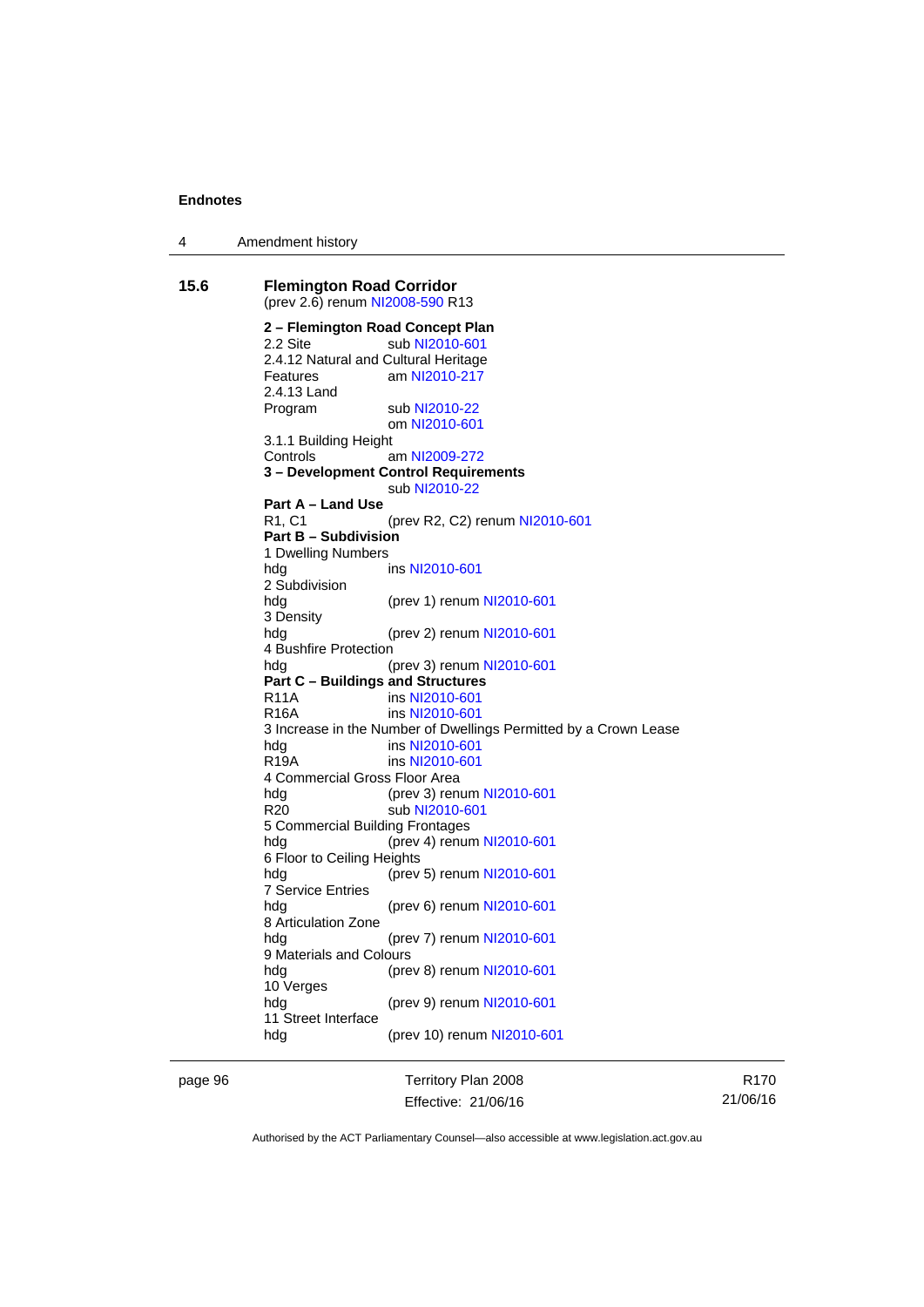Amendment history 4

12 Deep Root Planting Zones<br>hdg (prev 11) hdg (prev 11) renum [NI2010-601](http://www.legislation.act.gov.au/ni/2010-601/)<br>R29 sub NI2010-601 R29 sub [NI2010-601](http://www.legislation.act.gov.au/ni/2010-601/)<br>R30 am NI2010-411 R30 am [NI2010-411](http://www.legislation.act.gov.au/ni/2010-411/)<br>R30A, C30A ins NI2010-601 ins [NI2010-601](http://www.legislation.act.gov.au/ni/2010-601/) 13 Courtyard Walls hdg (prev 12) renum [NI2010-601](http://www.legislation.act.gov.au/ni/2010-601/) 14 Public Art hdg (prev 13) renum [NI2010-601](http://www.legislation.act.gov.au/ni/2010-601/) 15 Communal Open Space hdg (prev 14) renum [NI2010-601](http://www.legislation.act.gov.au/ni/2010-601/) **Concept Plan Drawings**  Flemington Road Concept Plan<br>Study Area sub NI2010-sub [NI2010-601](http://www.legislation.act.gov.au/ni/2010-601/) **15.7 Ngunnawal 2C**  (prev 2.7) renum [NI2008-590](http://www.legislation.act.gov.au/ni/2008-590/default.asp) R13 om [NI2015-81](http://www.legislation.act.gov.au/ni/2015-81/default.asp) **15.8 Jacka**  (prev 2.8) renum [NI2008-590](http://www.legislation.act.gov.au/ni/2008-590/default.asp) R13 **15.9 Moncrieff**  (prev 2.9) renum [NI2008-590](http://www.legislation.act.gov.au/ni/2008-590/default.asp) R13 **15.10 North Weston**  (prev 2.10) ins [Variation No 281](http://www.legislation.act.gov.au/ni/2008-352/) renum [NI2008-590](http://www.legislation.act.gov.au/ni/2008-590/default.asp) R13 am [NI2015-334](http://www.legislation.act.gov.au/ni/2015-334/default.asp); [NI2015-704](http://www.legislation.act.gov.au/ni/2015-704/default.asp) **15.11 Coombs and Wright**  (prev 2.11) ins [Variation No 281](http://www.legislation.act.gov.au/ni/2008-352/) renum [NI2008-590](http://www.legislation.act.gov.au/ni/2008-590/default.asp) R13 sub [NI2010-22](http://www.legislation.act.gov.au/ni/2010-22/) **Introduction**  Application am [NI2012-410](http://www.legislation.act.gov.au/ni/2012-410/) Definition of terms am [NI2010-412](http://www.legislation.act.gov.au/ni/2010-412/) **Part A – Land Use**  Element 1<br>R4, C4 sub [NI2014-10](http://www.legislation.act.gov.au/ni/2014-10/default.asp) am [NI2014-90](http://www.legislation.act.gov.au/ni/2014-90/default.asp) **Part B – Subdivision**  Element 8<br>R46, C46 R46, C46 sub [NI2011-355](http://www.legislation.act.gov.au/ni/2011-355/)<br>R46A,C46A ins NI2011-355 ins [NI2011-355](http://www.legislation.act.gov.au/ni/2011-355/) R46B, C46B ins [NI2011-355](http://www.legislation.act.gov.au/ni/2011-355/)

R170 21/06/16 Territory Plan 2008 Effective: 21/06/16 page 97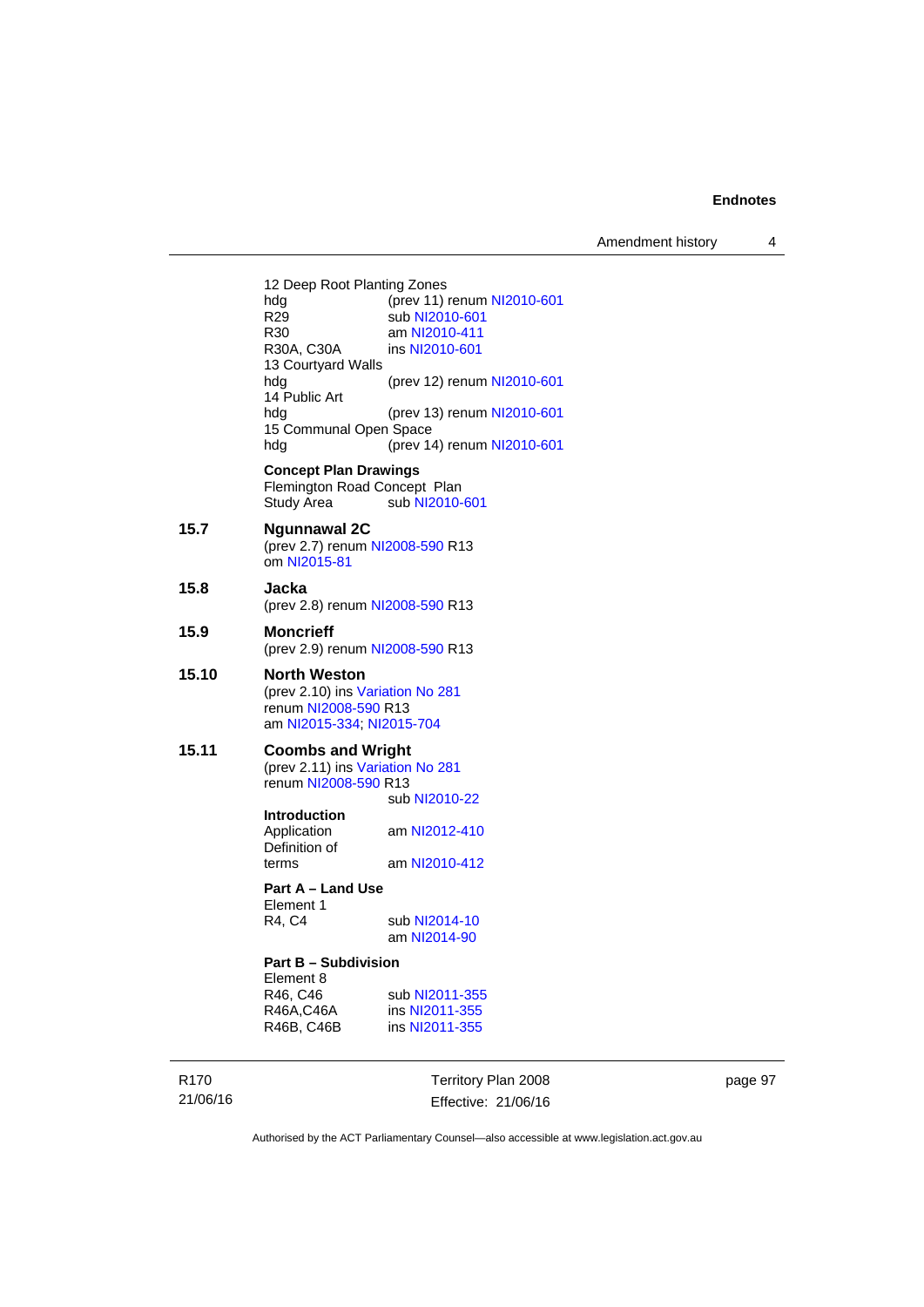| 4 | Amendment history |  |
|---|-------------------|--|
|---|-------------------|--|

|       | Element 9<br>R48                 | am NI2010-217                                |
|-------|----------------------------------|----------------------------------------------|
|       |                                  |                                              |
|       | Element 10                       | <b>Part C - Buildings and Structures</b>     |
|       | R49                              | sub NI2011-355                               |
|       | <b>R50</b>                       | sub NI2014-275                               |
|       | Element 12                       |                                              |
|       | <b>R53</b>                       | sub NI2014-10                                |
|       | <b>R56</b>                       | sub NI2014-90                                |
|       | C <sub>57</sub>                  | sub NI2014-10, NI2014-275                    |
|       | hdg                              | ins NI2010-412                               |
|       | Item $16.1$                      | ins NI2010-412                               |
|       | R62, C62                         | ins NI2010-412                               |
|       | R63                              | ins NI2010-412                               |
|       |                                  | sub NI2014-10                                |
|       | Table 1                          | ins NI2010-412                               |
|       | Figure A1                        | ins NI2010-412                               |
|       | <b>Part D - Environment</b>      |                                              |
|       | hdg                              | ins NI2012-410                               |
|       | Element 17                       |                                              |
|       | hdg                              | ins NI2012-410                               |
|       | R64                              | ins NI2012-410                               |
|       | Figure 2                         | sub NI2014-10                                |
|       | Figure 3                         | sub NI2014-10                                |
|       | Figure 4                         | sub NI2010-217; NI2010-602; NI2014-10        |
|       | Figure 5                         | sub NI2010-217                               |
|       | Figure 6                         | ins NI2012-410                               |
| 15.12 | <b>Lawson South</b>              |                                              |
|       | (prev 2.12) ins Variation No 281 |                                              |
|       | renum NI2008-590 R13             |                                              |
|       | om NI2010-22                     |                                              |
|       | ins Variation No 299             |                                              |
|       |                                  | <b>Part B - Subdivision Development Code</b> |
|       | hdg                              | sub NI2011-589                               |
|       | 2. Dwelling Yield                |                                              |
|       | R6, C6                           | sub NI2011-589                               |
| 15.13 |                                  | Holt part section 99 (Belconnen Golf Course) |
|       | ins Variation No 298             |                                              |
|       | sub Variation No 340             |                                              |
| 15.14 | <b>Throsby</b>                   |                                              |
|       |                                  |                                              |

ins [Variation No 319](http://www.legislation.act.gov.au/ni/2014-501/default.asp)

page 98 Territory Plan 2008 Effective: 21/06/16

R170 21/06/16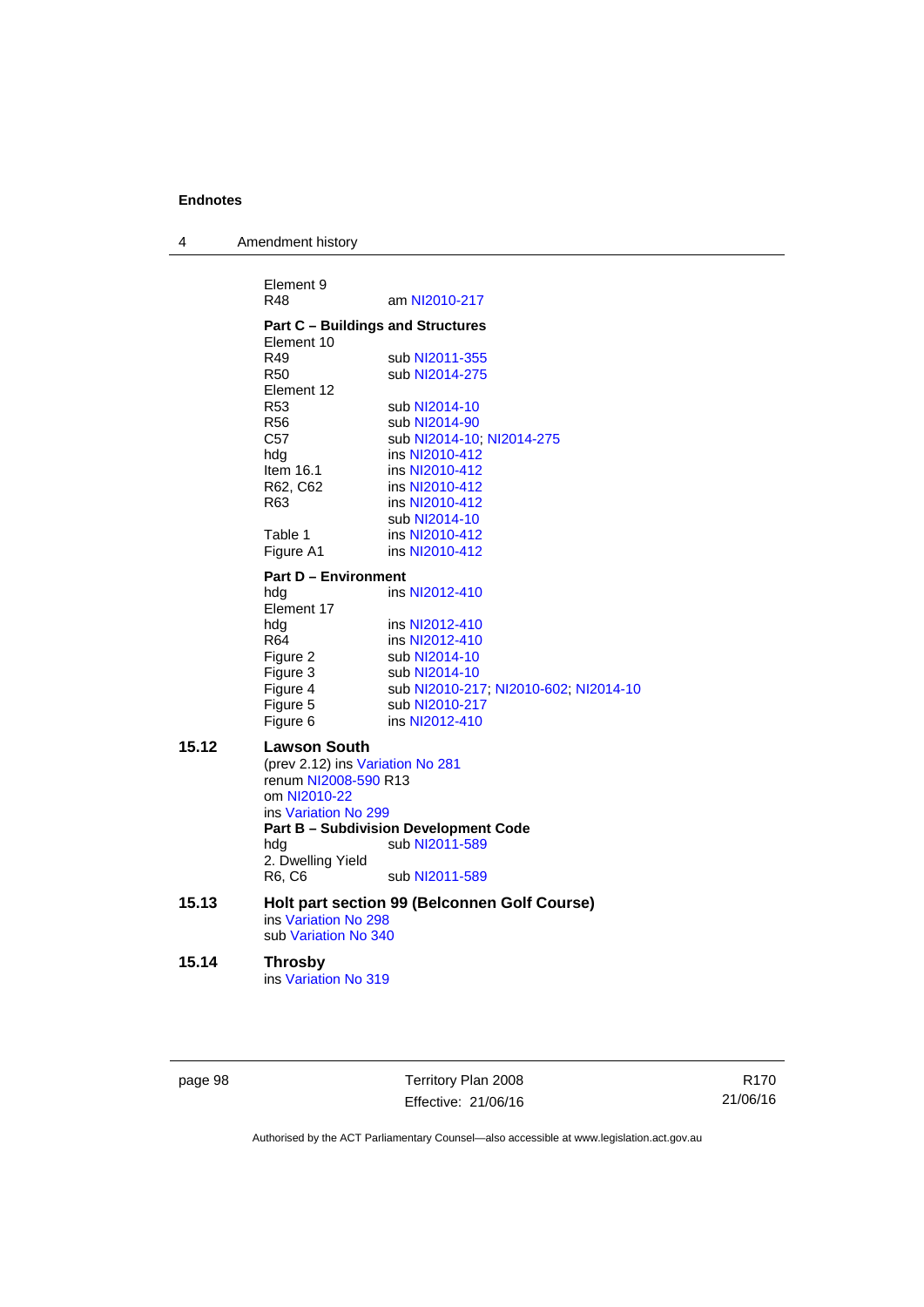| 16   | <b>Development codes</b><br>(prev 3) renum NI2008-590 R13     |                                                                   |  |
|------|---------------------------------------------------------------|-------------------------------------------------------------------|--|
| 16.1 | <b>Estate Development Code</b>                                |                                                                   |  |
|      | orig 16.1                                                     |                                                                   |  |
|      |                                                               | (prev 3.1) renum NI2008-590 R13                                   |  |
|      | am NI2009-38                                                  |                                                                   |  |
|      |                                                               | <b>Part B - Subdivision Development Code</b>                      |  |
|      | Introduction                                                  | am NI2009-38                                                      |  |
|      |                                                               | Part B(1) - Estate Development Plans supported by a Precinct Code |  |
|      | Flement 2                                                     |                                                                   |  |
|      |                                                               | Item 2.8 hdg sub $N$ 12009-324                                    |  |
|      | R26, C26                                                      | am NI2009-324                                                     |  |
|      | R27,C27                                                       | am NI2009-324                                                     |  |
|      | Element 6                                                     |                                                                   |  |
|      |                                                               | Item 6.5 hdg am $Nl2009-324$                                      |  |
|      | Part B(2) – Additional requirements that apply when an Estate |                                                                   |  |
|      | Element 1                                                     |                                                                   |  |
|      | Item $1.4$                                                    |                                                                   |  |
|      | C <sub>109</sub>                                              | am NI2008-541                                                     |  |
|      | Element 2                                                     |                                                                   |  |
|      | Item $2.1$                                                    | am NI2009-487                                                     |  |
|      | Element 5                                                     |                                                                   |  |
|      | Item $5.3$                                                    |                                                                   |  |
|      | C <sub>130</sub>                                              | am NI2008-541                                                     |  |
|      | C <sub>131</sub>                                              | am NI2008-541                                                     |  |
|      | om Variation No 306                                           |                                                                   |  |
|      | pres 16.1                                                     |                                                                   |  |
|      | ins Variation No 306                                          |                                                                   |  |
|      | am NI2013-436, NI2013-437                                     |                                                                   |  |

R170 21/06/16 Territory Plan 2008 Effective: 21/06/16

page 99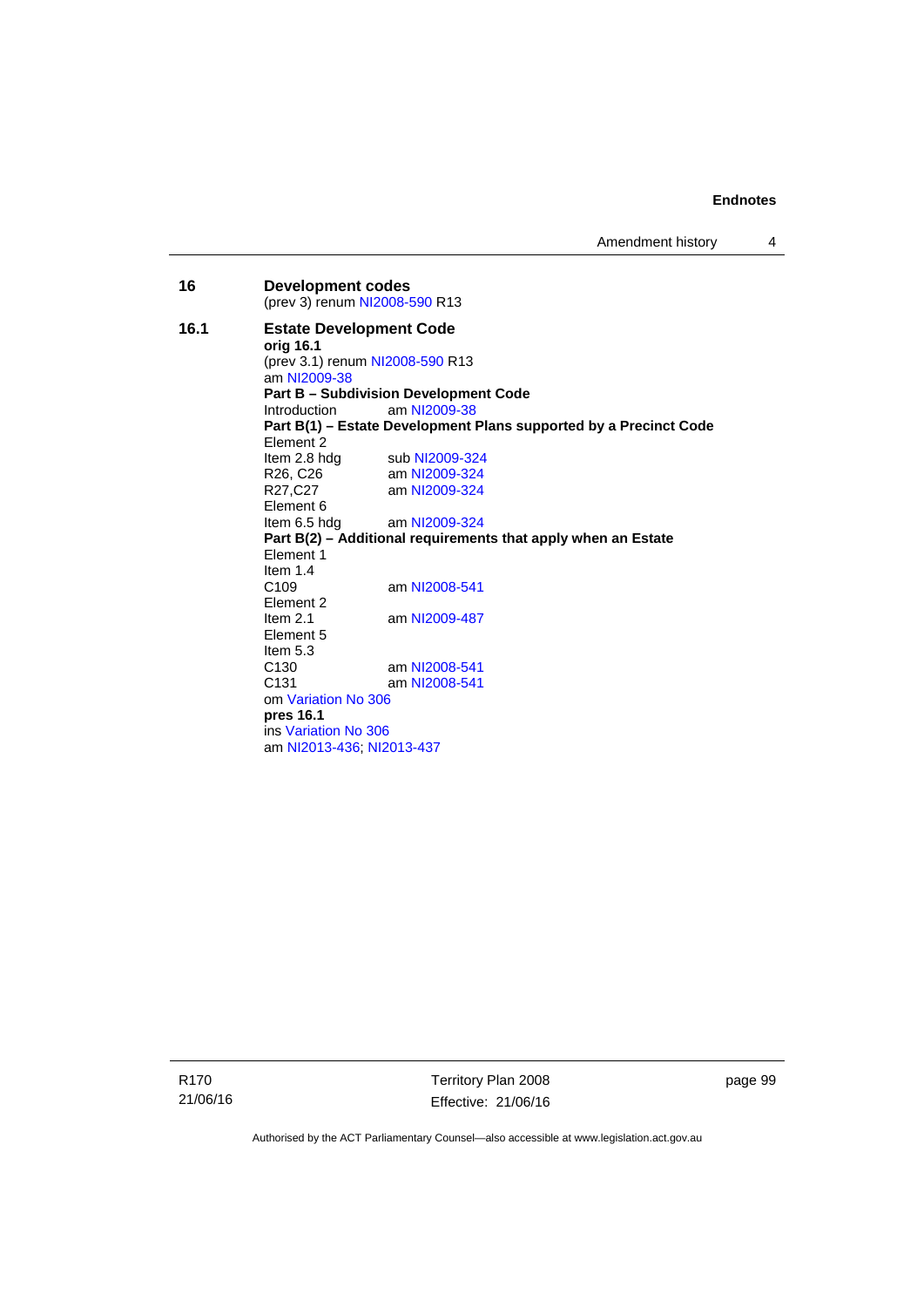page 100

5 Earlier republications

# **5 Earlier republications**

Some earlier republications were not numbered. The number in column 1 refers to the publication order.

Since 12 September 2001 every authorised republication has been published in electronic pdf format on the ACT legislation register. A selection of authorised republications have also been published in printed format. These republications are marked with an asterisk (\*) in column 1. Electronic and printed versions of an authorised republication are identical.

| <b>Republication</b><br>No and date | <b>Effective</b>              | Last<br>amendment<br>made by | <b>Republication</b><br>for                                                                          |
|-------------------------------------|-------------------------------|------------------------------|------------------------------------------------------------------------------------------------------|
| R <sub>1</sub><br>31 Mar 2008       | 31 Mar 2008-<br>17 Apr 2008   | not amended                  | new instrument                                                                                       |
| R <sub>2</sub><br>18 Apr 2008       | 18 Apr 2008-<br>5 June 2008   | NI2008-123                   | variations by<br><b>Variation No 285</b><br>(as notified in<br>NI2008-123)                           |
| R <sub>3</sub><br>6 June 2008       | 6 June 2008-<br>10 July 2008  | NI2008-201                   | variations by<br>NI2008-201                                                                          |
| R <sub>4</sub><br>11 July 2008      | 11 July 2008-<br>31 July 2008 | NI2008-290                   | variations by<br>NI2008-289 and<br>NI2008-290                                                        |
| R <sub>5</sub><br>1 Aug 2008        | 1 Aug 2008-<br>14 Aug 2008    | NI2008-298                   | variations by<br>NI2008-298                                                                          |
| R <sub>6</sub><br>15 Aug 2008       | 15 Aug 2008-<br>28 Aug 2008   | NI2008-336                   | variations by<br>Variation No 293<br>(as notified in<br>NI2008-219),<br>NI2008-328 and<br>NI2008-336 |
| R7<br>29 Aug 2008                   | 29 Aug 2008-<br>4 Sept 2008   | NI2008-358                   | variations by<br>NI2008-358                                                                          |
| R <sub>8</sub><br>5 Sept 2008       | 5 Sept 2008-<br>30 Oct 2008   | NI2008-358                   | variations by<br><b>Variation No 289</b><br>(as notified in<br>NI2008-339)                           |
| R <sub>9</sub><br>31 Oct 2008       | 31 Oct 2008-<br>6 Nov 2008    | NI2008-499                   | variations by<br>NI2008-499                                                                          |
|                                     | Territory Plan 2008           |                              | R <sub>170</sub>                                                                                     |

| R <sub>170</sub> | Territory Plan 2008 |
|------------------|---------------------|
| 21/06/16         | Effective: 21/06/16 |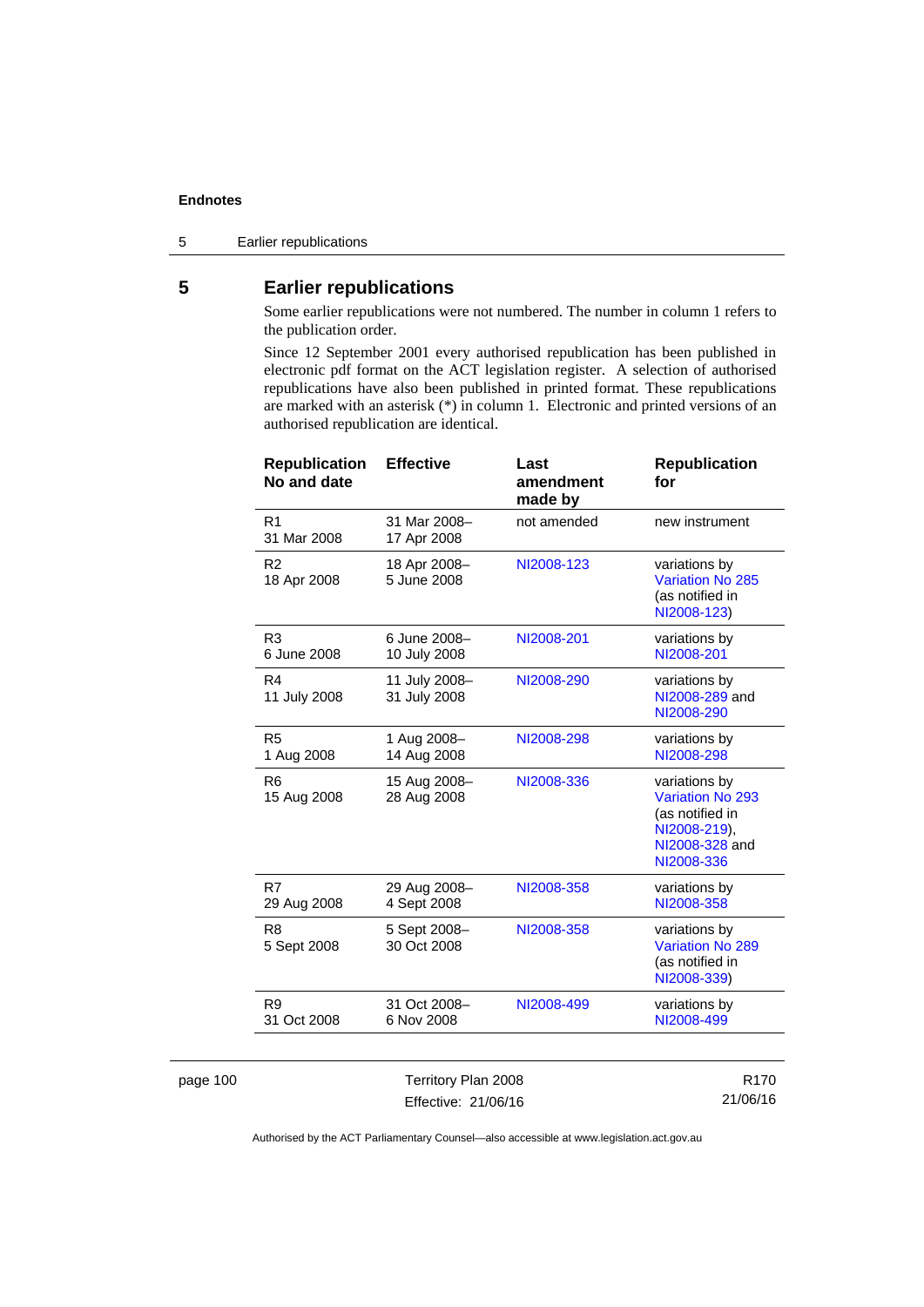| <b>Republication</b><br>No and date | <b>Effective</b>            | Last<br>amendment<br>made by | <b>Republication</b><br>for                                                                                                     |
|-------------------------------------|-----------------------------|------------------------------|---------------------------------------------------------------------------------------------------------------------------------|
| R <sub>10</sub>                     | 7 Nov 2008-                 | NI2008-516                   | variations by                                                                                                                   |
| 7 Nov 2008                          | 20 Nov 2008                 |                              | NI2008-516                                                                                                                      |
| R <sub>11</sub><br>21 Nov 2008      | 21 Nov 2008-<br>11 Dec 2008 | NI2008-542                   | variations by<br>NI2008-541 and<br>NI2008-542                                                                                   |
| R <sub>12</sub><br>12 Dec 2008      | 12 Dec 2008-<br>18 Dec 2008 | NI2008-542                   | variations by<br>Variation No 281<br>(as notified in<br>NI2008-352)                                                             |
| R <sub>13</sub>                     | 19 Dec 2008-                | NI2008-590                   | variations by                                                                                                                   |
| 19 Dec 2008                         | 8 Jan 2009                  |                              | NI2008-590                                                                                                                      |
| R <sub>14</sub>                     | 9 Jan 2009-                 | NI2009-6                     | variations by                                                                                                                   |
| 9 Jan 2009                          | 15 Jan 2009                 |                              | NI2009-6                                                                                                                        |
| R <sub>15</sub>                     | 16 Jan 2009-                | NI2009-17                    | variations by                                                                                                                   |
| 16 Jan 2009                         | 5 Feb 2009                  |                              | NI2009-17                                                                                                                       |
| R <sub>16</sub><br>6 Feb 2009       | 6 Feb 2009-<br>12 Feb 2009  | NI2009-38                    | variations by<br>NI2009-37 and<br>NI2009-38                                                                                     |
| R <sub>17</sub>                     | 13 Feb2009–                 | NI2009-59                    | variations by                                                                                                                   |
| 13 Feb 2009                         | 26 Feb 2009                 |                              | NI2009-59                                                                                                                       |
| R <sub>18</sub>                     | 27 Feb 2009-                | NI2009-70                    | variations by                                                                                                                   |
| 27 Feb 2009                         | 19 Mar 2009                 |                              | NI2009-70                                                                                                                       |
| R <sub>19</sub>                     | 20 Mar 2009-                | NI2009-99                    | variations by                                                                                                                   |
| 20 Mar 2009                         | 16 Apr 2009                 |                              | NI2009-99                                                                                                                       |
| R <sub>20</sub><br>17 Apr 2009      | 17 Apr 2009-<br>30 Apr 2009 | NI2009-181                   | variations by<br>Variation No 261<br>(as notified in<br>NI2009-107),<br>No 296 (as notified<br>in NI2009-108) and<br>NI2009-181 |
| R <sub>21</sub><br>1 May 2009       | 1 May 2009-<br>14 May 2009  | NI2009-200                   | variations by<br>NI2009-199 and<br>NI2009-200                                                                                   |

| R170     |
|----------|
| 21/06/16 |

Territory Plan 2008 Effective: 21/06/16 page 101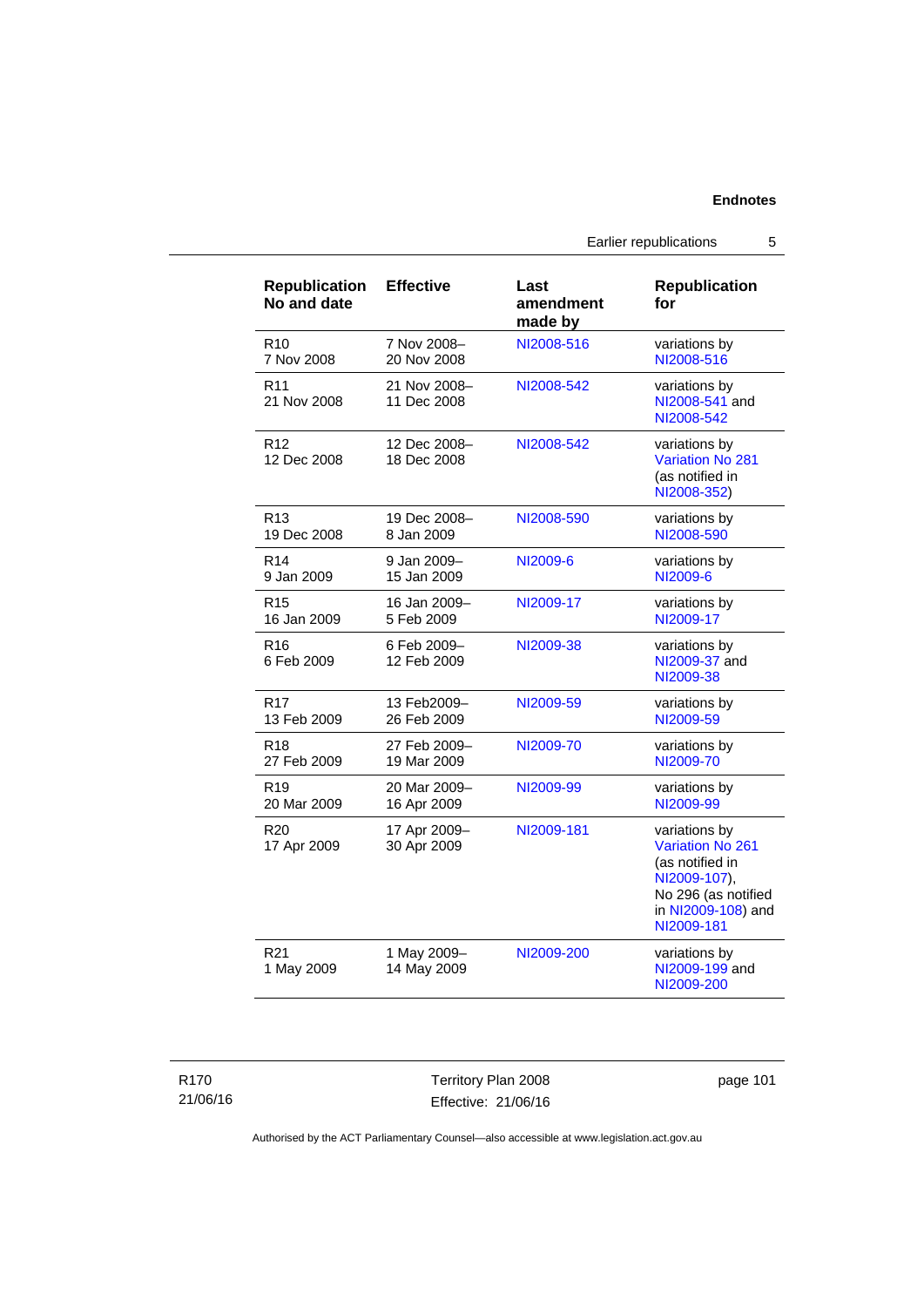| <b>Republication</b><br>No and date | <b>Effective</b>              | Last<br>amendment<br>made by | <b>Republication</b><br>for                                                                  |
|-------------------------------------|-------------------------------|------------------------------|----------------------------------------------------------------------------------------------|
| R <sub>22</sub><br>15 May 2009      | 15 May 2009-<br>21 May 2009   | NI2009-217                   | variations by<br>NI2009-216 and<br>NI2009-217                                                |
| R <sub>23</sub><br>22 May 2009      | 22 May 2009-<br>4 June 2009   | NI2009-238                   | variations by<br>NI2009-237 and<br>NI2009-238                                                |
| R <sub>24</sub><br>5 June 2009      | 5 June 2009-<br>18 June 2009  | NI2009-256                   | variations by<br>NI2009-254,<br>NI2009-255 and<br>NI2009-256                                 |
| R <sub>25</sub><br>19 June 2009     | 19 June 2009-<br>9 July 2009  | NI2009-272                   | variations by<br>NI2009-272                                                                  |
| R26<br>10 July 2009                 | 10 July 2009-<br>16 July 2009 | NI2009-324                   | variations by<br>NI2009-321,<br>NI2009-322 and<br>NI2009-324                                 |
| R <sub>27</sub><br>17 July 2009     | 17July 2009-<br>23 July 2009  | NI2009-338                   | variations by<br>NI2009-323 and<br>NI2009-338                                                |
| R <sub>28</sub><br>24 July 2009     | 24 July 2009-<br>20 Aug 2009  | NI2009-342                   | variations by<br>NI2009-342                                                                  |
| R <sub>29</sub><br>21 Aug 2009      | 21 Aug 2009-<br>27 Aug 2009   | NI2009-392                   | variations by<br>NI2009-392                                                                  |
| R30<br>28 Aug 2009                  | 28 Aug 2009-<br>3 Sept 2009   | NI2009-410                   | variations by<br>NI2009-409 and<br>NI2009-410                                                |
| R31<br>4 Sept 2009                  | 4 Sept 2009-<br>1 Oct 2009    | NI2009-418                   | variations by<br><b>Variation No 288</b><br>(as notified in<br>NI2009-391) and<br>NI2009-418 |
| R32<br>2 Oct 2009                   | 2 Oct 2009-<br>12 Nov 2009    | NI2009-488                   | variations by<br>NI2009-487 and<br>NI2009-488                                                |
| R33<br>13 Nov 2009                  | 13 Nov 2009-<br>3 Dec 2009    | NI2009-570                   | variations by<br>NI2009-570                                                                  |

# 5 Earlier republications

page 102 Territory Plan 2008 Effective: 21/06/16

R170 21/06/16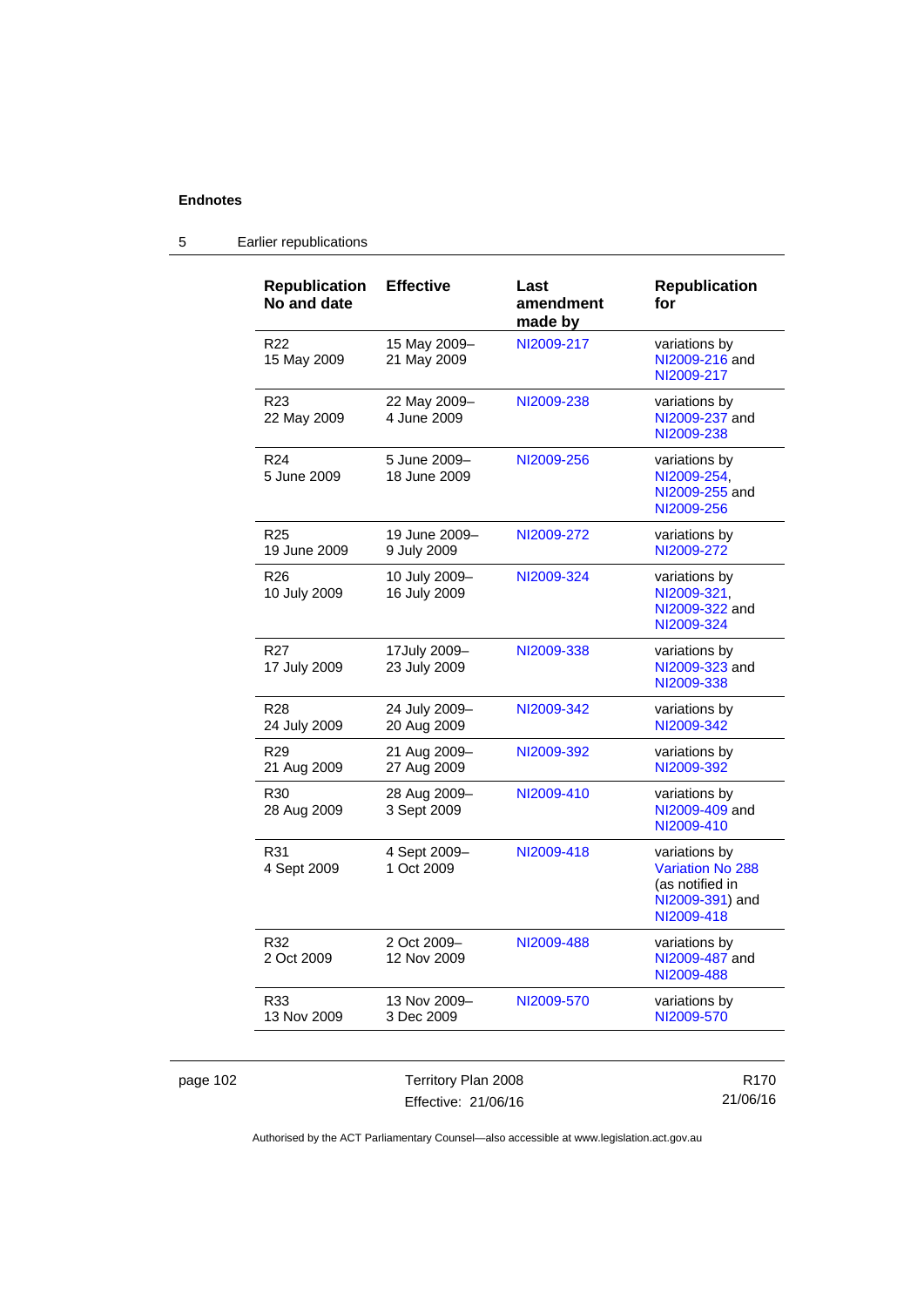Earlier republications 5

| <b>Republication</b><br>No and date | <b>Effective</b>              | Last<br>amendment<br>made by | <b>Republication</b><br>for                                  |
|-------------------------------------|-------------------------------|------------------------------|--------------------------------------------------------------|
| R34<br>4 Dec 2009                   | 4 Dec 2009-<br>21 Jan 2010    | NI2009-619                   | variations by<br>NI2009-617,<br>NI2009-618 and<br>NI2009-619 |
| R35<br>22 Jan 2010                  | 22 Jan 2010-<br>4 Feb 2010    | NI2010-23                    | variations by<br>NI2010-21,<br>NI2010-22 and<br>NI2010-23    |
| R36<br>5 Feb 2010                   | 5 Feb 2010-<br>25 Feb 2010    | NI2010-45                    | variations by<br>NI2010-45                                   |
| R37<br>26 Feb 2010                  | 26 Feb 2010-<br>18 Mar 2010   | NI2010-84                    | variations by<br>NI2010-82,<br>NI2010-83 and<br>NI2010-84    |
| R38<br>19 Mar 2010                  | 19 Mar 2010-<br>6 May 2010    | NI2010-125                   | variations by<br>NI2010-123.<br>NI2010-124 and<br>NI2010-125 |
| R39<br>7 May 2010                   | 7 May 2010-<br>27 May 2010    | NI2010-219                   | variations by<br>NI2010-217,<br>NI2010-218 and<br>NI2010-219 |
| R40<br>28 May 2010                  | 28 May 2010-<br>3 June 2010   | NI2010-258                   | variations by<br>NI2010-243,<br>NI2010-244 and<br>NI2010-258 |
| R41<br>4 June 2010                  | 4 June 2010-<br>24 June 2010  | NI2010-258                   | variations by<br>NI2010-246                                  |
| R42<br>25 June 2010                 | 25 June 2010-<br>8 July 2010  | NI2010-321                   | variations by<br>NI2010-321                                  |
| R43<br>9 July 2010                  | 9 July 2010-<br>15 July 2010  | NI2010-371                   | variations by<br>NI2010-370 and<br>NI2010-371                |
| R44<br>16 July 2010                 | 16 July 2010-<br>22 July 2010 | NI2010-382                   | variations by<br>NI2010-382                                  |

### R170 21/06/16

Territory Plan 2008 Effective: 21/06/16

page 103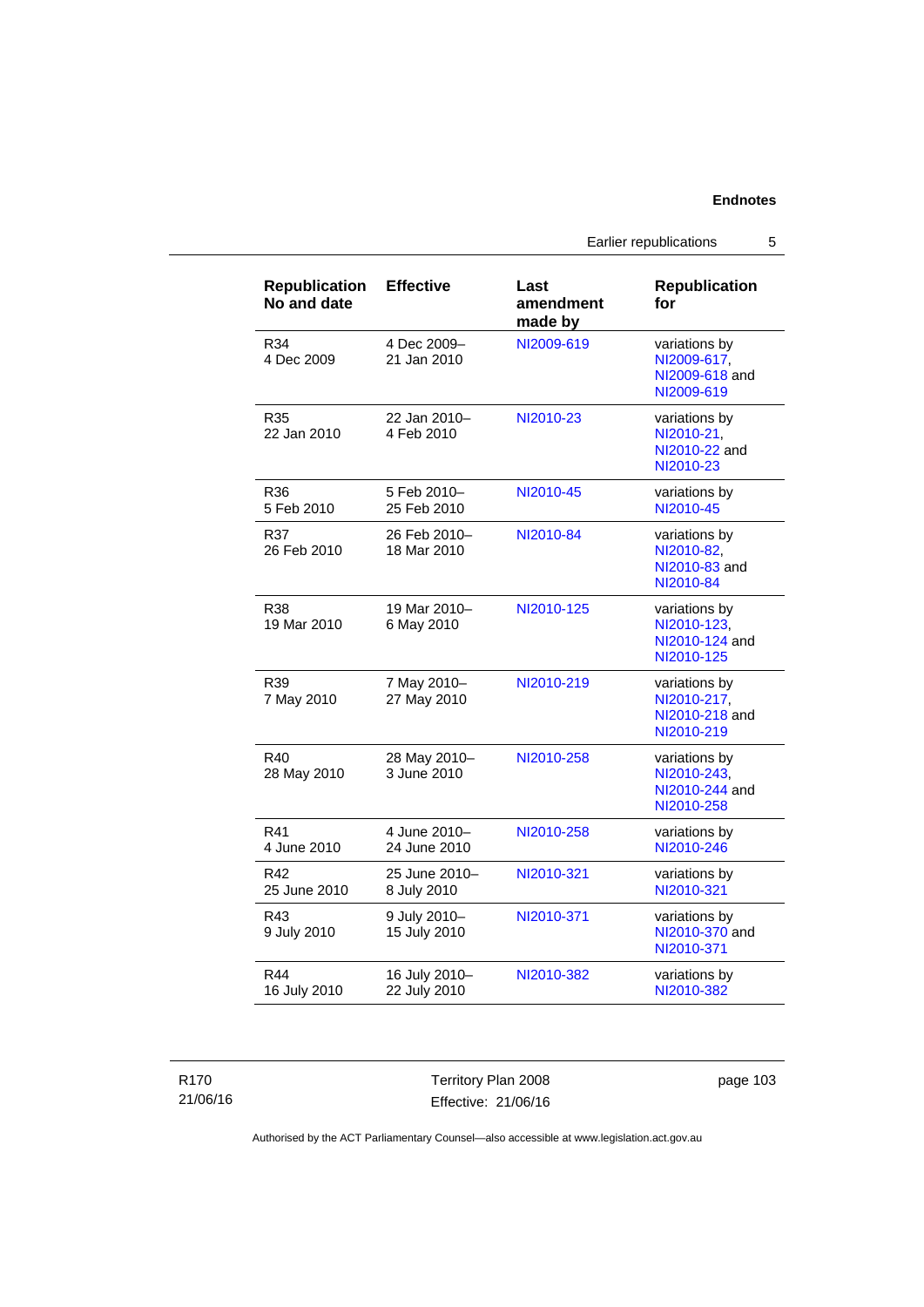| <b>Republication</b><br>No and date | <b>Effective</b>             | Last<br>amendment<br>made by | <b>Republication</b><br>for                                                 |
|-------------------------------------|------------------------------|------------------------------|-----------------------------------------------------------------------------|
| R45                                 | 23 July 2010-                | NI2010-409                   | variations by                                                               |
| 23 July 2010                        | 29 July 2010                 |                              | NI2010-409                                                                  |
| R46<br>30 July 2010                 | 30 July 2010-<br>12 Aug 2010 | NI2010-426                   | variations by<br>NI2010-410,<br>NI2010-411.<br>NI2010-412 and<br>NI2010-426 |
| <b>R47</b><br>13 Aug 2010           | 13 Aug 2010-<br>23 Sept 2010 | NI2010-441                   | variations by<br>NI2010-440 and<br>NI2010-441                               |
| <b>R48</b><br>24 Sept 2010          | 24 Sept 2010-<br>7 Oct 2010  | NI2010-540                   | variations by<br>NI2010-538.<br>NI2010-539 and<br>NI2010-540                |
| R49                                 | 8 Oct 2010-                  | NI2010-566                   | variations by                                                               |
| 8 Oct                               | 28 Oct 2010                  |                              | NI2010-566                                                                  |
| R <sub>50</sub><br>29 Oct 2010      | 29 Oct 2010-<br>4 Nov 2010   | NI2010-602                   | variations by<br>NI2010-601 and<br>NI2010-602                               |
| R <sub>51</sub><br>5 Nov 2010       | 5 Nov 2010-<br>21 Dec 2010   | NI2010-602                   | variations by<br><b>Variation No 299</b><br>(as notified in<br>NI2010-575)  |
| R <sub>52</sub>                     | 22 Dec 2010-                 | NI2010-697                   | variations by                                                               |
| 22 Dec 2010                         | 1 Feb 2011                   |                              | NI2010-697                                                                  |
| R <sub>53</sub>                     | 2 Feb 2011-                  | NI2011-23                    | variations by                                                               |
| 2 Feb 2011                          | 3 Feb 2011                   |                              | NI2011-23                                                                   |
| R <sub>54</sub>                     | 4 Feb 2011–                  | NI2011-30                    | variations by                                                               |
| 4 Feb 2011                          | 10 Feb 2011                  |                              | NI2011-30                                                                   |
| <b>R55</b>                          | 11 Feb 2011-                 | NI2011-42                    | variations by                                                               |
| 11 Feb 2011                         | 3 Mar 2011                   |                              | NI2011-42                                                                   |
| R <sub>56</sub>                     | 4 Mar 2011-                  | NI2011-81                    | variations by                                                               |
| 4 Mar 2011                          | 10 Mar 2011                  |                              | NI2011-81                                                                   |
| <b>R57</b>                          | 11 Mar 2011-                 | NI2011-126                   | variations by                                                               |
| 11 Mar 2011                         | 17 Mar 2011                  |                              | NI2011-126                                                                  |

# 5 Earlier republications

page 104 Territory Plan 2008 Effective: 21/06/16

R170 21/06/16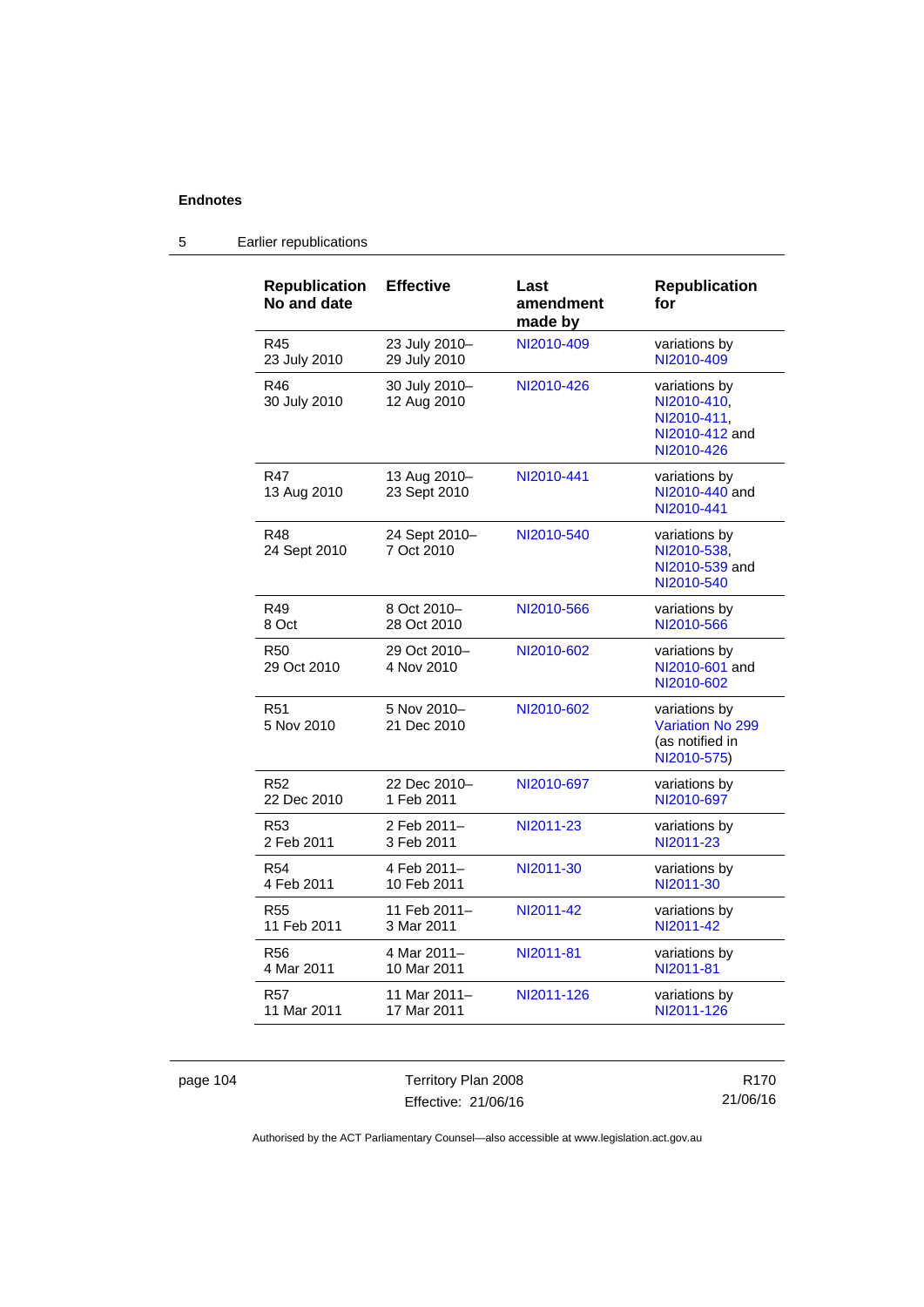Earlier republications 5

| <b>Republication</b><br>No and date | <b>Effective</b>              | Last<br>amendment<br>made by | <b>Republication</b><br>for                                                                  |
|-------------------------------------|-------------------------------|------------------------------|----------------------------------------------------------------------------------------------|
| <b>R58</b><br>18 Mar 2011           | 18 Mar 2011-<br>14 Apr 2011   | NI2011-153                   | variations by<br><b>Variation No 298</b><br>(as notified in<br>NI2011-152) and<br>NI2011-153 |
| <b>R59</b><br>15 Apr 2011           | 15 Apr 2011-<br>20 Apr 2011   | NI2011-194                   | variations by<br>NI2011-193 and<br>NI2011-194                                                |
| R <sub>60</sub><br>21 Apr 2011      | 21 Apr 2011-<br>28 Apr 2011   | NI2011-204                   | variations by<br>NI2011-204                                                                  |
| R <sub>61</sub><br>29 Apr 2011      | 29 Apr 2011-<br>11 May 2011   | NI2011-207                   | variations by<br>NI2011-206 and<br>NI2011-207                                                |
| R62<br>12 May 2011                  | 12 May 2011-<br>18 May 2011   | NI2011-226                   | variations by<br>NI2011-226                                                                  |
| R <sub>63</sub><br>19 May 2011      | 19 May 2011-<br>26 May 2011   | NI2011-238                   | variations by<br>NI2011-237 and<br>NI2011-238                                                |
| R <sub>64</sub><br>27 May 2011      | 27 May 2011-<br>9 June 2011   | NI2011-258                   | variations by<br>NI2011-255,<br>NI2011-256,<br>NI2011-257 and<br>NI2011-258                  |
| R <sub>65</sub><br>10 June 2011     | 10 June 2011-<br>23 June 2011 | NI2011-284                   | variations by<br>NI2011-283 and<br>NI2011-284                                                |
| R66<br>24 June 2011                 | 24 June 2011-<br>7 July 2011  | NI2011-309                   | variations by<br>NI2011-309                                                                  |
| R67<br>8 July 2011                  | 8 July 2011-<br>26 Aug 2011   | NI2011-355                   | variations by<br>NI2011-353,<br>NI2011-354 and<br>NI2011-355                                 |
| R68<br>27 Aug 2011                  | 27 Aug 2011-<br>1 Sept 2011   | NI2011-481                   | variations by<br>NI2011-481                                                                  |

R170 21/06/16 Territory Plan 2008 Effective: 21/06/16

page 105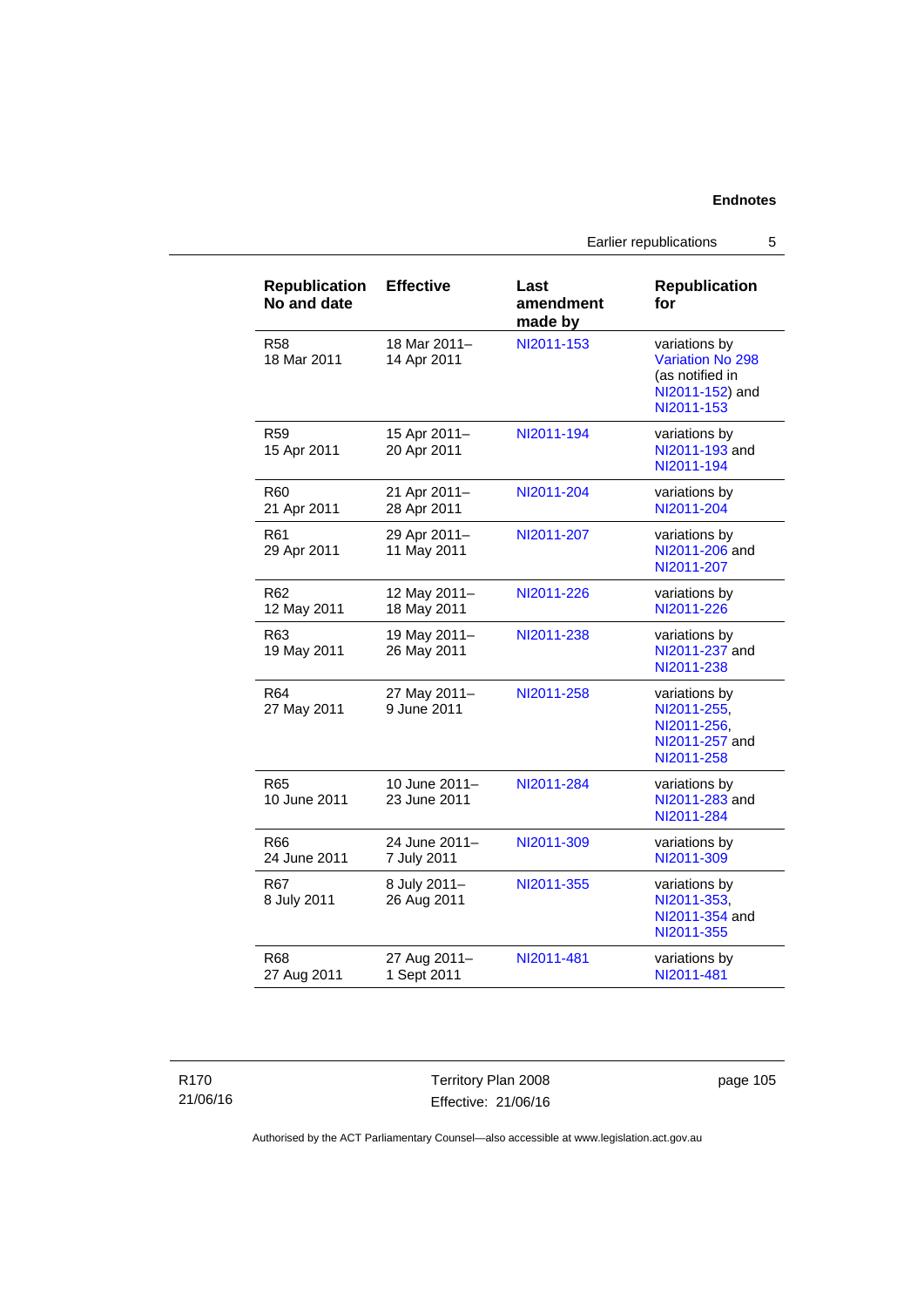| <b>Republication</b><br>No and date | <b>Effective</b>             | Last<br>amendment<br>made by | <b>Republication</b><br>for                                                                                                                                                                             |
|-------------------------------------|------------------------------|------------------------------|---------------------------------------------------------------------------------------------------------------------------------------------------------------------------------------------------------|
| R69<br>2 Sept 2011                  | 2 Sept 2011-<br>15 Sept 2011 | NI2011-481                   | variations by<br>NI2011-478,<br>NI2011-479 and<br>NI2011-480                                                                                                                                            |
| R70<br>16 Sept 2011                 | 16 Sept 2011-<br>6 Oct 2011  | NI2011-541                   | variations by<br>NI2011-541                                                                                                                                                                             |
| R71<br>7 Oct 2011                   | 7 Oct 2011-<br>27 Oct 2011   | NI2011-590                   | variations by<br>NI2011-589 and<br>NI2011-590                                                                                                                                                           |
| R72<br>28 Oct 2011                  | 28 Oct 2011-<br>3 Nov 2011   | NI2011-652                   | variations by<br>NI2011-650,<br>NI2011-651 and<br>NI2011-652                                                                                                                                            |
| R73<br>4 Nov 2011                   | 4 Nov 2011-<br>30 Nov 2011   | NI2011-668                   | variations by<br>Variation No 302<br>(as notified in<br>NI2011-573),<br>NI2011-667 and<br>NI2011-668)                                                                                                   |
| R74<br>1 Dec 2011                   | 1 Dec 2011-<br>15 Dec 2011   | NI2011-731                   | variations by<br>NI2011-728,<br>NI2011-729.<br>NI2011-730 and<br>NI2011-731                                                                                                                             |
| <b>R75</b><br>16 Dec 2011           | 16 Dec 2011-<br>27 Jan 2012  | NI2011-788                   | variations by<br><b>Variation No 300</b><br>(as notified in<br>NI2011-691),<br><b>Variation No 310</b><br>(as notified in<br>NI2011-688),<br>NI2011-785,<br>NI2011-786.<br>NI2011-787 and<br>NI2011-788 |

# 5 Earlier republications

page 106 Territory Plan 2008 Effective: 21/06/16

R170 21/06/16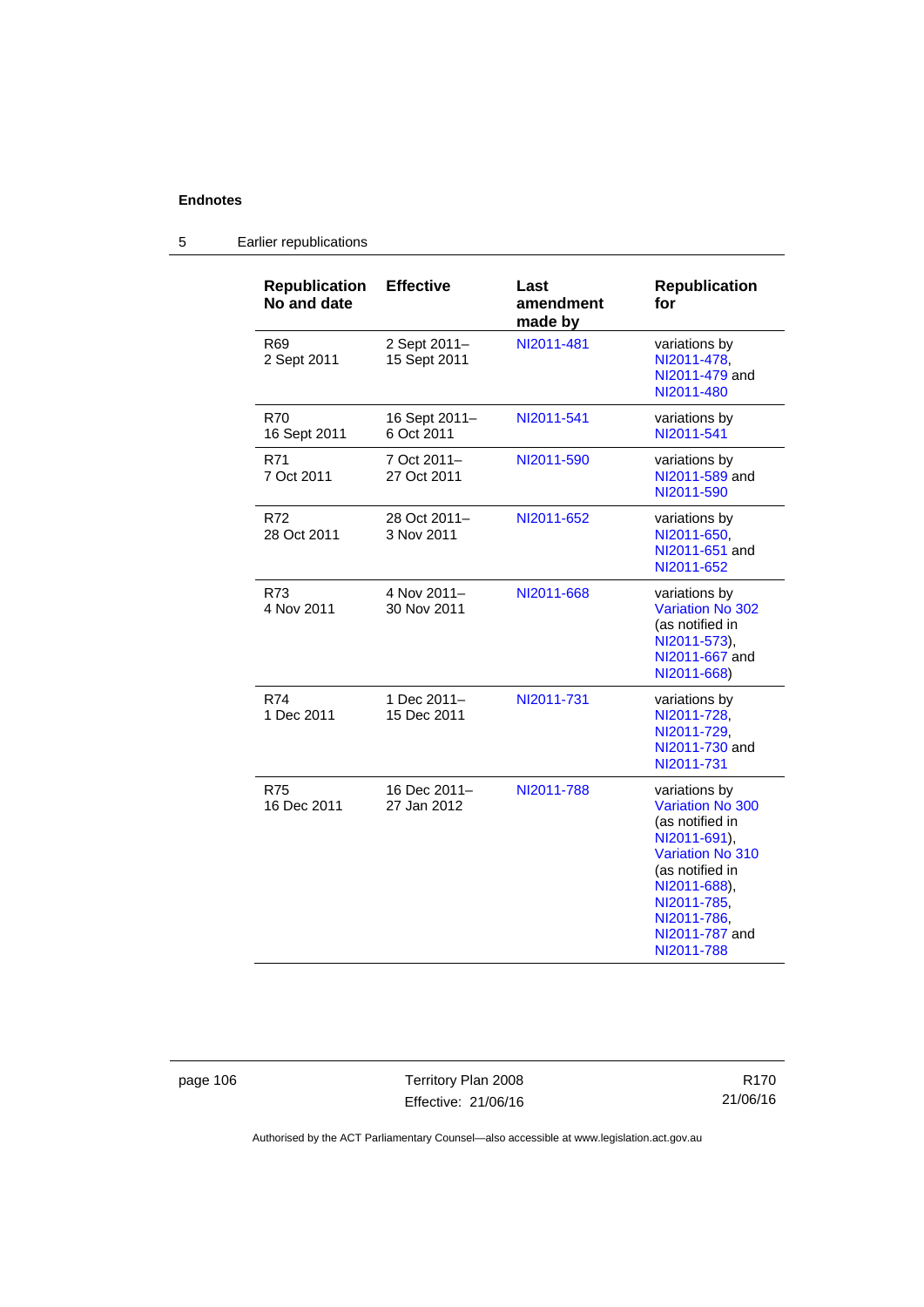Earlier republications 5

| <b>Republication</b><br>No and date | <b>Effective</b>            | Last<br>amendment<br>made by | <b>Republication</b><br>for                                                                         |
|-------------------------------------|-----------------------------|------------------------------|-----------------------------------------------------------------------------------------------------|
| R76<br>28 Jan 2012                  | 28 Jan 2012-<br>23 Feb 2012 | NI2012-32                    | variations by<br>NI2012-26,<br>NI2012-28.<br>NI2012-29,<br>NI2012-30,<br>NI2012-31 and<br>NI2012-32 |
| R77<br>24 Feb 2012                  | 24 Feb 2012-<br>27 Feb 2012 | NI2012-83                    | variations by<br>NI2012-82 and<br>NI2012-83                                                         |
| <b>R78</b><br>28 Feb 2012           | 28 Feb 2012-<br>13 Mar 2012 | NI2012-87                    | variations by<br>NI2012-86 and<br>NI2012-87                                                         |
| <b>R79</b><br>14 Mar 2012           | 14 Mar 2012-<br>19 Mar 2012 | NI2012-125                   | variations by<br>NI2012-125                                                                         |
| R <sub>80</sub><br>20 Mar 2012      | 20 Mar 2012-<br>20 Mar 2012 | NI2012-145                   | variations by<br>NI2012-145                                                                         |
| R81<br>21 Mar 2012                  | 21 Mar 2012-<br>27 Mar 2012 | NI2012-146                   | variations by<br>NI2012-146                                                                         |
| R82<br>28 Mar 2012                  | 28 Mar 2012-<br>12 Apr 2012 | NI2012-164                   | variations by<br>NI2012-162 and<br>NI2012-164                                                       |
| R83<br>13 Apr 2012                  | 13 Apr 2012-<br>18 Apr 2012 | NI2012-190                   | variations by<br>NI2012-189 and<br>NI2012-190                                                       |
| R84<br>19 Apr 2012                  | 19 Apr 2012-<br>30 Apr 2012 | NI2012-194                   | variations by<br>NI2012-194                                                                         |
| R85<br>1 May 2012                   | 1 May 2012-<br>7 May 2012   | NI2012-209                   | variations by<br>NI2012-209                                                                         |
| R86<br>8 May 2012                   | 8 May 2012-<br>17 May 2012  | NI2012-224                   | variations by<br>NI2012-223 and<br>NI2012-224                                                       |
| <b>R87</b><br>18 May 2012           | 18 May 2012-<br>23 May 2012 | NI2012-224                   | variations by<br><b>Variation No 307</b><br>(as notified in<br>NI2012-201)                          |

R170 21/06/16

Territory Plan 2008 Effective: 21/06/16 page 107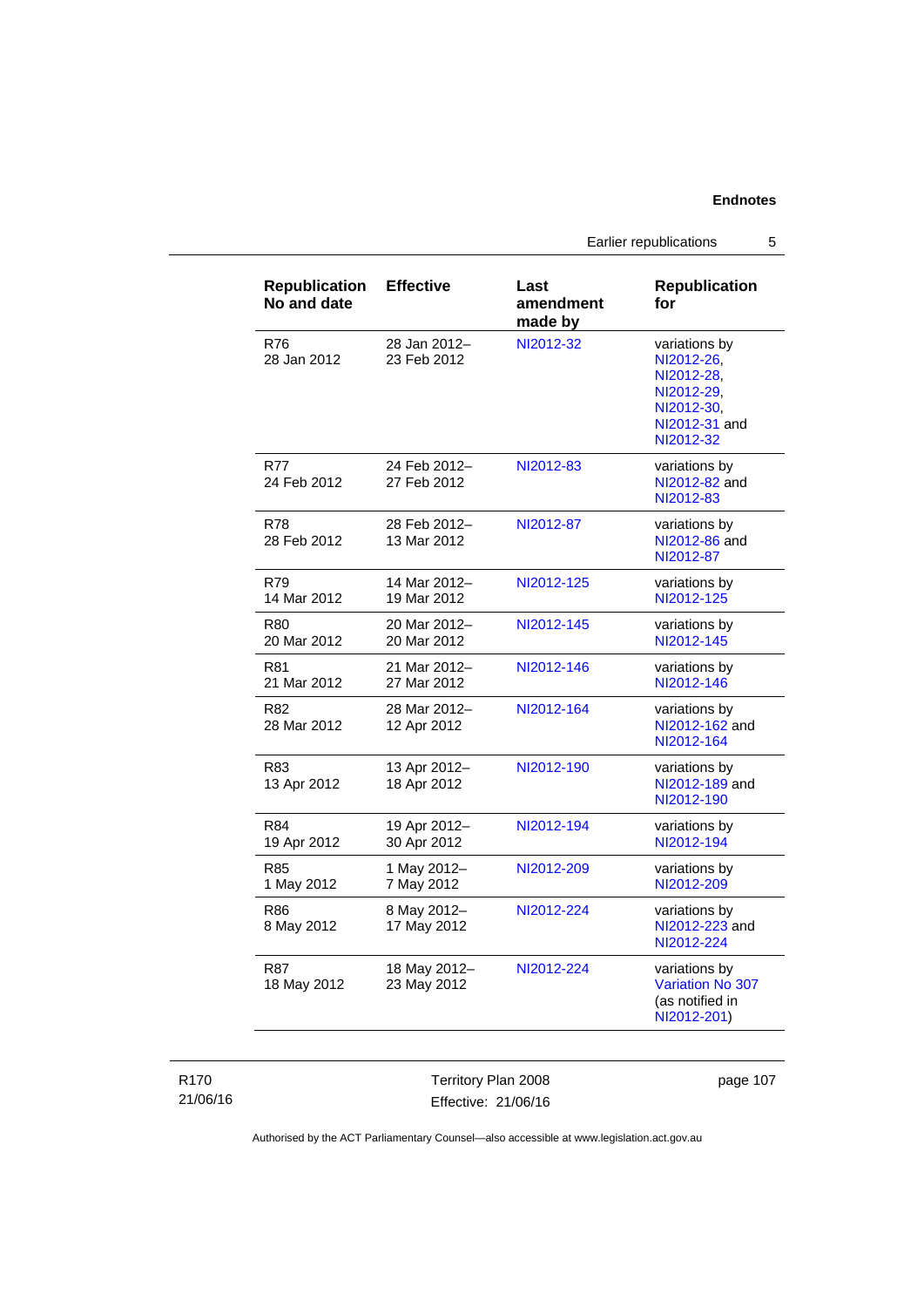| <b>Republication</b><br>No and date | <b>Effective</b>             | Last<br>amendment<br>made by | <b>Republication</b><br>for                                                                                                                 |
|-------------------------------------|------------------------------|------------------------------|---------------------------------------------------------------------------------------------------------------------------------------------|
| R88<br>24 May 2012                  | 24 May 2012-<br>19 June 2012 | NI2012-265                   | variations by<br>NI2012-243 and<br>NI2012-265                                                                                               |
| R89                                 | 20 June 2012-                | NI2012-304                   | variations by                                                                                                                               |
| 20 June 2012                        | 25 June 2012                 |                              | NI2012-304                                                                                                                                  |
| R90                                 | 26 June 2012-                | NI2012-314                   | variations by                                                                                                                               |
| 26 June 2012                        | 10 July 2012                 |                              | NI2012-314                                                                                                                                  |
| R91                                 | 11 July 2012-                | NI2012-352                   | variations by                                                                                                                               |
| 11 July 2012                        | 19 July 2012                 |                              | NI2012-352                                                                                                                                  |
| R92                                 | 20 July 2012-                | NI2012-374                   | variations by                                                                                                                               |
| 20 July 2012                        | 31July 2012                  |                              | NI2012-374                                                                                                                                  |
| R93                                 | 1 Aug 2012-                  | NI2012-394                   | variations by                                                                                                                               |
| 1 Aug 2012                          | 9 Aug 2012                   |                              | NI2012-394                                                                                                                                  |
| R94<br>10 Aug 2012                  | 10 Aug 2012-<br>11 Sept 2012 | NI2012-412                   | variations by<br>NI2012-410,<br>NI2012-411 and<br>NI2012-412                                                                                |
| R95                                 | 12 Sept 2012-                | NI2012-476                   | variations by                                                                                                                               |
| 12 Sept 2012                        | 20 Sept 2012                 |                              | NI2012-476                                                                                                                                  |
| R96                                 | 21 Sept 2012-                | NI2012-507                   | variations by                                                                                                                               |
| 21 Sept 2012                        | 8 Nov 2012                   |                              | NI2012-507                                                                                                                                  |
| R97                                 | 9 Nov 2012-                  | NI2012-568                   | variations by                                                                                                                               |
| 9 Nov 2012                          | 19 Nov 2012                  |                              | NI2012-568                                                                                                                                  |
| R98<br>20 Nov 2012                  | 20 Nov 2012-<br>4 Dec 2012   | NI2012-588                   | variations by<br>NI2012-587 and<br>NI2012-588                                                                                               |
| R99<br>5 Dec 2012                   | 5 Dec 2012-<br>6 Dec 2012    | NI2012-612                   | variations by<br>NI2012-611 and<br>NI2012-612                                                                                               |
| R <sub>100</sub><br>7 Dec 2012      | 7 Dec 2012-<br>13 Dec 2012   | NI2012-612                   | variations by<br><b>Variation No 312</b><br>(as notified in<br>NI2012-366) and<br><b>Variation No 313</b><br>(as notified in<br>NI2012-287) |

# 5 Earlier republications

page 108 Territory Plan 2008 Effective: 21/06/16

R170 21/06/16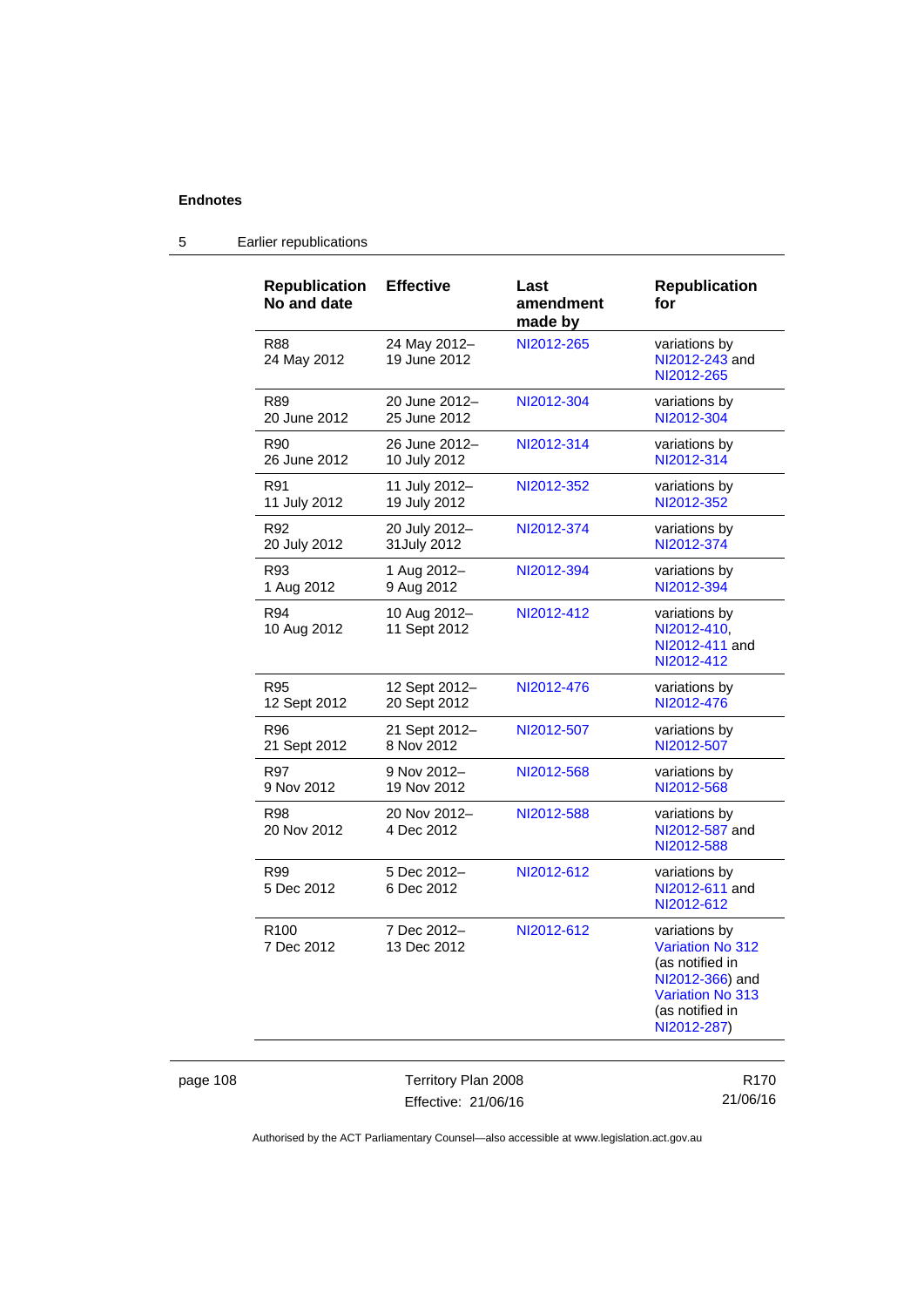Earlier republications 5

| <b>Republication</b><br>No and date  | <b>Effective</b>            | Last<br>amendment<br>made by | <b>Republication</b><br>for                                                                         |
|--------------------------------------|-----------------------------|------------------------------|-----------------------------------------------------------------------------------------------------|
| R <sub>101</sub><br>14 Dec 2012      | 14 Dec 2012-<br>17 Dec 2012 | NI2012-622                   | variations by<br>NI2012-622                                                                         |
| R102 (RI)<br>28 May 2013             | 18 Dec 2012-<br>20 Dec 2012 | NI2012-632                   | variations by<br>NI2012-631 and<br>NI2012-632<br>reissue for textual<br>correction in 10.1<br>Crace |
| R103 (RI)<br>28 May 2013             | 21 Dec 2012-<br>10 Jan 2013 | NI2012-645                   | variations by<br>NI2012-645<br>reissue for textual<br>correction in 10.1<br>Crace                   |
| R <sub>104</sub> (RI)<br>28 May 2013 | 11 Jan 2013-<br>5 Feb 2013  | NI2013-5                     | variations by<br>NI2013-5<br>reissue for textual<br>correction in 10.1<br>Crace                     |
| R <sub>105</sub> (RI)<br>28 May 2013 | 6 Feb 2013-<br>5 Mar 2013   | NI2013-53                    | variations by<br>NI2013-53<br>reissue for textual<br>correction in 10.1<br>Crace                    |
| R106 (RI)<br>28 May 2013             | 6 Mar 2013-<br>19 Mar 2013  | NI2013-109                   | variations by<br>NI2013-109<br>reissue for textual<br>correction in 10.1<br>Crace                   |
| R <sub>107</sub> (RI)<br>28 May 2013 | 20 Mar 2013-<br>3 Apr 2013  | NI2013-127                   | variations by<br>NI2013-124 and<br>NI2013-127<br>reissue for textual<br>correction in 10.1<br>Crace |

R170 21/06/16

Territory Plan 2008 Effective: 21/06/16 page 109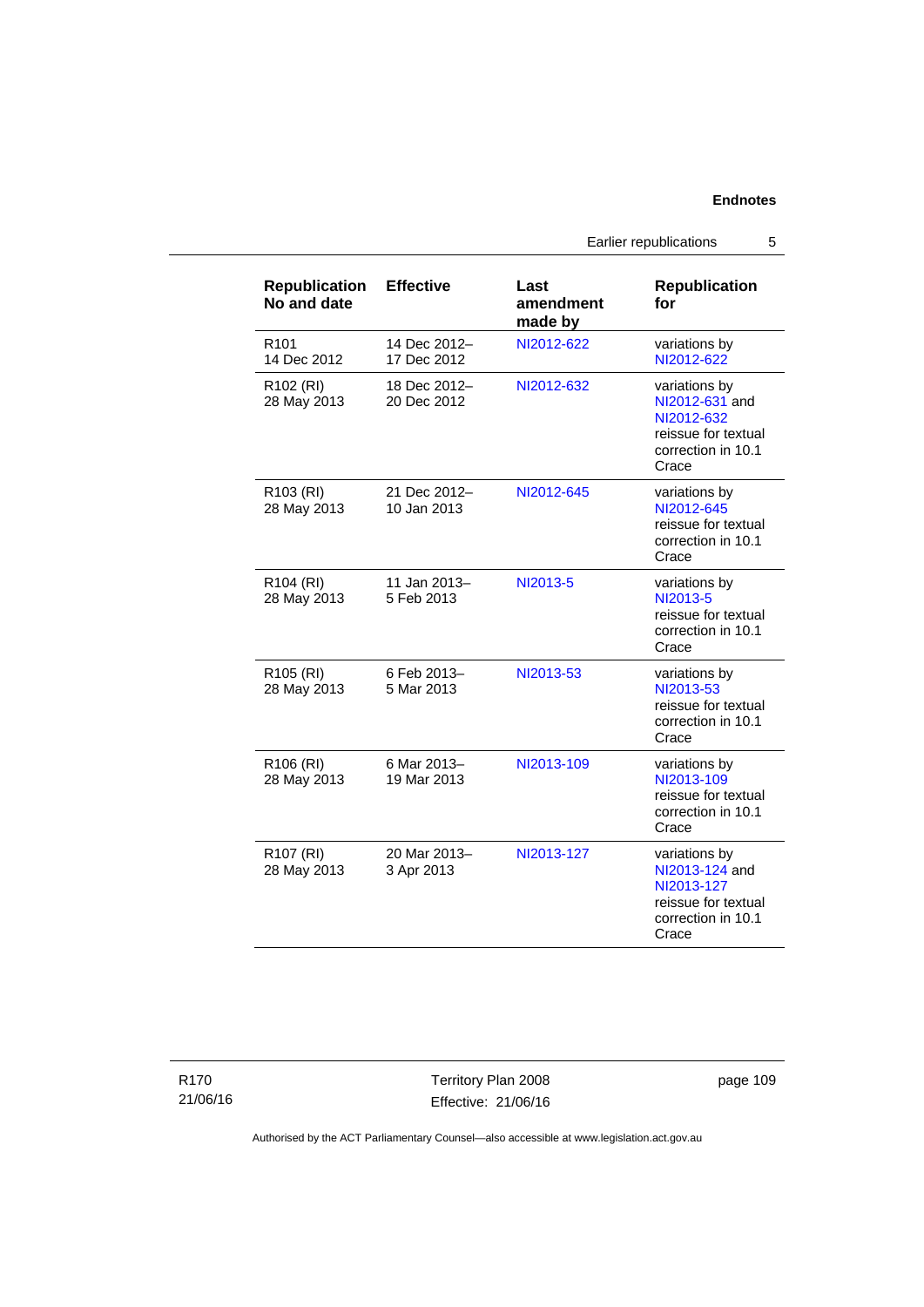#### page 110 Territory Plan 2008 Effective: 21/06/16 R170 21/06/16 **Republication No and date Effective Last amendment made by Republication for**  R108 (RI) 28 May 2013 4 Apr 2013– 3 May 2013 [NI2013-147](http://www.legislation.act.gov.au/ni/2013-147/default.asp) variations by [NI2013-146](http://www.legislation.act.gov.au/ni/2013-146/) and [NI2013-147](http://www.legislation.act.gov.au/ni/2013-147/default.asp) reissue for textual correction in 10.1 **Crace** reissue for textual correction in 10.1 **Crace** R109 (RI) 28 May 2013 3 May 2013– 16 May 2013 [NI2013-207](http://www.legislation.act.gov.au/ni/2013-207/default.asp) variations by [NI2013-207](http://www.legislation.act.gov.au/ni/2013-207/default.asp) reissue for textual correction in 10.1 **Crace** R110 (RI) 28 May 2013 17 May 2013– 30 May 2013 [NI2013-207](http://www.legislation.act.gov.au/ni/2013-207/default.asp) variations by [Variation No 315](http://www.legislation.act.gov.au/ni/2013-112/default.asp) (as notified in [NI2013-112](http://www.legislation.act.gov.au/ni/2013-112/)) and [Variation No 316](http://www.legislation.act.gov.au/ni/2013-114/default.asp) (as notified in [NI2013-114](http://www.legislation.act.gov.au/ni/2013-114/)) reissue for textual correction in 10.1 **Crace** R111 31 May 2013 31 May 2013– 4 June 2013 [NI2013-246](http://www.legislation.act.gov.au/ni/2013-246/default.asp) variations by [NI2013-245](http://www.legislation.act.gov.au/ni/2013-245/default.asp) and [NI2013-246](http://www.legislation.act.gov.au/ni/2013-246/default.asp) R112 5 June 2013 5 June 2013– 20 June 2013 [NI2013-249](http://www.legislation.act.gov.au/ni/2013-249/) variations by [NI2013-249](http://www.legislation.act.gov.au/ni/2013-249/) R113 21 June 2013 21 June 2013– 4 July 2013 [NI2013-249](http://www.legislation.act.gov.au/ni/2013-249/) variations by [Variation No 311](http://www.legislation.act.gov.au/ni/2013-208/default.asp) (as notified in [NI2013-208](http://www.legislation.act.gov.au/ni/2013-208/default.asp)) R114 5 July 2013 5 July 2013– 20 Aug 2013 [NI2013-249](http://www.legislation.act.gov.au/ni/2013-249/default.asp) variations by [Variation No 306](http://www.legislation.act.gov.au/ni/2013-93/default.asp) (as notified in [NI2013-93](http://www.legislation.act.gov.au/ni/2013-93/)) R115 21 Aug 2013 21 Aug 2013– 5 Sept 2013 [NI2013-358](http://www.legislation.act.gov.au/ni/2013-358/default.asp) variations by [NI2013-358](http://www.legislation.act.gov.au/ni/2013-358/default.asp)

#### 5 Earlier republications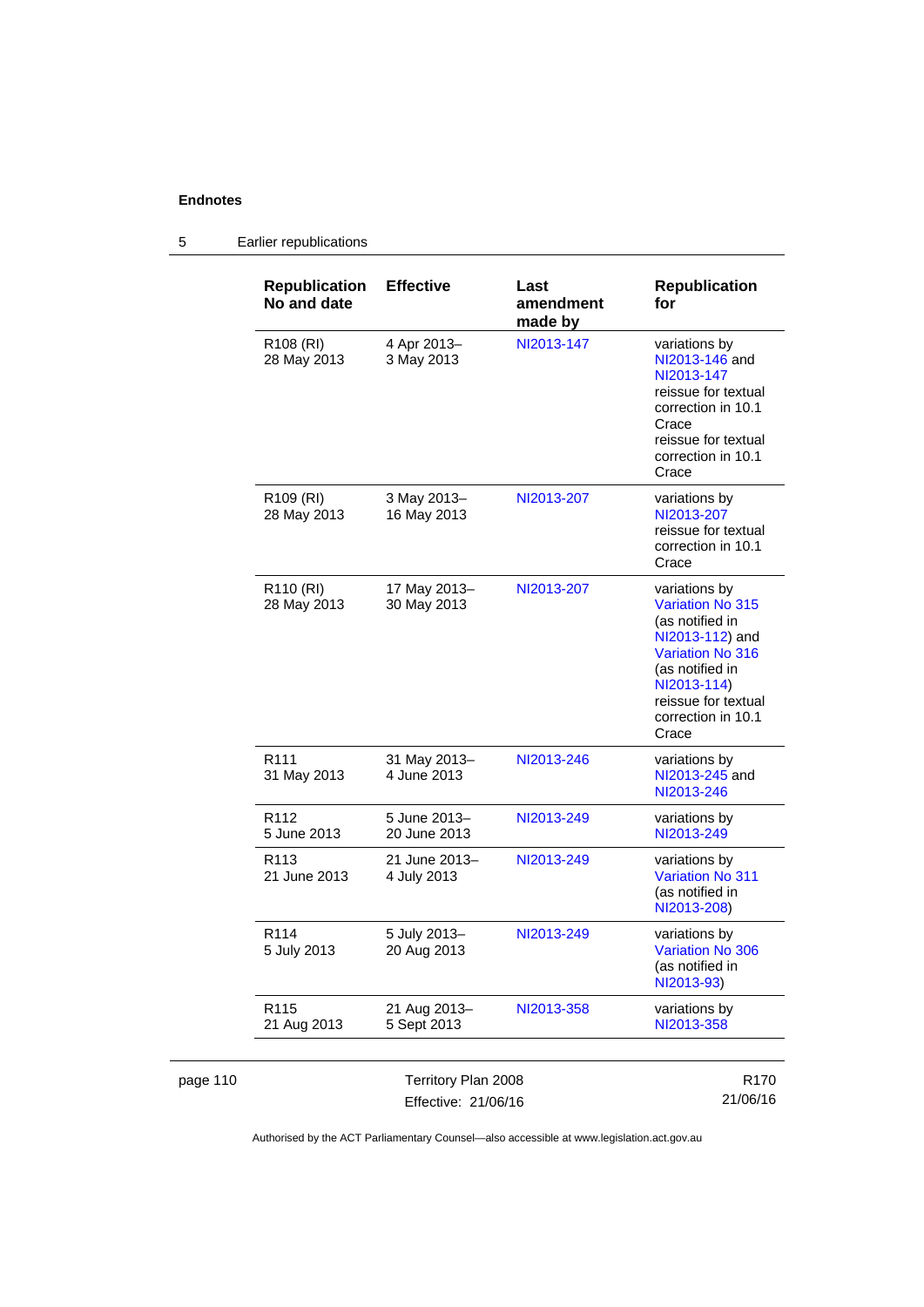Earlier republications 5

| <b>Republication</b><br>No and date | <b>Effective</b>            | Last<br>amendment<br>made by | <b>Republication</b><br>for                                                |
|-------------------------------------|-----------------------------|------------------------------|----------------------------------------------------------------------------|
| R <sub>116</sub>                    | 6 Sept 2013-                | NI2013-390                   | variations by                                                              |
| 6 Sept 2013                         | 17 Sept 2013                |                              | NI2013-390                                                                 |
| R <sub>117</sub>                    | 18 Sept 2013-               | NI2013-402                   | variations by                                                              |
| 18 Sept 2013                        | 1 Oct 2013                  |                              | NI2013-402                                                                 |
| R118                                | 2 Oct 2013-                 | NI2013-435                   | variations by                                                              |
| 2 Oct 2013                          | 3 Oct 2013                  |                              | NI2013-435                                                                 |
| R <sub>119</sub><br>4 Oct 2013      | 4 Oct 2013-<br>29 Oct 2013  | NI2013-437                   | variations by<br>NI2013-436 and<br>NI2013-437                              |
| R <sub>120</sub>                    | 30 Oct 2013-                | NI2013-484                   | variations by                                                              |
| 30 Oct 2013                         | 28 Nov 2013                 |                              | NI2013-484                                                                 |
| R <sub>121</sub>                    | 29 Nov 2013-                | NI2013-535                   | variations by                                                              |
| 29 Nov 2013                         | 10 Dec 2013                 |                              | NI2013-535                                                                 |
| R <sub>122</sub>                    | 11 Dec 2013-                | NI2013-557                   | variations by                                                              |
| 11 Dec 2013                         | 16 Dec 2013                 |                              | NI2013-557                                                                 |
| R <sub>123</sub>                    | 17 Dec 2013-                | NI2013-576                   | variations by                                                              |
| 17 Dec 2013                         | 14 Jan 2014                 |                              | NI2013-576                                                                 |
| R <sub>124</sub><br>15 Jan 2014     | 15 Jan 2014-<br>16 Jan 2014 | NI2014-11                    | variations by<br>NI2014-10 and<br>NI2014-11                                |
| R <sub>125</sub>                    | 17 Jan 2014–                | NI2014-13                    | variations by                                                              |
| 17 Jan 2014                         | 4 Feb 2014                  |                              | NI2014-13                                                                  |
| R <sub>126</sub>                    | 5 Feb 2014-                 | NI2014-33                    | variations by                                                              |
| 5 Feb 2014                          | 17 Mar 2014                 |                              | NI2014-33                                                                  |
| R <sub>127</sub>                    | 18 Mar 2014-                | NI2014-89                    | variations by                                                              |
| 18 Mar 2014                         | 20 Mar 2014                 |                              | NI2014-89                                                                  |
| R <sub>128</sub>                    | 21 Mar 2014-                | NI2014-90                    | variations by                                                              |
| 21 Mar 2014                         | 27 Mar 2014                 |                              | NI2014-90                                                                  |
| R <sub>129</sub><br>28 Mar 2014     | 28 Mar 2014-<br>3 Apr 2014  | NI2014-90                    | variations by<br><b>Variation No 305</b><br>(as notified in<br>NI2013-530) |

Territory Plan 2008 Effective: 21/06/16 page 111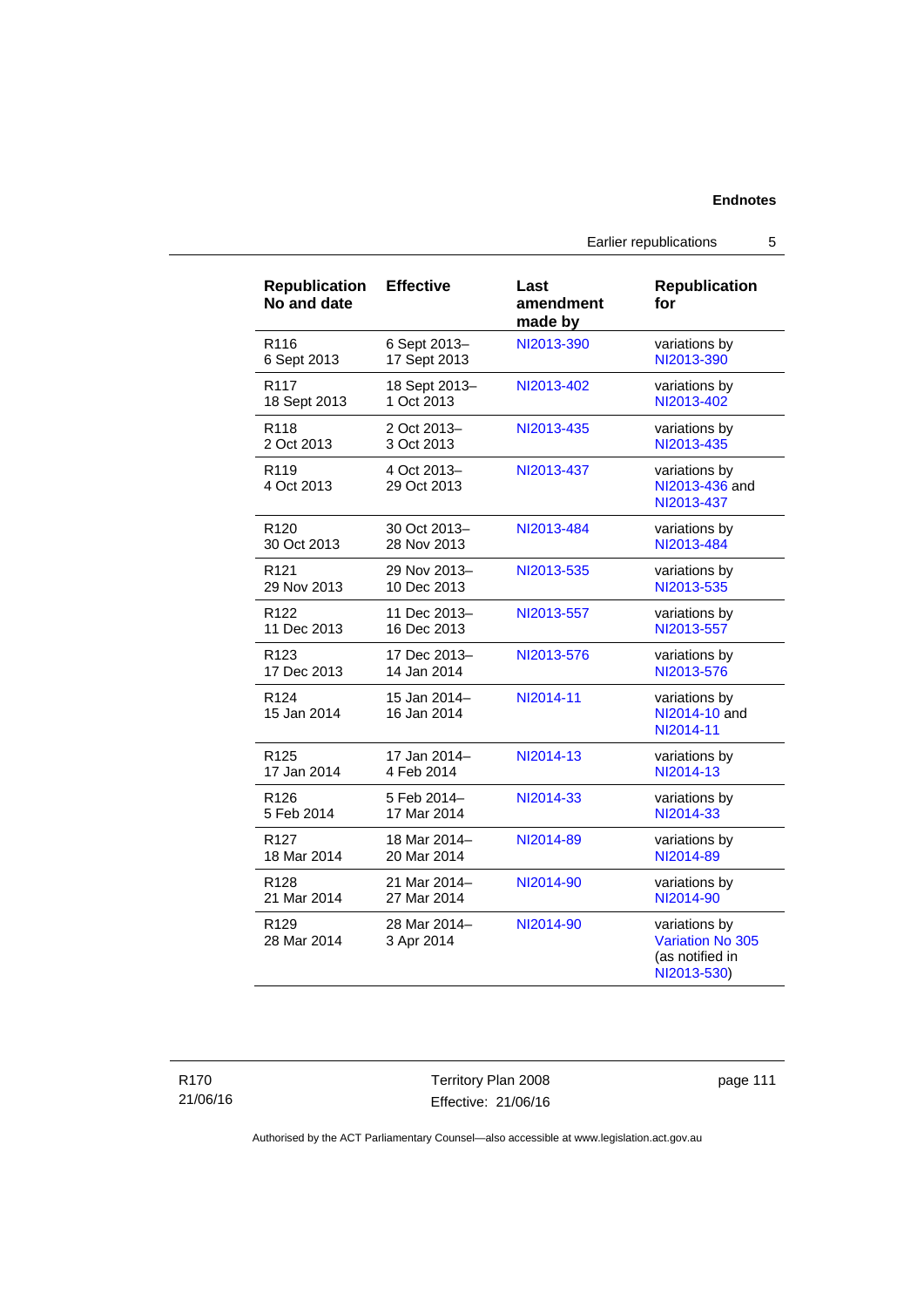| <b>Republication</b><br>No and date | <b>Effective</b>              | Last<br>amendment<br>made by | <b>Republication</b><br>for                                                                                                                                                                               |
|-------------------------------------|-------------------------------|------------------------------|-----------------------------------------------------------------------------------------------------------------------------------------------------------------------------------------------------------|
| R <sub>130</sub><br>4 Apr 2014      | 4 Apr 2014-<br>10 Apr 2014    | NI2014-90                    | variations by<br><b>Variation No 308</b><br>(as notified in<br>NI2014-60) and<br>Variation No 324<br>(as notified in<br>NI2014-20)                                                                        |
| R <sub>131</sub><br>11 Apr 2014     | 11 Apr 2014-<br>14 Apr 2014   | NI2014-149                   | variations by<br>NI2014-149                                                                                                                                                                               |
| R <sub>132</sub><br>15 Apr 2014     | 15 Apr 2014-<br>1 May 2014    | NI2014-152                   | variations by<br>NI2014-152                                                                                                                                                                               |
| R <sub>133</sub><br>2 May 2014      | 2 May 2014-<br>26 May 2014    | NI2014-180                   | variations by<br>NI2014-180                                                                                                                                                                               |
| R <sub>134</sub><br>27 May 2014     | 27 May 2014-<br>29 May 2014   | NI2014-223                   | variations by<br>NI2014-222 and<br>NI2014-223                                                                                                                                                             |
| R <sub>135</sub><br>30 May 2014     | 30 May 2014-<br>12 June 2014  | NI2014-223                   | variations by<br><b>Variation No 314</b><br>(as notified in<br>NI2014-187).<br><b>Variation No 317</b><br>(as notified in<br>NI2014-137) and<br><b>Variation No 326</b><br>(as notified in<br>NI2014-189) |
| R <sub>136</sub><br>13 June 2014    | 13 June 2014-<br>18 June 2014 | NI2014-260                   | variations by<br>NI2014-260                                                                                                                                                                               |
| R <sub>137</sub><br>19 June 2014    | 19 June 2014-<br>19 June 2014 | NI2014-269                   | variations by<br>NI2014-268 and<br>NI2014-269                                                                                                                                                             |
| R <sub>138</sub><br>20 June 2014    | 20 June 2014-<br>10 July 2014 | NI2014-276                   | variations by<br>NI2014-274 and<br>NI2014-275 and<br>NI2014-276                                                                                                                                           |
| R <sub>139</sub><br>11 July 2014    | 11 July 2014-<br>7 Aug 2014   | NI2014-329                   | variations by<br>NI2014-329                                                                                                                                                                               |

## 5 Earlier republications

page 112 Territory Plan 2008 Effective: 21/06/16

R170 21/06/16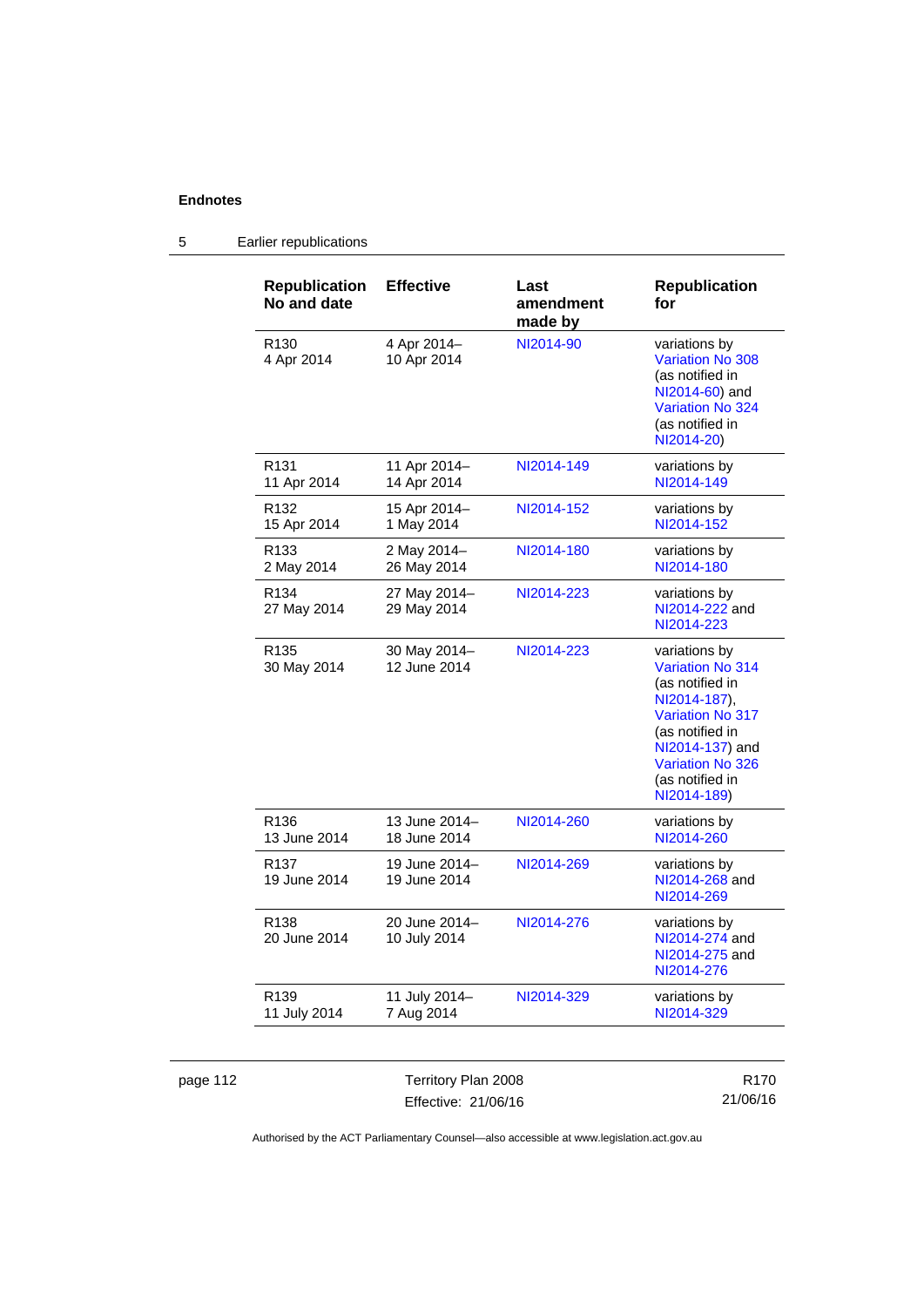Earlier republications 5

| <b>Republication</b><br>No and date | <b>Effective</b>            | Last<br>amendment<br>made by | <b>Republication</b><br>for                                                                                                                 |
|-------------------------------------|-----------------------------|------------------------------|---------------------------------------------------------------------------------------------------------------------------------------------|
| R <sub>140</sub>                    | 8 Aug 2014-                 | NI2014-371                   | variations by                                                                                                                               |
| 8 Aug 2014                          | 2 Oct 2014                  |                              | NI2014-371                                                                                                                                  |
| R <sub>141</sub><br>3 Oct 2014      | 3 Oct 2014-<br>7 Oct 2014   | NI2014-427                   | variations by<br><b>Variation No 318</b><br>(as notified in<br>NI2014-294) and<br><b>Variation No 325</b><br>(as notified in<br>NI2014-427) |
| R <sub>142</sub>                    | 8 Oct 2014-                 | NI2014-474                   | variations by                                                                                                                               |
| 8 Oct 2014                          | 4 November 2014             |                              | NI2014-474                                                                                                                                  |
| R <sub>143</sub><br>5 Nov 2014      | 5 Nov 2014-<br>6 Nov 2014   | NI2014-570                   | variations by<br>NI2014-569 and<br>NI2014-570                                                                                               |
| R <sub>144</sub><br>7 Nov 2014      | 7 Nov 2014-<br>20 Nov 2014  | NI2014-570                   | variations by<br><b>Variation No 319</b><br>(as notified in<br>NI2014-501)                                                                  |
| R <sub>145</sub>                    | 21 Nov 2014-                | NI2014-596                   | variations by                                                                                                                               |
| 21 Nov 2014                         | 2 Dec 2014                  |                              | NI2014-596                                                                                                                                  |
| R <sub>146</sub>                    | 3 Dec 2014-                 | NI2014-619                   | variations by                                                                                                                               |
| 3 Dec 2014                          | 11 Dec 2014                 |                              | NI2014-619                                                                                                                                  |
| R <sub>147</sub><br>12 Dec 2014     | 12 Dec 2014-<br>18 Dec 2014 | NI2014-649                   | variations by<br><b>Variation No 297</b><br>(as notified in<br>NI2014-552) and<br>NI2014-649                                                |
| R <sub>148</sub><br>19 Dec 2014     | 19 Dec 2014-<br>19 Feb 2015 | NI2014-662                   | variations by<br>NI2014-656 and<br>NI2014-662                                                                                               |
| R <sub>149</sub>                    | 20 Feb 2015-                | NI2015-81                    | variations by                                                                                                                               |
| 20 Feb 2015                         | 18 Mar 2015                 |                              | NI2015-81                                                                                                                                   |
| R <sub>150</sub>                    | 19 Mar 2015-                | NI2015-115                   | variations by                                                                                                                               |
| 19 Mar 2015                         | 9 Apr 2015                  |                              | NI2015-115                                                                                                                                  |

R170 21/06/16

Territory Plan 2008 Effective: 21/06/16 page 113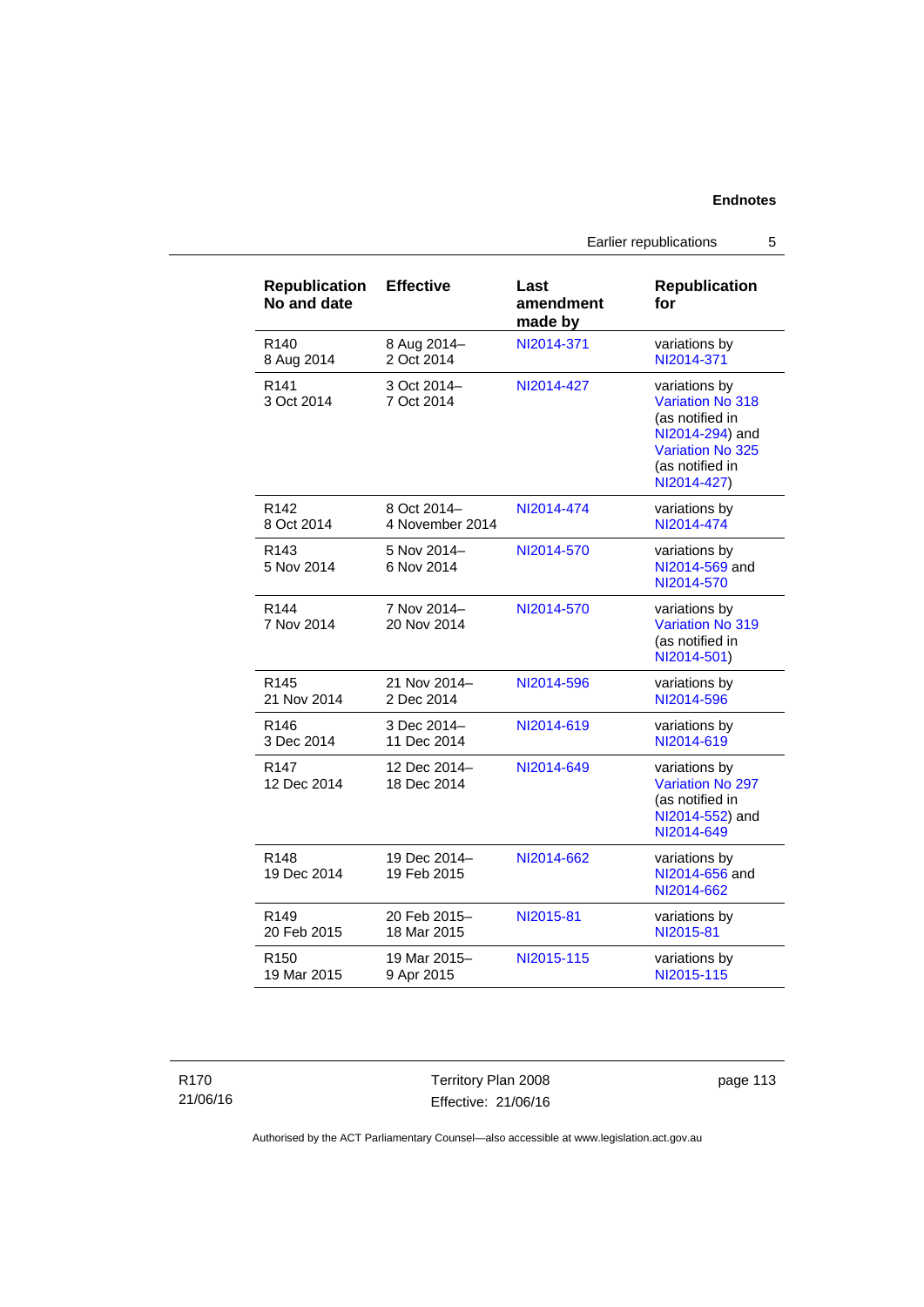## 5 Earlier republications

| <b>Republication</b><br>No and date | <b>Effective</b>             | Last<br>amendment<br>made by | <b>Republication</b><br>for                                                                                                                                                                                                            |
|-------------------------------------|------------------------------|------------------------------|----------------------------------------------------------------------------------------------------------------------------------------------------------------------------------------------------------------------------------------|
| R <sub>151</sub><br>10 Apr 2015     | 10 Apr 2015-<br>29 Apr 2015  | NI2015-139                   | variations by<br><b>Variation No 304</b><br>(as notified in<br>NI2015-99).<br><b>Variation No 336</b><br>(as notified in<br>NI2015-100),<br><b>Variation No 338</b><br>(as notified in<br>NI2015-101),<br>NI2015-138 and<br>NI2015-139 |
| R <sub>152</sub><br>30 Apr 2015     | 30 Apr 2015-<br>13 May 2015  | NI2015-181                   | variations by<br>NI2015-148 and<br>NI2015-181                                                                                                                                                                                          |
| R <sub>153</sub>                    | 14 May 2015-                 | NI2015-200                   | variations by                                                                                                                                                                                                                          |
| 14 May 2015                         | 21 May 2015                  |                              | NI2015-200                                                                                                                                                                                                                             |
| R <sub>154</sub><br>22 May 2015     | 22 May 2015-<br>25 June 2015 | NI2015-200                   | variations by<br><b>Variation No 322</b><br>(as notified in<br>NI2015-185)                                                                                                                                                             |
| R <sub>155</sub>                    | 26 June 2015-                | NI2015-334                   | variations by                                                                                                                                                                                                                          |
| 26 June 2015                        | 29 July 2015                 |                              | NI2015-334                                                                                                                                                                                                                             |
| R <sub>156</sub>                    | 30 July 2015-                | NI2015-441                   | variations by                                                                                                                                                                                                                          |
| 30 July 2015                        | 13 Aug 2015                  |                              | NI2015-441                                                                                                                                                                                                                             |
| R <sub>157</sub>                    | 14 Aug 2015-                 | NI2015-471                   | variations by                                                                                                                                                                                                                          |
| 14 Aug 2015                         | 20 Aug 2015                  |                              | NI2015-471                                                                                                                                                                                                                             |

page 114 Territory Plan 2008 Effective: 21/06/16

R170 21/06/16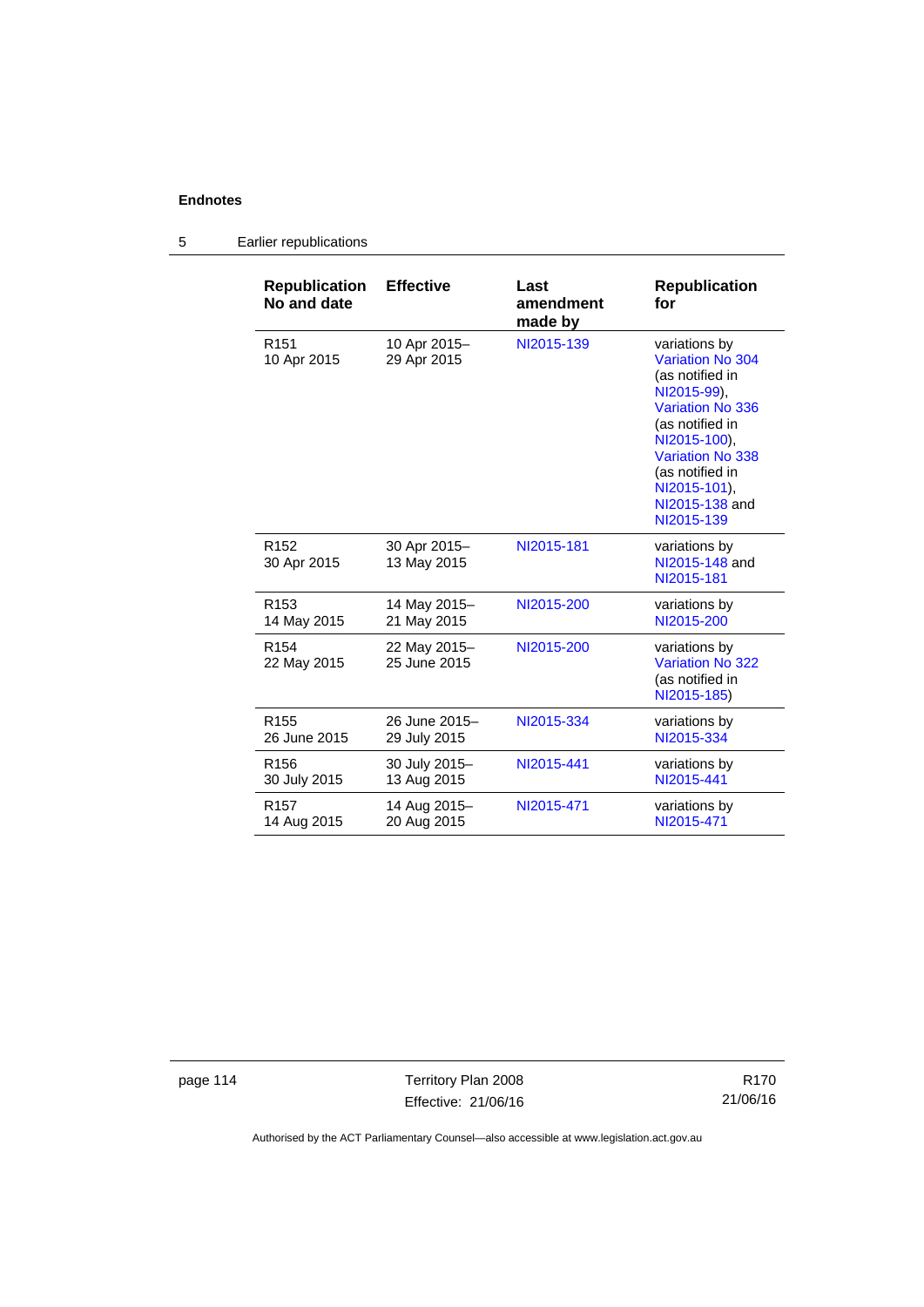Earlier republications 5

| <b>Republication</b><br>No and date | <b>Effective</b>            | Last<br>amendment<br>made by | <b>Republication</b><br>for                                                                                                                                                                                                                                                                                                                                                                                          |
|-------------------------------------|-----------------------------|------------------------------|----------------------------------------------------------------------------------------------------------------------------------------------------------------------------------------------------------------------------------------------------------------------------------------------------------------------------------------------------------------------------------------------------------------------|
| R <sub>158</sub><br>21 Aug 2015     | 21 Aug 2015-<br>27 Aug 2015 | NI2015-471                   | variations by<br>Variation No 309<br>(as notified in<br>NI2015-450),<br>variations by<br><b>Variation No 321</b><br>(as notified in<br>NI2015-446),<br>variations by<br><b>Variation No 327</b><br>(as notified in<br>NI2015-449),<br><b>Variation No 331</b><br>(as notified in<br>NI2015-448).<br>Variation No 337<br>(as notified in<br>NI2015-375),<br><b>Variation No 347</b><br>(as notified in<br>NI2015-447) |
| R <sub>159</sub>                    | 28 Aug2015-                 | NI2015-471                   | variations by                                                                                                                                                                                                                                                                                                                                                                                                        |
| 28 Aug 2015                         | 3 Sep 2015                  |                              | NI2015-452                                                                                                                                                                                                                                                                                                                                                                                                           |
| R <sub>160</sub>                    | 4 Sep 2015-                 | NI2015-493                   | variations by                                                                                                                                                                                                                                                                                                                                                                                                        |
| 4 Sep 2015                          | 17 Sep 2015                 |                              | NI2015-493                                                                                                                                                                                                                                                                                                                                                                                                           |
| R161                                | 18 Sep 2015-                | NI2015-539                   | variations by                                                                                                                                                                                                                                                                                                                                                                                                        |
| 18 Sep 2015                         | 27 Oct 2015                 |                              | NI2015-539                                                                                                                                                                                                                                                                                                                                                                                                           |
| R <sub>162</sub>                    | 28 Oct 2015-                | NI2015-612                   | variations by                                                                                                                                                                                                                                                                                                                                                                                                        |
| 28 Oct 2015                         | 5 Nov 2015                  |                              | NI2015-612                                                                                                                                                                                                                                                                                                                                                                                                           |
| R <sub>163</sub><br>6 Nov 2015      | 6 Nov 2015-<br>10 Nov 2015  | NI2015-612                   | variations by<br>Variation No 320<br>(as notified in<br>NI2015-540)                                                                                                                                                                                                                                                                                                                                                  |
| R <sub>164</sub><br>11 Nov 2015     | 11 Nov 2015-<br>17 Dec 2015 | NI2015-634                   | variations by<br>NI2015-633 and<br>NI2015-634                                                                                                                                                                                                                                                                                                                                                                        |
| R165                                | 18 Dec 2015-                | NI2015-704                   | variations by                                                                                                                                                                                                                                                                                                                                                                                                        |
| 18 Dec 2015                         | 4 Feb 2016                  |                              | NI2015-704                                                                                                                                                                                                                                                                                                                                                                                                           |

#### R170 21/06/16

Territory Plan 2008 Effective: 21/06/16 page 115